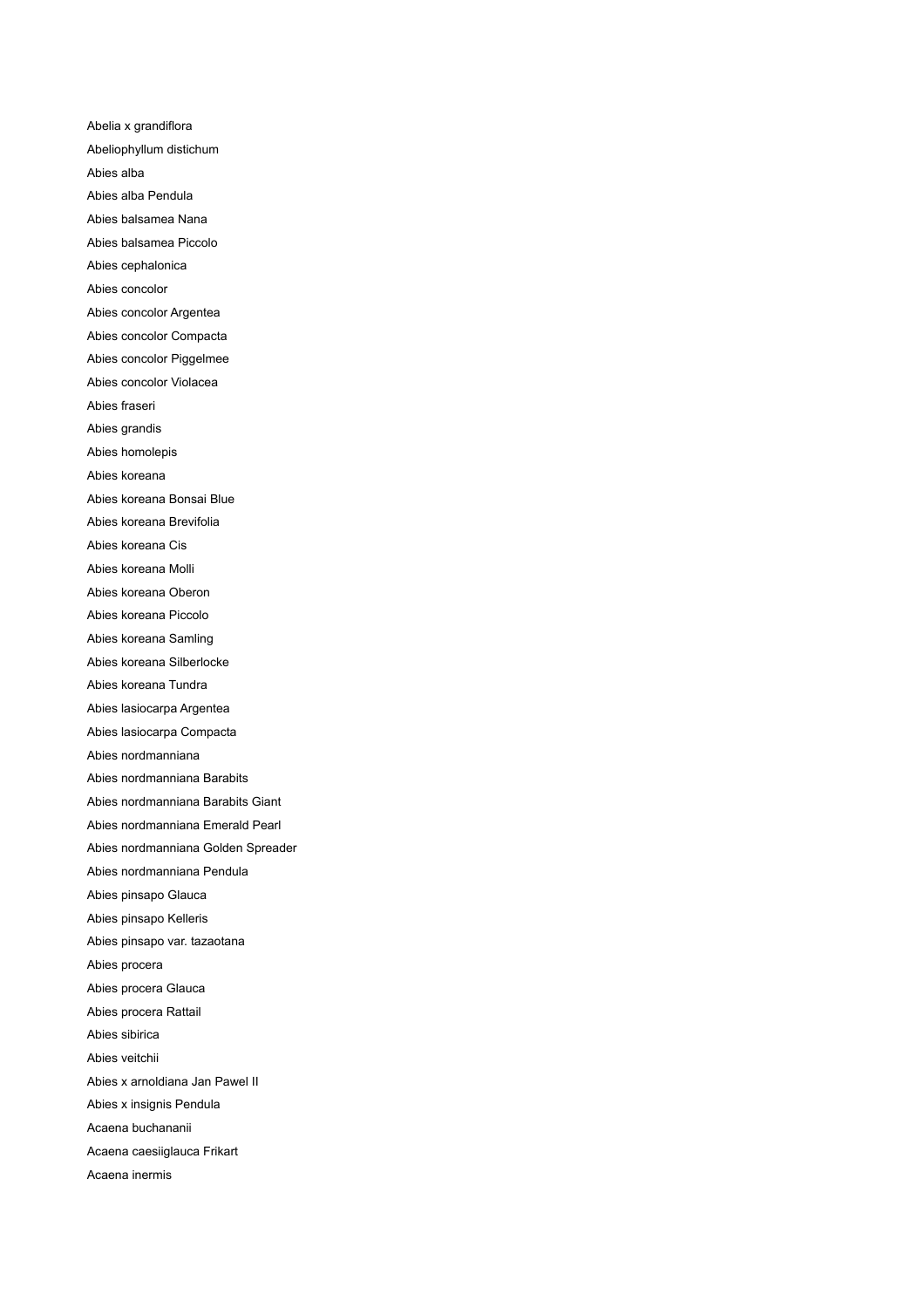Acaena magellanica Acaena microphylla Acaena microphylla Kupferteppich Acaena microphylla Purpurteppich Acaena novae-zelandiae Acaena pinnatifida Acantholimon glumaceum Acanthus hungaricus Acanthus mollis Acantus spinosus Acer campestre Acer campestre Elsrijk Acer campestre Nanum Acer campestre Queen Elizabeth Acer capillipes Acer freemanii Autumn Blaze Acer griseum Acer japonicum Aconitifolium Acer japonicum Bloodgood Acer japonicum Crimson Queen Acer japonicum Sango-kaku Acer japonicum Vitifolium Acer negundo Aureovariegatum Acer negundo Flamingo Acer negundo Kelly's Gold Acer negundo Odessanum Acer negundo Variegatum Acer palmatum Acer palmatum Atropurpureum Acer palmatum Aureum Acer palmatum Beni Maiko Acer palmatum Bloodgood Acer palmatum Dissectum Acer palmatum Dissectum Garnet Acer palmatum Dissectum Nigrum Acer palmatum Dissectum Viridis Acer palmatum Fireglow Acer palmatum Garnet Acer palmatum Inaba-Shidare Acer palmatum Orange Dream Acer palmatum Oridono-nishiki Acer palmatum Reticulatum Acer palmatum Ryusen Acer palmatum Sangokaku Acer palmatum Seiryu Acer palmatum Shishigashira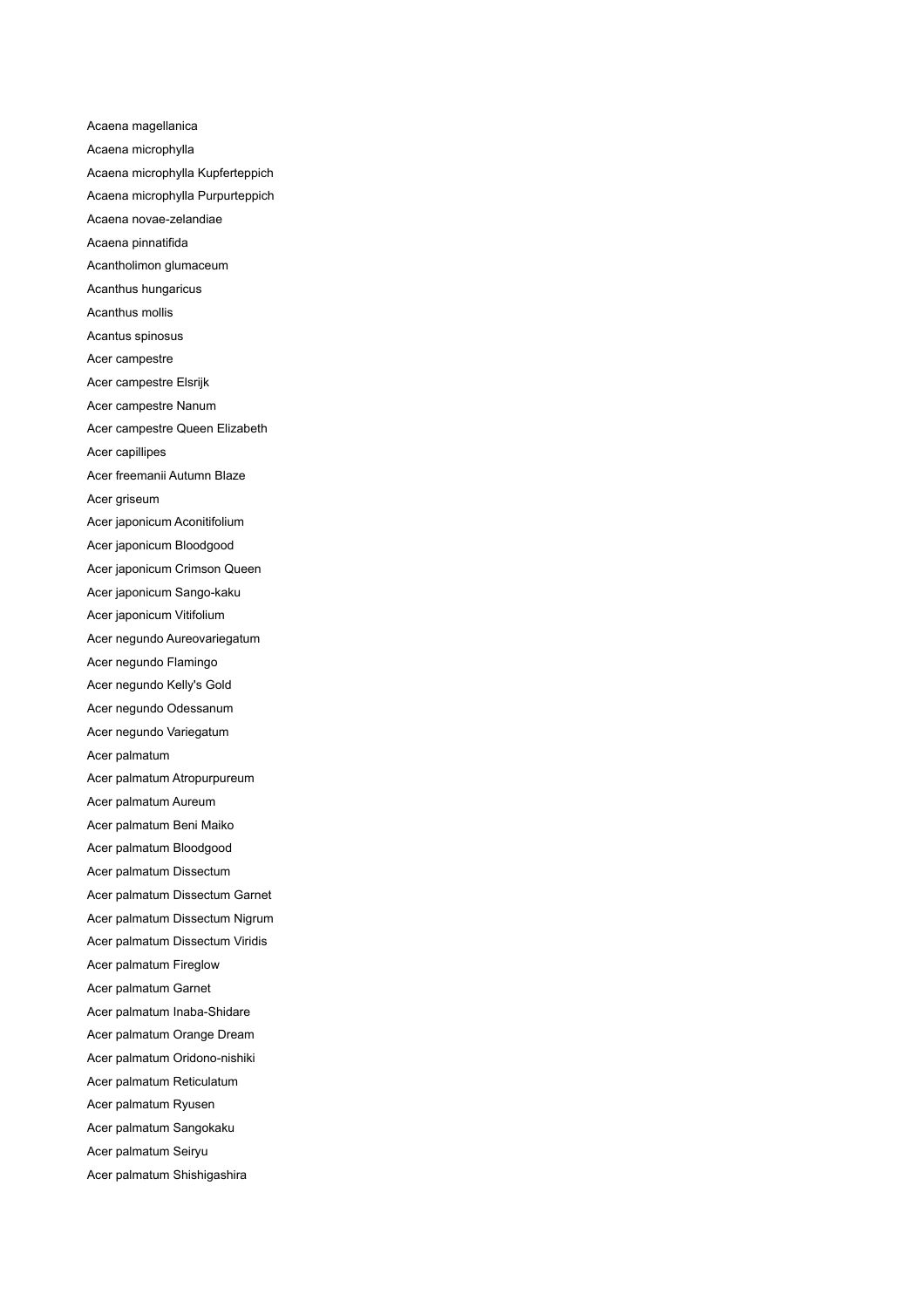Acer palmatum Trompenburg Acer pensylvanicum Acer platanoides Acer platanoides Columnare Acer platanoides Crimson King Acer platanoides Crimson Sentry Acer platanoides Deborah Acer platanoides Drummondii Acer platanoides Emerald Lustre Acer platanoides Faassen's Black Acer platanoides Fairview Acer platanoides Globosum Acer platanoides Nowush Acer platanoides Princeton Gold Acer platanoides Pyramidale Nanum Acer platanoides Royal Red Acer platanoides Rubrum Acer pseudoplatanus Acer pseudoplatanus Brilliantissimum Acer pseudoplatanus Elegantisimum Acer pseudoplatanus Leopoldii Acer pseudoplatanus Rotterdam Acer pseudoplatanus Spaethii Acer pseudoplatanus Worley Acer rubrum Acer rubrum Amstrong Acer rubrum Autumn Flame Acer rubrum Indian Summer Acer rubrum October Glory Acer rubrum Red Sunset Acer rubrum Scanlon Acer rubrum Sun Valley Acer rufinerve Acer saccharinum Acer saccharinum Laciniatum Wieri Acer saccharinum Pyramidale Acer schirasawanum Aureum Acer shirasawanum Aureum Acer tataricum Bailey Compact Acer tataricum Flame Acer tataricum Hot Wings Acer tataricum subsp. ginnala Achillea ageratifolia Achillea aspleniifolia Achillea clavennae subsp. integrifolia Achillea clypeolata Moonshine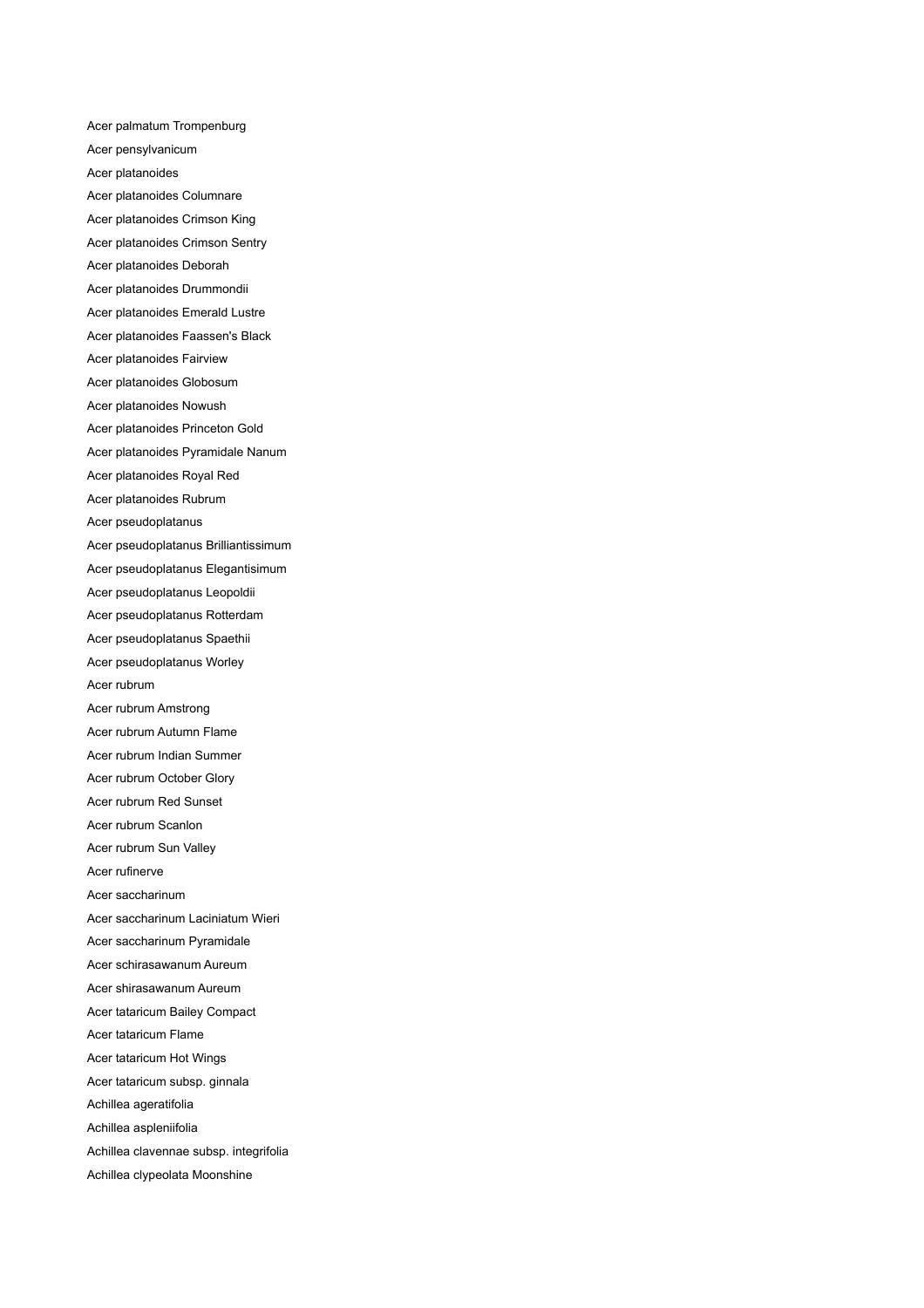Achillea Coronation Gold Achillea Credo Achillea Feuerland Achillea filipendulina Achillea filipendulina Cloth of Gold Achillea filipendulina Gold Plate Achillea filipendulina Golden Plate Achillea filipendulina Parker's Variety Achillea Lachsschonheit Achillea macrophylla Achillea millefolium Achillea millefolium Cerise Queen Achillea millefolium Fanal Achillea millefolium Kelwayi Achillea millefolium Lachsschoenheit Achillea millefolium Lachsschonheit Achillea millefolium Lilac Beauty Achillea millefolium Paprika Achillea millefolium Purpurglut Achillea millefolium Red Beauty Achillea millefolium Sammetriese Achillea millefolium Summer Pastels Achillea ptarmica Achillea ptarmica Ballerina Achillea ptarmica Boule de Neige Achillea ptarmica Nana Compacta Achillea ptarmica Perry's White Achillea ptarmica Plena Achillea ptarmica The Pearl Achillea ptarmicifolia Achillea Schwellenburg Achillea sibirica Love Parade Achillea Summer Pastels Achillea taygetea Moonshine Achillea Terracotta Achillea tomentosa Achillea tomentosa Aurea Achillea umbellata Achillea x hybrida Feuerland Achillea x kolbiana Acinos alpinus Aconitum carmichaelii Aconitum carmichaelii Arendsii Aconitum carmichaelli var. wilsonii Aconitum henryi Spark's Variety Aconitum moldavicum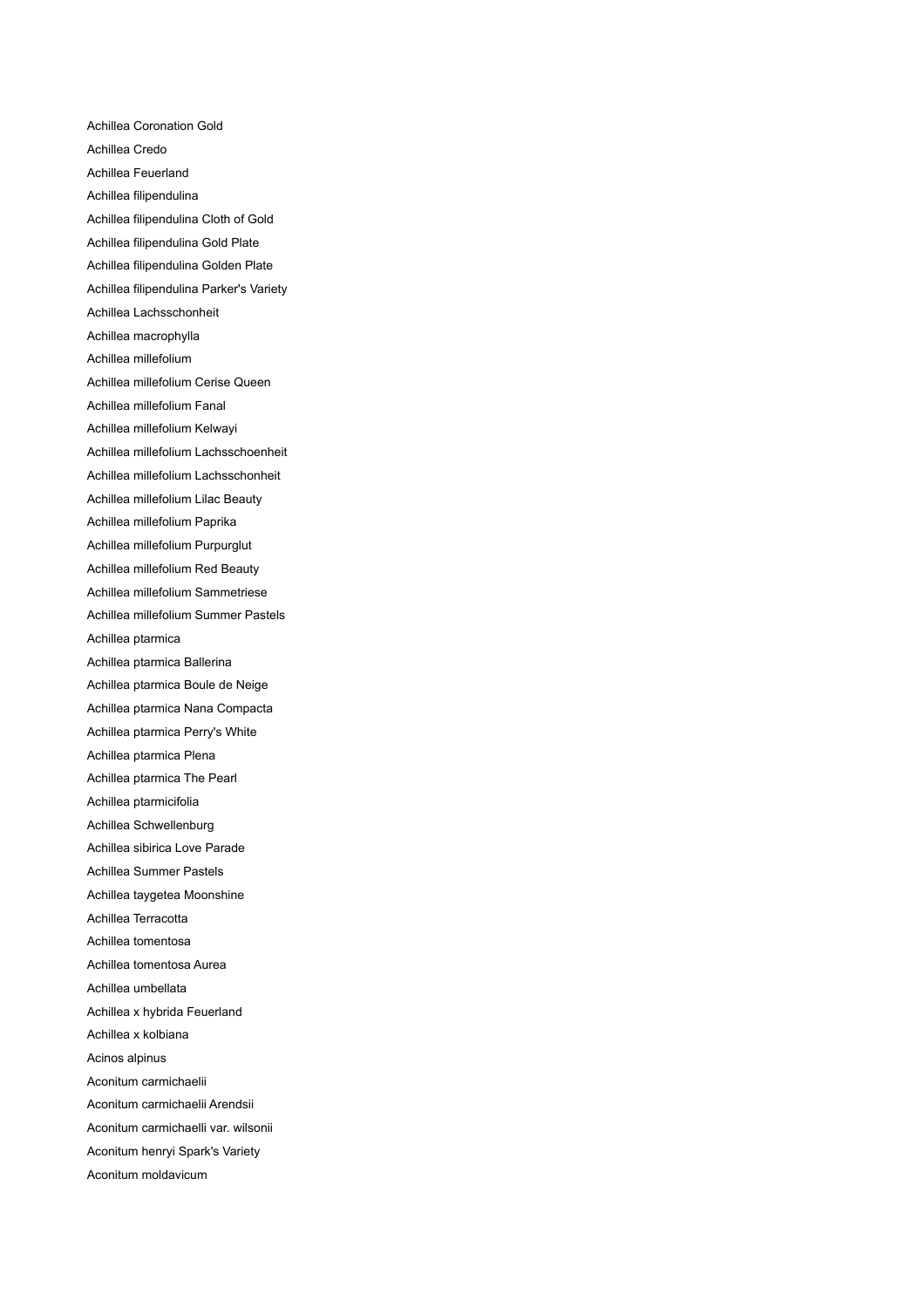Aconitum napellus Aconitum napellus Album Aconitum napellus Gletschereis Aconitum napellus subsp. pyramidale Aconitum septentrionale Aconitum septentrionale Ivorine Aconitum variegatum Aconitum volubile Aconitum vulparia Aconitum x cammarum Aconitum x cammarum Bicolor Aconitum x cammarum Newry Blue Acorus calamus Acorus calamus Variegatus Acorus gramineus Argenteostriatus Acorus gramineus Ogon Actaea acerina Actaea acerina Compacta Actaea cordifolia Actaea dahurica Actaea erythrocarpa Actaea europaea Actaea pachypoda Actaea racemosa Actaea racemosa Atropurpurea Actaea racemosa var. cordifolia Actaea rubra Actaea simplex Actaea simplex Artropurpurea Actaea simplex Black Negligee Actaea simplex Brunette Actaea simplex Frau Herms Actaea simplex Pink Spike Actaea simplex Prichard's Giant Actaea simplex White Pearl Actaea spicata Actinidia arguta Actinidia arguta Geneva Actinidia arguta Issai Actinidia arguta Jumbo Actinidia arguta Kens Red Actinidia arguta Weiki Actinidia kolomikta Actinidia kolomikta Adam Actinidia kolomikta Dr Szymanowski Adenophora liliifolia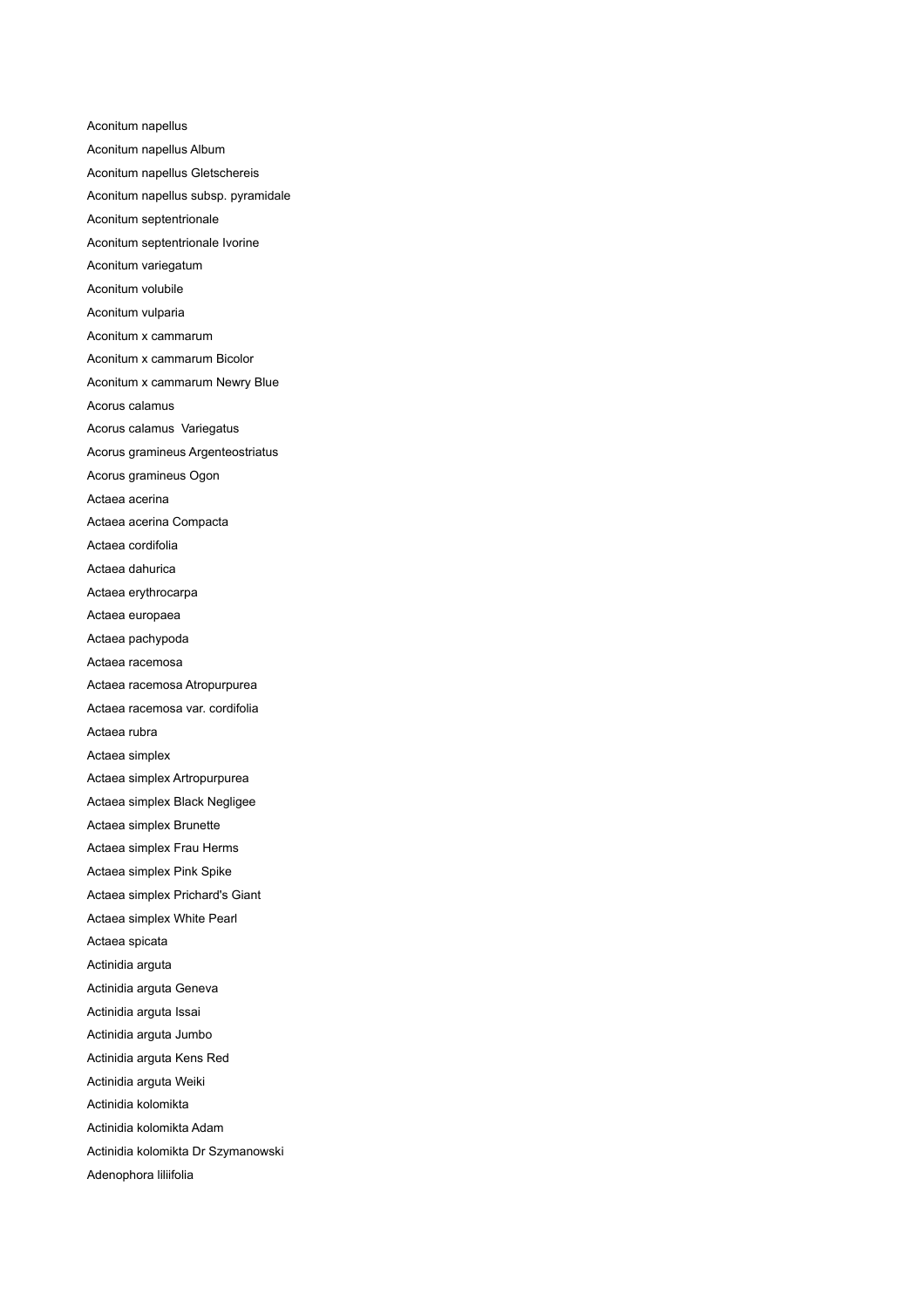Adiantum pedatum Adiantum pedatum Imbricatum Adiantum pedatum Japonicum Adiantum pedatum Miss Sharples Adiantum venustum Adonis amurensis Adonis vernalis Aegopodium podagraria Variegatum Aesculus flava Aesculus hippocastanum Aesculus hippocastanum Baumannii Aesculus hippocastanum Pyramidalis Aesculus mutabilis Induta Aesculus parviflora Aesculus pavia Aesculus x carnea Aesculus x carnea Briotii Aesculus x carnea Marginata Aethionema armenum Warley Rose Aethionema cordifolium Aethionema oppositifolium Agapanthus africanus Headbourne Agapanthus Blue Umbrella Agapanthus Headbourne Hybrids Agapanthus Loch Hope Agastache Acapulco Bicolor Salmon Agastache Cotton Candy Agastache Acapulco Bicolor Salmon Agastache Acapulco Rose Agastache After Eight Agastache Apricot Sunrise Agastache Black Adder Agastache Blue Fortune Agastache Firebird Agastache mexicana Agastache urticifolia Coerulea Agave americana Variegata Agrimonia pilosa Agropyron cristatum subsp. pectinatum Agrostis alpina Agrostis capillaris Agrostis nebulosa Ailanthus altissima Ajania pacifica Ajania pacifica Gold and Silver Ajuga genevensis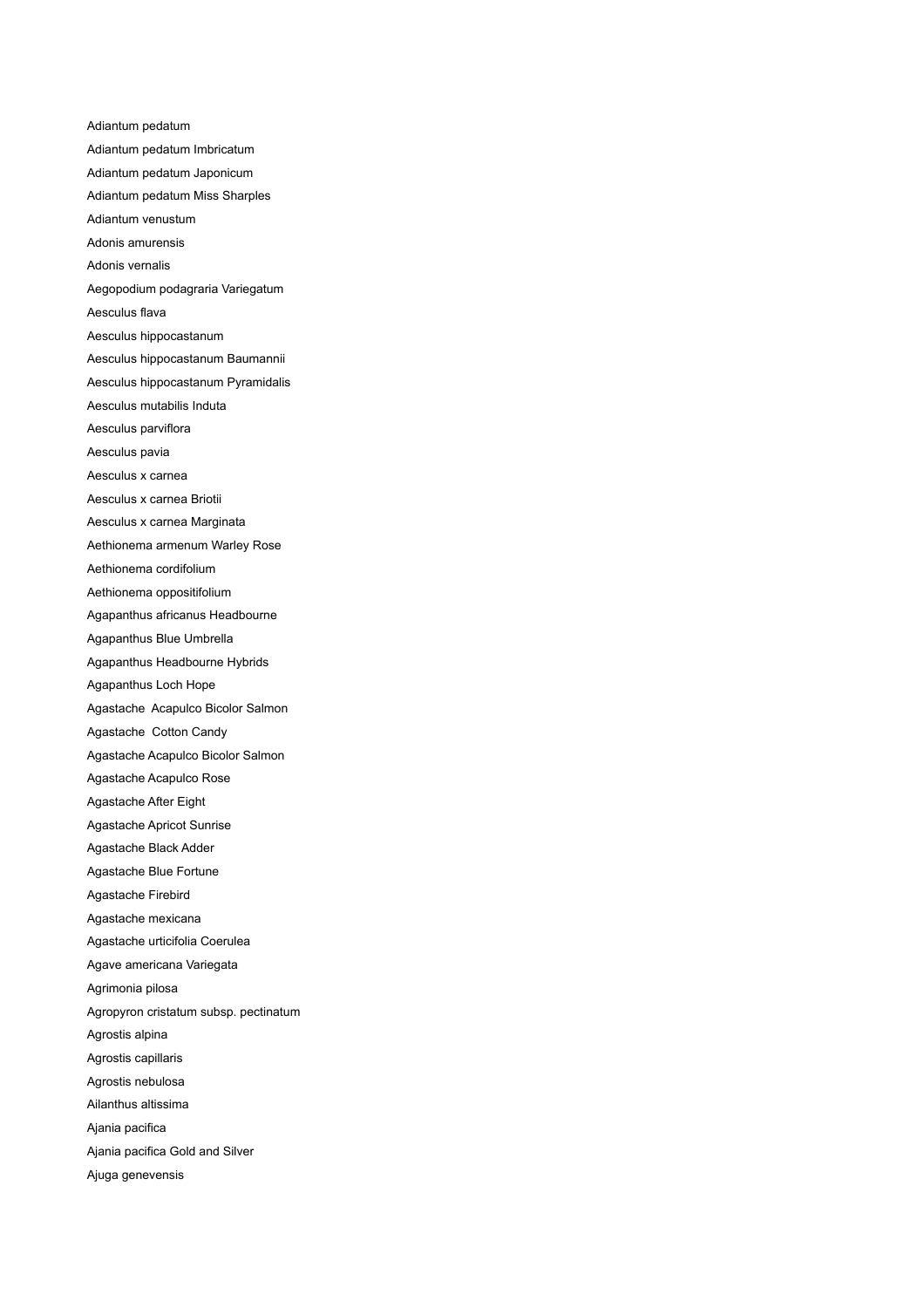Ajuga pyramidalis Ajuga pyramidalis Metallica Crispa Ajuga reptans Ajuga reptans Alba Ajuga reptans Arctic Fox Ajuga reptans Atropurpurea Ajuga reptans Black Scallop Ajuga reptans Blueberry Muffin Ajuga reptans Braunherz Ajuga reptans Burgund Glow Ajuga reptans Burgundy Glow Ajuga reptans Catlin's Giant Ajuga reptans Evening Glow Ajuga reptans Lila Ajuga reptans Multicolor Ajuga reptans Palisander Ajuga reptans Pink Suprise Ajuga reptans Riesmoewe Ajuga reptans Rose Glove Ajuga reptans Rosea Ajuga reptans Rosenkerze Ajuga reptans Sparkler Ajuga reptans Sugar Plum Ajuga reptans Variegata Ajuga tenorii Ajuga tenorii Chocolate Chip Ajuga tenorii Valfreda Akebia quinata Alcea ficifolia Alcea rosea Alcea rosea Chater's Double Hybrids Alcea rosea Chaters Gelb Alcea rosea Chaters Rot Alcea rosea Chaters Weiss Alcea rosea Nigra Alcea rosea Pleniflora Alchemilla alpina Alchemilla erythropoda Alchemilla gracilis Alchemilla mollis Alchemilla mollis Auslese Alchemilla mollis Robustica Alchemilla oxysepala Alchemilla saxatilis Alchemilla vulgaris Alchemilla xanthochlora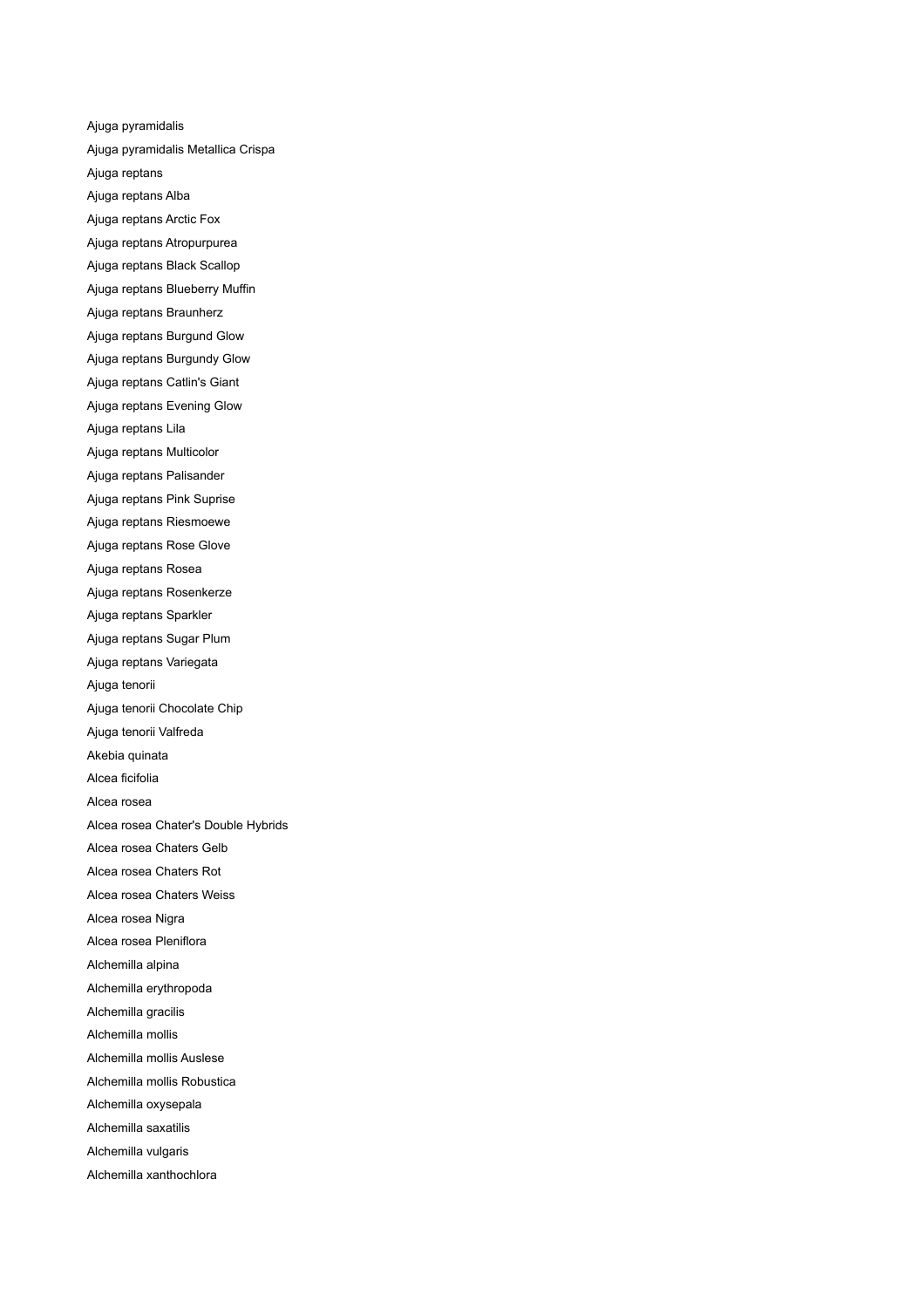Alisma plantago-aquatica Alkanna orientalis Allium aflatunense Allium aflatunense Purple Sensation Allium altissimum Allium amabile Allium caeruleum Allium carinatum subsp. Pulchellum Allium christophii Allium fistulosum Allium giganteum Allium hollandicum Allium karataviense Allium karataviense Album Allium moly Allium moly Spirale Allium nigrum Allium nutans Allium paradoxum Allium rosenbachianum Allium schoenoprasum Allium schoenoprasum Forescate Allium senescens Allium senescens Spirale Allium senescens var. huteri Allium sphaerocephalon Allium tuberosum Allium ursinum Allium victorialis Alnus cordata Alnus glutinosa Alnus glutinosa Imperialis Alnus glutinosa Pendula Alnus incana Aurea Alnus incana Pendula Alnus spaethii Alopecurus lanatus Alopecurus pratensis Alopecurus pratensis Aureovariegatus Alopecurus pratensis Variegatus Alstroemeria Apollo Alstroemeria aurea Alstroemeria aurea Orange King Alstroemeria Ligtu Hybrids Alstroemeria psittacina Althaea officinalis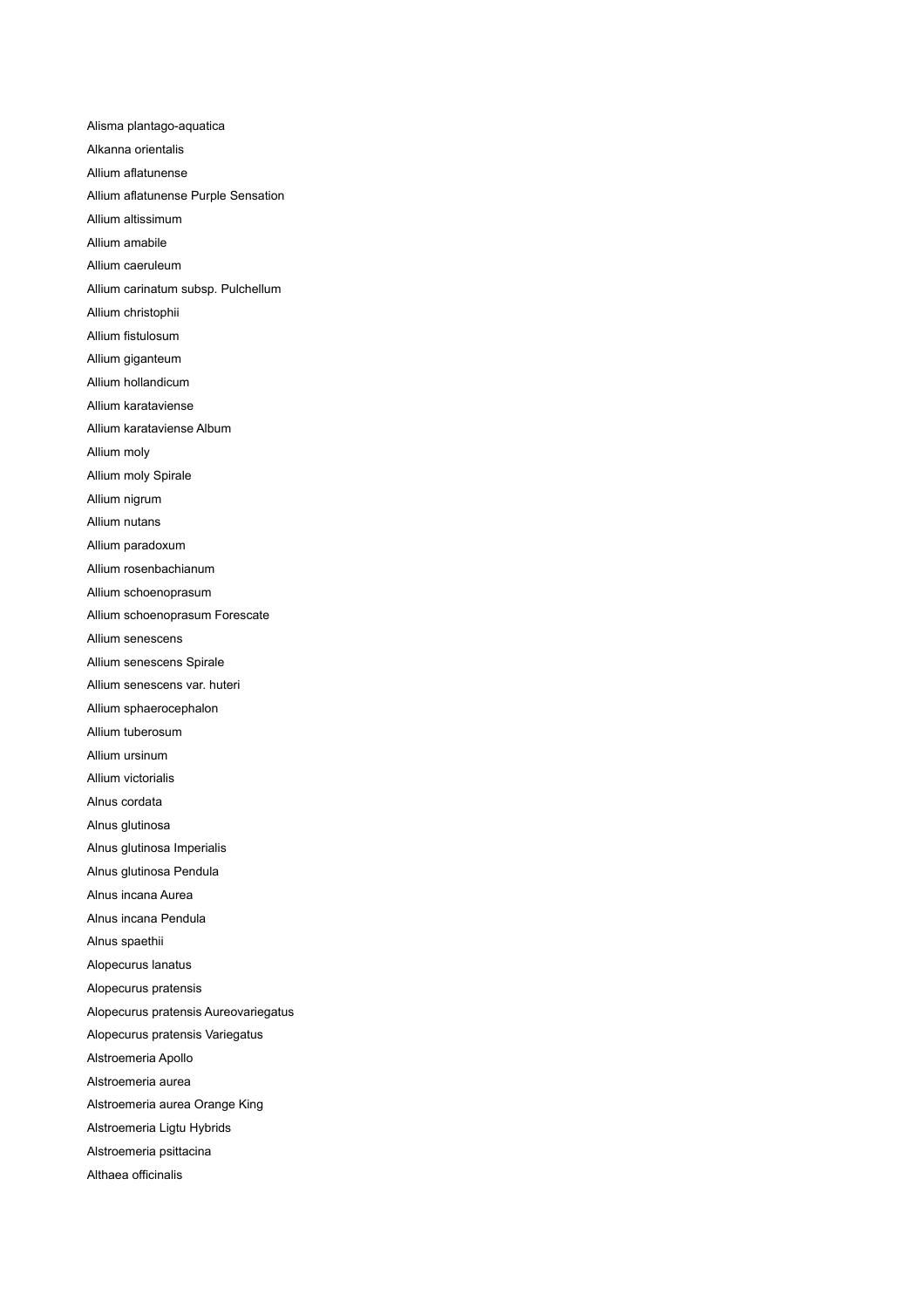Alyssum cuneifolium Alyssum montanum Alyssum montanum Berggold Alyssum montanum Luna Alyssum montanum Mountain Gold Alyssum wulfenianum Amelanchier arborea Robin Hill Amelanchier Autumn Brilliance Amelanchier Ballerina Amelanchier laevis Cumulus Amelanchier laevis Snowflakes Amelanchier lamarckii Amelanchier ovalis Amelanchier spicata Ammophila arenaria Amorpha fruticosa Ampelodesmos mauritanicus Ampelopsis aconitifolia Ampelopsis glandulosa Elegans Amsonia ciliata Amsonia tabernaemontana var. salicifolia Anacyclus pyrethrum Garden Gnome Anacyclus pyrethrum var. depressus Anaphalis margaritacea Anaphalis margaritacea Neuschnee Anaphalis triplinervis Anaphalis triplinervis Sommerschnee Anchusa azurea Anchusa azurea Dropmore Anchusa azurea London Royalist Anchusa capensis Blue Angel Andromeda polifolia Andromeda polifolia Blue Ice Andromeda polifolia Compacta Andromeda polifolia Nikko Andropogon distachyos Andropogon gerardii Androsace carnea Androsace carnea Brigantica Androsace sarmentosa Androsace sempervivoides Androsace septentrionalis Star Dust Androsace villosa Anemone apennina Anemone blanda Anemone blanda Alba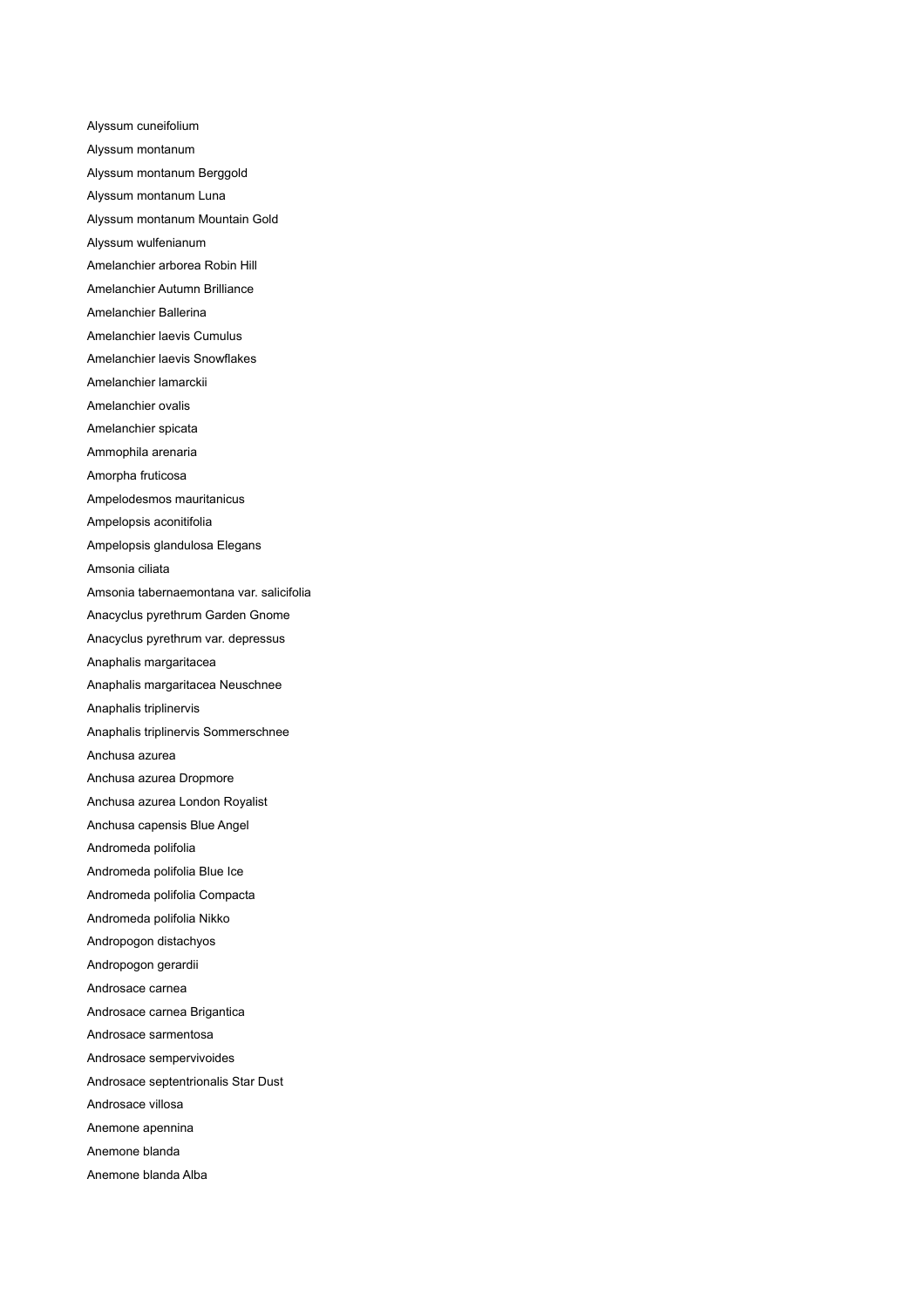Anemone blanda Blue Shades Anemone blanda White Splendour Anemone Bressingham Glow Anemone canadensis Anemone Honorine Jobert Anemone hupehensis Anemone hupehensis Pink Saucer Anemone hupehensis Praecox Anemone hupehensis Prinz Heinrich Anemone hupehensis September Charm Anemone hupehensis Splendens Anemone japonica Resenschale Anemone Koenigin Charlotte Anemone multifida Anemone multifida Anabella Deep Rose Anemone multifida Anabella Weiss Anemone multifida Rubra Anemone nemorosa Anemone nemorosa Alba Plena Anemone nemorosa Allenii Anemone nemorosa Blue Eyes Anemone nemorosa Bracteata Pleniflora Anemone nemorosa Green Fingers Anemone nemorosa Monstrosa Anemone nemorosa Robinsoniana Anemone nemorosa Rosea Anemone nemorosa Royal King Anemone nemorosa Sulphurea Anemone nemorosa Vestal Anemone palmata Anemone Pamina Anemone ranunculoides Anemone ranunculoides Semiplena Anemone sylvestris Anemone sylvestris Elise Feldman Anemone sylvestris Polish Star Anemone syn. A. japonica Anemone tomentosa Anemone tomentosa Albadura Anemone tomentosa Robustissima Anemone trifolia Anemone vitifolia Anemone Whirlwind Anemone Wirbelwind Anemone x hybrida Andrea Atkinson Anemone x hybrida Honorine Jobert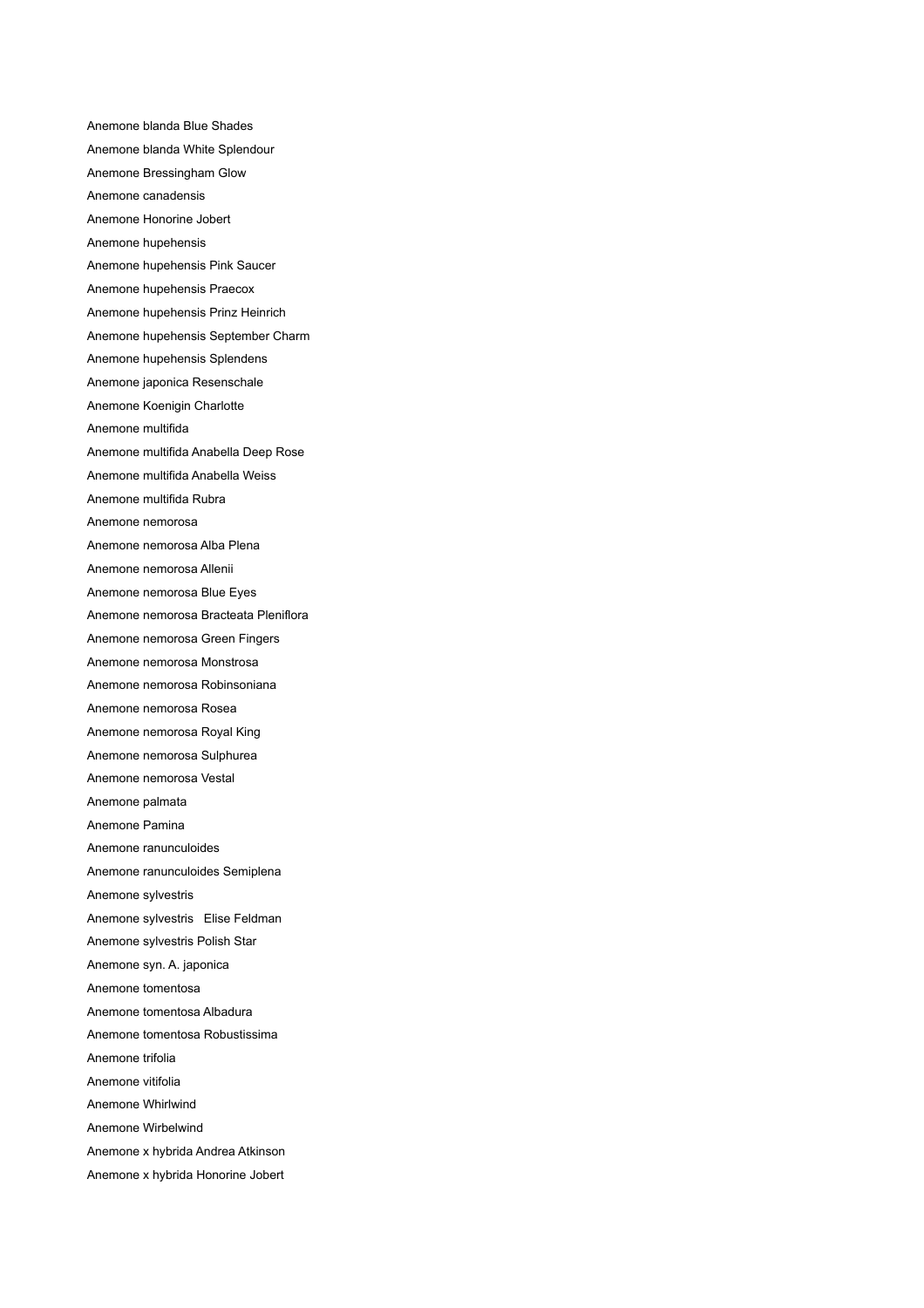Anemone x hybrida Prinz Heinrich Anemonella thalictroides Anemonella thalictroides f. rosea Anemonella thalictroides Green Hurricane Anemonella thalictroides Schoafs Double Anemonopsis macrophylla Angelica archangelica Angelica archangelica Sativa Angelica gigas Antennaria dioica Antennaria dioica Nyewood Antennaria dioica Roy Davidson Antennaria dioica Rubra Antennaria dioica var. borealis Antennaria plantaginifolia Anthemis carpatica Karpatenschnee Anthemis marschalliana Anthemis nobilis Plena Anthemis punctata subsp. cupaniana Anthemis sancti-johannis Anthemis tinctoria Anthemis x hybrida Beauty of Grallagh Anthemis x hybrida Kelvayi Anthemis x hybrida Wargrave Anthericum liliago Anthericum ramosum Anthyllis montana Rubra Anthyllis vulneraria Antirrhinum barrelieri Antirrhinum latifolium Antirrhinum majus Aquilegia alpina Aquilegia Black Barlow Aquilegia Blue Jay Aquilegia Blue Star Aquilegia caerulea Aquilegia caerulea Rotstern Aquilegia canadensis Aquilegia chrysantha Aquilegia chrysantha Yellow Queen Aquilegia Clementine White Aquilegia Crimson Star Aquilegia Dragonfly Hybrids Aquilegia Dunkelblaue Riesen Aquilegia flabellata Aquilegia flabellata Alba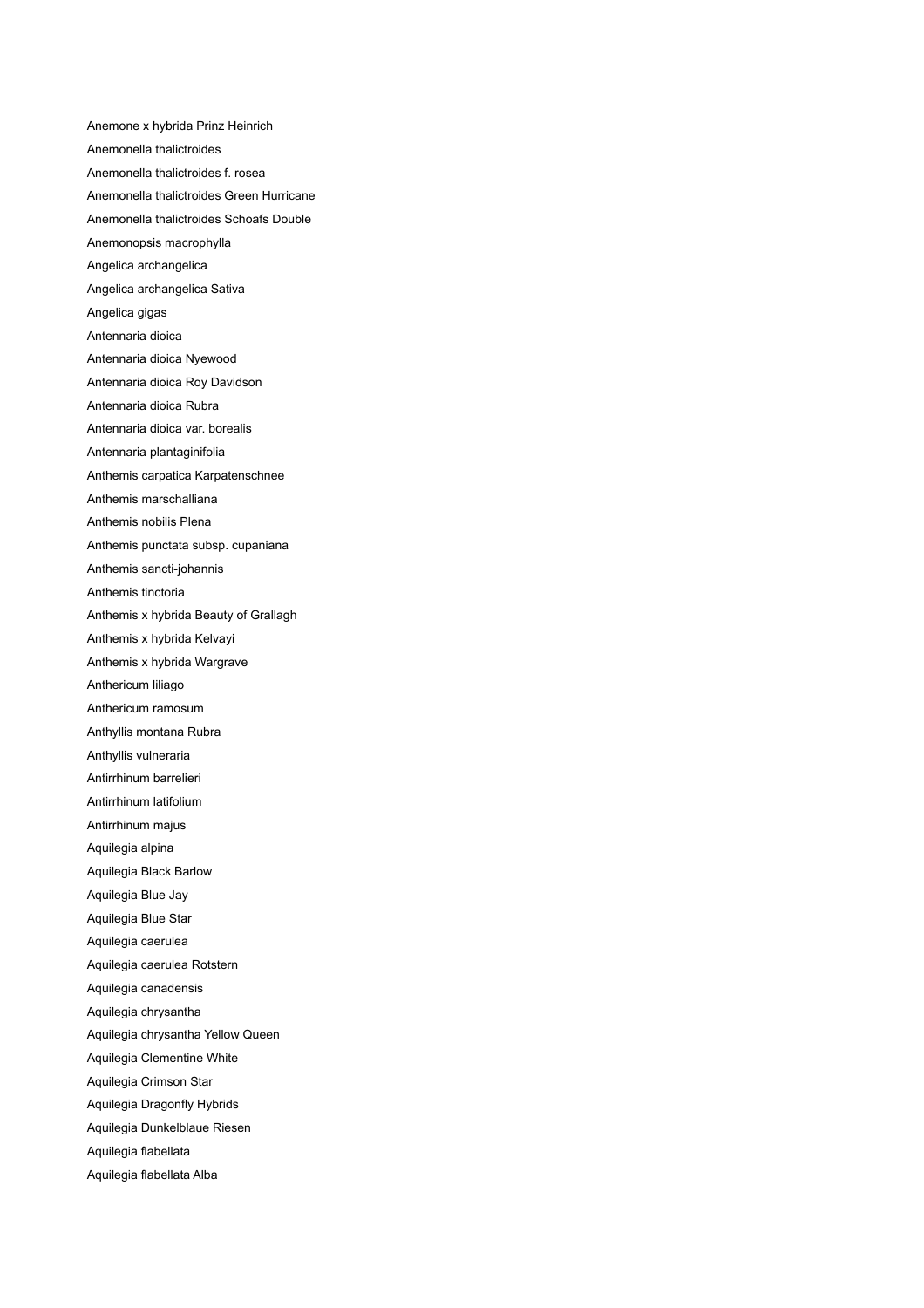Aquilegia flabellata Blue Angel Aquilegia flabellata Cameo Blue and White Aquilegia flabellata Cameo Pink and White Aquilegia flabellata Cameo Red and White Aquilegia flabellata Cameo Series Aquilegia flabellata Cameo White Aquilegia flabellata Jewel Blue Aquilegia flabellata Nana Alba Aquilegia hybrida Crimson Star Aquilegia hybrida McKana Hybrids Aquilegia Kristall Aquilegia Ministar Aquilegia Ministral Aquilegia Nora Barlow Aquilegia Red Hobbit Aquilegia Rose Barlow Aquilegia Rosea Aquilegia Spring Magic Blue White Aquilegia Spring Magic Rose White Aquilegia Spring Magic White Aquilegia viridiflora Aquilegia vulgaris Aquilegia vulgaris Blue Barlow Aquilegia vulgaris Clementine Purple Aquilegia vulgaris Clementine Red Aquilegia vulgaris Clementine Rose Aquilegia vulgaris Clementine Salmon Aquilegia vulgaris Clementine White Aquilegia vulgaris Nora Barlow Aquilegia vulgaris Ruby Port Aquilegia vulgaris Superba Aquilegia vulgaris White Barlow Aquilegia vulgaris Winky Blue White Aquilegia vulgaris Winky Red White Aquilegia vulgaris Winky Red White Double Aquilegia vulgaris Winky Rose Aquilegia vulgaris Woodside Gold Arabis alpina Arabis blepharophylla Alfa - ROSE DELIGHT Arabis blepharophylla Red Sensation Arabis caucasica Arabis caucasica Hedi Arabis caucasica Little Treasure Deep Rose Arabis caucasica Little Treasure White Arabis caucasica Pixie Cream Arabis caucasica Plena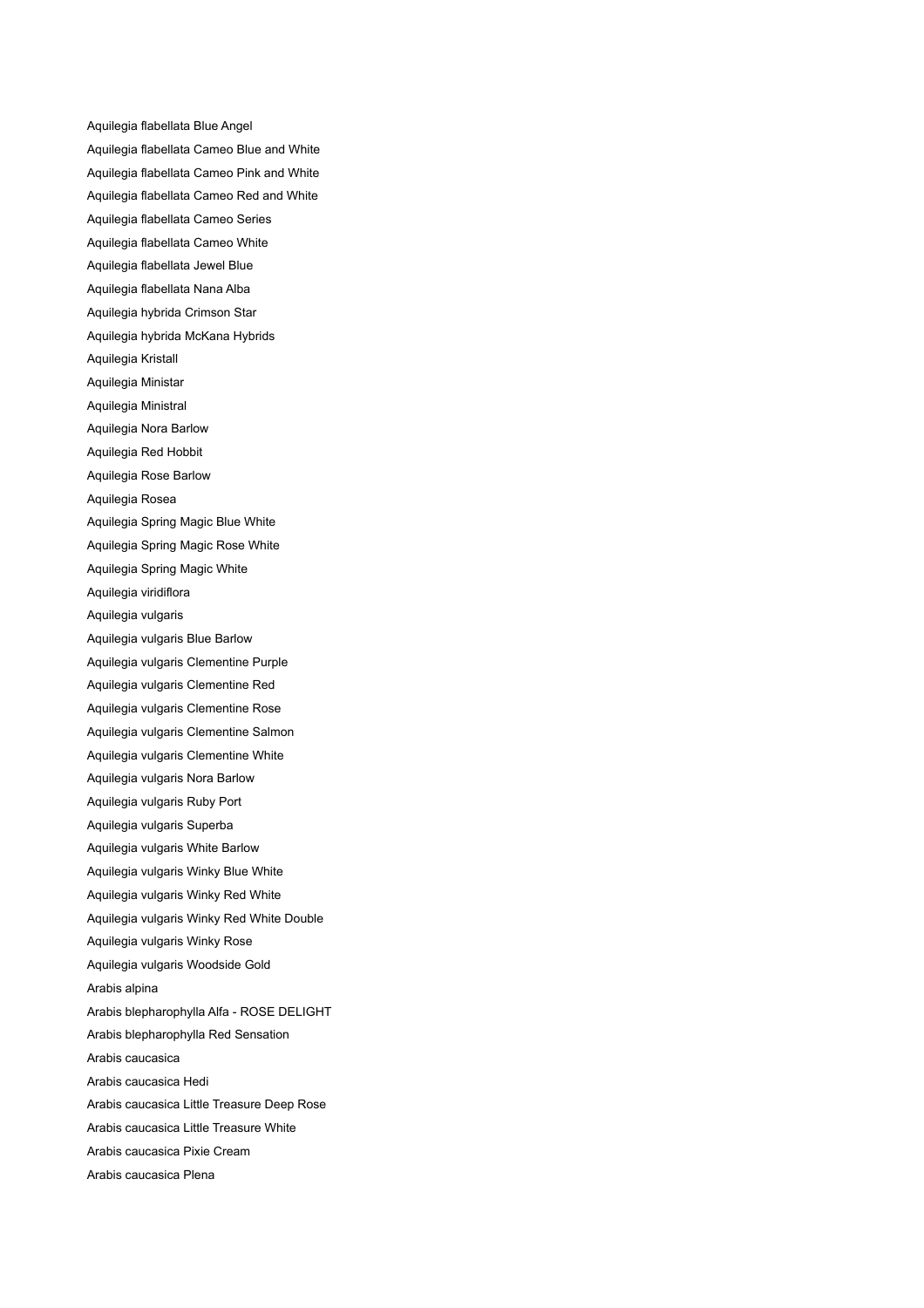Arabis caucasica Rosea Arabis caucasica Schneeball Arabis caucasica Schneehaube Arabis caucasica Snow Cup Arabis caucasica Snowfix Arabis caucasica Variegata Arabis ferdinandi-coburgi Arabis ferdinandi-coburgii Old Gold Arabis ferdinandi-coburgii Variegata Arabis procurrens Arabis procurrens Neuschnee Arabis procurrens Variegata Arabis scopoliana Arabis sturii Arabis x arendsii Compinkie Arabis x arendsii La Fraicheur Arabis x suendermannii Aralia elata Aralia elata Aureovariegata Arctanthemum arcticum Arctanthemum arcticum Roseum Arctanthemum arcticum Schwefelglanz Arctanthemum arcticum Stella Arenaria montana Arenaria montana Early Compact White Arisaema amurense Arisaema candidissimum Arisaema concinum Arisaema erubescens Arisaema griffithii Arisaema japonicum Arisaema triphyllum Arisaema triphyllum f. fusca Aristolochia clematitis Aristolochia durior Aristolochia macrophylla Armeria alliacea Armeria juniperifolia Armeria maritima Armeria maritima Alba Armeria maritima Dusseldorfer Stolz Armeria maritima Fruhlingszauber Armeria maritima Glory of Holland Armeria maritima Laucheana Armeria maritima Lila Armeria maritima Rosea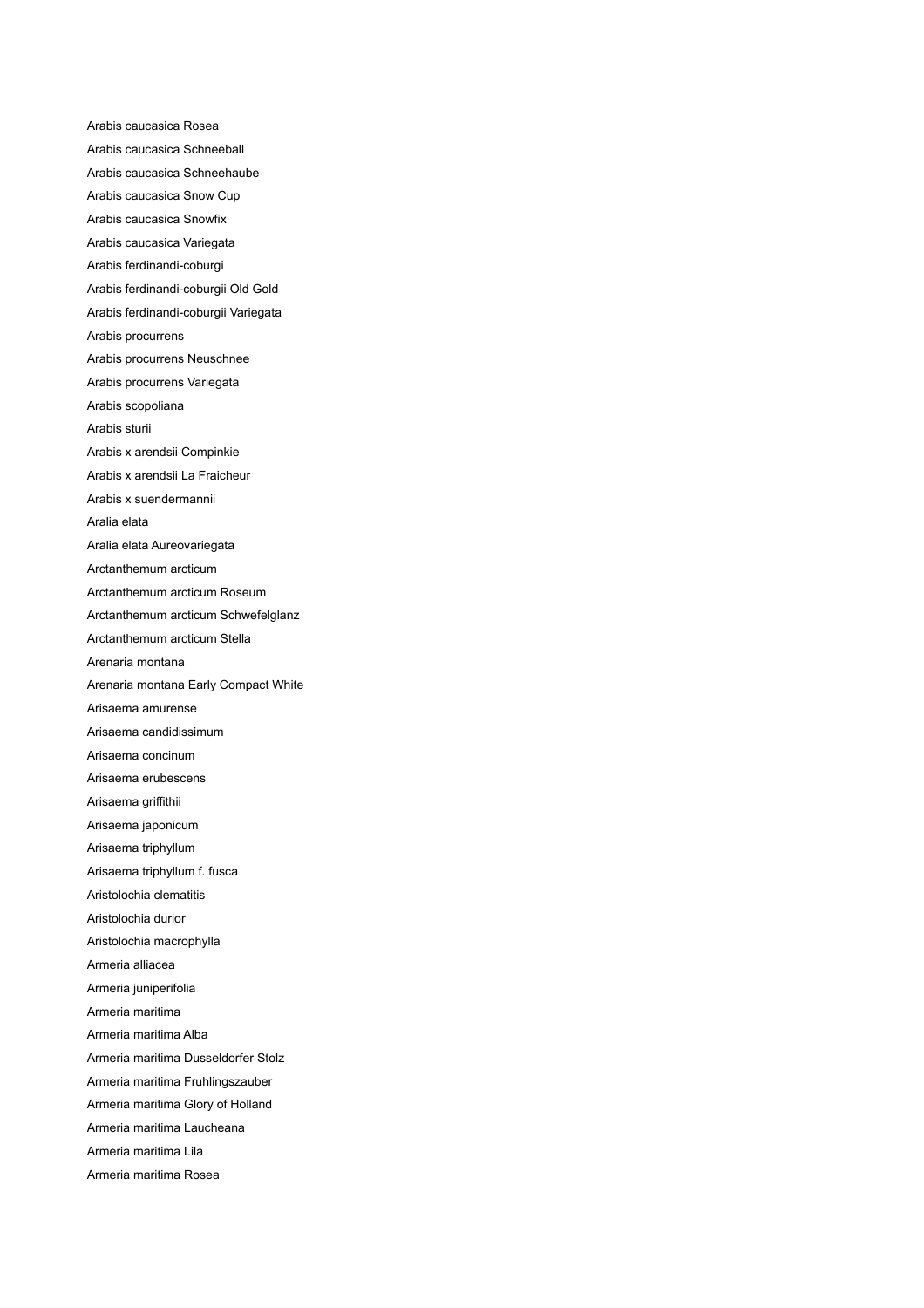Armeria maritima Rubrifolia Armeria maritima Splendens Armeria maritima Splendens Perfecta Armeria maritima Vindictive Armeria pseudoarmeria Ballerina Red Armeria pseudoarmeria Ballerina White Armeria Roeschen Armeria Rosi Arnica montana Aronia arbutifolia Brilliant Aronia melanocarpa Aronia melanocarpa Hugin Aronia melanocarpa Viking Aronia x prunifolia Aronia x prunifolia Nero Aronia x prunifolia Viking Arrhenatherum bulbosum Variegatum Arrhenatherum elatius subsp. bulbosum Arrhenatherum elatius Variegatum Artemisia abrotanum Artemisia absinthium Artemisia absinthium Lambrook Silver Artemisia absinthium Silver Ghost Artemisia alba Artemisia arborescens Artemisia dracunculus Artemisia genipi Artemisia lactiflora Artemisia ludoviciana Silver Queen Artemisia ludoviciana var. gnaphaloides Artemisia pontica Artemisia Powis Castle Artemisia schmidtiana Artemisia schmidtiana Nana Artemisia schmidtiana Nana Attraction Artemisia stelleriana Artemisia stelleriana Boughton Silver Artemisia vulgaris Janlim ORIENTAL LIMELIGHT Artemisia vulgaris Variegata Arum creticum Arum italicum Arum italicum Marmoratum Arum maculatum Arum orientale subsp. ongispathum Aruncus aethusifolius Aruncus aethusifolius Noble Spirit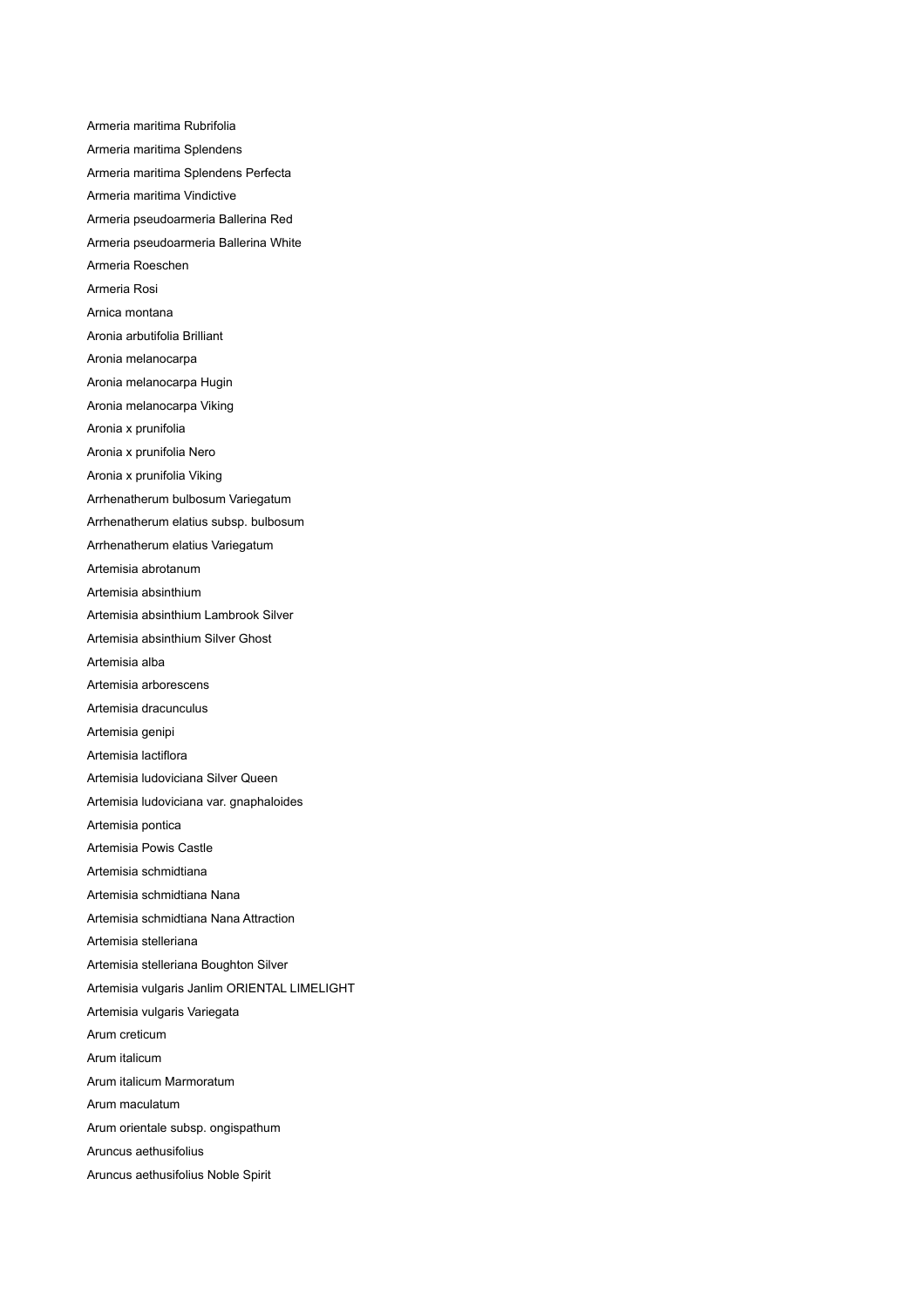Aruncus dioicus Aruncus dioicus Kneiffii Aruncus sinensis Zweiweltenkind Arundinaria longifolia Arundinella anomala Arundo donax Arundo donax Versicolor Arundo plinii Asarum canadense Asarum caudatum Asarum europaeum Asclepias curassavica Asclepias incarnata Asclepias incarnata Ice Ballet Asclepias speciosa Asclepias syriaca Asclepias tuberosa Asclepias verticillata Asparagus pseudoscaber Spitzenschleier Asperula cynanchica Asperula tinctoria Asphodeline liburnica Asphodeline lutea Asplenium scolopendrium Asplenium scolopendrium Angustatum Asplenium scolopendrium Crispa Asplenium scolopendrium Cristata Asplenium scolopendrium Furcatum Asplenium trichomanes Asplenium viride Aster alpigenus Aster alpinus Aster alpinus Albus Aster alpinus Albus Plenus Aster alpinus Dunkle Schoene Aster alpinus Goliath Aster alpinus Happy End Aster alpinus Light Blue Aster alpinus Roseus Aster alpinus Violet Aster alpinus White Aster amellus Aster amellus Bluetendecke Aster amellus Breslau Aster amellus Dr. Otto Petscheck Aster amellus Kobold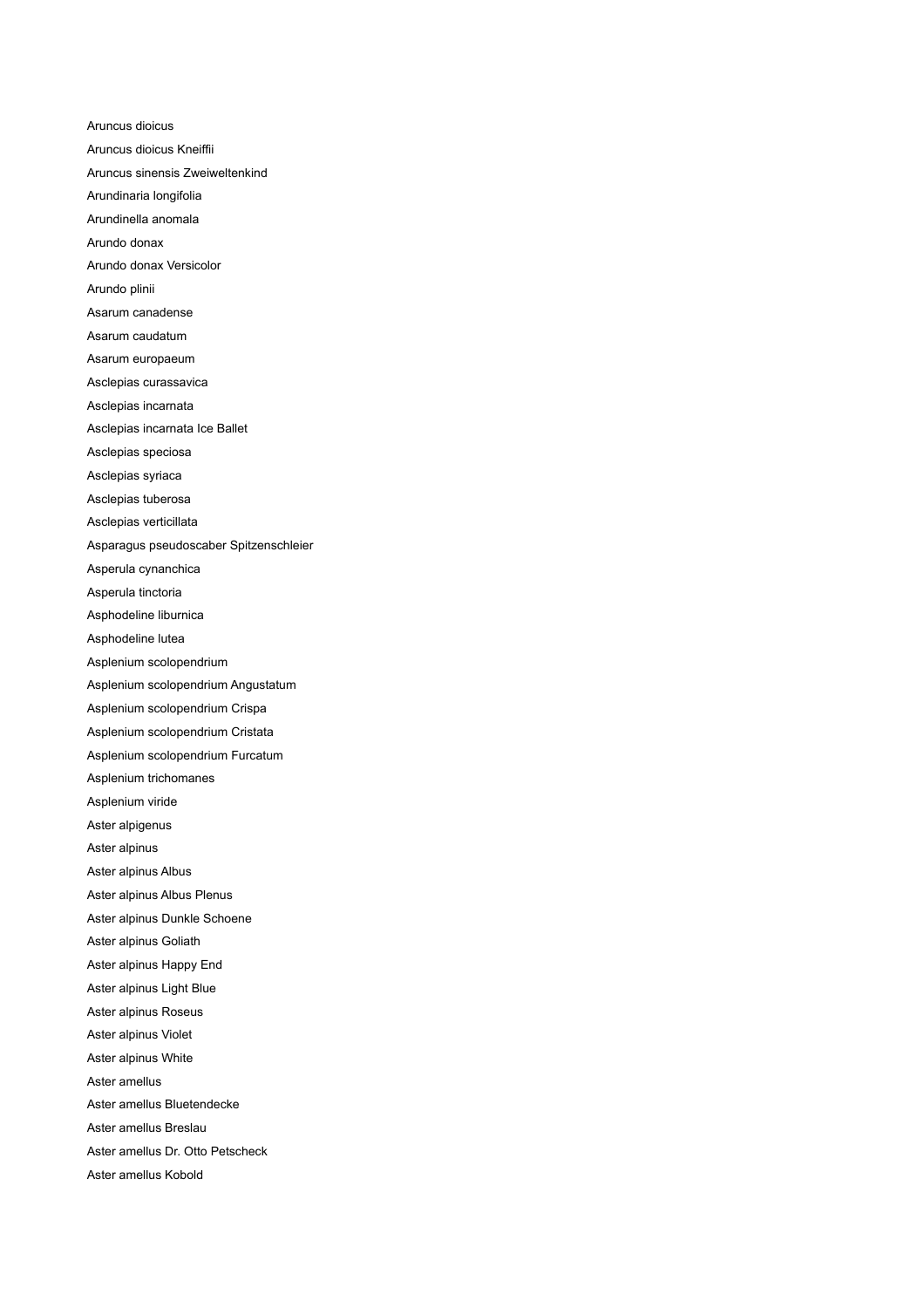Aster amellus Lady Hindlip Aster amellus Rudolf Goethe Aster amellus Sonora Aster amellus Sternkugel Aster amellus Veilchenkonigin Aster cordifolius Aster cordifolius Blutenregen Aster cordifolius Ideal Aster cordifolius Little Carlow Aster cordifolius Novemberblau Aster cordifolius Vovemberblau Aster divaricatus Aster divaricatus Tradescant Aster dumosus Aster dumosus Alice Haslam Aster dumosus Amor Aster dumosus Apollo Aster dumosus Audrey Aster dumosus Augenweide Aster dumosus Blaubux Aster dumosus Blaue Lagune Aster dumosus Blaustrahlkugel Aster dumosus Blue Boy Aster dumosus Blue Lagune Aster dumosus Heinz Richard Aster dumosus HerbstgruB vom Bresserhof Aster dumosus Jenny Aster dumosus Kassel Aster dumosus Kristina Aster dumosus Lady in Blue Aster dumosus Lilac Time Aster dumosus Major Aster dumosus Mariorie Aster dumosus Mittelmeer Aster dumosus Nancy Aster dumosus Nesthakchen Aster dumosus Niobe Aster dumosus Palecek Aster dumosus Peter Harrison Aster dumosus Picasso Aster dumosus Prof. Anton Kippenberg Aster dumosus Rosenwichtel Aster dumosus Schneekissen Aster dumosus Schneeziklein Aster dumosus Silberblaukissen Aster dumosus Silberteppich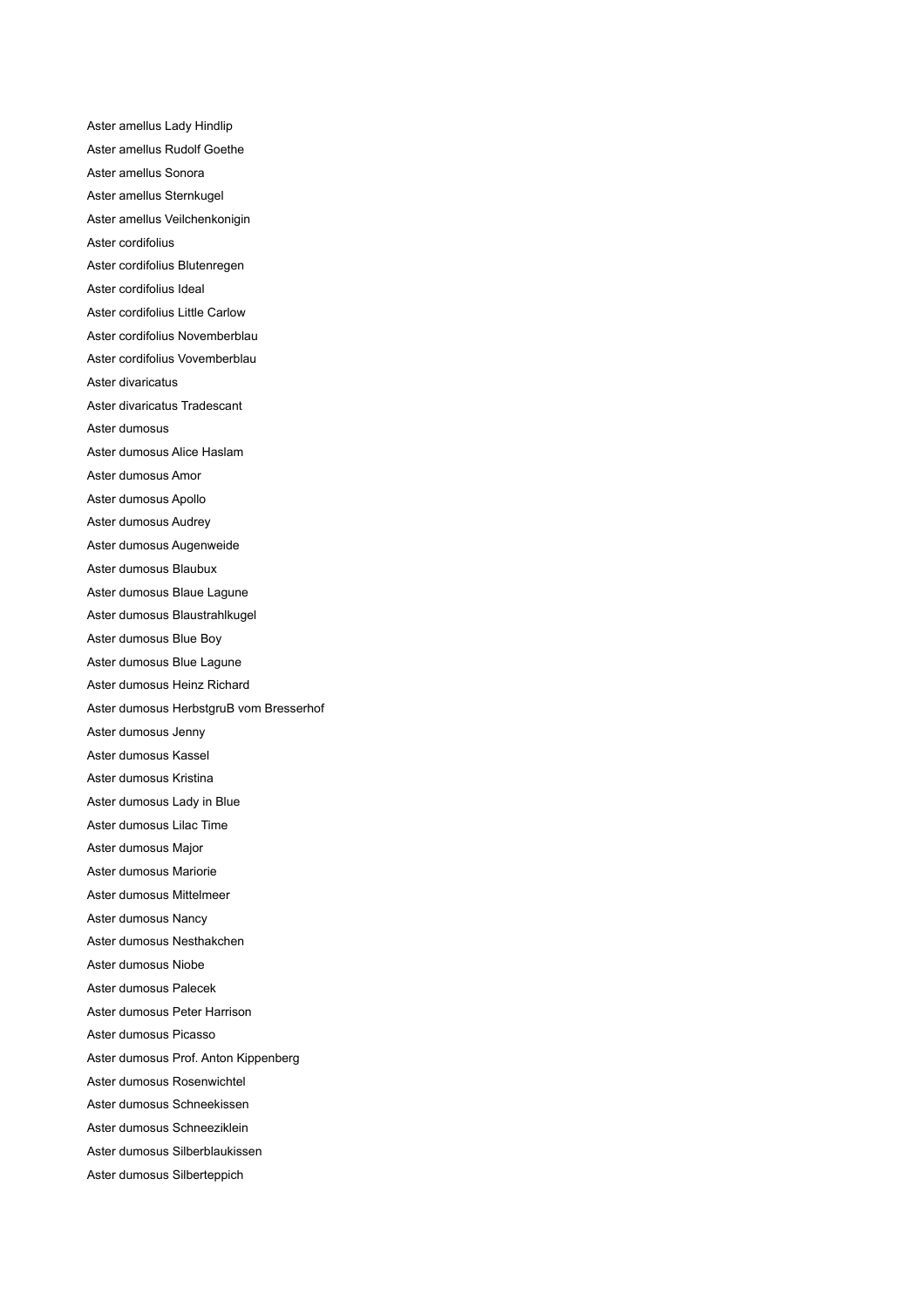Aster dumosus Starlight Aster ericoides Aster ericoides Alaska Aster ericoides Blue Star Aster ericoides Erlkoenig Aster ericoides Esther Aster ericoides Lovely Aster ericoides Pink Star Aster ericoides Schneetanne Aster ericoides Snow Flurry Aster laevis Aster laevis Blue Bird Aster lateriflorus Horizontalis Aster lateriflorus Lady in Black Aster lateriflorus Prince Aster laterifolius Horizontalis Aster linosyris Aster novae-angliae Aster novae-angliae Abendsonne Aster novae-angliae Alma Potschke Aster novae-angliae Andenken am Alma Poetschke Aster novae-angliae Andenken an Paul Gerber Aster novae-angliae Barr's Blue Aster novae-angliae Barr's Pink Aster novae-angliae Cardinal Tarcisso Betone Aster novae-angliae Harrington's Pink Aster novae-angliae Herbstschnee Aster novae-angliae Purple Dom Aster novae-angliae Rosa Sieger Aster novae-angliae Rubinscharlach Aster novae-angliae Rubinschatz Aster novae-angliae Rudelsburg Aster novae-angliae Septemberrubin Aster novae-angliae Treasure Aster novi-belgii Aster novi-belgii Angela Peel Aster novi-belgii Bewunderung Aster novi-belgii Blaue Nachhut Aster novi-belgii Bluetenmeer Aster novi-belgii Bonningdale White Aster novi-belgii Brigitte Aster novi-belgii Connecticut Aster novi-belgii Crimson Brocade Aster novi-belgii Dauerblau Aster novi-belgii Diana Aster novi-belgii Fellow Ship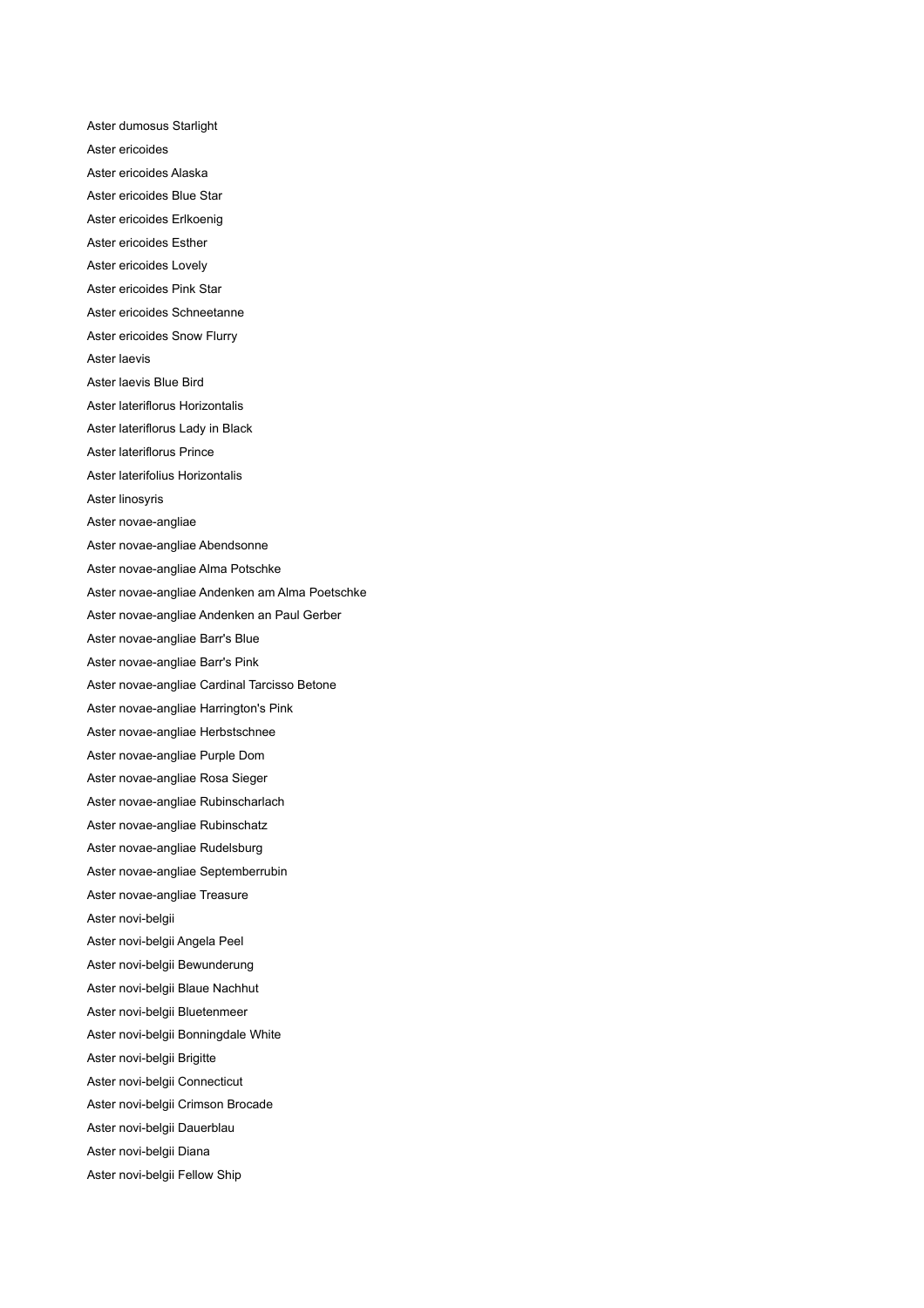Aster novi-belgii Fuldatal Aster novi-belgii Gayborder Splendour Aster novi-belgii Helene Aster novi-belgii Judith Aster novi-belgii Karminkuppel Aster novi-belgii Lassie Aster novi-belgii Lisette Aster novi-belgii Marie Ballard Aster novi-belgii Nancy Ballard Aster novi-belgii October Dawn Aster novi-belgii Patricia Ballard Aster novi-belgii Purple Dom Aster novi-belgii Reitlingstal Aster novi-belgii Royal Blue Aster novi-belgii Royal Ruby Aster novi-belgii Schneeberg Aster novi-belgii Schone von Dietlikon Aster novi-belgii Treasure Aster novi-belgii Violetta Aster novi-belgii White Ladies Aster novi-belgii Winston Churchill Aster pringlei Monte Casino Aster pringlei Pink Star Aster ptarmicoides Major Aster pyrenaeus Lutetia Aster sedifolius Aster sedifolius Nanus Aster sibiricus Aster sibiricus Nanus Aster speciosus Connecticut Aster tibeticus Aster tongolensis Berggarten Aster tongolensis Leuchtenburg Aster tongolensis Wartburgstern Aster x arendsii Brautschleier Aster x frikartii Moench Aster x frikartii Wunder von Staefa Astilbe chinensis Astilbe chinensis Purpurkerze Astilbe chinensis Christian Astilbe chinensis var.taquetii Astilbe chinensis Finale Astilbe chinensis Milk and Honey Astilbe chinensis Pumila Astilbe chinensis Purpurlanze Astilbe chinensis Serenade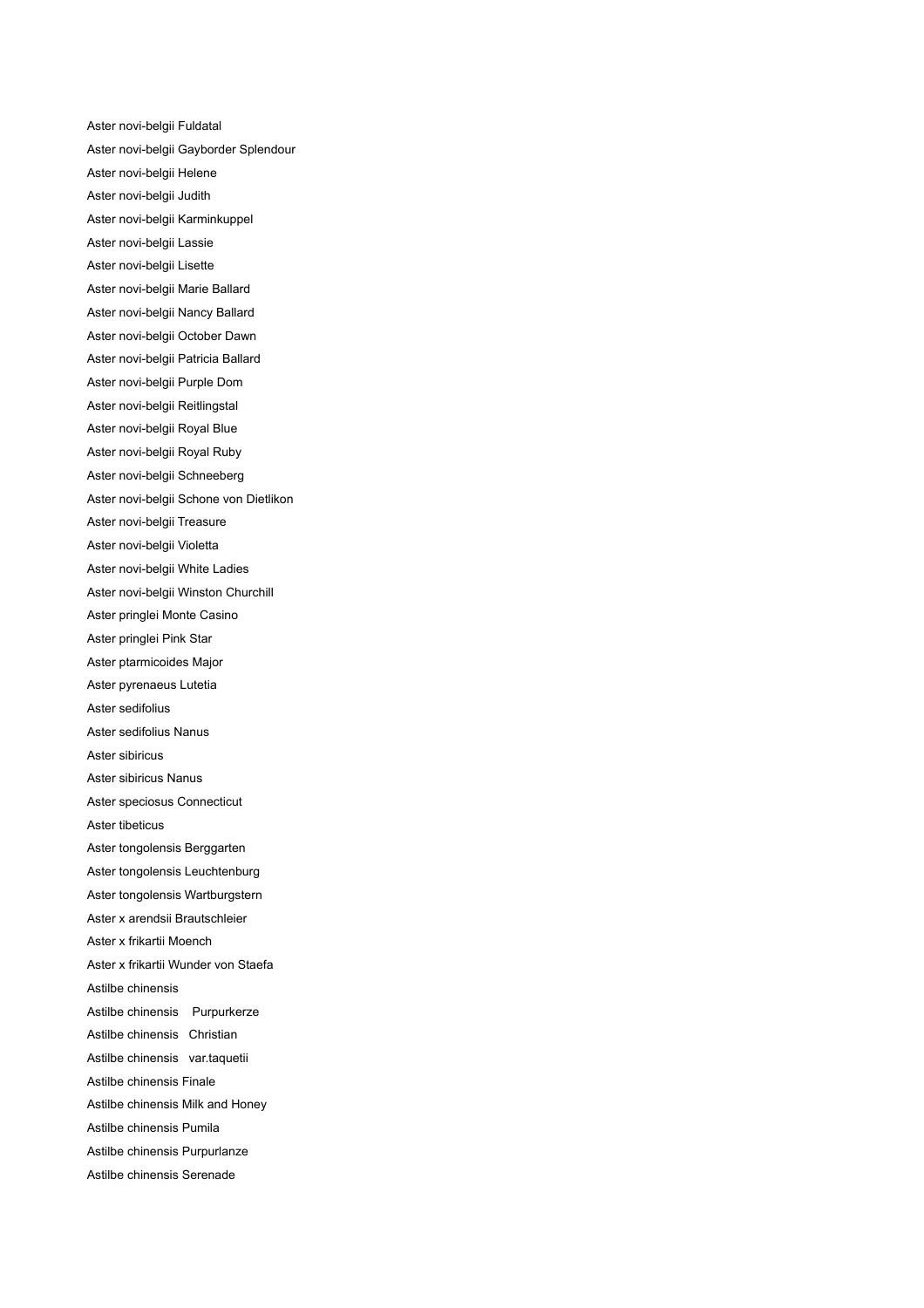Astilbe chinensis Superba Astilbe chinensis To Have and to Hold Astilbe chinensis var. davidii Astilbe chinensis var. taquetii Superba Astilbe chinensis Veronica Klose Astilbe chinensis Visions Astilbe chinensis Visions in Red Astilbe Colour Magic Astilbe crispa Perkeo Astilbe Darwin's Dream Astilbe Fanal Astilbe Flamingo Astilbe japonica Astilbe japonica Bremen Astilbe japonica Deutschland Astilbe japonica Elisabeth van Veen Astilbe japonica Europa Astilbe japonica Koeln Astilbe japonica Mainz Astilbe japonica Montgomery Astilbe japonica Obergaertner Juergens Astilbe japonica Red Baron Astilbe japonica Red Sentinel Astilbe japonica Rheinland Astilbe koreana Astilbe Maggie Daley Astilbe Nikky Astilbe pumila Superba Astilbe simplicifolia Aphrodite Astilbe simplicifolia Astary Red Astilbe simplicifolia Atrorosea Astilbe simplicifolia Hennie Graafland Astilbe simplicifolia Inshriach Pink Astilbe simplicifolia Praecox Alba Astilbe simplicifolia Sprite Astilbe thunbergii Astilbe thunbergii StrauBenfeder Astilbe thunbergii Straussenfender Astilbe thunbergii Van der Wielen Astilbe x arendsii Astilbe x arendsii Â Â Snowdrift Astilbe x arendsii Â Â Spartan Astilbe x arendsii America Astilbe x arendsii Amethyst Astilbe x arendsii Anita Pfeifer Astilbe x arendsii Astary Dark Pink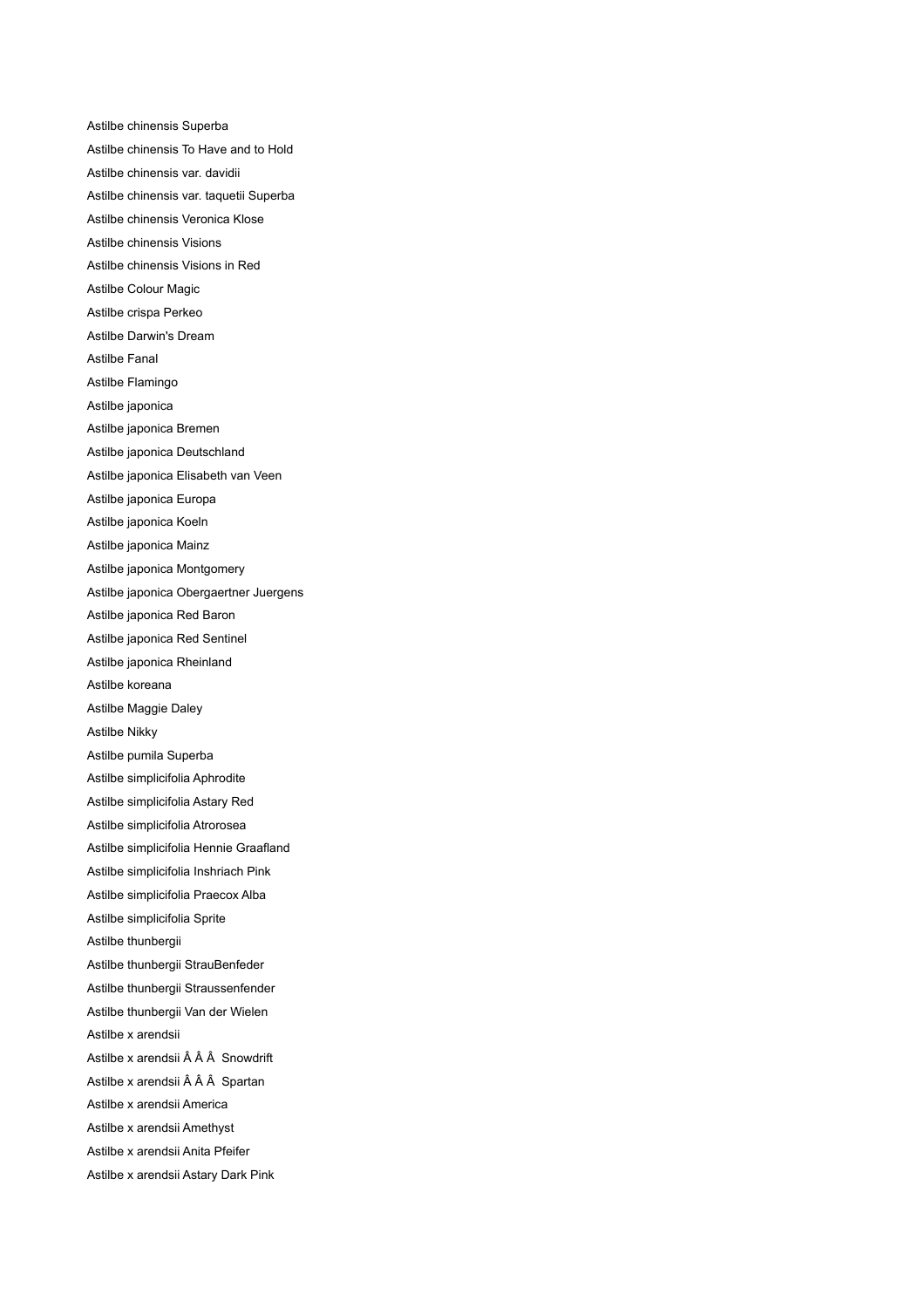Astilbe x arendsii Astary Light Pink Astilbe x arendsii Astary Light Rose Astilbe x arendsii Astary Red Astilbe x arendsii Astary Rose Astilbe x arendsii Astary White Astilbe x arendsii Augustleuchten Astilbe x arendsii Bella Astilbe x arendsii Bergkristall Astilbe x arendsii Brautschleier Astilbe x arendsii Bressingham Beauty Astilbe x arendsii Bumalda Astilbe x arendsii Cattleya Astilbe x arendsii Diamant Astilbe x arendsii Else Schluck Astilbe x arendsii Erica Astilbe x arendsii Etna Astilbe x arendsii Federsee Astilbe x arendsii Feuer Astilbe x arendsii Gertrud Brix Astilbe x arendsii Gloria Astilbe x arendsii Gloria Purpurea Astilbe x arendsii Glut Astilbe x arendsii Granat Astilbe x arendsii Grete Puengel Astilbe x arendsii Grete Pungel Astilbe x arendsii Hyazinth Astilbe x arendsii Irrlicht Astilbe x arendsii Liliput Astilbe x arendsii Rosa Perle Astilbe x arendsii Rotlicht Astilbe x arendsii Showstar Astilbe x arendsii Spinell Astilbe x arendsii Weisse Gloria Astilboides tabularis Astrantia carniolica Rubra Astrantia major Astrantia major Claret Astrantia major Hadspen Blood Astrantia major Primadonna Astrantia major Roma Astrantia major Rosea Astrantia major Rosensinfonie Astrantia major Rubra Astrantia major Ruby Cloud Astrantia major Star of Beauty Astrantia major Star of Billion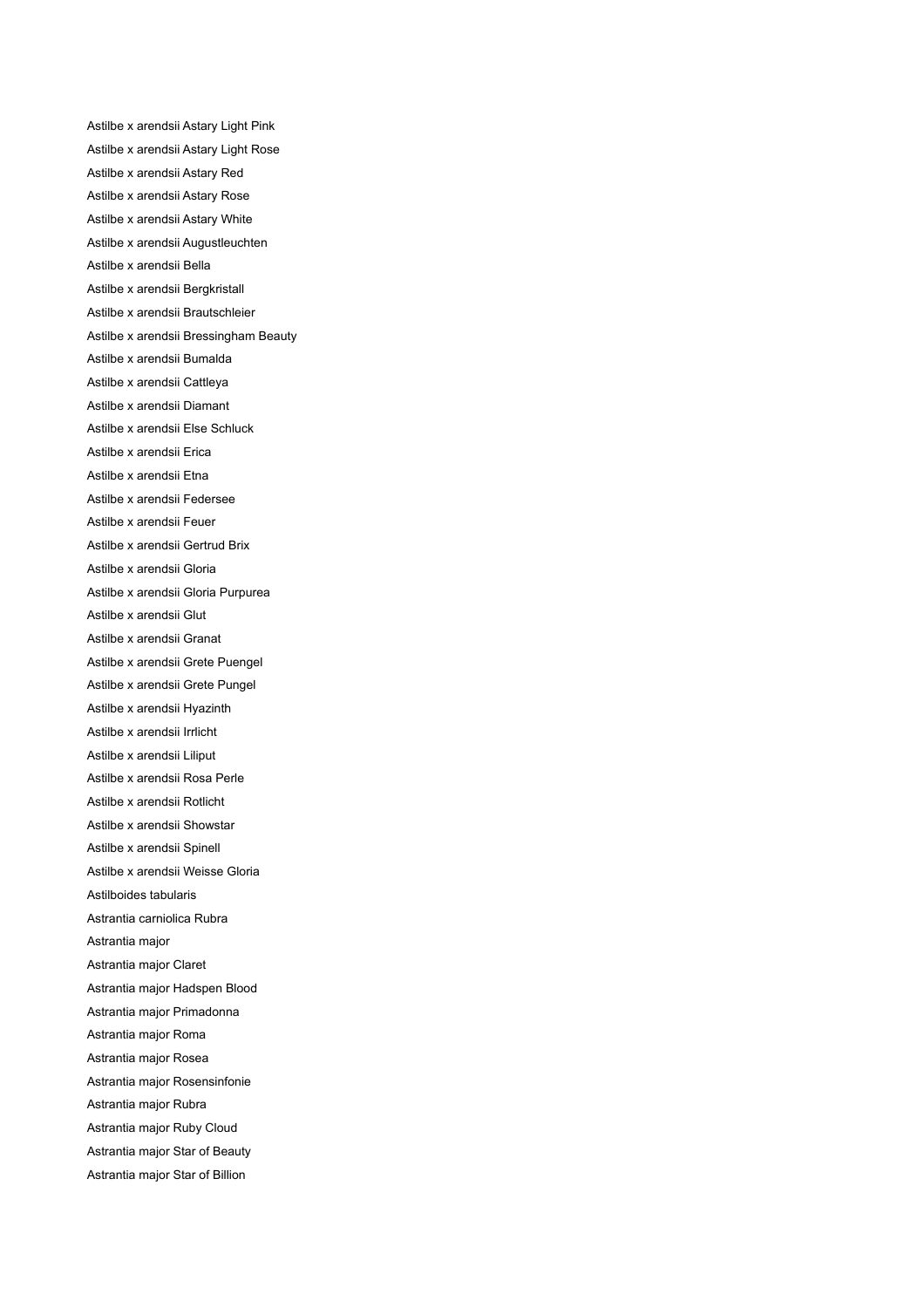Astrantia major subsp. involucrata Astrantia maxima Asyneuma canescens Athamanta cretensis Athamanta turbith Athyrium filix-femina Athyrium filix-femina Dre's Dagger Athyrium filix-femina Fieldii Athyrium filix-femina Frizelliae Athyrium filix-femina Grandiceps Athyrium filix-femina Lady in Red Athyrium filix-femina Rotstiel Athyrium filix-femina Victoriae Athyrium niponicum Athyrium niponicum Burgundy Lace Athyrium niponicum Pictum Cristatoflabellatum Athyrium niponicum Red Beauty Athyrium niponicum Ursula's Red Athyrium niponicum var. pictum Athyrium otophorum Okanum Athyrium Silver Falls Athyrium vidalii Aubrieta Agnette Aubrieta Alba Aubrieta Argenteovariegata Aubrieta Aureovariegata Aubrieta Blau Aubrieta Blaumeise Aubrieta Blue Emperor Aubrieta Bressingham Red Aubrieta Cascade Blue Aubrieta Cascade Purple Aubrieta Cascade Red Aubrieta Clio Aubrieta deltoidea Aubrieta deltoidea Rosea Plena Aubrieta Dobromierz Aubrieta Dr Mules Variegated Aubrieta Dr. Mules Aubrieta Fiona Aubrieta Fruehlingszauber Aubrieta gracilis Kitte Aubrieta gracilis Kitte Purple Aubrieta gracilis Kitte Rose Aubrieta gracilis Kitte Rose-Red Aubrieta Greencourt Purple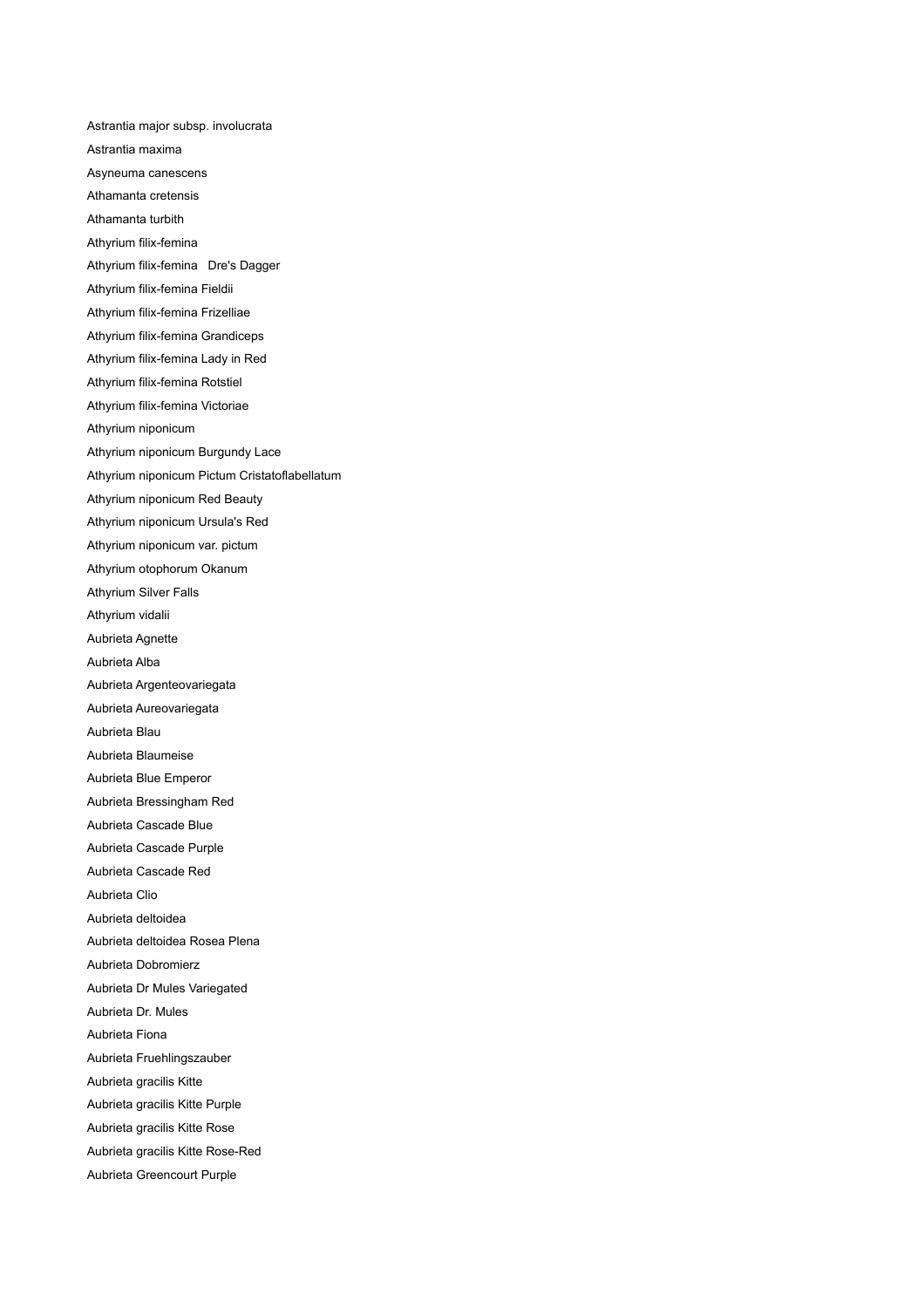Aubrieta Hamburger Stadtpark Aubrieta Harknoll Red Aubrieta Hendersonii Aubrieta Leichtlinii Aubrieta Neuling Aubrieta Red Carpet Aubrieta Rosenteppich Aubrieta Royal Blue Aubrieta Royal Red Aubrieta Royal Violet Aubrieta Schloss Eckberg Aubrieta Superbissima Aubrieta Swan Red Aubrieta Tauricola Aubrieta Variegated Red Aubrieta Whitewell Gem Aurinia petraea Aurinia saxatilis Aurinia saxatilis Summit Aurinia saxatilis Alyssum saxatile Aurinia saxatilis Compacta Aurinia saxatilis Goldkugel Aurinia saxatilis Sulphurea Avenula pubescens Azorella trifurcata Azorella trifurcata Nana Ballota pseudodictamnus Balsamita major Baptisia australis Baptisia leucantha Barbarea vulgaris Variegata Belamcanda chinensis Bellis perennis Rominette Rosa Bellis perennis Rominette Rot Bellis perennis Rominette Weiss Berberis buxifolia Nana Berberis darwinii Berberis Indian Summer Berberis julianae Berberis Klugowski Berberis koreana Berberis Mazurek Berberis Red Tears Berberis stenophylla Berberis thunbergii Berberis thunbergii Admiration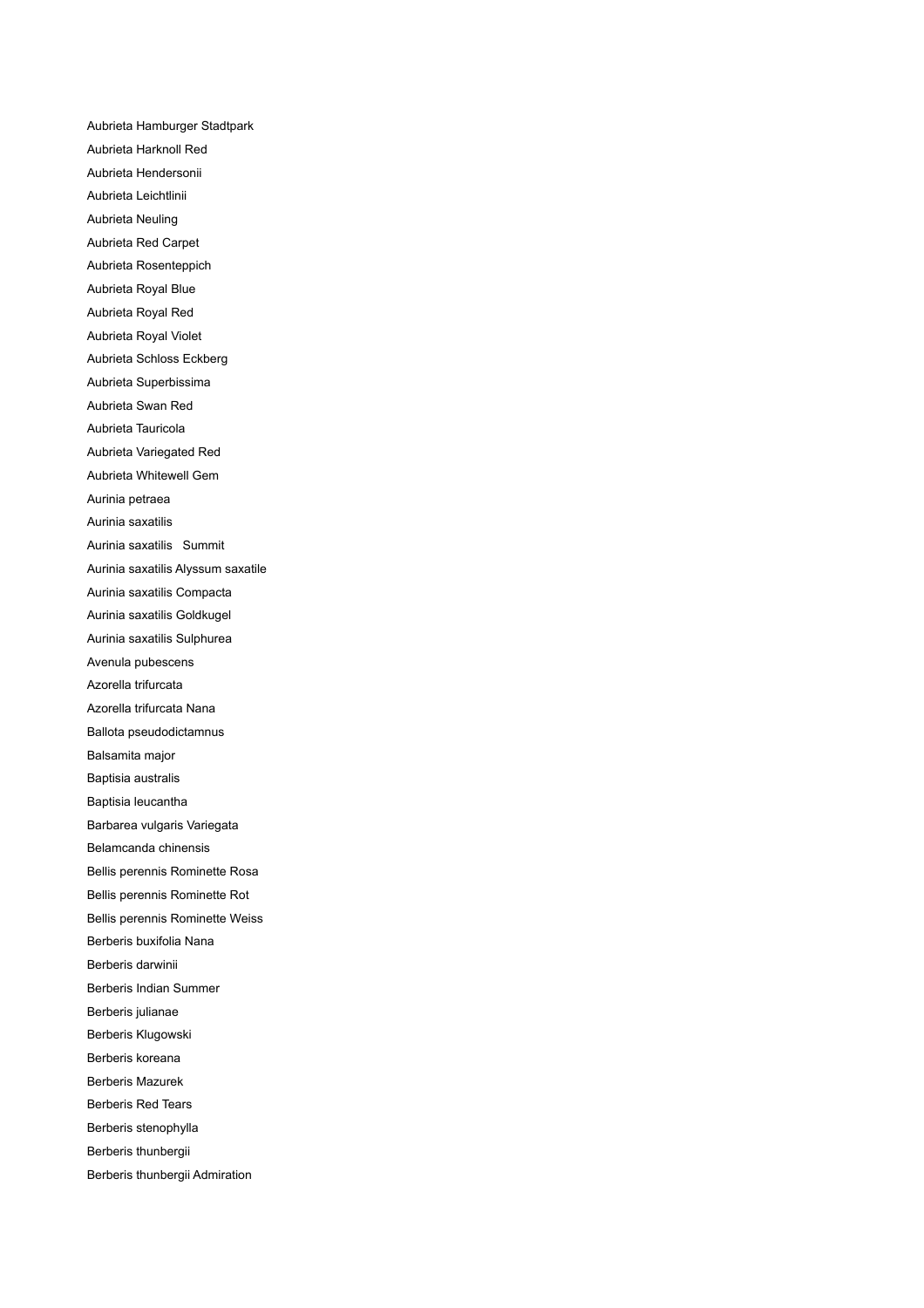Berberis thunbergii Atropurpurea Berberis thunbergii Atropurpurea Nana Berberis thunbergii Aurea Berberis thunbergii Bagatelle Berberis thunbergii Bogozam Berberis thunbergii Carmen Berberis thunbergii Concorde Berberis thunbergii Coronita Berberis thunbergii Dart's Red Lady Berberis thunbergii Erecta Berberis thunbergii Fireball Berberis thunbergii Goldalita Berberis thunbergii Golden Carpet Berberis thunbergii Golden Divine Berberis thunbergii Golden Dome Berberis thunbergii Golden Dream Berberis thunbergii Golden Ring Berberis thunbergii Golden Rocket Berberis thunbergii Golden Torch Berberis thunbergii Green Carpet Berberis thunbergii Harlequin Berberis thunbergii Helmond Pillar Berberis thunbergii Kelleriis Berberis thunbergii Kobold Berberis thunbergii Kornik Berberis thunbergii Maria Berberis thunbergii Natasza Berberis thunbergii Orange Dream Berberis thunbergii Orange Rocket Berberis thunbergii Pink Queen Berberis thunbergii Powwow Berberis thunbergii Red Carpet Berberis thunbergii Red Chief Berberis thunbergii Red Dream Berberis thunbergii Red Pillar Berberis thunbergii Red Rocket Berberis thunbergii Red Torch Berberis thunbergii Rose Glow Berberis thunbergii Rose Pocket Berberis thunbergii Rose Raket Berberis thunbergii Rosetta Berberis thunbergii Rosy Rocket Berberis thunbergii Starburst Berberis thunbergii Sunny Berberis thunbergii Sunsation Berberis thunbergii Tiny Gold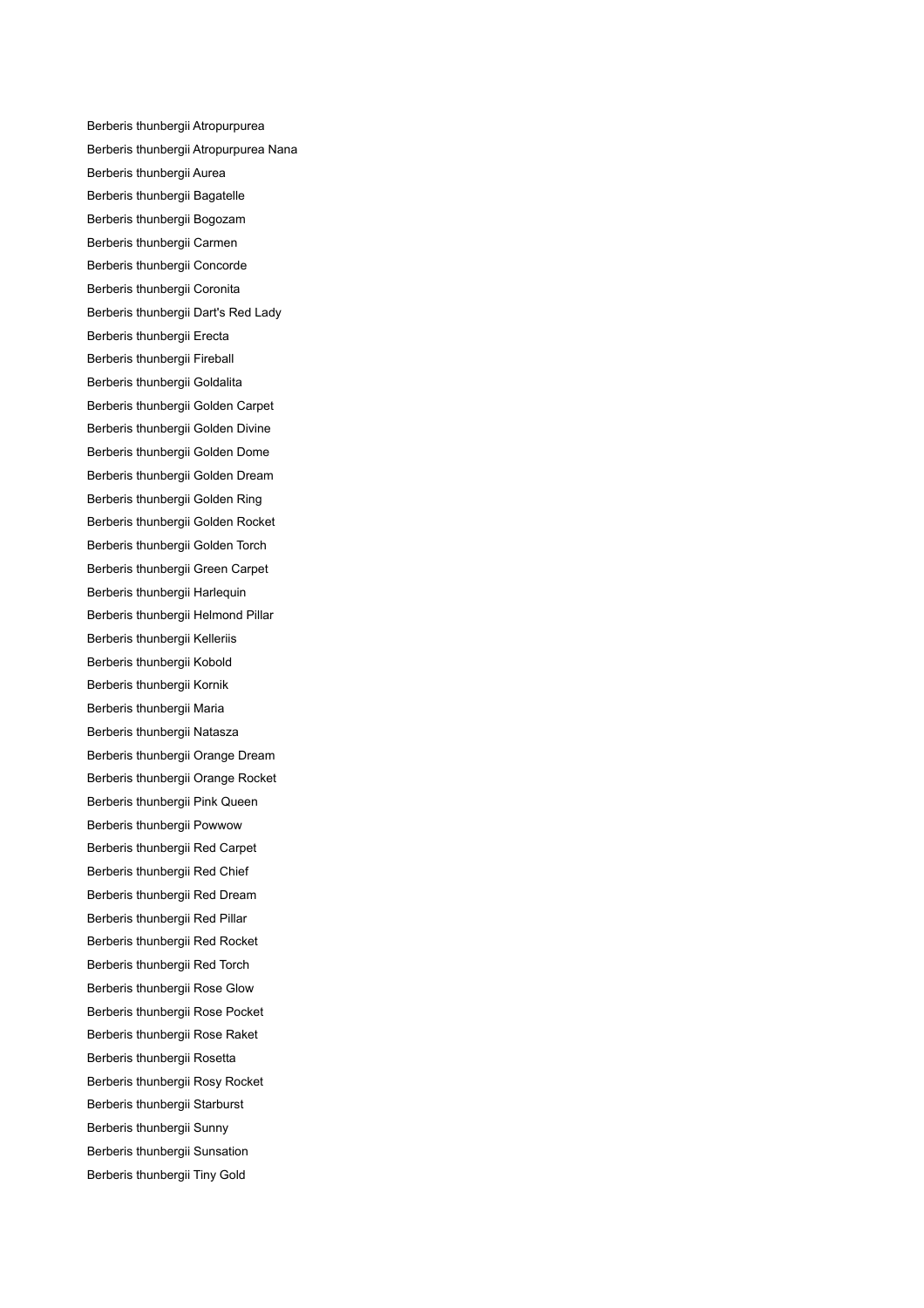Berberis verruculosa Berberis verruculosa Green Defender Berberis vulgaris Berberis x frikartii Telstar Berberis x media Parkjuweel Berberis x media Red Jewel Berberis x ottawensis Auricoma Berberis x ottawensis Silver Miles Berberis x ottawensis Superba Bergenia Lunar Glow Bergenia Pink Dragonfly Bergenia Abendglocken Bergenia Admiral Bergenia Baby Doll Bergenia Brahms Bergenia Bressingham Bountiful Bergenia Bressingham White Bergenia ciliata Bergenia cordifolia Bergenia cordifolia Eroica Bergenia cordifolia Herbsblute Bergenia cordifolia Morgerote Bergenia cordifolia Pinneberg Bergenia cordifolia Robusta Bergenia cordifolia Rotblum Bergenia cordifolia Winterglut Bergenia crassifolia Bergenia David Bergenia Dobromierz Bergenia Doppelgaenger Bergenia Eden's Dark Margin Bergenia Glockenturm Bergenia Morgenroete Bergenia Nebellicht Bergenia Oeschberg Bergenia Pinnerberg Bergenia purpurascens Bergenia Rosi Klose Bergenia Rotblum Bergenia Schneekoenigin Bergenia Silberlicht Bergenia stracheyi Bergenia stracheyi Brahms Bergenia thysanodes Bergenia Winterglut Bergenia x schmidtii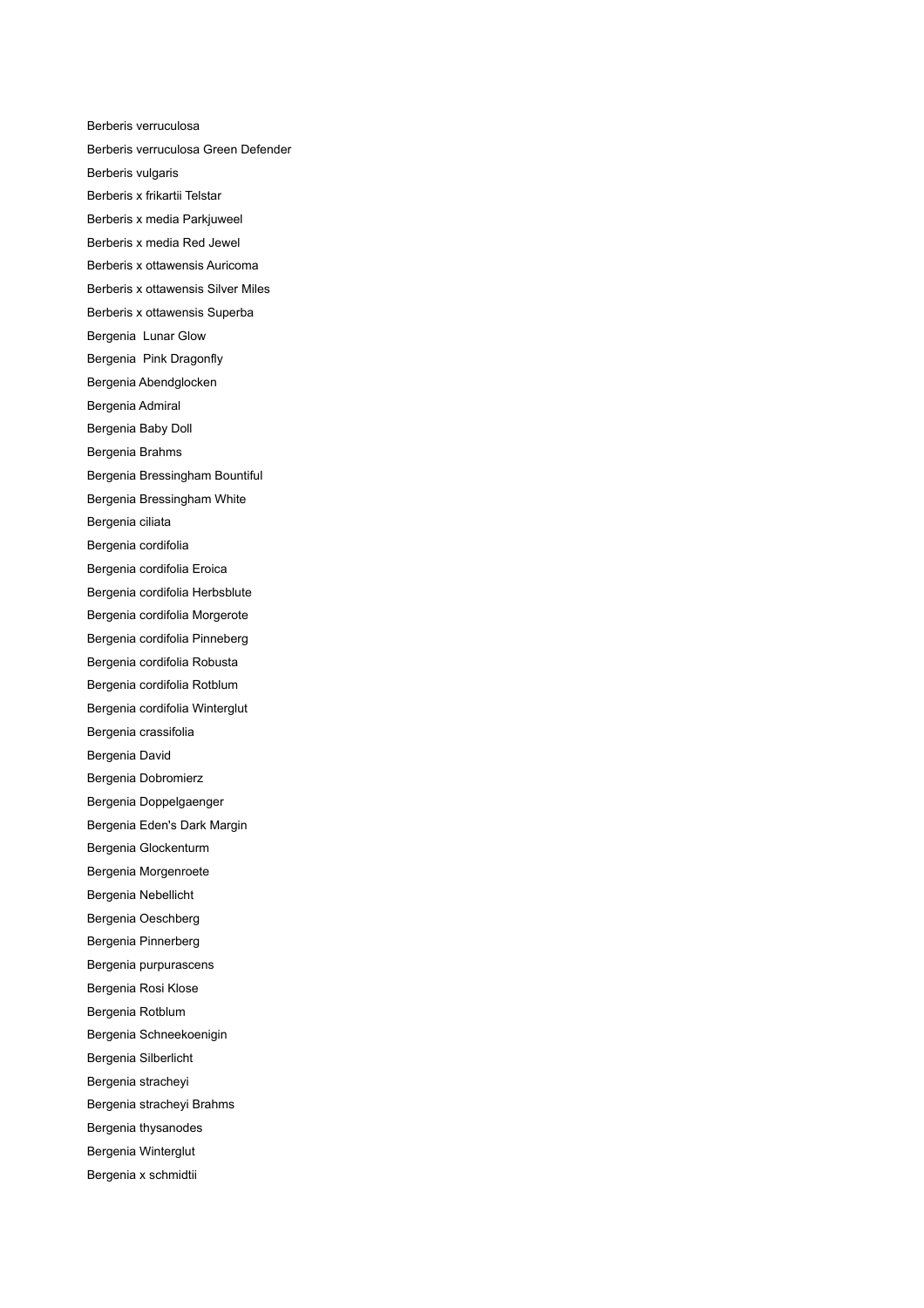Berkheya purpurea Betula albosinensis Betula albosinensis Fascination Betula albosinensis Hergest Betula alleghaniensis Betula ermanii Betula Hoseri Betula maximowicziana Betula medwediewii Betula medwediewii Gold Bark Betula nana Betula nana Glencarry Betula nana Golden Treasure Betula nigra Betula nigra Black Star Betula nigra Heritage Betula nigra Summer Cascade Betula papyrifera Betula papyrifera Reflection Betula pendula Betula pendula Fastigiata Betula pendula Golden Cloud Betula pendula Gracilis Betula pendula Laciniata Betula pendula Long Trunk Betula pendula Obelisk Betula pendula Purpurea Betula pendula Royal Frost Betula pendula Schneverdinger Goldbirke Betula pendula Tristis Betula pendula Youngii Betula pendula Zwitser`s Glory Betula platyphylla Mandshurica Betula pubescens Betula pubescens Aurea Betula pubescens Yellow Wings Betula Renci Betula Rubra Betula utilis Doorenbos Betula utilis Long Trunk Blechnum penna-marina Blechnum spicant Bletilla striata Bletilla striata Pink Bolboschoenus maritimus Boltonia asteroides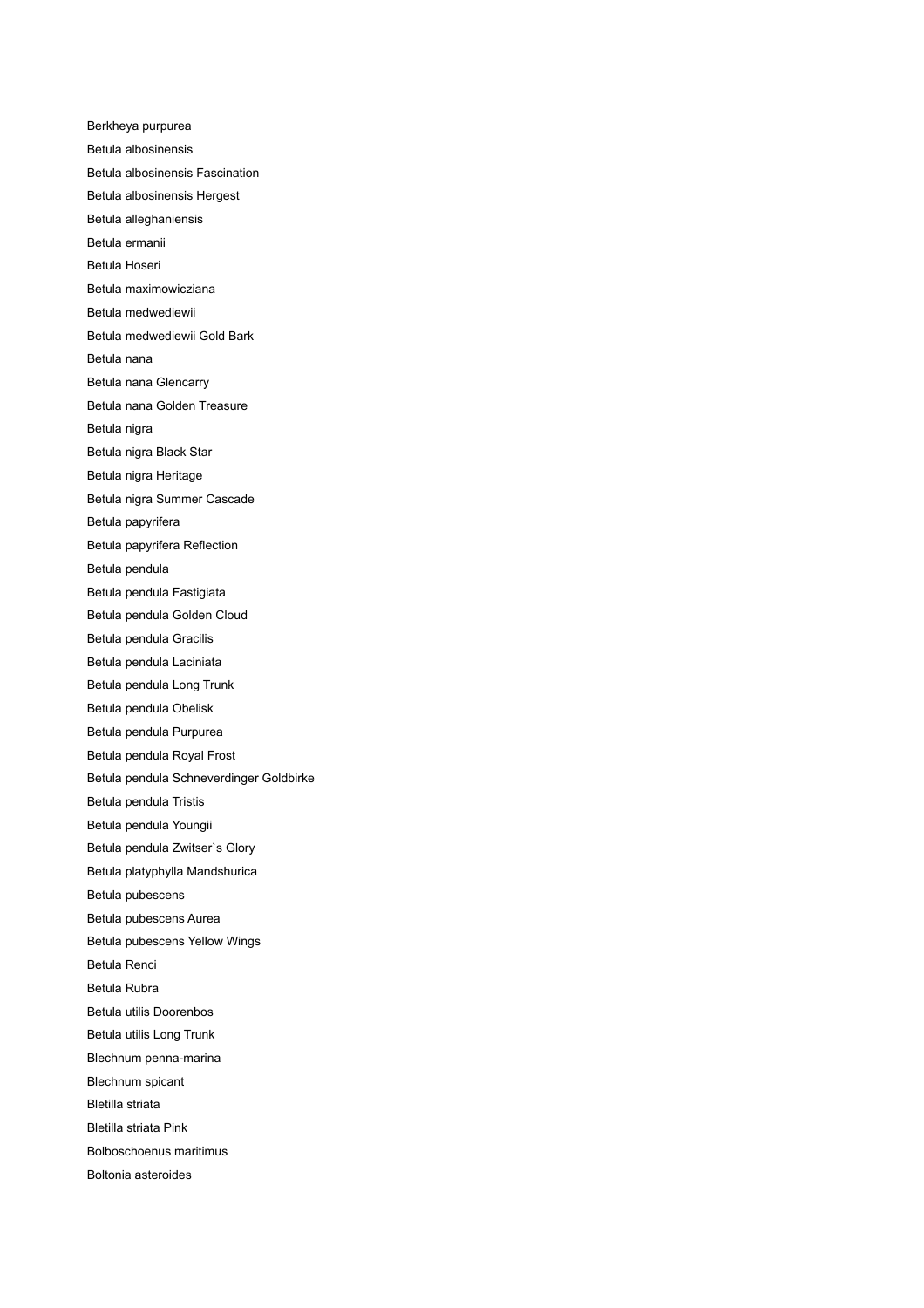Boltonia asteroides Pink Beauty Boltonia asteroides Snowbank Boltonia asteroides var. latisquama Bothriochloa caucasica Bouteloua curtipendula Bouteloua gracilis Bouteloua hirsuta Boykinia elata Brachypodium pinnatum Brachypodium sylvaticum Briza maxima Briza media Bromus arvensis Bromus erectus Bromus inermis Bromus inermis Skinner's Gold Bruckenthalia spiculifolia Balkan Rose Brunnera macrophylla Brunnera macrophylla Alba Brunnera macrophylla Betty Bowring Brunnera macrophylla Dawson's White Brunnera macrophylla Hadspen Cream Brunnera macrophylla Jack Frost Brunnera macrophylla Langtrees Brunnera macrophylla Looking Glass Brunnera macrophylla Silver Wings Brunnera macrophylla Variegata Buddleja alternifolia Buddleja davidii Buddleja davidii Adonis Blue Buddleja davidii Black Knight Buddleja davidii Blue Chip Buddleja davidii Empire Blue Buddleja davidii Ile de France Buddleja davidii Lavender Veil Buddleja davidii Nike Buddleja davidii Peacock Buddleja davidii Pink Delight Buddleja davidii Purple Emperor Buddleja davidii Purple Splendor Buddleja davidii Royal Red Buddleja davidii Santana Buddleja davidii Summer Beauty Buddleja davidii White Profusion Buddleja Lavender Veil Buddleja Lochinch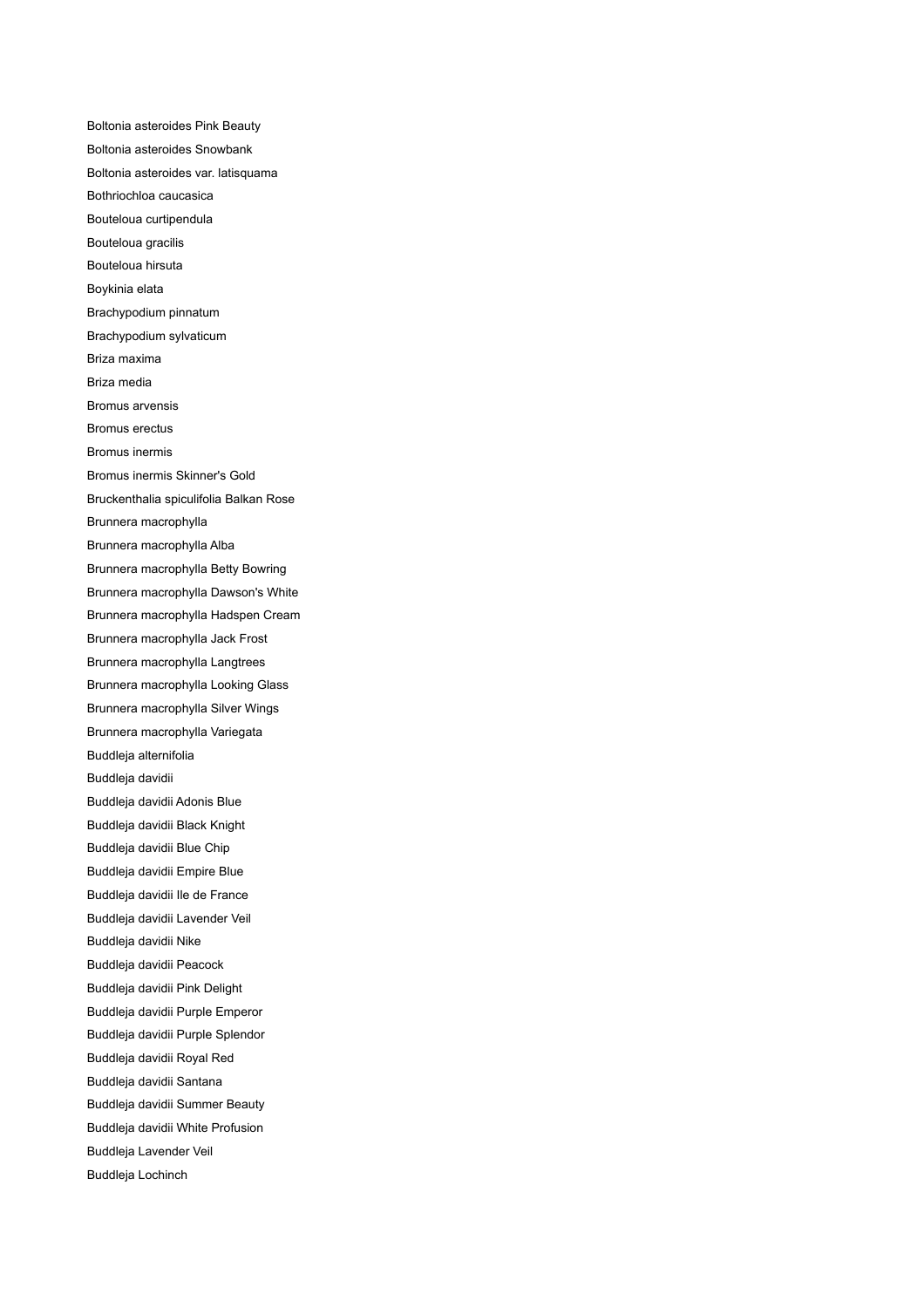Buddleja Purple Splendor Buddleja White Ball Buglossoides purpurocaerulea syn. Lithospermum purpureocaeruleum Buphthalmum salicifolium Buphthalmum salicifolium Alpengold Bupleurum fruticosum Bupleurum ranunculoides Butomus umbellatus Buxus microphylla Faulkner Buxus microphylla Golden Triumph Buxus microphylla Rococo Buxus sempervirens Buxus sempervirens Arborescens Buxus sempervirens Blauer Heinz Buxus sempervirens Elegans Buxus sempervirens Elegantissima Buxus sempervirens Golden China Buxus sempervirens Handsworthiensis Buxus sempervirens Nana Buxus sempervirens pyramida Buxus sempervirens Rotundifolia Buxus sempervirens Rotundifolia Aurea Buxus sempervirens Suffruticosa Caccinia crassifolia Calamagrostis arundinacea Calamagrostis brachytricha Calamagrostis epigejos Calamagrostis purpurea Calamagrostis varia Calamagrostis villosa Calamagrostis x acutiflora Karl Foerster Calamagrostis x acutiflora Overdam Calamintha grandiflora Calamintha grandiflora Variegata Calamintha nepeta Blue Cloud Calamintha nepeta Lila Riese Calamintha nepeta subsp. nepeta Calamintha nepeta Weisser Riese Calamovilfa longifolia Calandrinia umbellata Calceolaria biflora Goldcap Callicarpa bodinieri Giraldii Callicarpa bodinieri Profusion Calluna vulgaris Calluna vulgaris Adrie Calluna vulgaris Alba Plena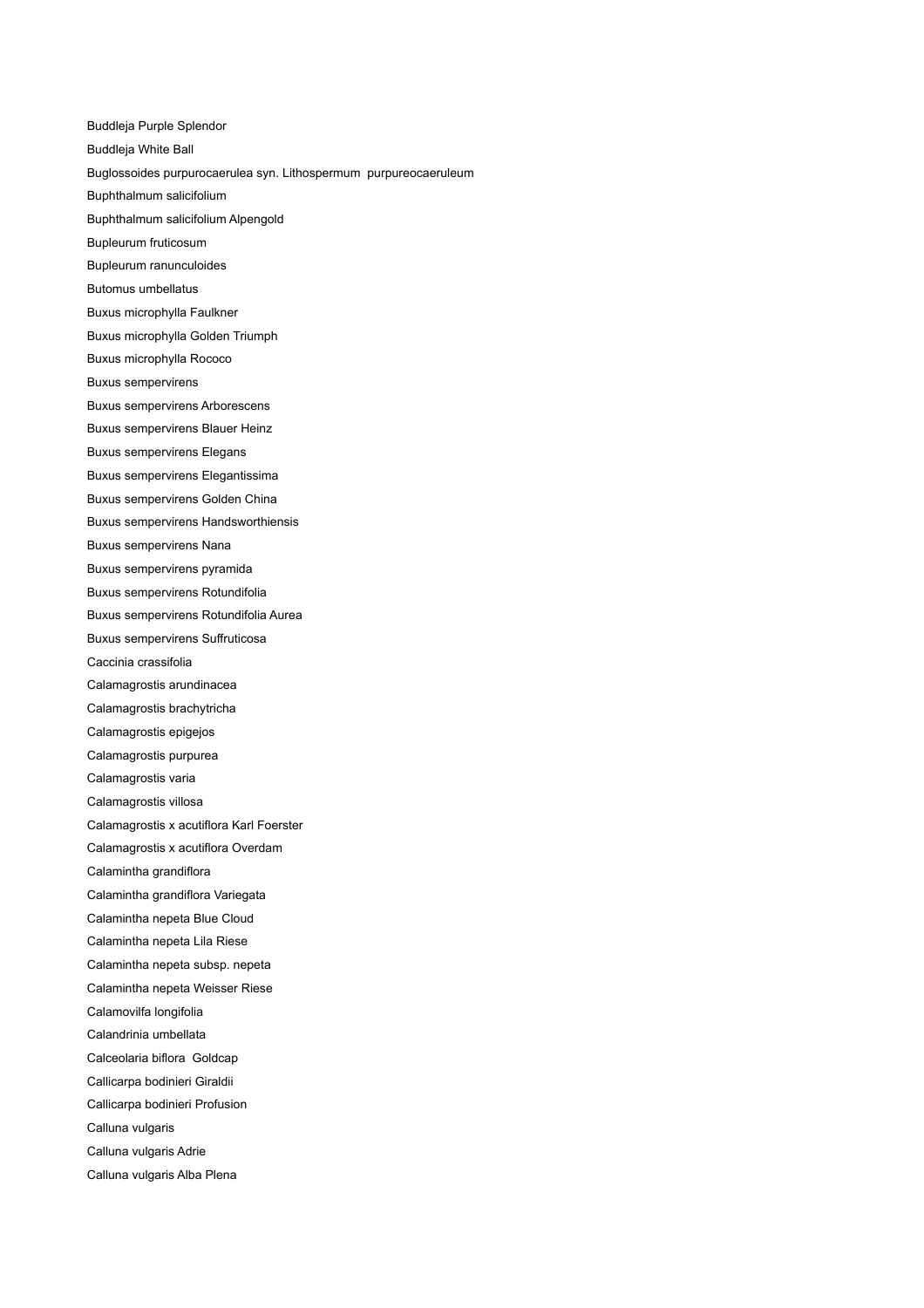Calluna vulgaris Alexandra Calluna vulgaris Alicia Calluna vulgaris Allegretto Calluna vulgaris Allegro Calluna vulgaris Amethyst Calluna vulgaris Anette Calluna vulgaris Angie Calluna vulgaris Annabel Calluna vulgaris Annemarie Calluna vulgaris Aphrodite Calluna vulgaris Athene Calluna vulgaris Beoley Gold Calluna vulgaris Bonita Calluna vulgaris Boskoop Calluna vulgaris Carmen Calluna vulgaris Colette Calluna vulgaris Con Brio Calluna vulgaris Cuprea Calluna vulgaris Dark Beauty Calluna vulgaris Dark Star Calluna vulgaris Darkness Calluna vulgaris Dart's Parrot Calluna vulgaris David Hagenaars Calluna vulgaris Dirry Calluna vulgaris Dunnet Lime Calluna vulgaris Elsie Purnell Calluna vulgaris Ester-bonfire Calluna vulgaris Fire Fly Calluna vulgaris Gold Haze Calluna vulgaris Gold Knight Calluna vulgaris Gold Spronk Calluna vulgaris Grizabella Calluna vulgaris H.E.Bealle Calluna vulgaris Hammondii Calluna vulgaris Hannover Calluna vulgaris Heidezwerg Calluna vulgaris Helena Calluna vulgaris Herbstfeuer Calluna vulgaris Highland Rose Calluna vulgaris Hollandia Calluna vulgaris J.H. Hamilton Calluna vulgaris Jan Dekker Calluna vulgaris Jana Calluna vulgaris Jette Calluna vulgaris Josefine Calluna vulgaris Josi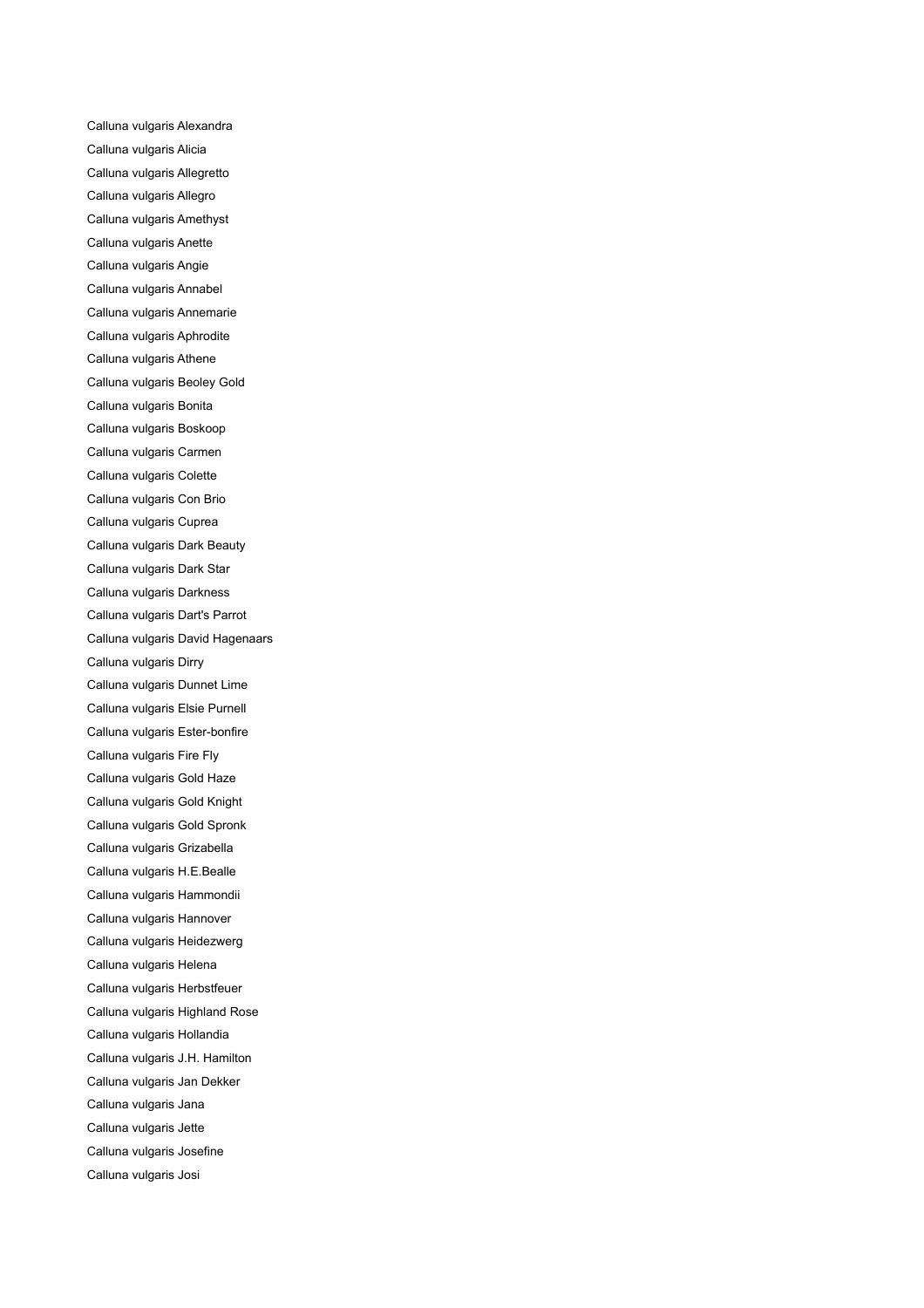Calluna vulgaris Kaiser Calluna vulgaris Kinlochruel Calluna vulgaris Kir Royal Calluna vulgaris Klaudia Calluna vulgaris Larissa Calluna vulgaris Long White Calluna vulgaris Lonii Calluna vulgaris Marleen Calluna vulgaris Marlies Calluna vulgaris Mazurka Calluna vulgaris Melanie Calluna vulgaris Mullion Calluna vulgaris Orange Queen Calluna vulgaris Perestrojka Calluna vulgaris Peter Sparkes Calluna vulgaris Radnor Calluna vulgaris Red Favorite Calluna vulgaris Red Pimpernel Calluna vulgaris Red Star Calluna vulgaris Reini Calluna vulgaris Roland Haagen Calluna vulgaris Rosita Calluna vulgaris Ross Hutton Calluna vulgaris Roswitha Calluna vulgaris Roter October Calluna vulgaris Sandy Calluna vulgaris Schneewittchen Calluna vulgaris Silver Knight Calluna vulgaris Silver Queen Calluna vulgaris Sir John Charrington Calluna vulgaris Spring Cream Calluna vulgaris Stefanie Calluna vulgaris Tessa Calluna vulgaris Theresa Calluna vulgaris Velvet Fascination Calluna vulgaris Westerly Gold Calluna vulgaris White Lawn Calluna vulgaris Wickware Flame Calluna vulgaris Winter Red Caltha palustris Caltha palustris Auenwald Caltha palustris Plena Caltha palustris var. alba Caltha polypetala Calycanthus floridus Calystegia pubescens Flore Pleno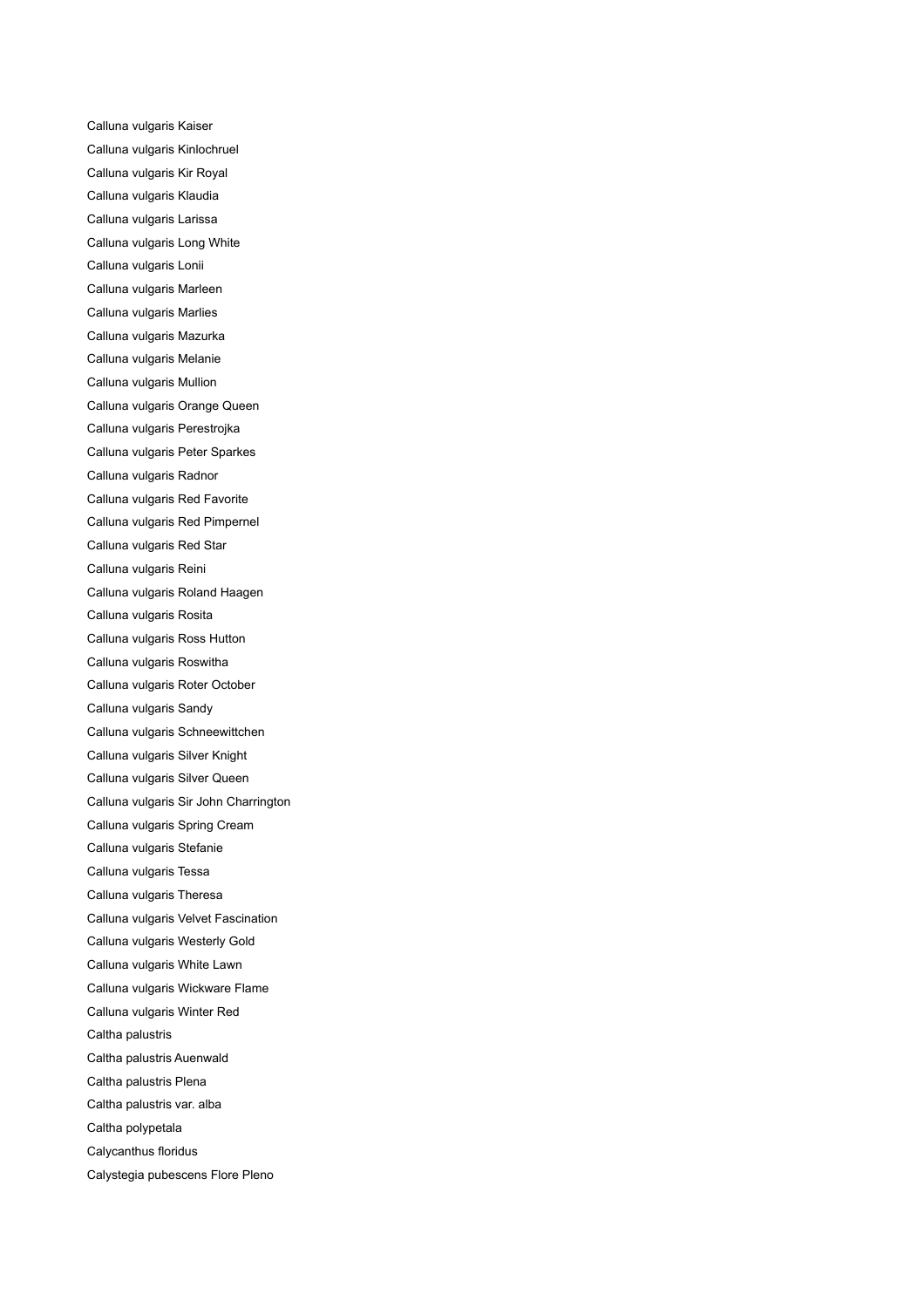Camassia leichtlinii Semiplena Camellia japonica Campanula alliariifolia Campanula aucheri Campanula barbata Campanula Birch Hybrid Campanula carpatica Campanula carpatica Alba Campanula carpatica Blaue Clips Campanula carpatica Blue Campanula carpatica Blue Boy Campanula carpatica Dark Blue Clips Campanula carpatica Karl Foerster Campanula carpatica Karpatenkrone Campanula carpatica Pearl Deep Blue Campanula carpatica Pearl White Campanula carpatica Thor-pedo Campanula carpatica var. turbinata Alba Campanula carpatica Weisse Clips Campanula carpatica White Campanula cenisia Campanula cochleariifolia Campanula cochleariifolia Alba Campanula cochleariifolia Bavaria Blue Campanula cochleariifolia Bavaria White Campanula cochleariifolia Blue Baby Campanula cochleariifolia Elizabeth Oliver Campanula cochleariifolia White Baby Campanula collina Campanula garganica Campanula garganica Erinus Major Campanula garganica Filigree Campanula garganica Major Campanula glomerata Campanula glomerata Acaulis Campanula glomerata Alba Campanula glomerata Speciosa Campanula glomerata Superba Campanula lactiflora Campanula lactiflora Alba Campanula lactiflora Loddon Anne Campanula lactiflora Prichard's Variety Campanula lactiflora Superba Campanula latifolia Campanula latifolia var. macrantha Campanula latifolia var. macrantha Alba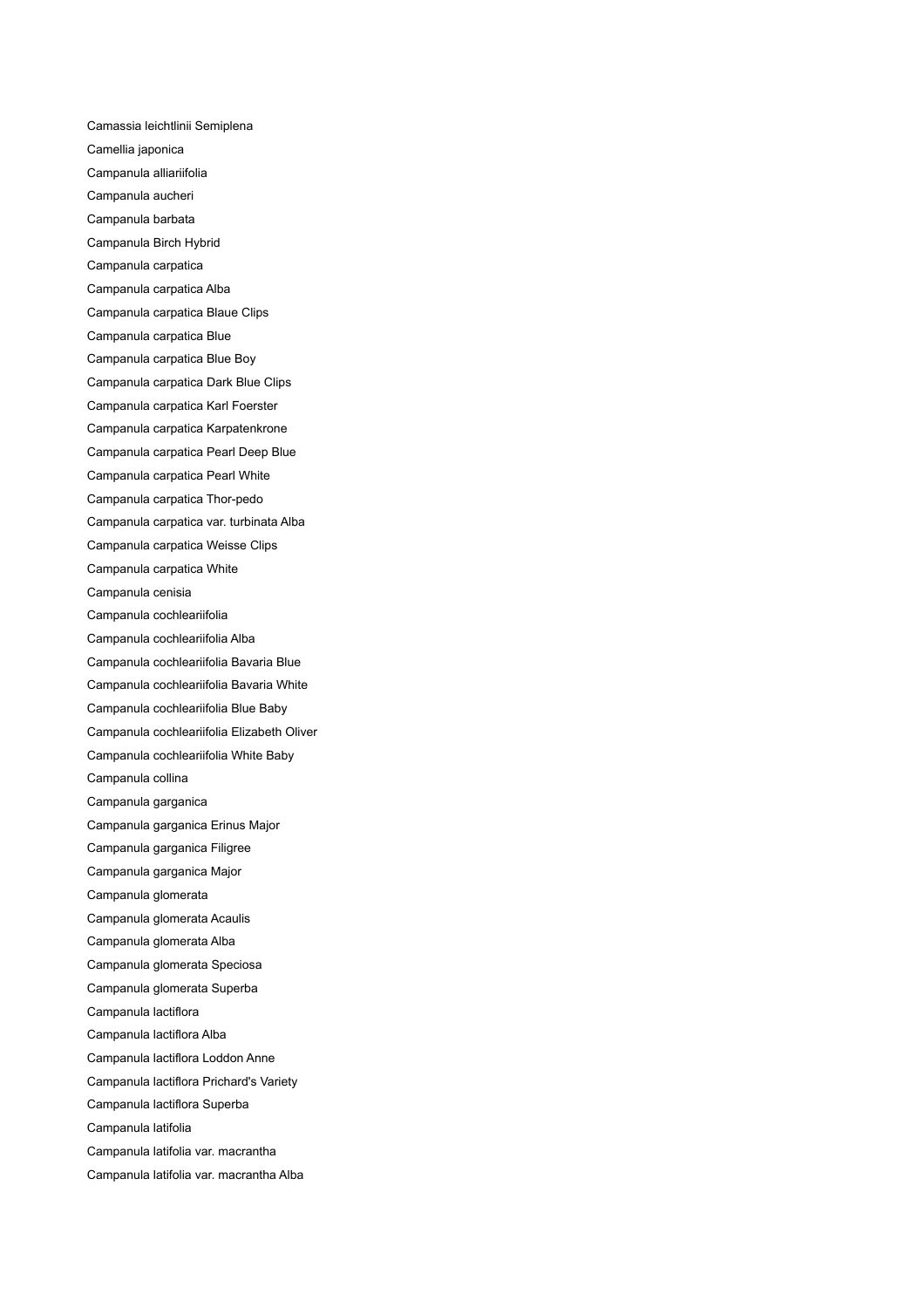Campanula longistyla Isabella Blue

- Campanula medium
- Campanula patula
- Campanula persicifolia
- Campanula persicifolia Kelly`s Gold
- Campanula persicifolia Alba
- Campanula persicifolia Blue-Eyed Blonde
- Campanula persicifolia Coerulea
- Campanula persicifolia Coronata
- Campanula persicifolia Grandiflora Alba
- Campanula persicifolia Grandiflora Coerulea
- Campanula portenschlagiana
- Campanula portenschlagiana Birch
- Campanula portenschlagiana Catharina
- Campanula portenschlagiana Clockwise Deep Blue
- Campanula portenschlagiana Resholt Variety
- Campanula poscharskyana
- Campanula poscharskyana Blauranke
- Campanula poscharskyana E.H. Frost
- Campanula poscharskyana Glandore
- Campanula poscharskyana Hirsch Blue
- Campanula poscharskyana Lisduggan Variety
- Campanula poscharskyana Stella
- Campanula poscharskyana Trollkind
- Campanula punctata
- Campanula punctata Hot Lips
- Campanula pyramidalis
- Campanula raineri
- Campanula rapunculoides
- Campanula rapunculoides Campbell
- Campanula rotundifolia
- Campanula rotundifolia White gem
- Campanula Samantha
- Campanula sarmatica
- Campanula saxatilis
- Campanula sibirica
- Campanula Summertime Blues
- Campanula takesimana
- Campanula tommasiniana
- Campanula trachelium
- Campanula trachelium Alba
- Campnula latifolia
- Campsis radicans Flamenco
- Campsis radicans Flava
- Campsis radicans Ursynow
- Campsis tagliabuana Mme Galen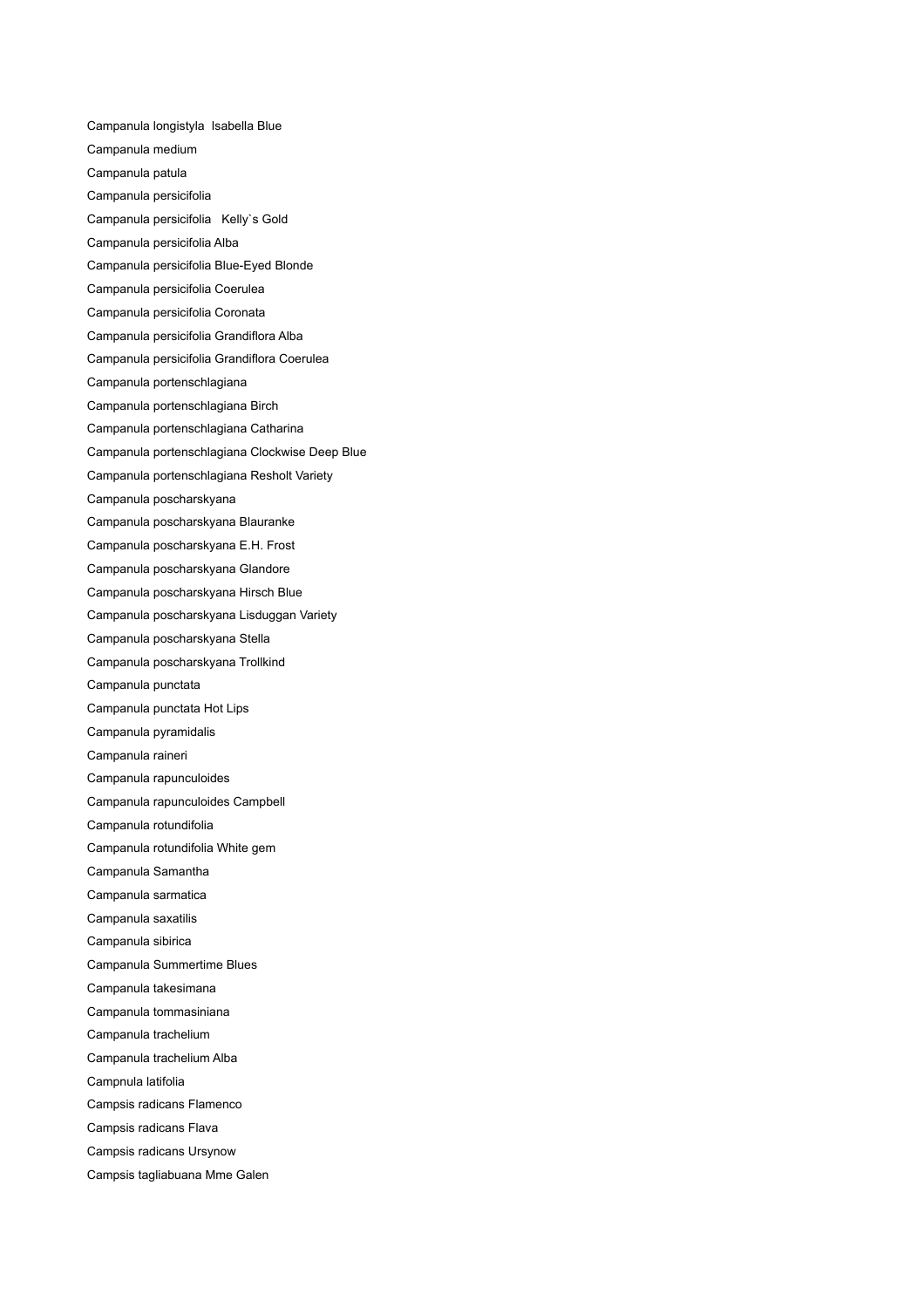Caragana arborescens Caragana arborescens Lorbergii Caragana arborescens Pendula Caragana arborescens Walker Caragana frutex Cardamine bulbifera Cardamine enneaphyllos Cardamine pratensis Cardamine trifolia Carex acutiformis Carex alba Carex atherodes Carex aurea Carex baldensis Carex berggrenii Carex brevicollis Carex buchananii Carex buchananii The Rooster Carex capillacea Carex capitata Carex caryophyllea The Beatles Carex comans Carex comans Greyassina Carex comans Bronze Form Carex comans Frosted Curls Carex comans Milk Chocolate Carex comans Small Red Carex conica Snowline Carex dallii Carex decidua Carex duthiei Carex elata Aurea Carex elata Bowles Garden Carex elongata Carex firma Carex firma Variegata Carex flacca Carex flagellifera Carex flagellifera Coca Cola Carex flava Carex frigida Carex gracilis Carex grayi Carex hachijoensis Carex hartmanii Carex lurida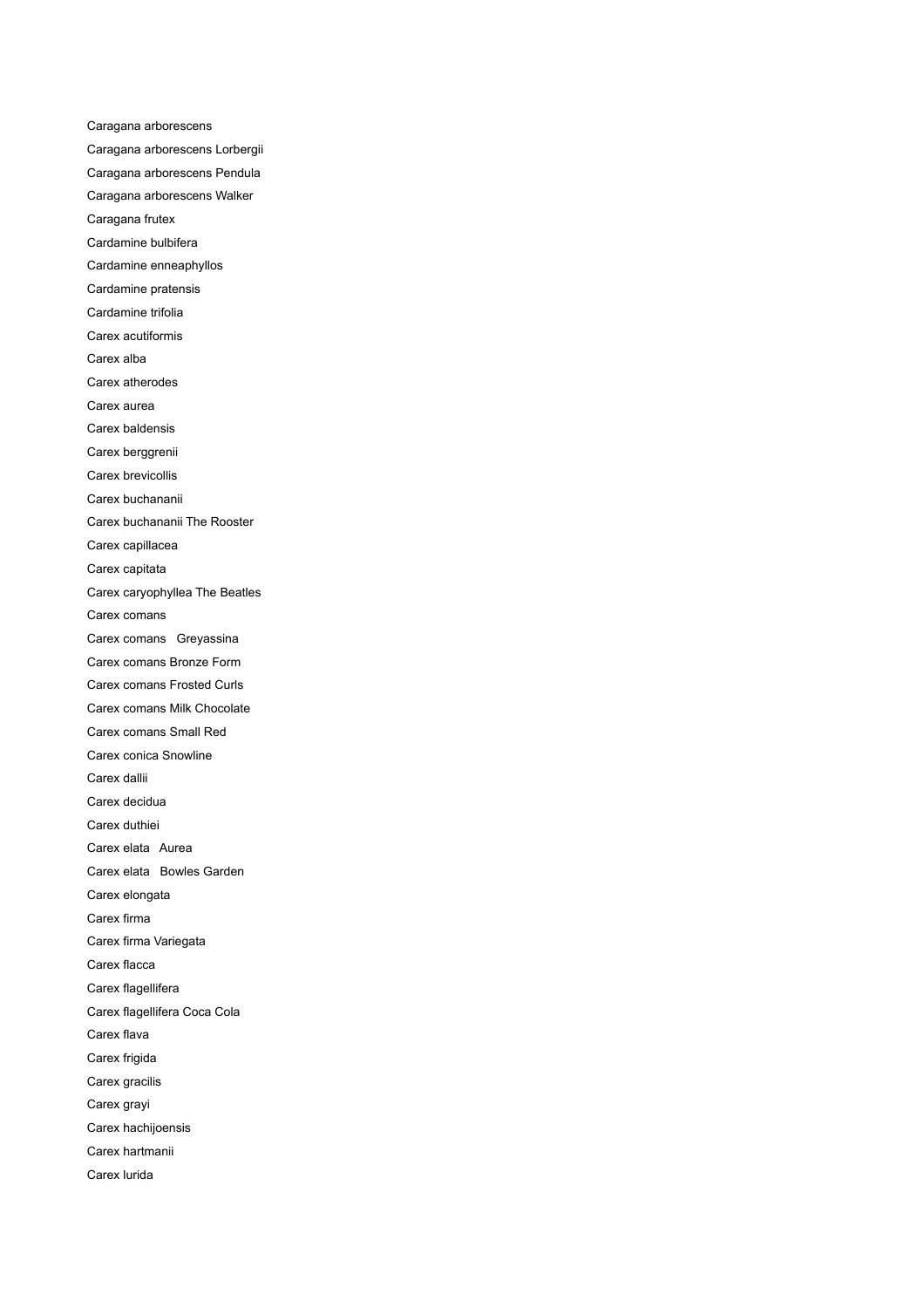Carex lyngbyei Carex maorica Carex mertensii Carex montana Carex morrowii Carex morrowii Ice Dance Carex morrowii Variegata Carex muscingumensis Aureovariegata Carex muscingumensis Little Midge Carex muskingumensis Carex muskingumensis Silberstreif Carex nigra Carex nigra Variegata Carex ornithopoda Carex ornithopoda Variegata Carex oshimensis Evergold Carex ovalis Carex panicea Carex paniculata Carex pendula Carex pilosa Carex plantaginea Carex praecox Carex pseudocyperus Carex riparia Aurea Carex riparia Variegata Carex rostrata Carex siderosticha Carex siderosticha Variegata Carex Silver Sceptre Carex sprengelii Carex strigosa Carex sylvatica Carex tenera Carex tenuiculmis Carex testacea Carex umbrosa Carex viridula Carex vulpina Carlina acanthifolia Carlina acaulis Carlina acaulis Bronze Carlina acaulis susp. simplex Carpinus betulus Carpinus betulus bonsai Carpinus betulus Columnaris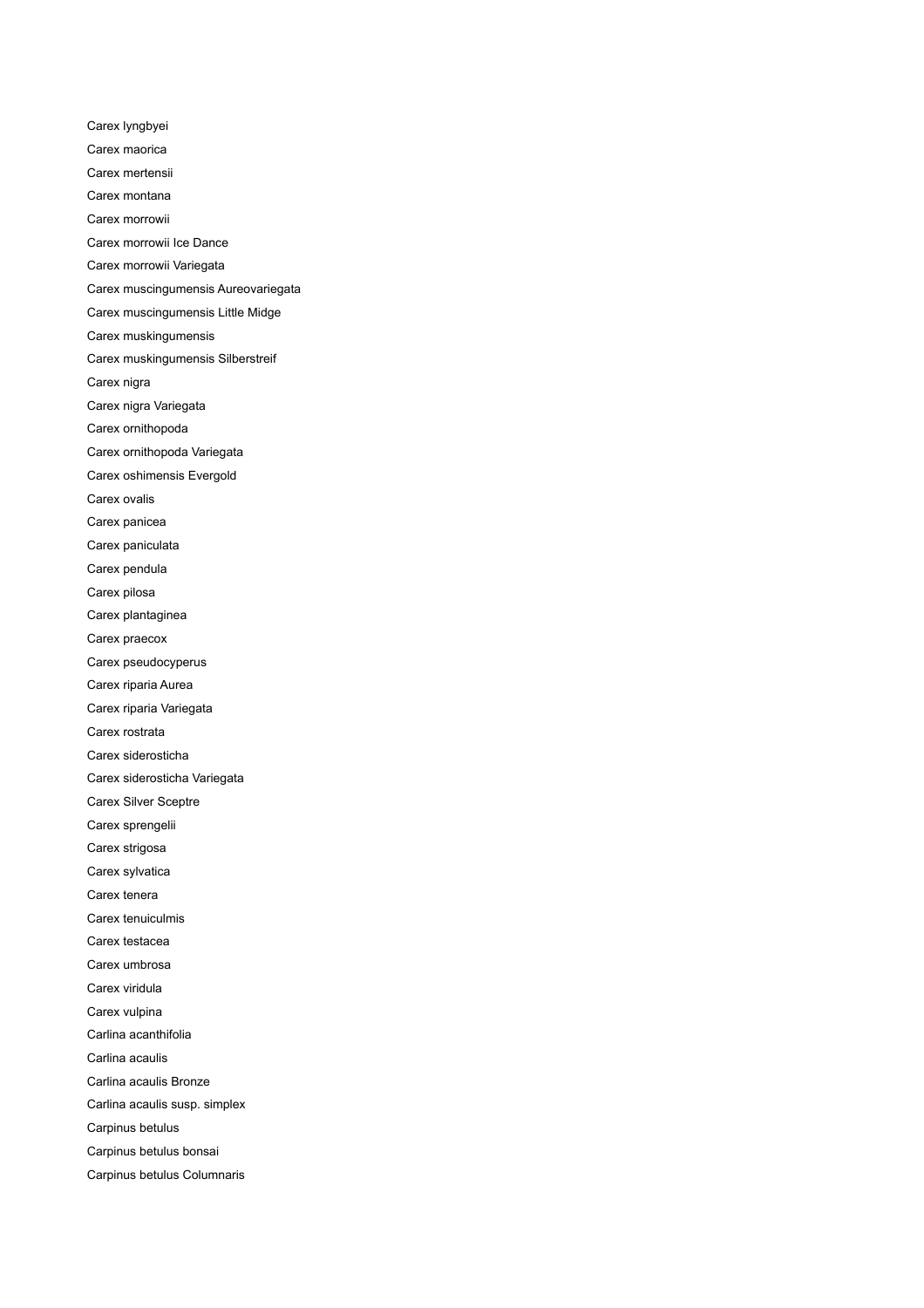Carpinus betulus Fastigiata Carpinus betulus Fastigiata Pyramidalis Carpinus betulus Frans Fotaine Carpinus betulus Pendula Carpinus betulus Purpurea Carya cordiformis Carya laciniosa Caryopteris incana Sunshine Blue Caryopteris x clandonensis Caryopteris x clandonensis Summer Sorbet Caryopteris x clandonensis White Surprise Castanea sativa Castanea sativa Siroje Catalpa bignonioides Catalpa bignonioides Aurea Catalpa bignonioides Nana Catalpa x erubescens Purpurea Catananche caerulea Catananche caerulea Alba Cattleya spicata Robusta Ceanothus delilianus Ceanothus pallidus Marie Simon Cedrus deodara Cedrus deodara Feeling Blue Cedrus deodara Karl Fuchs Celastrus orbiculatus Celastrus orbiculatus Diana (zenski) Celastrus orbiculatus Hercules (meski) Celtis occidentalis Centaurea bella Centaurea cheiranthifolia Centaurea dealbata Centaurea dealbata Steenbergii Centaurea glastifolia Centaurea hypoleuca John Coutts Centaurea macrocephala Centaurea montana Centaurea montana Alba Centaurea montana Caerulea Centaurea montana Carnea Centaurea montana Grandiflora Centaurea montana Parham Variety Centaurea pulcherrima Centaurea scabiosa Centaurea scabiosa Alba Centaurea scabiosa flora pleno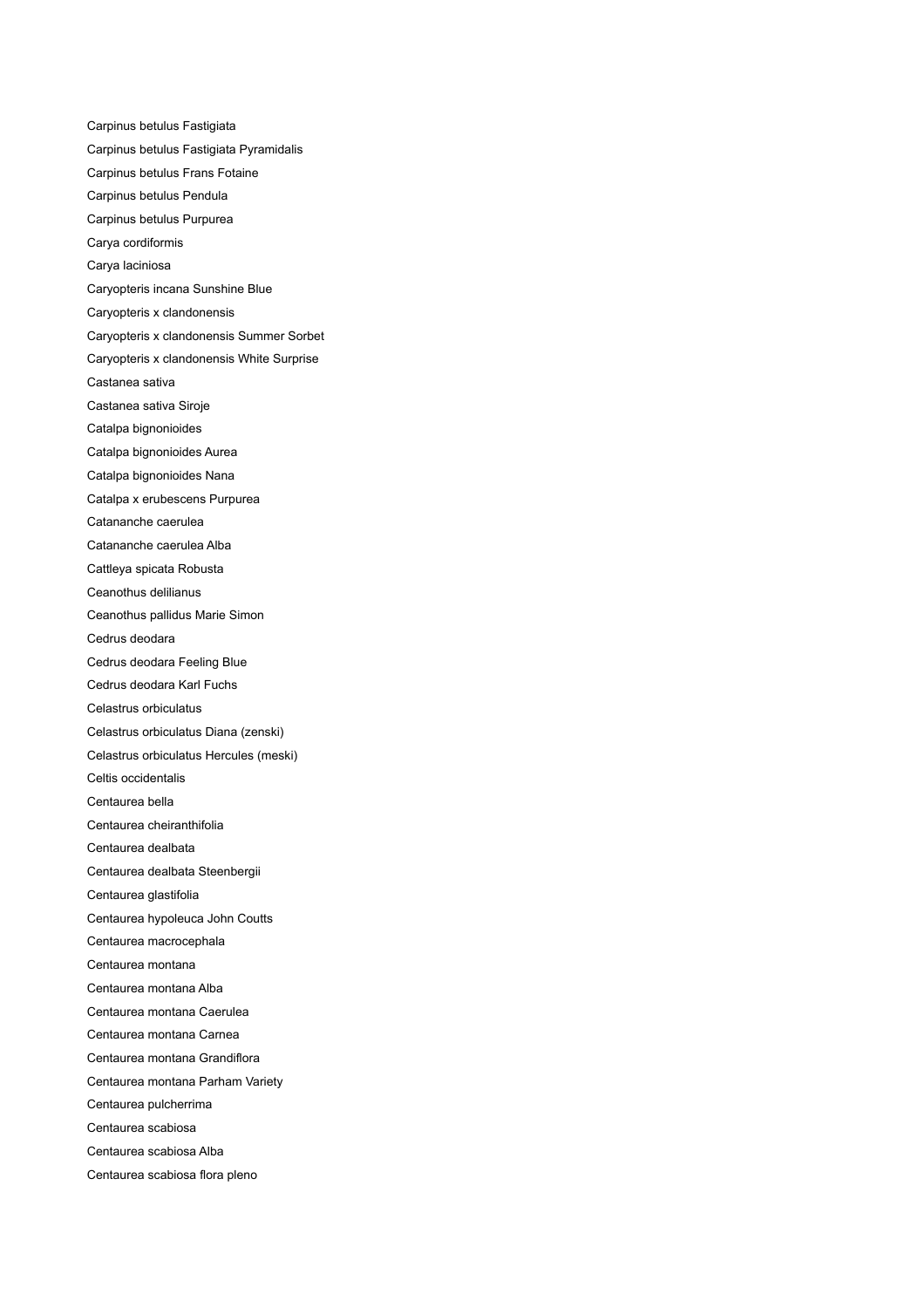Centaurea uniflora Centranthus ruber Centranthus ruber Albus Centranthus ruber Coccineus Cephalanthus occidentalis Cephalaria alpina Cephalaria gigantea Cerastium alpinum lanatum Cerastium arvense Compactum Cerastium biebersteinii Cerastium grandiflorum Cerastium tatrae Cerastium tomentosum Cerastium tomentosum Silberteppich Cerastium tomentosum var. columnae Ceratostigma plumbaginoides Cercidiphyllum japonicum Cercidiphyllum japonicum Pendulum Cercidiphyllum japonicum Rotfuchs Cercis canadensis Cercis canadensis Forest Pansy Cercis chinensis Cercis siliquastrum Chaenomeles japonica Chaenomeles japonica Cido Chaenomeles speciosa Chaenomeles speciosa Hot Fire Chaenomeles speciosa Kinshiden Chaenomeles speciosa Nivalis Chaenomeles x superba Chaenomeles x superba Andenken an Karl Ramcke Chaenomeles x superba Crimson and Gold Chaenomeles x superba Elly Mossel Chaenomeles x superba Jet Trail Chaenomeles x superba Knap Hill Scarlet Chaenomeles x superba Nicoline Chaenomeles x superba Pink Lady Chaenomeles x superba Texas Scarlet Chaenorhinum glareosum Dreamcatcher Chaenorhinum origanifolium Blue Dream Chaerophyllum hirsutum Roseum Chamaecyparis lawsoniana Alumigold Chamaecyparis lawsoniana Alumii Chamaecyparis lawsoniana Alumii Gold Chamaecyparis lawsoniana Argeteovarieata Chamaecyparis lawsoniana Bautchensis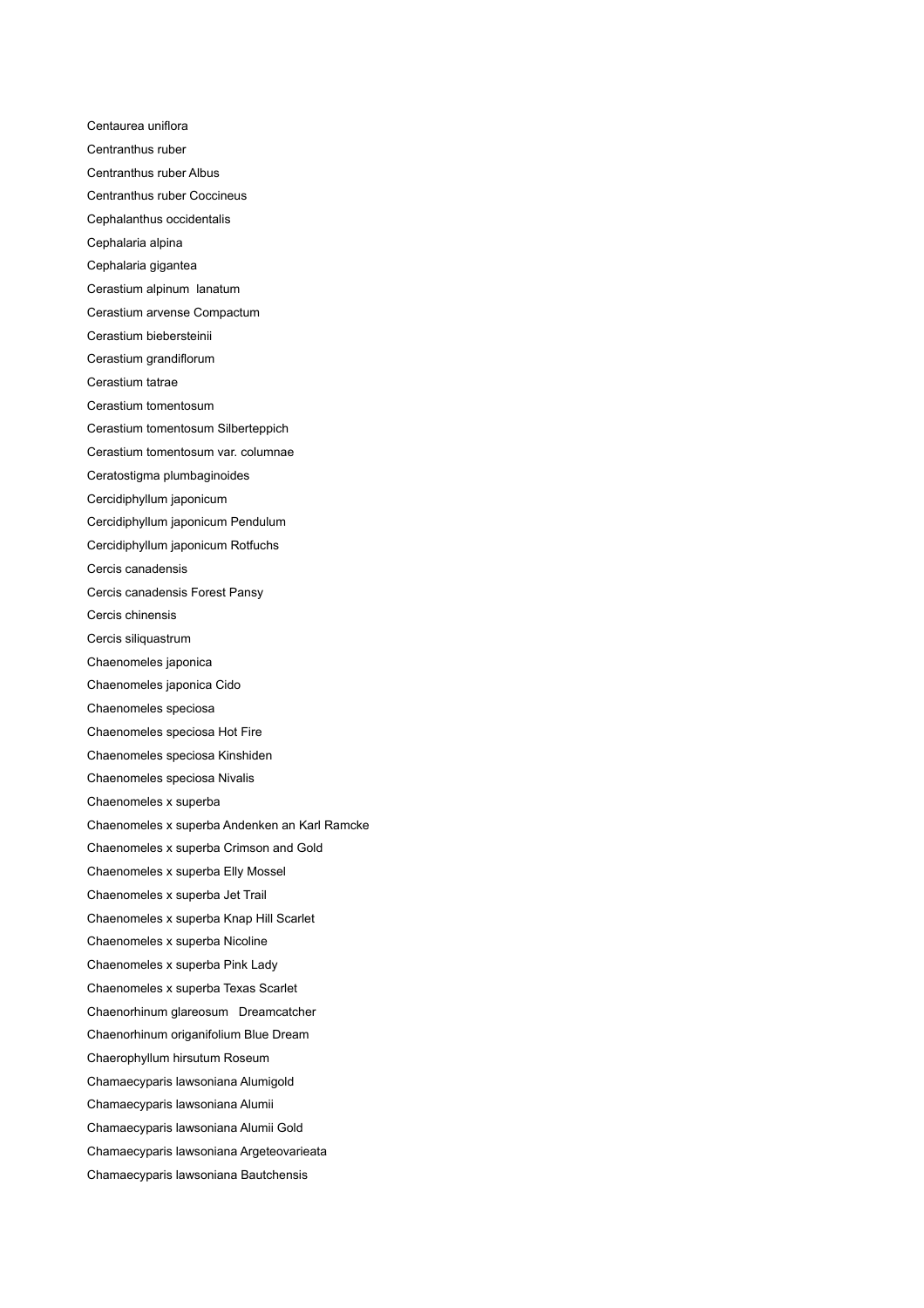Chamaecyparis lawsoniana Columnaris Chamaecyparis lawsoniana Columnaris Glauca Chamaecyparis lawsoniana Dart's Blue Ribbon Chamaecyparis lawsoniana Ellwood's Gold Chamaecyparis lawsoniana Ellwoodii Chamaecyparis lawsoniana Ellwoods's Pillar Chamaecyparis lawsoniana Fletcheri Chamaecyparis lawsoniana Glauca Chamaecyparis lawsoniana Globosa Chamaecyparis lawsoniana Golden King Chamaecyparis lawsoniana Golden Wonder Chamaecyparis lawsoniana Ivonne Chamaecyparis lawsoniana Lane Chamaecyparis lawsoniana Pelt's Blue Chamaecyparis lawsoniana Romana Chamaecyparis lawsoniana Stardust Chamaecyparis lawsoniana Stewartii Chamaecyparis lawsoniana White Spot Chamaecyparis lawsoniania Chamaecyparis nootkatensis Chamaecyparis nootkatensis Aurea Chamaecyparis nootkatensis Compacta Chamaecyparis nootkatensis Glauca Chamaecyparis nootkatensis Gloria Polonica Chamaecyparis nootkatensis Jubilee Chamaecyparis nootkatensis Pendula Chamaecyparis nootkatensis Tatra Chamaecyparis nootkatensis Variegata Chamaecyparis obtusa Chamaecyparis obtusa Aurora Chamaecyparis obtusa Birgit Chamaecyparis obtusa Bronze Pygmy Chamaecyparis obtusa Chabo-yadori Chamaecyparis obtusa Coralliformis Chamaecyparis obtusa Crippsii Chamaecyparis obtusa Drath Chamaecyparis obtusa Fernspray Gold Chamaecyparis obtusa Filicoides Chamaecyparis obtusa Golden Ceramic Chamaecyparis obtusa Gracilis Chamaecyparis obtusa Mariesii Chamaecyparis obtusa Nana Aurea Chamaecyparis obtusa Nana Gracilis Chamaecyparis obtusa Tsatsumi Chamaecyparis obtusa Tsatsumi Gold Chamaecyparis pisifera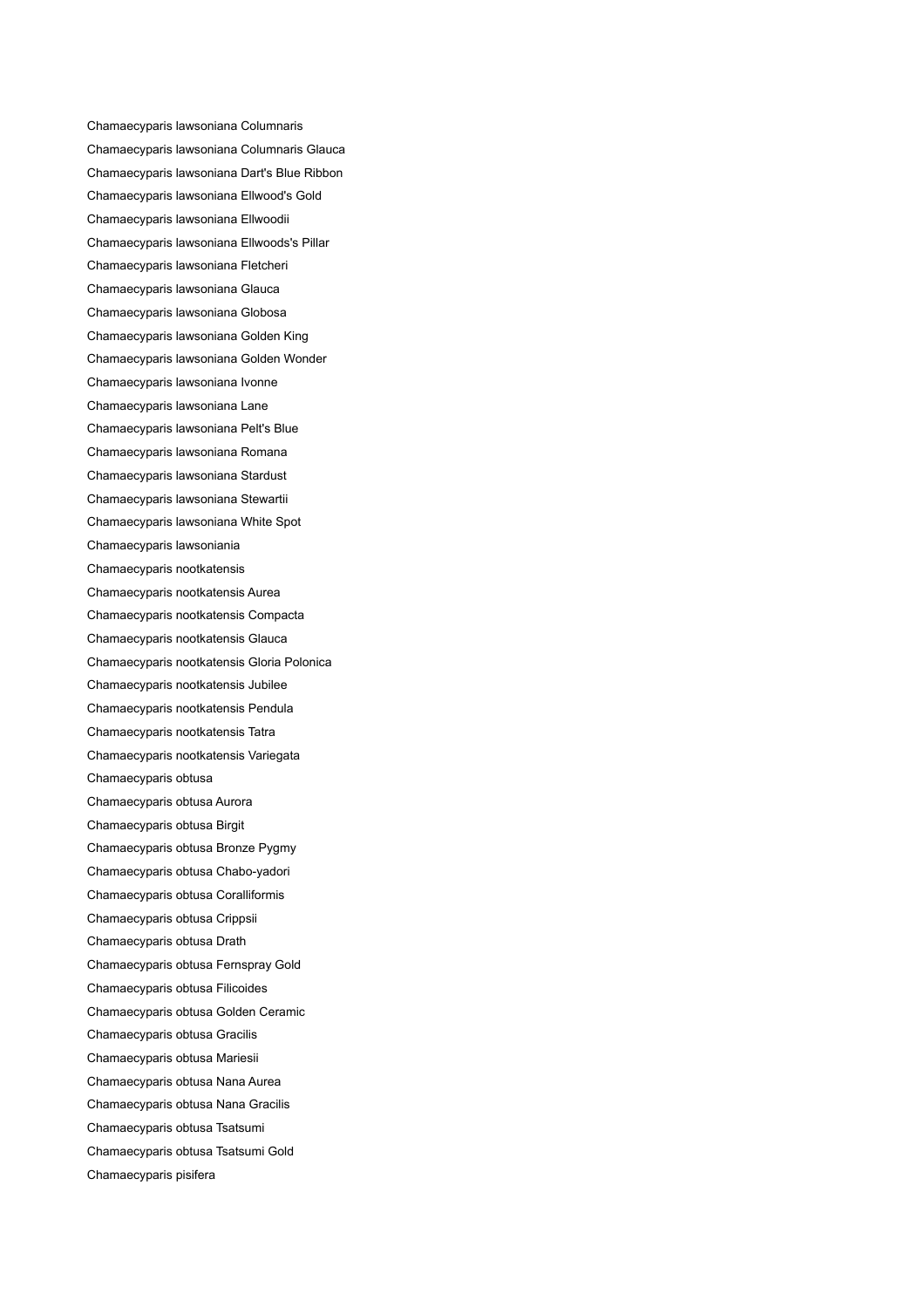Chamaecyparis pisifera Aureovariegata Chamaecyparis pisifera Baby Blue Chamaecyparis pisifera Boulevard Chamaecyparis pisifera Ericoides Aurea Chamaecyparis pisifera Filifera Chamaecyparis pisifera Filifera Aurea Chamaecyparis pisifera Filifera Aurea Nana Chamaecyparis pisifera Filifera Aureovariegata Chamaecyparis pisifera Filifera Nana Chamaecyparis pisifera Goldspangle Chamaecyparis pisifera Monstrosa Nana Chamaecyparis pisifera Nana Aureovariegata Chamaecyparis pisifera Plumosa Aurea Chamaecyparis pisifera Plumosa Aurea Compacta Chamaecyparis pisifera Plumosa Rogersii Chamaecyparis pisifera Squarrosa Chamaecyparis pisifera Squarrosa Lombarts Chamaecyparis pisifera Sungold Chamaecyparis pisifera Teddy Bear Chamaecyparis pisifera White Beauty Chamaecytisus purpureus Chamaemelum nobile Chamaemelum nobile Ligulosum Chamaemelum nobile Plenum Chamaemelum nobile syn. Anthemis nobilis Chartolepis glastifolia Chasmanthium latifolium Chelone lyonii Hot Lips Chelone obliqua Chelone obliqua Alba Chelone obliqua PINK TURTLE 'Arturtle Chiastophyllum oppositifolium Chiastophyllum oppositifolium Jim`s Pride Chimonanthus praecox Chionodoxa forbesii Chionodoxa forbesii Pink Giant Chitalpa tashkentensis Chrysanthemum Chrysanthemum arcticum Chrysanthemum Citrus Chrysanthemum Clara Curtis Chrysanthemum coccineum Chrysanthemum Duchess of Edinburgh Chrysanthemum Edelweiss Chrysanthemum Goldmarianne Chrysanthemum Indicum Chrysanthemum x hortorum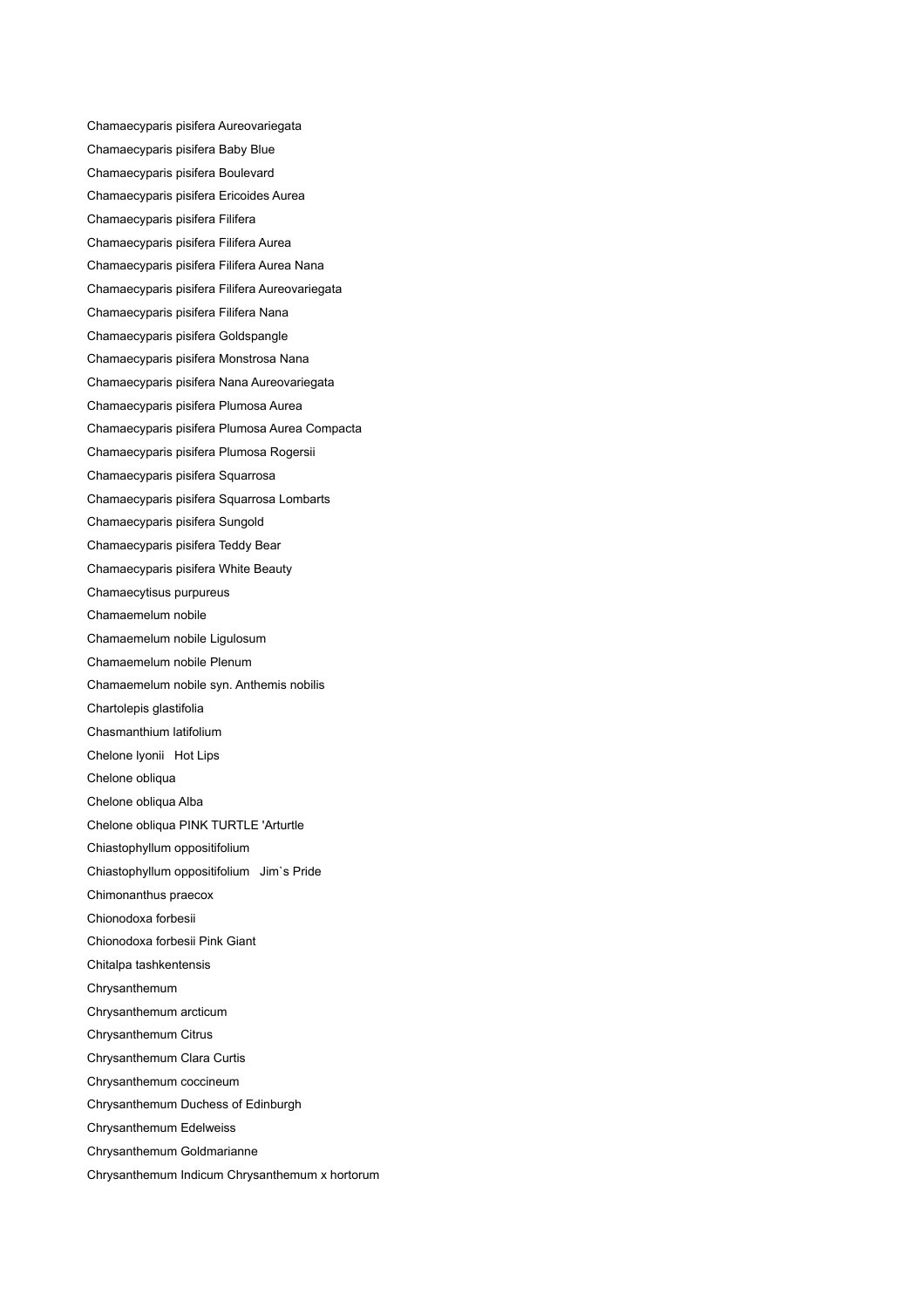Chrysanthemum Kleiner Bernstein Chrysanthemum L'Innocence Chrysanthemum leucanthemum Chrysanthemum Mandarine Chrysanthemum Mary Stoker Chrysanthemum maximum Chrysanthemum Nebelrose Chrysanthemum Orchid Helen Chrysanthemum Ordensstern Chrysanthemum Rubellum Chrysanthemum Septemberrosa Chrysanthemum serotinum Chrysanthemum Tante Heti Chrysanthemum Vreneli Chrysanthemum vulgare Chrysanthemum weyrichii Chrysanthemum White Bouquet Chrysogonum virginianum Chrysopogon gryllus Cicerbita macrophylla Cicerbita plumieri Cichorium intybus Circaea lutetiana Cirsium acaule Cirsium japonicum **Citrus** Citrus Citrofortunella Citrus clementina Citrus fortunella Margarita Citrus reticula Citrus sinensis Cladrastis kentukea Clematis Little Artist Clematis Abundance Clematis Albina Plena Clematis Alblo Clematis Alionushka Clematis Allanah Clematis alpina Clematis alpina Betina Clematis alpina Constance Clematis alpina Frances Rivis Clematis alpina Frankie Clematis alpina Pamela Jackman Clematis alpina Pink Flamingo Clematis alpina Ruby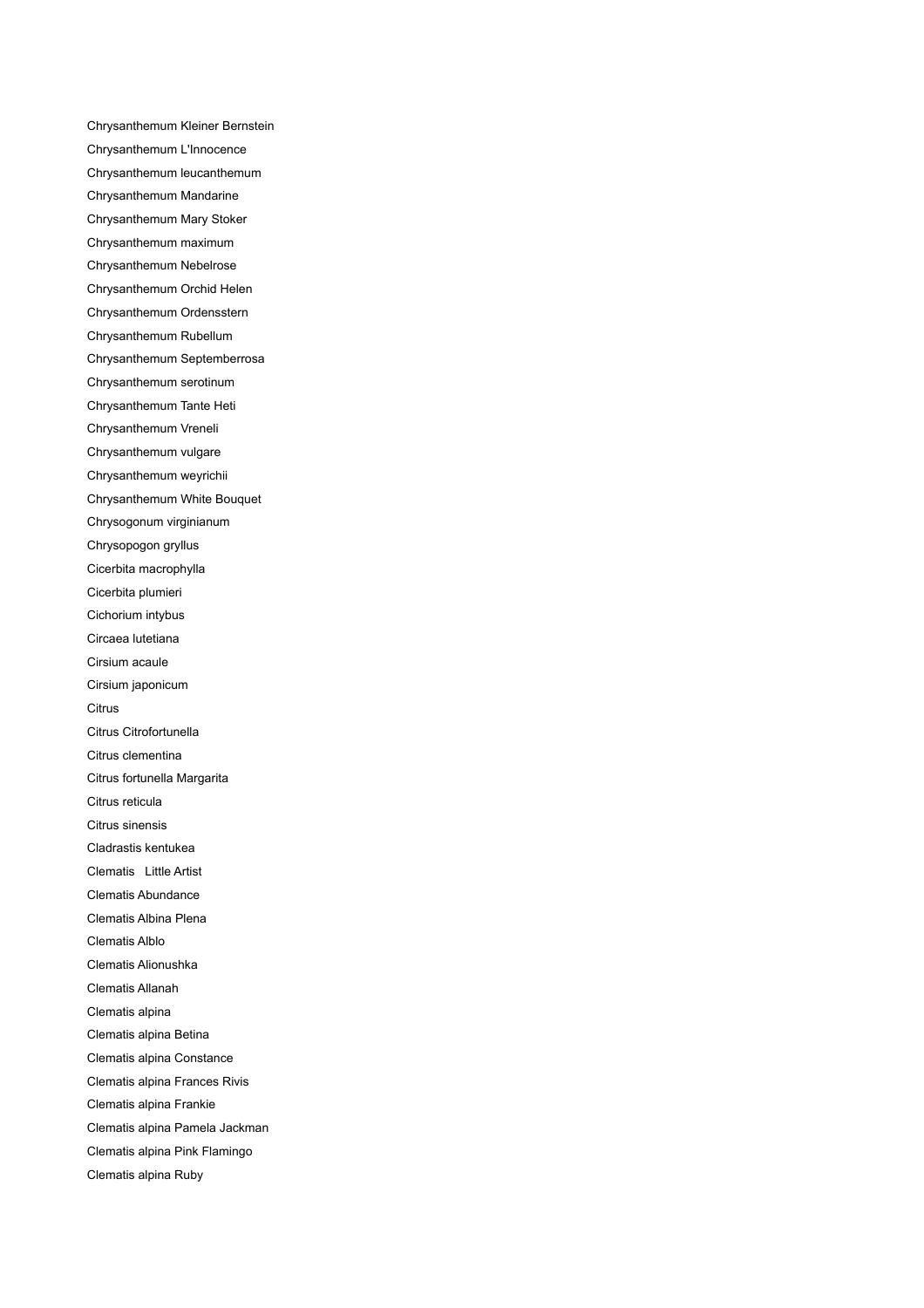Clematis alpina var. sibirica Clematis alpina Willy Clematis Andromeda Clematis Anita Clematis Anna German Clematis Arabella Clematis Arabella -1990 Clematis Arctic Queen Clematis Aromatica Clematis Asagasumi (OPALINE) Clematis Asao Clematis Ashva Clematis Aureolin Clematis Bagatelle Clematis Ballet Skirt Clematis Baltyk Clematis Barbara Clematis Barbara Dibley Clematis Beauty of Worcester Clematis Bees Jubilee Clematis Belle of Woking Clematis Betina Clematis Betty Risdon Clematis Bieszczady Clematis Bill MacKenzie Clematis Blekitny Aniol (BLUE ANGEL) Clematis Blue Bird Clematis Blue Boy Clematis Blue Light Clematis Blue Sensation Clematis Bluish Violet Clematis Brocade Clematis Brunette Clematis Burma Star Clematis Capitaine Thuilleaux Clematis Carmencita Clematis Carnaby Clematis Caroline Clematis Cassandra G. Heracleifolia Clematis Cecile Clematis Chalcedony Clematis Clematis Alba Clematis Comtesse de Bouchaud Clematis Constance Clematis Cote d'Azur Clematis Countess of Lovelace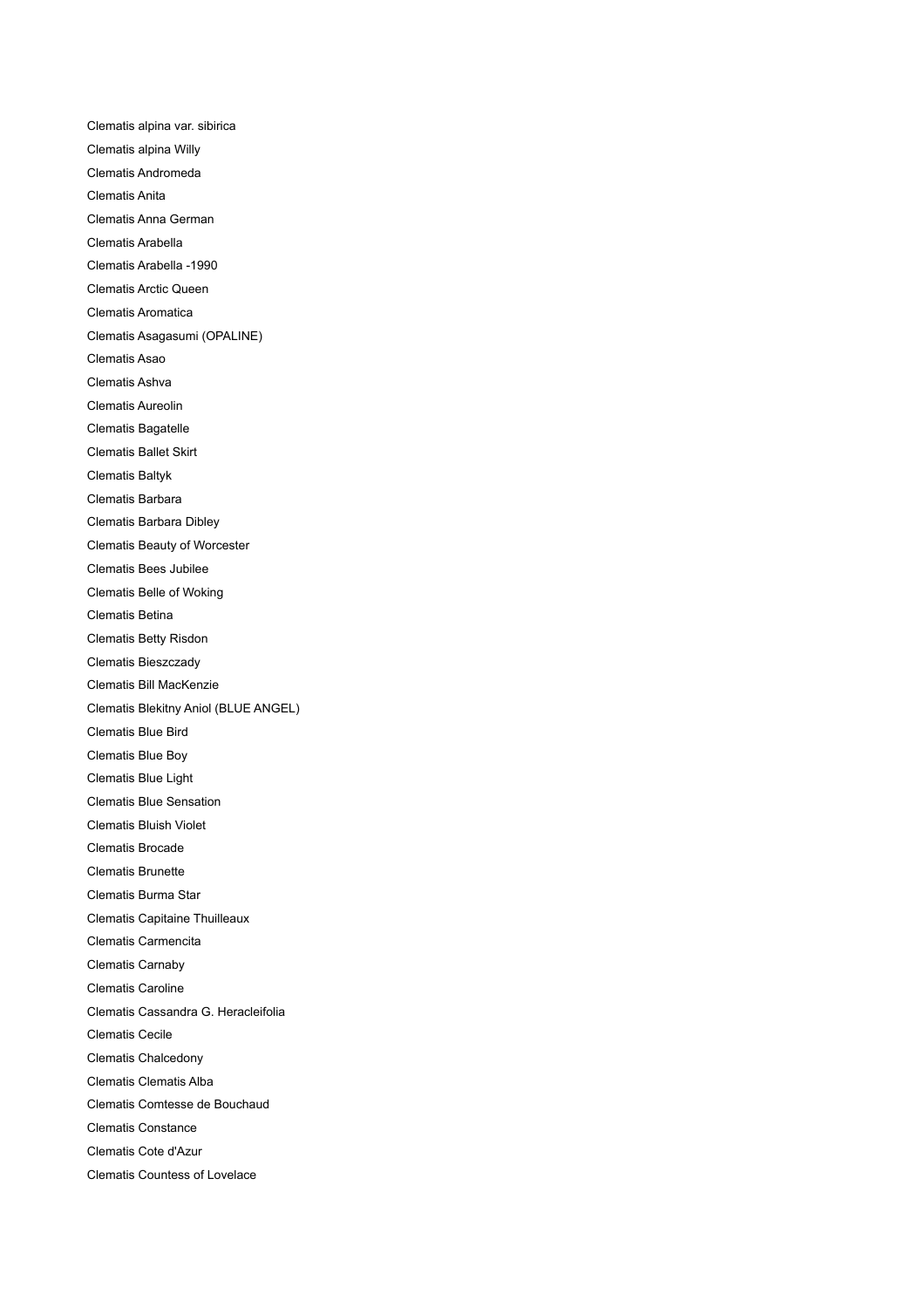Clematis Daniel Deronda Clematis Danuta Clematis Dominika Clematis Dorota Clematis Dorothy Walton Clematis Dr Ruppel Clematis Duchess of Edinburgh Clematis Durandii Clematis Edomurosaki Clematis Emilia Plater Clematis eriostemon Clematis Ernest Markham Clematis Etoile Violette Clematis Fireworks Clematis flammula Clematis florida Clematis florida var. flore-pleno (Alba Plena) Clematis florida var. sieboldiana (Sieboldii) Clematis Frances Rivis Clematis Frankie Clematis Frau Mikiko Clematis Fryderyk Chopin Clematis Fujimusume Clematis General Sikorski Clematis Gipsy Queen Clematis Gladys Picard Clematis Gravetye Beauty Clematis Guernsey Cream Clematis H.F Young Clematis Hagley Hybrid Clematis Haku ookan Clematis Hanaguruma Clematis Hania Clematis Hanna Clematis Heather Hershell Clematis Helios Clematis Hendersonii Clematis HF Young Clematis Honora Clematis Huldine Clematis Inspiration Clematis INSPIRATION G. Integrifolia Clematis integrifolia Clematis integrifolia Alba Clematis integrifolia Bluish Violet Clematis integrifolia Hakurei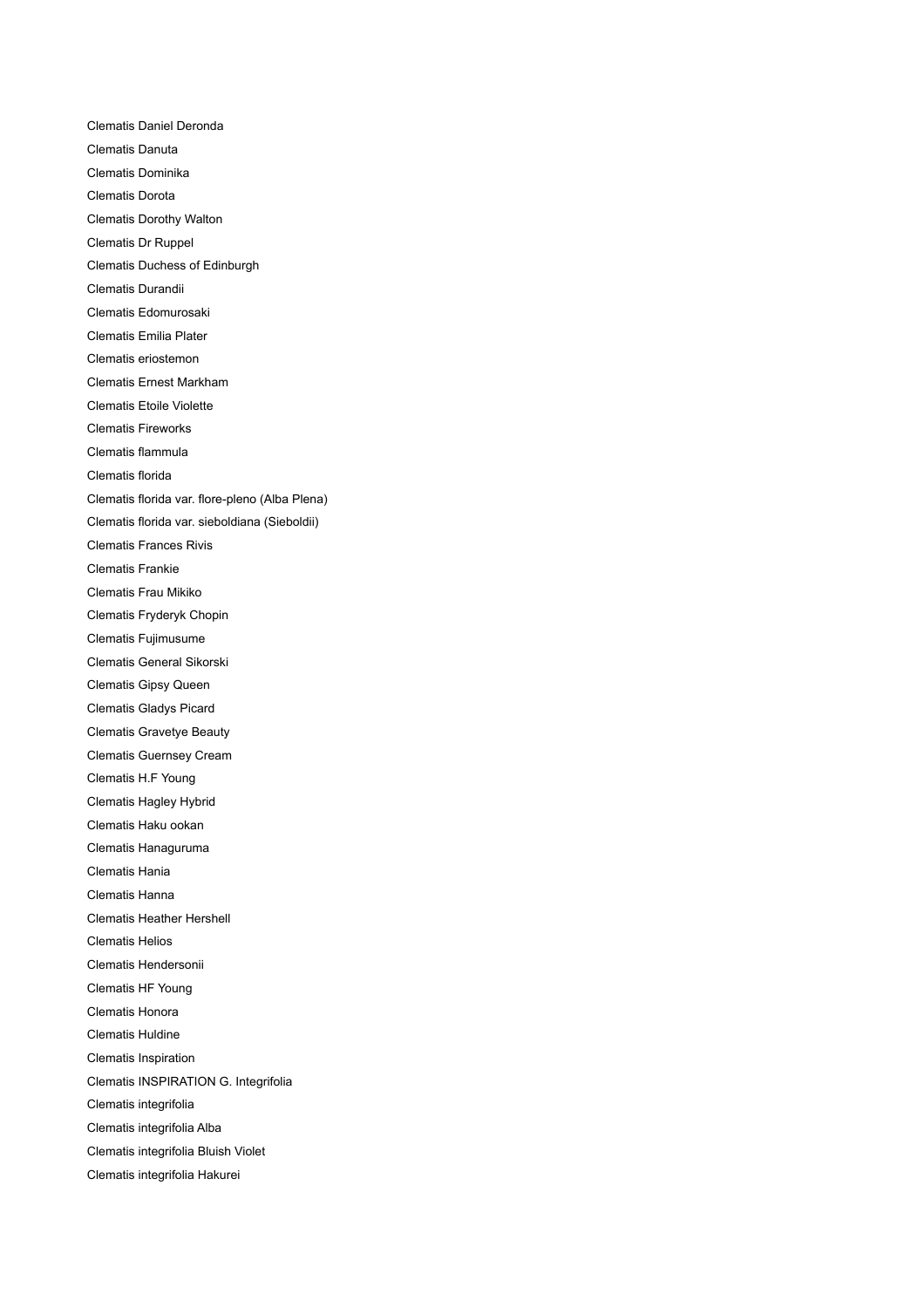Clematis integrifolia Hanajima Clematis integrifolia Olgae Clematis integrifolia Rosea Clematis Iryuu Clematis Isago Clematis Jackmanii Clematis Jacqueline du Pre Clematis Jan Lindmark Clematis Jan Pawel II (JOHN PAUL II) Clematis Jerzy Popieluszko Clematis John Huxtable Clematis Julka Clematis Juuli Clematis Kacper Clematis Kakio Clematis Kakio (PINK CHAMPAGNE) Clematis Kardynal Wyszynski Clematis Kiri Te Kanawa Clematis Lady Betty Balfour Clematis Lady Northcliffe Clematis Lagoon Clematis Lambton Park Clematis Lasurstern Clematis Lech Walesa Clematis Lemon Bells Clematis Little Nell Clematis Louise Rowe Clematis macropetala Blue Bird Clematis macropetala Cecile Clematis macropetala Jan Lindmark Clematis macropetala Lagoon Clematis macropetala Markhams Pink Clematis macropetala Purple Spider Clematis macropetala White Swan Clematis Maidwell Hall Clematis mandschurica Clematis mandschurica G. Recta/Flammula Clematis Marie Boisselot Clematis Markham's Pink Clematis Marmori Clematis Matka Siedliska Clematis Matka Urszula Ledochowska Clematis Mazowsze Clematis Mazury Clematis Mikelite Clematis Mikolaj Kopernik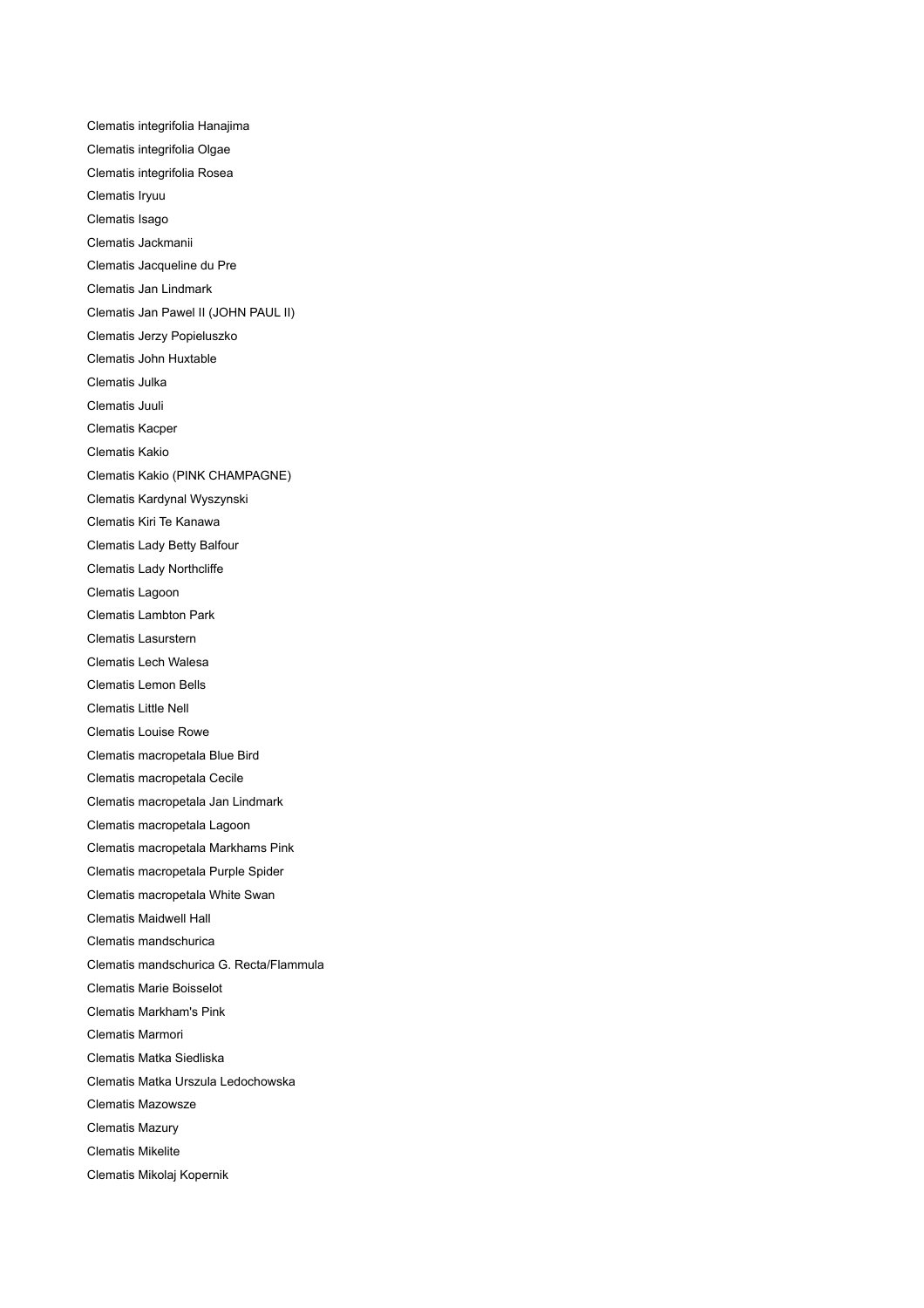Clematis Minister Clematis Minuet Clematis Mme Julia Correvon Clematis Mme le Coultre (Marie Boisselot) Clematis Moniuszko Clematis montana Freda Clematis montana var. rubens Clematis montana var. wilsonii Clematis Monte Cassino Clematis Moonlight Clematis Moonlight (YELLOW QUEEN) Clematis Mrs Cholmondeley Clematis Mrs George Jackman Clematis Mrs N. Thompson Clematis Mrs Robert Brydon G. Heracleifolia Clematis Mrs. Ft. Brydom Clematis Multi Blue Clematis Negritianka Clematis Nelly Moser Clematis Niobe Clematis Omoshiro Clematis Orientalis Group Bill MacKenzie Clematis Orientalis Group Helios Clematis Orientalis Group Orange Peel (Last Dance) Clematis Pamela Jackman Clematis Pamiat Serdsta Clematis Patricia Ann Fretwel Clematis PATRICIA ANN FRETWELL Clematis Paul Farges (SUMMER SNOW) Clematis Perle dAzur Clematis Petit Faucon Clematis Pillu Clematis Pink Fantasy Clematis Pink Flamingo Clematis Piotr Skarga Clematis Pointy Clematis Polish Spirit Clematis Polonez Clematis Praecox G. Heracleifolia Clematis Prince Charles Clematis Princess Diana Clematis Proteus Clematis Purple Spider Clematis Purpurea Plena Elegans Clematis Ramona (Hybrida Sieboldii) Clematis recta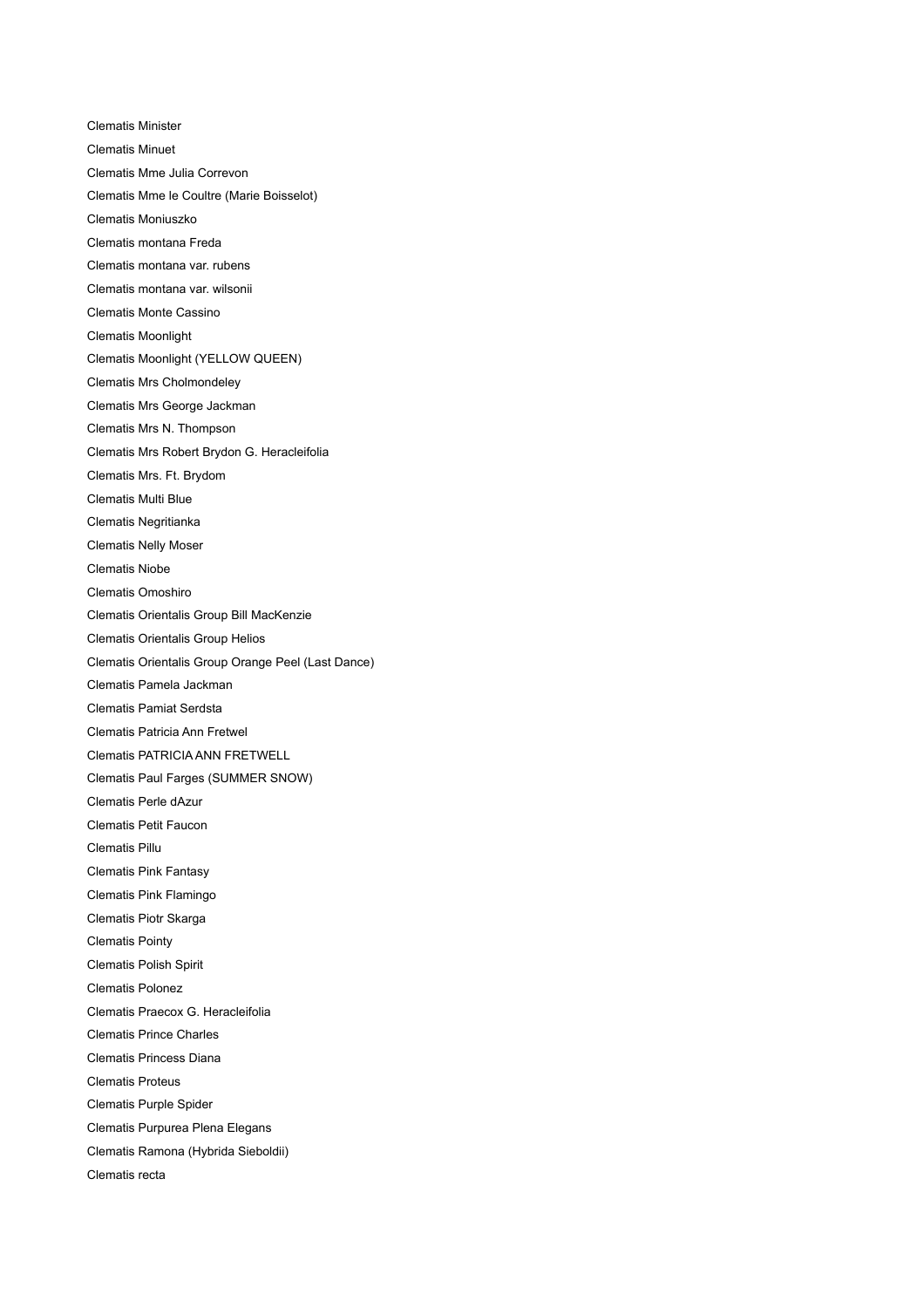Clematis recta Grandiflora Clematis recta Purpurea Clematis Rhapsody Clematis Riga Clematis Romantika Clematis Rosy O' Grady Clematis Rouge Cardinal Clematis Rouguchi Clematis Royalty Clematis sibirica Clematis Silver Moon Clematis Silvi Clematis Sir Trevor Lawrence Clematis Sizaia Ptitsa Clematis Snow Queen Clematis Solidarnosc Clematis Star of India Clematis Sunset Clematis Sylvia Denny Clematis Sympatia Clematis Syrena Clematis tangutica Clematis tangutica Aureolin Clematis tangutica Lambton Park Clematis Teksa Clematis terniflora Clematis Teshio Clematis Texensis Group Duchess of Albany Clematis Texensis Group Etoile Rose Clematis Texensis Group Gravetye Beauty Clematis Texensis Group Lord Herchekll Clematis Texensis Group Odoriba Clematis Texensis Group Princess Diana Clematis The First Lady Clematis The President Clematis The Vagabond Clematis Thyrislund Clematis Toki Clematis Utopia Clematis Veronica's Choice Clematis Victoria Clematis Ville de Lyon Clematis Vino Clematis Viola Clematis Violet Elizabeth Clematis vitalba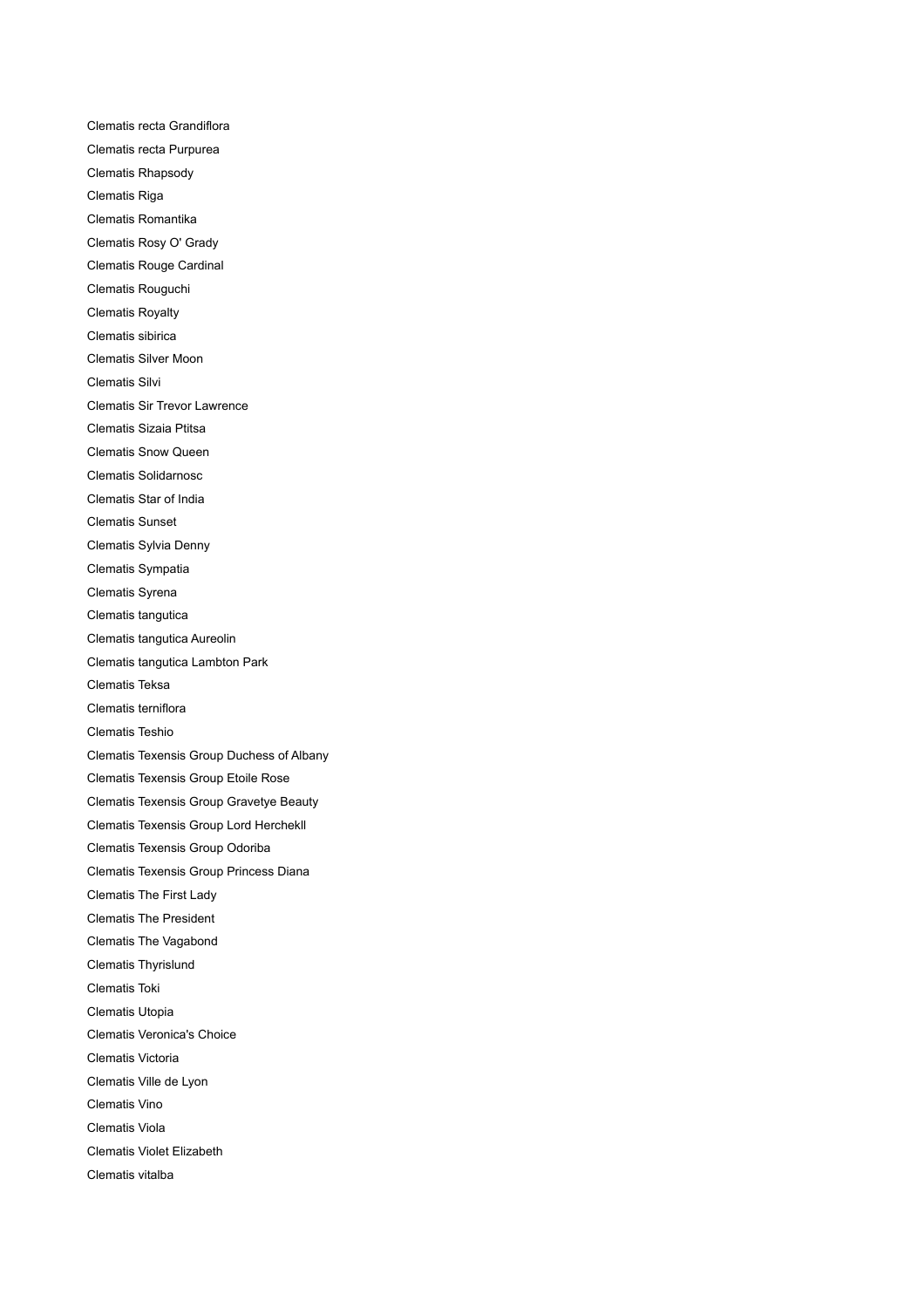Clematis viticella Clematis viticella Abundance Clematis viticella Alba Luxurians Clematis viticella Betty Corning Clematis viticella Kermesina Clematis viticella Little Nell Clematis viticella Minuet Clematis viticella Purpurea Plena Elegans Clematis viticella Royal Velours Clematis viticella Venosa Violacea Clematis Vyvyan Pennell Clematis Warszawska Nike Clematis Warszawska Olga Clematis Westerplatte Clematis White Swan Clematis William Kennett Clematis Willy Clematis x jackmanii Clematis x jouiniana Mrs Robert Brydon Clematis x jouiniana Praecox Clematis x triternata Rubromarginata Clematis Xerxes (Elsa Spaeth) Clethra alnifolia Clethra alnifolia Hummingbird Clethra alnifolia Pink Spire Clethra barbinervis Great Star Clinopodium vulgare Cocculus orbiculatus Codonopsis clematidea Codonopsis ovata Colchicum agrippinum Colchicum autumnale Colchicum autumnale Alboplenum Colchicum autumnale Album Colchicum Lilac Wonder Colchicum speciosum Colchicum speciosum Album Colchicum speciosum var. bornmuelleri Colchicum The Giant Colutea arborescens Comarum palustre Convallaria majalis Convallaria majalis Albostriata Convallaria majalis Flore Pleni Convallaria majalis Grandiflora Convallaria majalis Rosea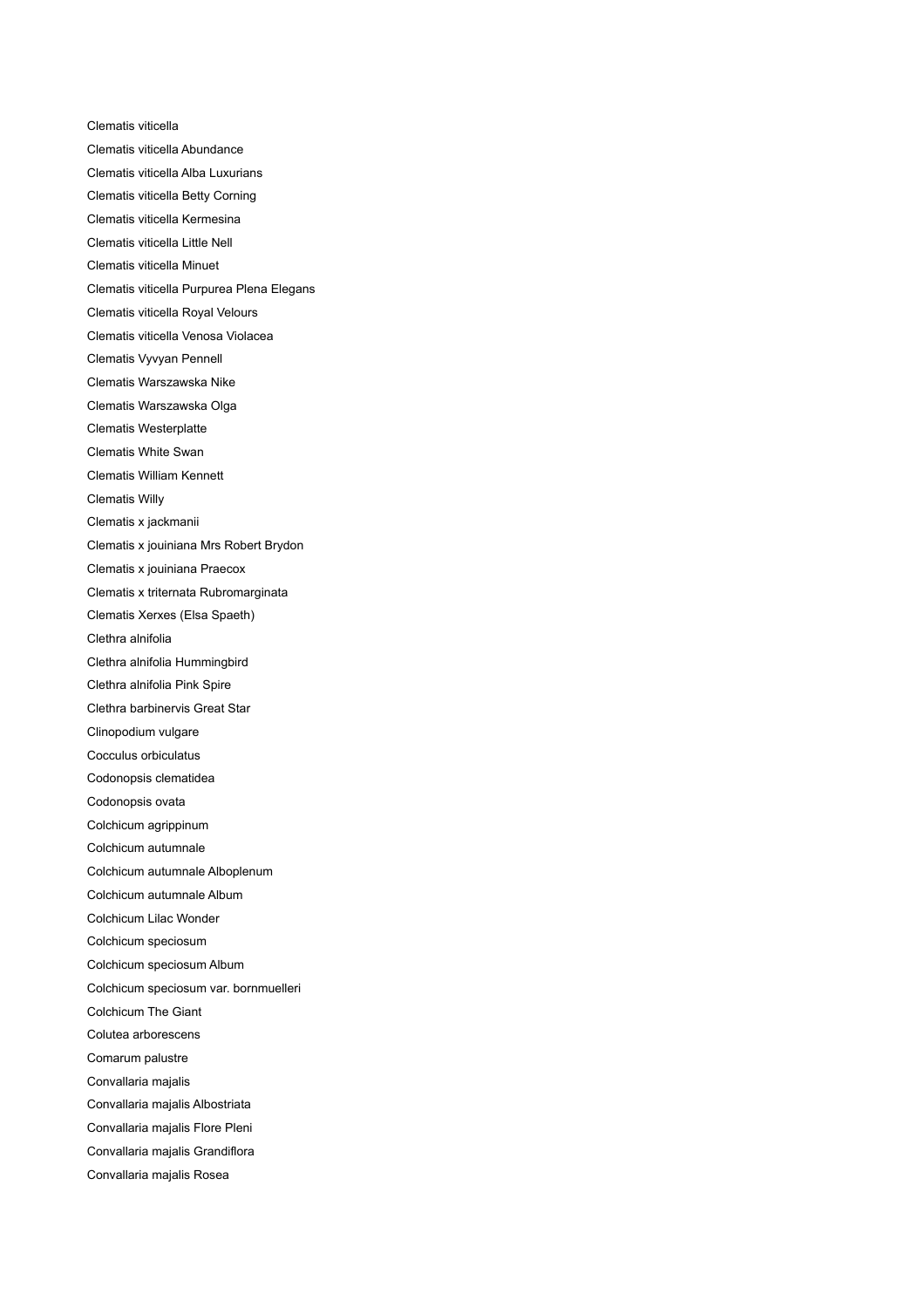Coreopsis grandiflora Coreopsis grandiflora Cherry Pie Coreopsis grandiflora Badengold Coreopsis grandiflora Early Sunrise Coreopsis grandiflora Schnittgold Coreopsis grandiflora Sonnekid Coreopsis grandiflora Sunray Coreopsis lanceolata Coreopsis lanceolata Baby Gold Coreopsis lanceolata Goldfink Coreopsis lanceolata Sterntaler Coreopsis lanceolata Sunray Coreopsis major Coreopsis rosea Coreopsis rosea American Dream Coreopsis rosea Heaven`s Gate Coreopsis tripteris Coreopsis verticillata Coreopsis verticillata Grandiflora Coreopsis verticillata Moonbeam Coreopsis verticillata Zagreb Cornus alba Cornus alba Argenteomarginata Cornus alba Aurea Cornus alba Baton Rouge Cornus alba Cream Cracker Cornus alba Elegantissima Cornus alba Gouchaultii Cornus alba Hessei Cornus alba Ivory Halo Cornus alba Kesselringii Cornus alba Siberian Pearls Cornus alba Sibirica Cornus alba Sibirica Variegata Cornus alba Spaethii Cornus alternifolia Cornus canadensis Cornus controversa Pagoda Cornus controversa Variegata Cornus florida Cornus florida Rubra Cornus kousa Cornus kousa China Girl Cornus kousa Milky Way Cornus kousa Satomi Cornus kousa Teutonia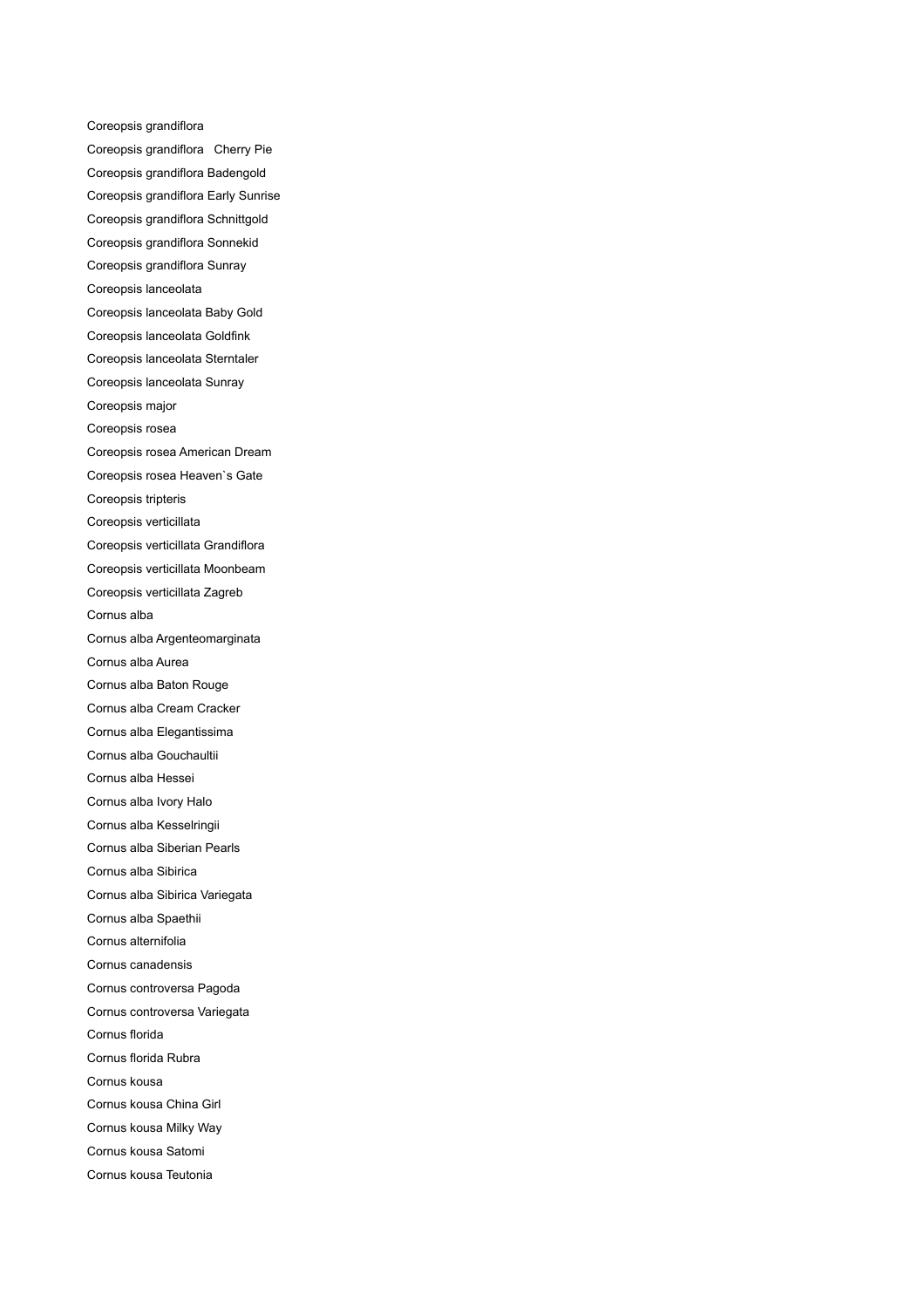Cornus kousa var. chinensis Cornus mas Cornus mas Aurea Cornus mas Jolico Cornus mas Variegata Cornus nuttallii Cornus sanguinea Cornus sanguinea Anny's Winter Orange Cornus sanguinea Compressa Cornus sanguinea Midwinter Fire Cornus sanguinea Winter Beauty Cornus sericea Cornus sericea Cardinal Cornus sericea Flaviramea Cornus sericea Kelseyi Cornus stolonifera Flaviramea Cornus stolonifera White Gold Cornus suecica Coronilla coronata Coronilla varia Cortaderia selloana Cortaderia selloana Patagonia Cortaderia selloana Pumila Cortaderia selloana Rosea Cortaderia selloana Splendid Star Cortusa matthioli Cortusa matthioli var. pekinensis Corydalis cava Corydalis cava Alba Corydalis cheilanthifolia Corydalis elata Corydalis flexuosa Corydalis flexuosa China Blue Corydalis lutea Corydalis nobilis Corydalis ochroleuca Corydalis solida Corydalis solida George Baker Corylopsis pauciflora Corylopsis sinensis Corylopsis spicata Corylus avellana Corylus avellana Aurea Corylus avellana Contorta Corylus avellana Lamberta Bialy Corylus avellana Pendula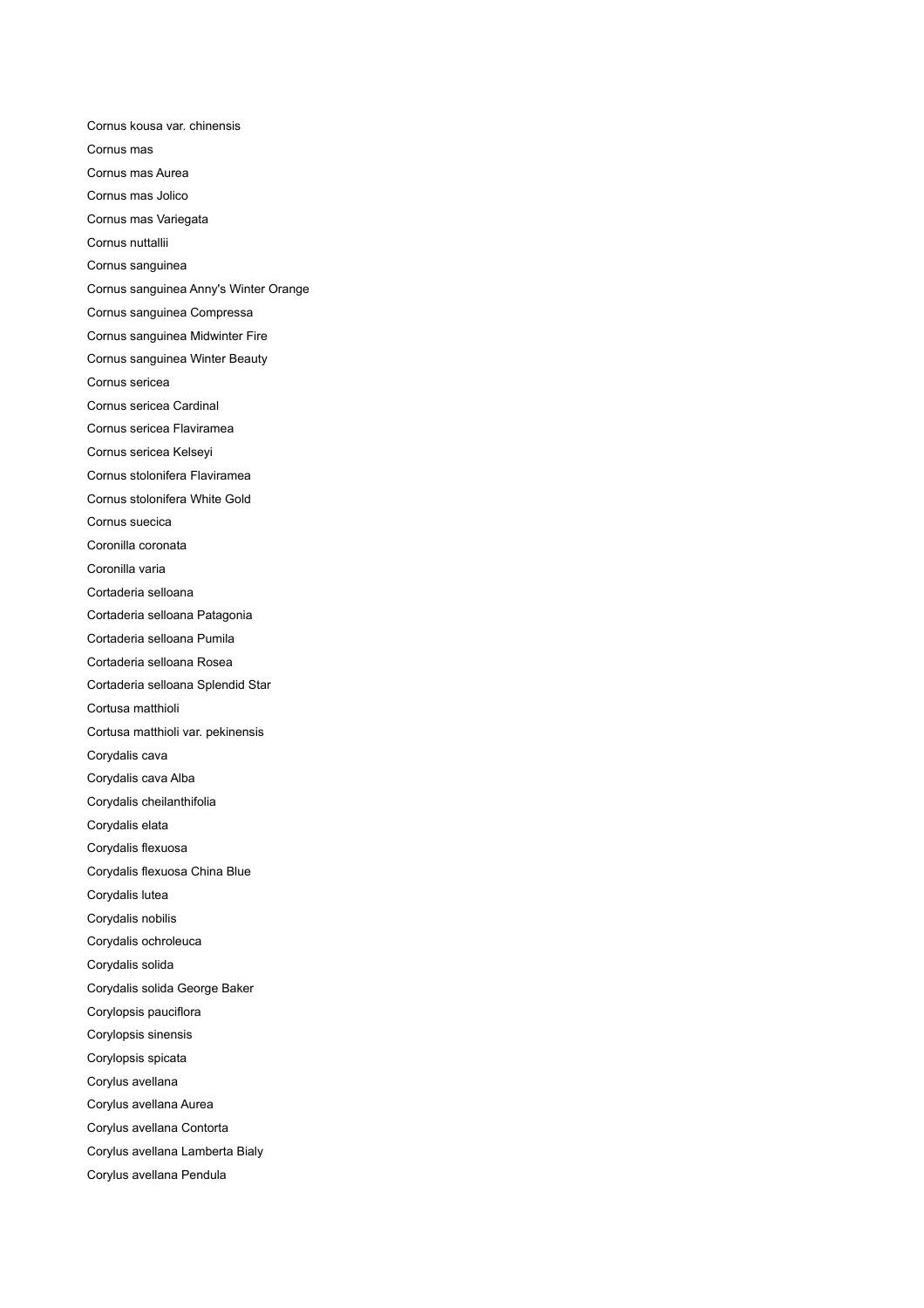Corylus avellana Red Majestic Corylus avellana Rotte Zellernuss Corylus colurna Corylus colurna Anny`s Compact Corylus maxima Purpurea Corylus Syrena Corynephorus canescens Cotinus coggygria Cotinus coggygria Ancot Cotinus coggygria Flame Cotinus coggygria Follis Purpureis Cotinus coggygria Golden Spirit Cotinus coggygria Purpureus Cotinus coggygria Royal Purple Cotinus coggygria Young Lady Cotinus Follis Purpureus Cotinus obovatus Cotoneaster adpressus Little Gem Cotoneaster apiculatus Blackburn Cotoneaster atropurpureus Variegatus Cotoneaster atropurpureus Veriegatus Cotoneaster bullatus Cotoneaster Cardinal Cotoneaster cochleatus Schneider Cotoneaster conspicuus Decorus Cotoneaster Coralle Cotoneaster dammeri Cotoneaster dammeri Coral Beauty Cotoneaster dammeri Eichholz Cotoneaster dammeri Major Cotoneaster dammeri Mooncreeper Cotoneaster dielsianus var. major Cotoneaster divaricatus Cotoneaster foveolatus Cotoneaster franchetii Cotoneaster frigidus Cornubia Cotoneaster horizontalis Cotoneaster horizontalis Perpusillus Cotoneaster integerrimus Cotoneaster lucidus Cotoneaster melanocarpus Cotoneaster multiflorus Cotoneaster nanshan Cotoneaster nanshan Boer Cotoneaster perpusillus Cotoneaster procumbens Cooper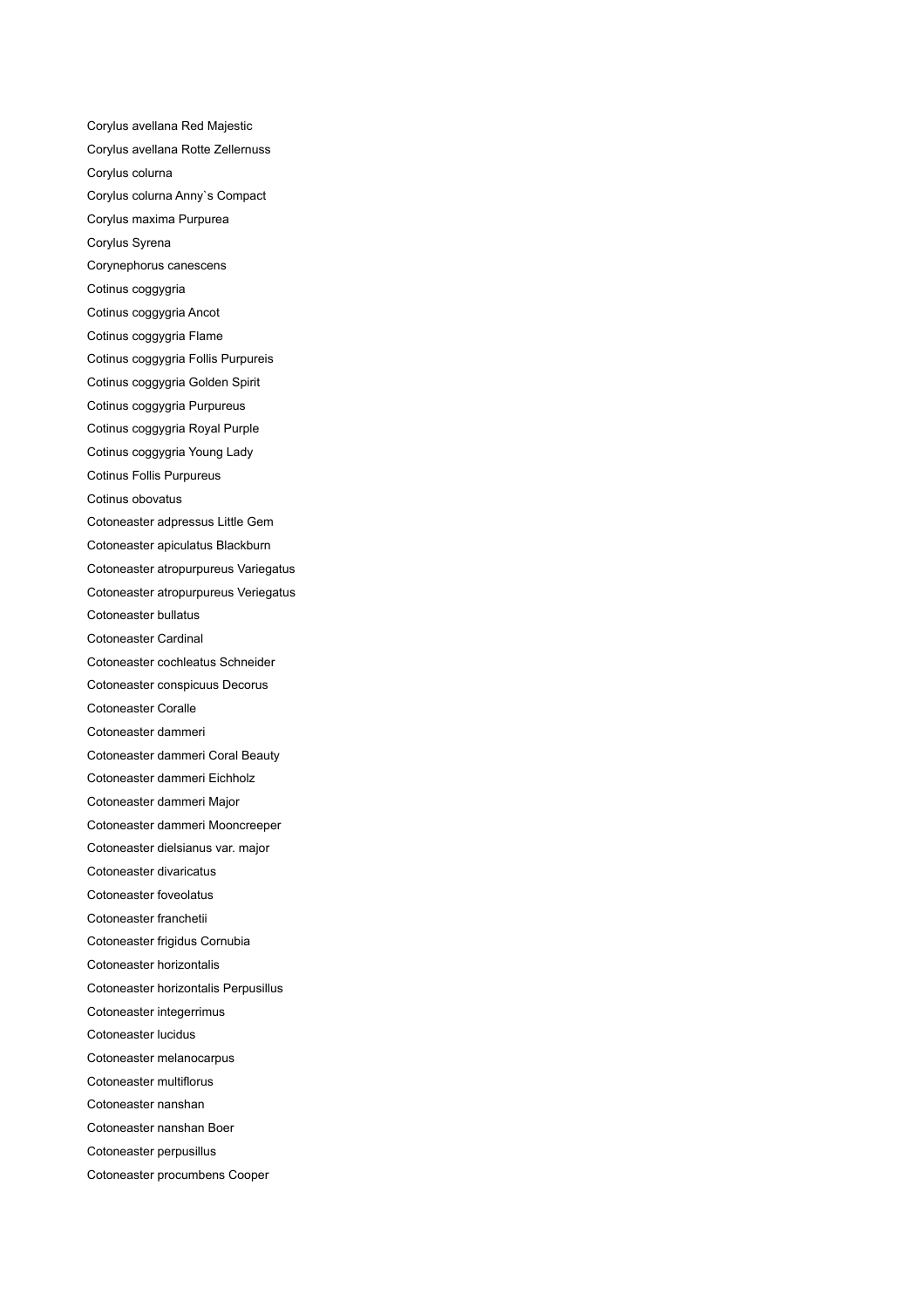Cotoneaster procumbens Queen of Carpets Cotoneaster procumbens Streib's Findling Cotoneaster prostratus Cooper Cotoneaster radicans Eichholz Cotoneaster salicifolius Parkteppich Cotoneaster salicifolius Repens Cotoneaster Ursynow Cotoneaster x suecicus Coral Beauty Cotoneaster x suecicus Juliette Cotoneaster x suesicus Skogholm Cotonesater perpusillus Cotula hispida Crambe cordifolia Crambe maritima Crassula setulosa subsp. curta Crataegus crus-gali Crataegus laevigata Crataegus laevigata Paul's Scarlet Crataegus monogyna Crataegus monogyna Compacta Crataegus monogyna Flexuosa Crataegus pedicellata Crataegus pedicellata Coccinea Crataegus persimilis Splendens Crataegus prunifolia Crataegus punctata Crataegus x media Crataegus x media Paul's Scarlet Crepis aurea Crepis pyrenaica Crepis sibirica Crinum x powellii Crocosmia Twilight Fairy Crimson Crocosmia Twilight Fairy Gold Crocosmia Emily McKenzie Crocosmia masonorum Lucifer Crocosmia x crocosmiiflora Crocus albiflorus Crocus chrysanthus Crocus goulimyi Crocus kotschyanus Crocus tommasinianus Crocus vernus Crocus xluteus Golden Yellow Cruciata laevipes Cryptotaenia japonica Atropurpurea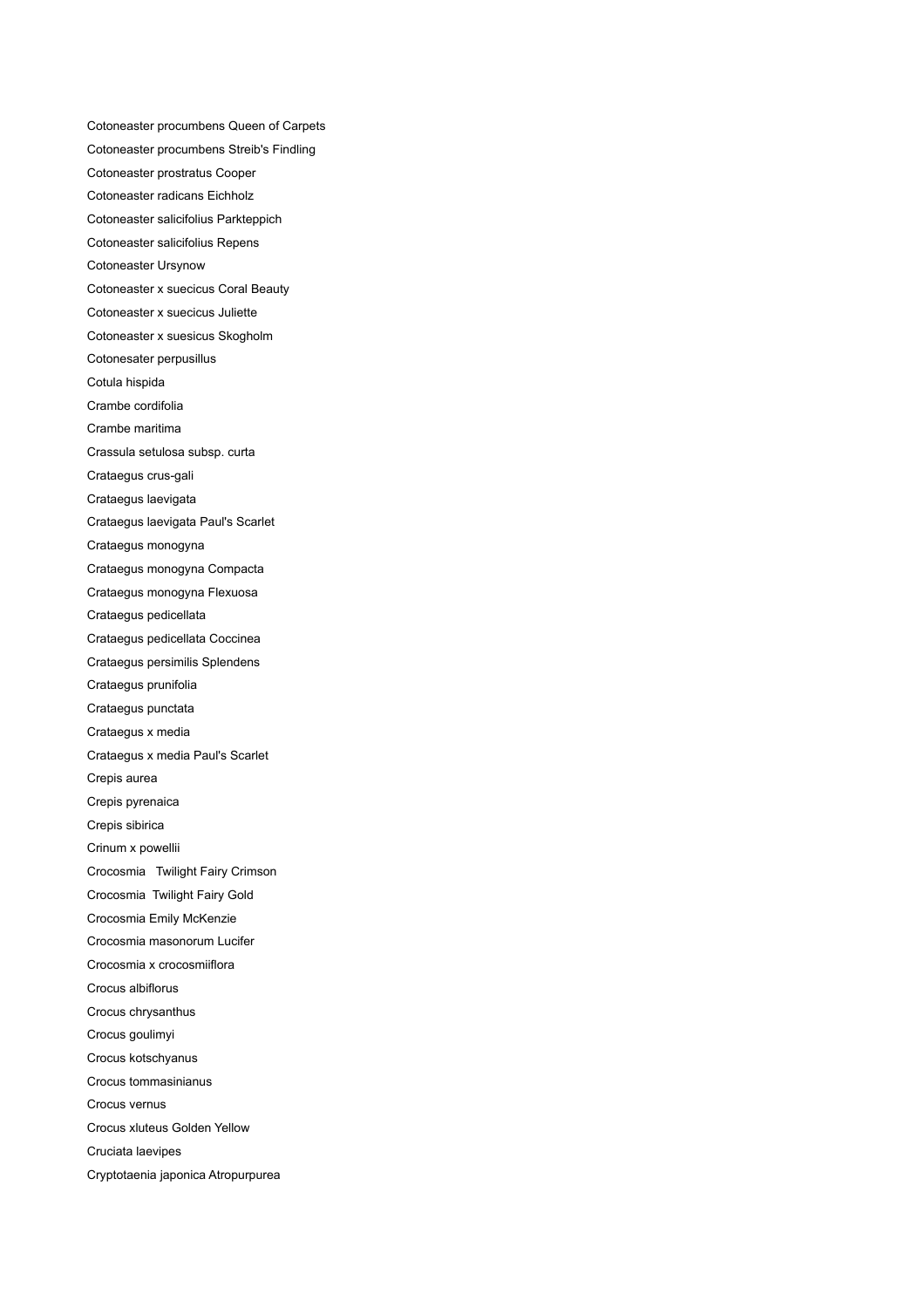Cyclamen coum Cyclamen coum Album Cyclamen graecum Cyclamen hederifolium Cyclamen hederifolium Ivy Ice Pure White Cyclamen hederifolium Album Cyclamen hederifolium Amaze Me WHite Cyclamen hederifolium Ivy Ice Pink Shades Cyclamen hederifolium Silver Me Pink Cyclamen purpurascens Cydonia oblonga Cymbalaria muralis Cymbalaria muralis Nana Alba Cymbalaria pallida Cymbalaria pallida Alba Cynara cardunculus Cynara scolymus Cynoglossum nervosum Cynosurus cristatus Cyperus glaber Cyperus strigosus Cypripedium calceolus Cypripedium cordigerum Cypripedium flavum Cypripedium Gisela Cypripedium Gisela Pastel Cypripedium guttatum Cypripedium kentuckiense Cypripedium macranthos Cypripedium macranthos f. luteum Cypripedium parviflorum Cypripedium plectrochilum Cypripedium rebunense Cypripedium rebunense Flavum Cypripedium reginae Cyrtomium caryotideum Cyrtomium falcatum Cyrtomium fortunei Cyrtorium macrophyllum Cystopteris bulbifera Cytisus Andreanus Splendens Cytisus Boskoop Ruby Cytisus Burkwoodii Cytisus decumbens Cytisus Dragonfly Cytisus Dukaat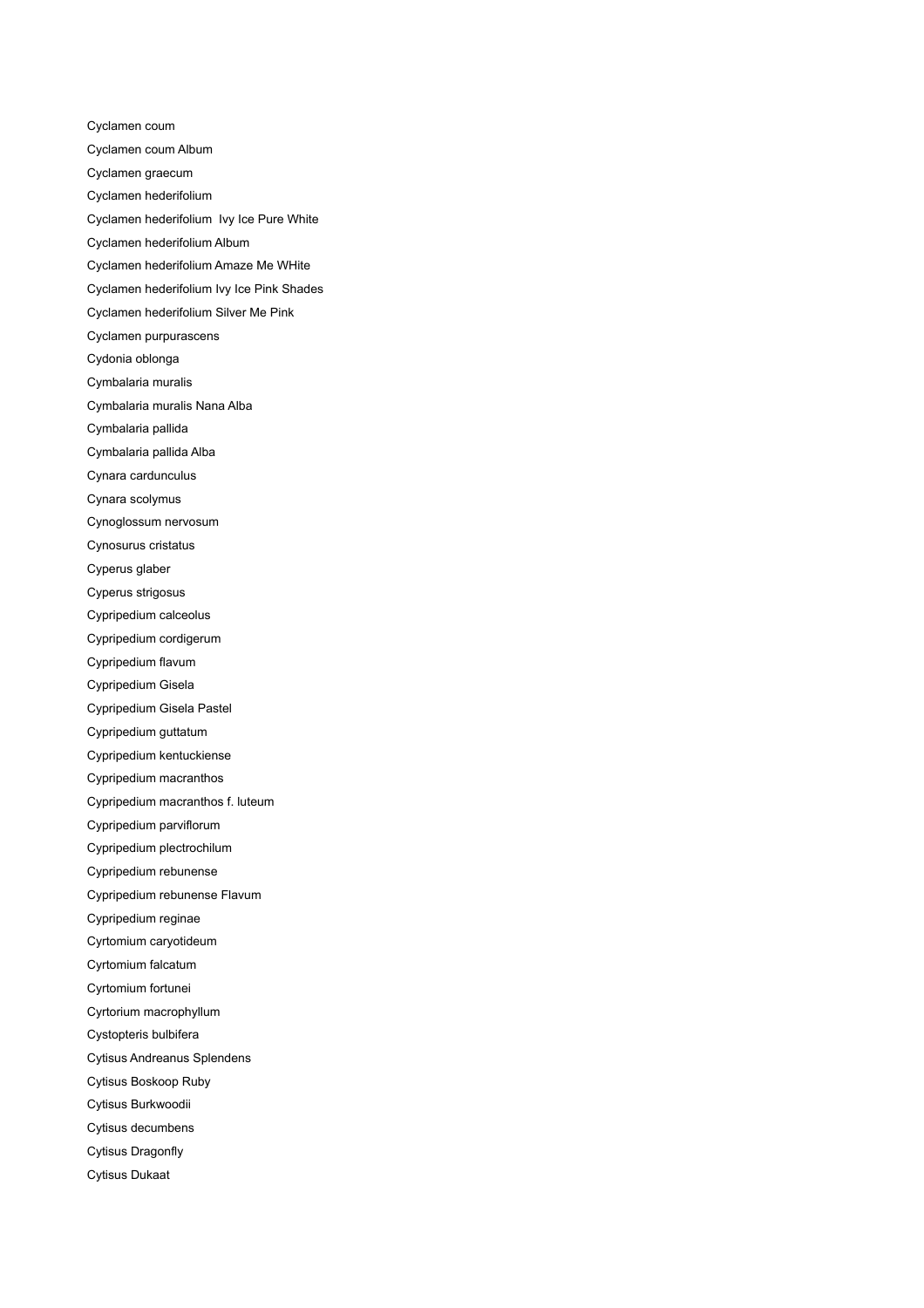Cytisus filipes Goldfinch Cytisus Hollandia Cytisus Killiney Red Cytisus Lena Cytisus Luna Cytisus nigricans Cyni Cytisus scoparius Red Wings Cytisus x praecox Allgold Cytisus Zeelandia Daboecia cantabrica Daboecia cantabrica Alba Daboecia cantabrica Pragerae Dactylis glomerata Dactylis glomerata Variegata Daphne cneorum Daphne mezereum Darmera peltata Datisca cannabina Decaisnea fargesii Delosperma cooperi Delosperma deschampsii Delosperma lineare Delosperma nubigenum Delphinium Abgesang Delphinium Ariel Delphinium Astolat Delphinium Atlantis Delphinium Azurzwerg Delphinium Berghimmel Delphinium Black Knight Delphinium Black Knitter Delphinium Blauwal Delphinium Blue Bird Delphinium Camelliard Delphinium Casablanca Delphinium cashmerianum Delphinium Cliveden Beauty Delphinium elatum Delphinium elatum Blaustrahl Delphinium elatum Fernzunder Delphinium elatum Merlin Delphinium elatum Waldenburg Delphinium Elmfreude Delphinium Elmhimmel Delphinium Excalibur Blue Light with White Bee Delphinium Excalibur Lilac Rose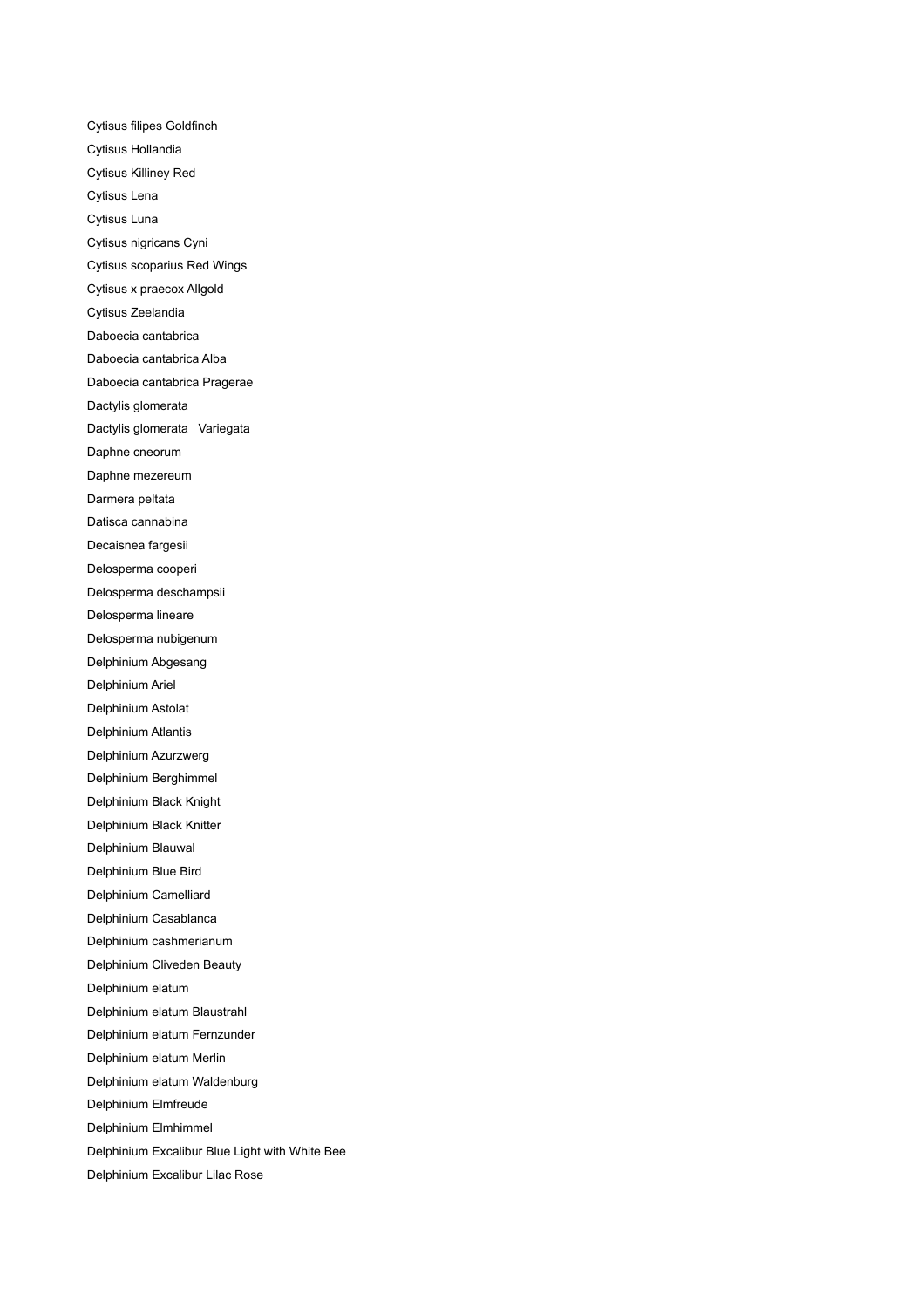Delphinium Excalibur Pure White Delphinium Finsteraarhorn Delphinium Fruehschein Delphinium Galahad Delphinium grandiflorum Blauer Spiegel Delphinium grandiflorum Blauer Zwerg Delphinium grandiflorum Summer Night Delphinium Jubelruf Delphinium King Arthur Delphinium Lanzentrawger Delphinium Lilac Light with White Bee Delphinium Magic Fountains Delphinium Magic Fountains Dark Blue with Black Bee Delphinium Magic Foutains White with Dark Bee Delphinium Moerheimii Delphinium nudicaule Delphinium nudicaule Derosso Delphinium nudicaule Astolat Delphinium Ouvertuere Delphinium Perlmutterbaun Delphinium Piccolo Delphinium Polarnacht Delphinium Schildknappe Delphinium Sommernachtstraum Delphinium Sommerwind Delphinium Voelkerfrieden Dendranthema grandiflorum Dendranthema zawadskii var. latilobum Clara Curtis Dentaria glandulosa Deschampsia cespitosa Deschampsia cespitosa Tardiflora Deschampsia cespitosa Bronzeschleier Deschampsia cespitosa Goldschleier Deschampsia cespitosa Goldtau Deschampsia flexuosa Deschampsia flexuosa Aurea Deschampsia flexuosa Tatra Gold Desmazeria sicula Deutzia crenata Pride of Rochester Deutzia elegantissima Rosealind Deutzia gracilis Deutzia gracilis Aurea Deutzia gracilis Nikko Deutzia lemoinei Deutzia longifolia Vilmoriniae Deutzia Rosea Plena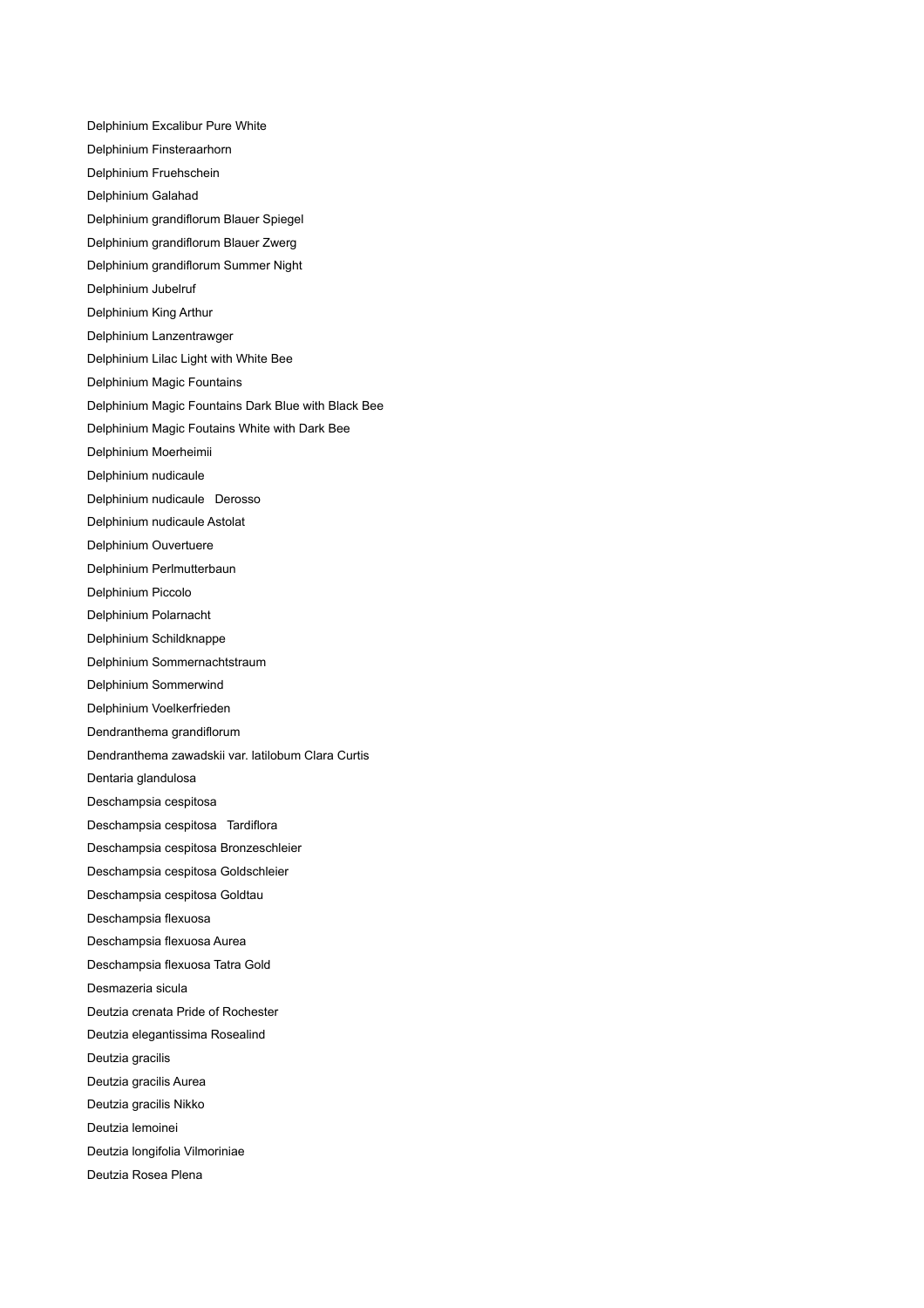Deutzia scabra Deutzia scabra Bund Deutzia scabra Candidissima Deutzia scabra Plena Deutzia scabra Pride of Rochester Deutzia x hybrida Contraste Deutzia x hybrida Mont Rose Deutzia x hybrida Pink Pom-Pom Deutzia x hybrida Strawberry Fields Deutzia x rosea Deutzia x rosea Campanulata Dianthus Albus Plenus Dianthus alpinus Dianthus Altrosa Dianthus arenarius Dianthus barbatus Dianthus barbatus Nigrescens Dianthus Blaureif Dianthus carthusianorum Dianthus caryophyllus Dianthus deltoides Dianthus deltoides Albiflorus Dianthus deltoides Arctic Fire Dianthus deltoides Brilliant Dianthus deltoides Flashing Light Dianthus deltoides Nelli Dianthus deltoides Rosea Dianthus deltoides Splendens Dianthus Diamant Dianthus gratianopolitanus Dianthus gratianopolitanus Albus Dianthus gratianopolitanus Asnelliken Dianthus gratianopolitanus Badenia Dianthus gratianopolitanus Blauigel Dianthus gratianopolitanus Bombardier Dianthus gratianopolitanus Carmine Dianthus gratianopolitanus Dottie Dianthus gratianopolitanus Emmen Dianthus gratianopolitanus Eydangeri Dianthus gratianopolitanus Feuerhexe Dianthus gratianopolitanus La Bourboule Dianthus gratianopolitanus Rosafeder Dianthus gratianopolitanus Rubin Dianthus gratianopolitanus Senior Dianthus gratianopolitanus Splendens Dianthus Haytor White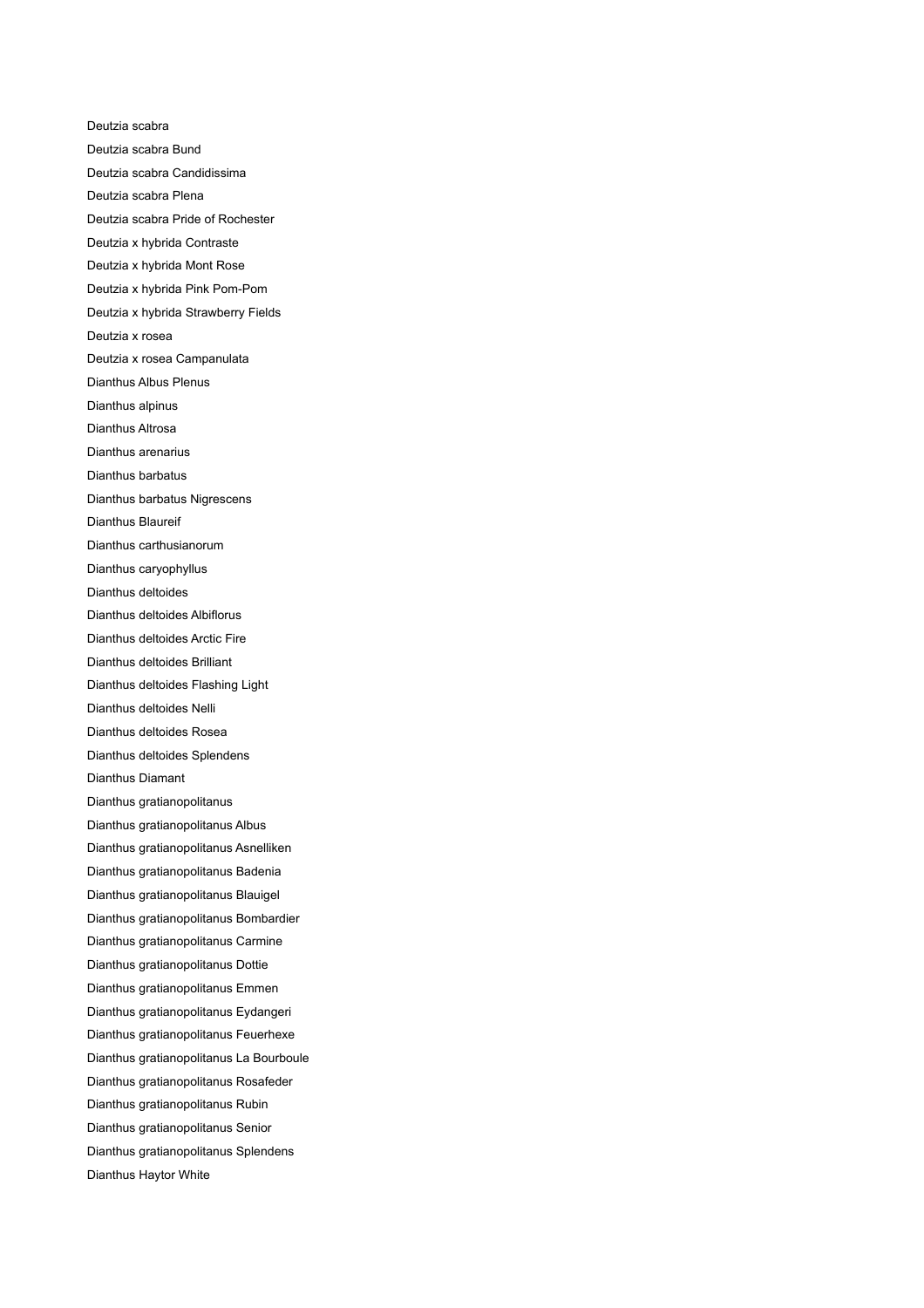Dianthus Heidi Dianthus Ine Dianthus Maggie Dianthus myrtinervius Dianthus pavonius Dianthus petraeus subsp. noeanus Dianthus pinifolius Dianthus plumarius Dianthus plumarius Arabella Lennox-Boyd Dianthus plumarius Double Spring Joy Dianthus pontederae Dianthus Saxonia Dianthus subacaulis Dianthus superbus Dianthus x allwoodii Dianthus x allwoodii Alpinus Diarrhena americna Diascia Ruby Field Dicentra eximia Dicentra eximia Alba Dicentra formosa Dicentra formosa Adrian Bloom Dicentra formosa Alba Dicentra formosa Aurora Dicentra formosa Bountiful Dicentra formosa Luxuriant Dicentra formosa subsp. oregona Dicentra King of Hearts Dicentra spectabilis Dicentra spectabilis Alba Dicentra spectabilis Valentine Dichanthium ischaemum Dictamnus albus Dictamnus albus Albiflorus Dictamnus albus Purpureus Dierama pulcherrimum Diervilla sessilifolia Butterfly Diervilla sessilifolia Cool Splash Diervilla sessilifolia Diese Diervilla splendens Digitalis ferruginea Digitalis ferruginea Gelber Herold Digitalis ferruginea Gigantea Digitalis grandiflora Digitalis grandiflora Carillon Digitalis grandiflora Creme Bell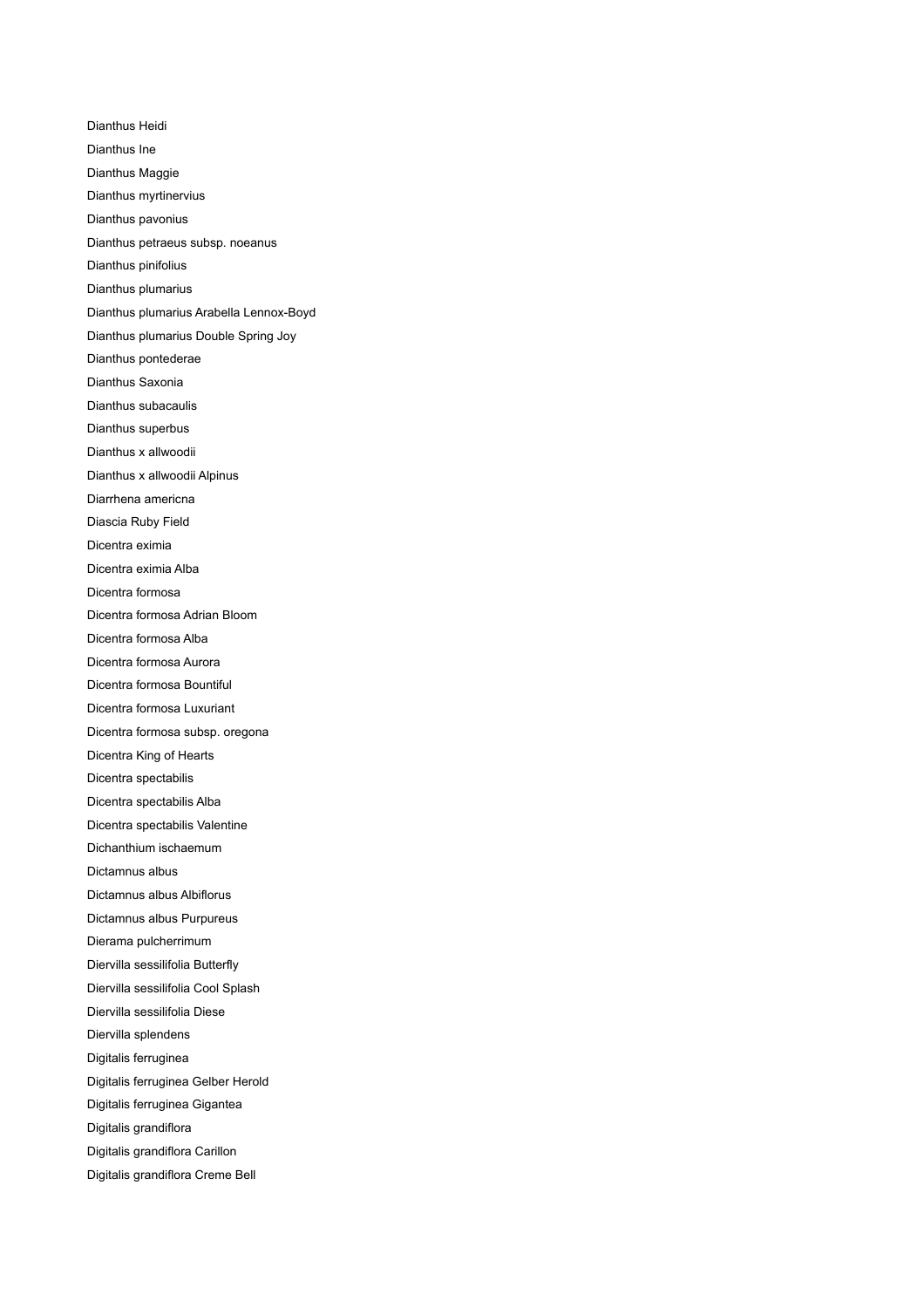Digitalis lanata Digitalis lutea Digitalis Mertonensis Digitalis parviflora Digitalis purpurea Digitalis purpurea Alba Digitalis purpurea Apricot Beauty Digitalis purpurea Castor Rose Digitalis purpurea Foxy Hybrids Digitalis purpurea Gelbe Lanze Hybriden Digitalis purpurea Gloxiniiflora Dioscorea batatas Diphylleia cymosa Dipsacus laciniatus Dipsacus sativus Disporum flavens Disporum sessile Variegatum Dodecatheon meadia Dodecatheon meadia Album Dorocnium herbaceum Doronicum austriacum Doronicum hirsutum Doronicum orientale Doronicum orientale Fruehlingspracht Doronicum orientale Leonardo Doronicum orientale Little Leo Doronicum orientale Magnificum Doronicum pardalianches Draba aizoides Draba brunifolia Draba fladnizensis Draba lasiocarpa Draba rigida var. imbricata Draba rosularis Draba sibirica Draba Suendermanii Dracena cordyline Dracocephalum argunense Dracocephalum forrestii Dracocephalum imberbe Dracocephalum nodulosum Dracocephalum rupestre Dracocephalum ruyschianum Dracocephalum ruyschianum Blue Dragon Dryas drummondii Dryas octopelata Minor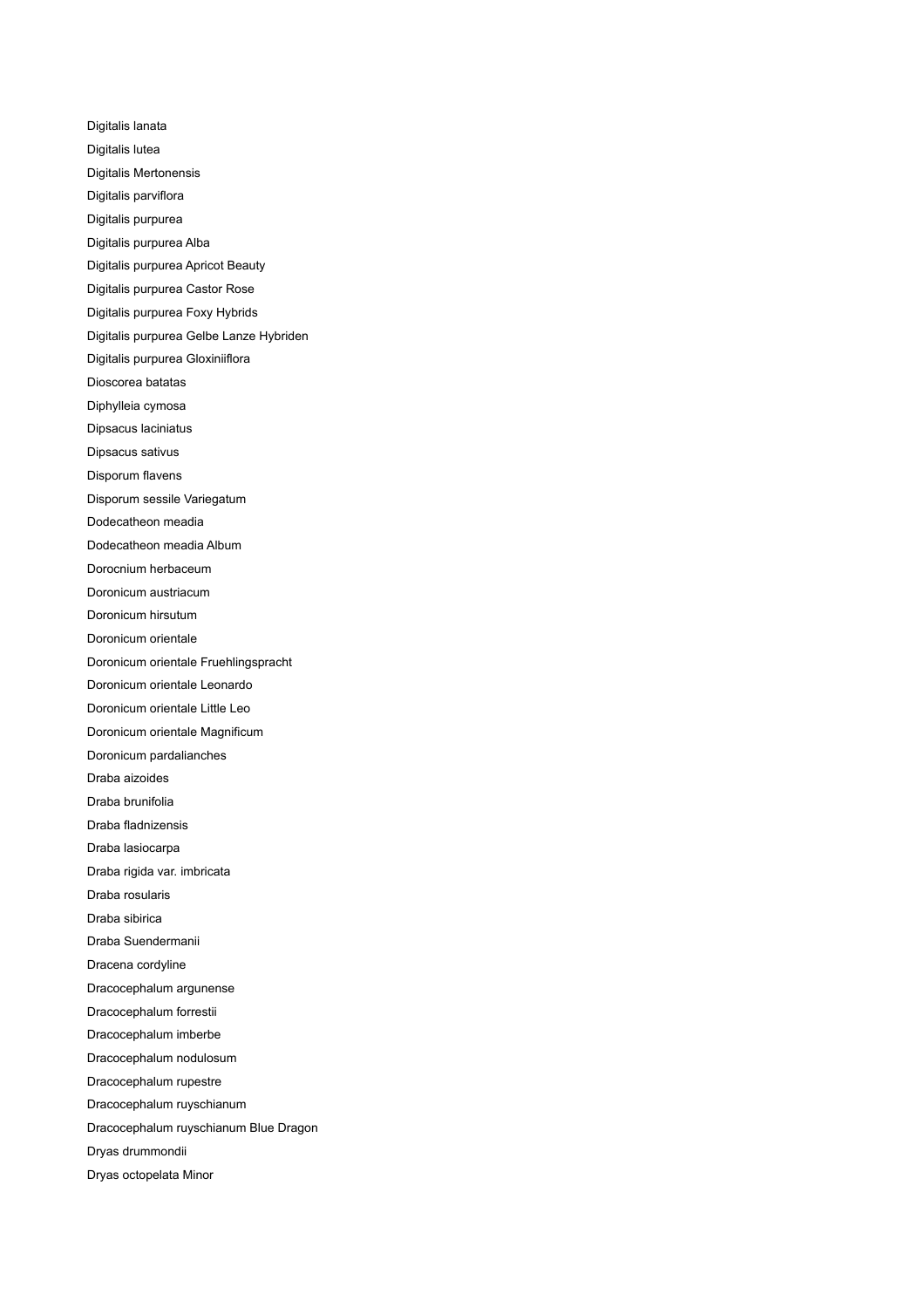Dryas octopetala Dryas x suendermannii Dryopteris affinis Dryopteris affinis Congesta Cristata Dryopteris affinis Crispa Dryopteris affinis Cristata Dryopteris affinis Cristata Angustata Dryopteris affinis Pinderi Dryopteris arguta Dryopteris carthusiana Dryopteris clintoniana Dryopteris crassirhizoma Dryopteris cristata Dryopteris cycadina Dryopteris dilatata Dryopteris dilatata Crispa Whiteside Dryopteris dilatata Lepidota Cristata Dryopteris erythrosora Dryopteris filix-mas Dryopteris filix-mas Barnesi Dryopteris filix-mas Crispa Dryopteris filix-mas Crispa Cristata Dryopteris filix-mas Cristata Dryopteris filix-mas Furcas Dryopteris filix-mas Linearis Polydactylon Dryopteris goldiana Dryopteris marginalis Dryopteris sieboldii Dryopteris tokyoensis Dryopteris wallichiana Duchesnea indica Duchesnea indica Variegata Echinacea Catharina Echinacea pallida Echinacea purpurea Echinacea purpurea Alba Echinacea purpurea Bialy Dobromierz Echinacea purpurea Cheyenne Spirit Echinacea purpurea Coral Reef Echinacea purpurea Cranberry Cupcake Echinacea purpurea Double-decker Echinacea purpurea Firebird Echinacea purpurea Flame Thrower Echinacea purpurea Kim's Knee High Echinacea purpurea Kim's Mop Head Echinacea purpurea Lilliput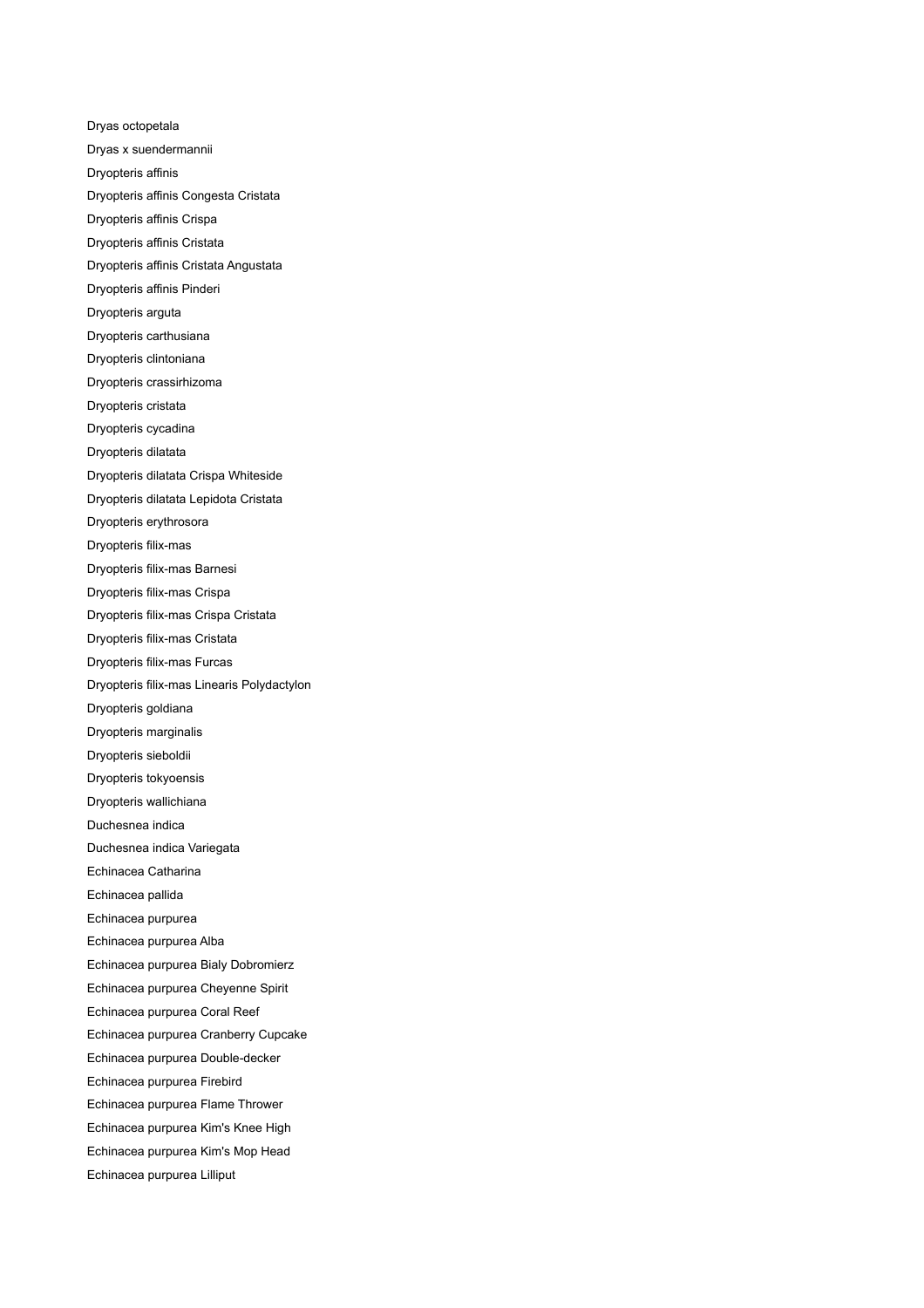Echinacea purpurea Little Angel Echinacea purpurea Magnus Echinacea purpurea Prairie Splendor Echinacea purpurea Rubinglow Echinacea purpurea The King Echinacea purpurea White Swan Echinacea tennesseensis Echinops bannaticus Echinops bannaticus Blue Globe Echinops bannaticus Taplow Blue Echinops exaltatus Echinops niveus Echinops ritro Echinops ritro Veitch's Blue Echinops sphaerocephalus Echinops sphaerocephalus Arctic Glow Echium vulgare Edraianthus graminifolius Edraianthus graminifolius Alba Edraianthus pumilio Edraianthus serpyllifolius Elaeagnus angustifolia Elaeagnus commutata Elaeagnus pungens Maculata Elaeagnus Quicksilver Elaeagnus x ebbingei Gilt Edge Elaeagnus x ebbingei Limelight Eleutherococcus sieboldianus Variegatus Elshotzia stauntonii Elymus acninus Elymus canadensis Elymus elongatus Elymus magellanicus Empetrum nigrum Empetrum nigrum Bernstein Empetrum nigrum Hermaphroditum Empetrum nigrum Zitronella Enkianthus campanulatus Eomecon chionantha Ephedra distachya Ephedra ditsachya Epilobium angustifolium Epilobium angustifolium Album Epimedium alpinum Epimedium grandiflorum Epimedium grandiflorum Rose Queen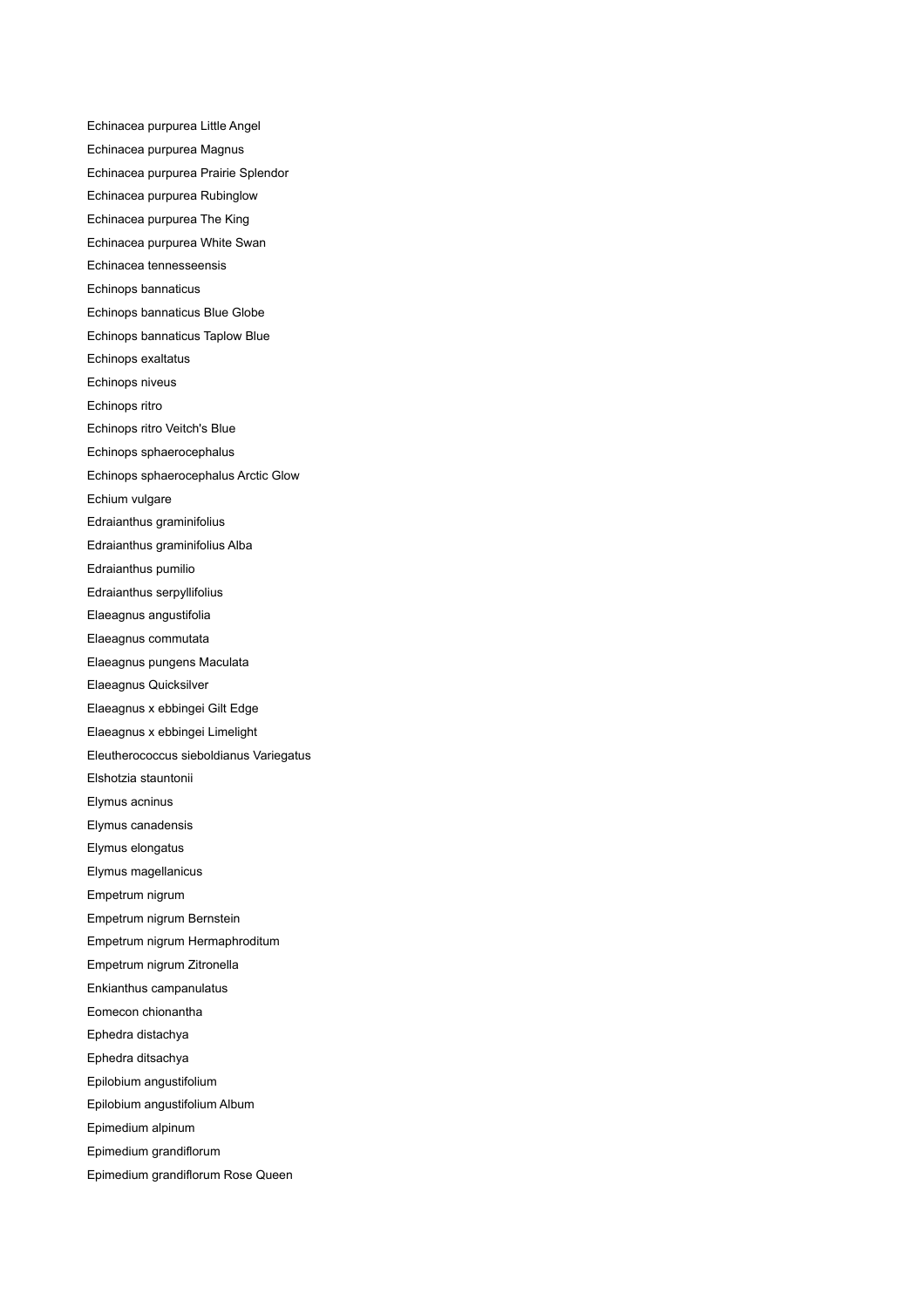Epimedium pinnatum subsp. colchicum Epimedium pubigerum Epimedium pubigerum Orangekoenigin Epimedium x perralchicum FrohnIeiten Epimedium x rubrum Epimedium x versicolor Sulphureum Epimedium x warleyense Epimedium x youngianum Epimedium x youngianum Niveum Epimedium x youngianum Roseum Equisetum hyemale Equisetum hyemale var. robustum Equisetum scripoides Equisetum sylvaticum Equisetum telmateia Eranthis cilicica Eranthis hyemalis Eranthis x tubergenii Eremurus aitchisonii Eremurus himalaicus Eremurus robustus Eremurus stenophyllus Eremurus stenophyllus subsp. stenophyllus Eremurus x isabelinus Pinokkio Eremurus x isabellinus Shelford Hybrids Erica carnea Erica carnea Golden Scarlet Erica carnea Myretoun Ruby Erica carnea Nathalie Erica carnea Rubinteppich Erica carnea Snow Queen Erica carnea Springwood White Erica carnea Vivelii Erica carnea Weisse Perle Erica carnea Wintersonne Erica cinerea Erica mackaiana Dr. Ronald Grey Erica vagans Mrs D.F. Maxwell Erica x darleyensis Erica x darleyensis Kramer's Rote Erica x darleyensis Withe Perfection Erica x wastonii Dawn Erica x wastonii Mary Erigeron Adria Erigeron aurantiacus Erigeron Azure Beauty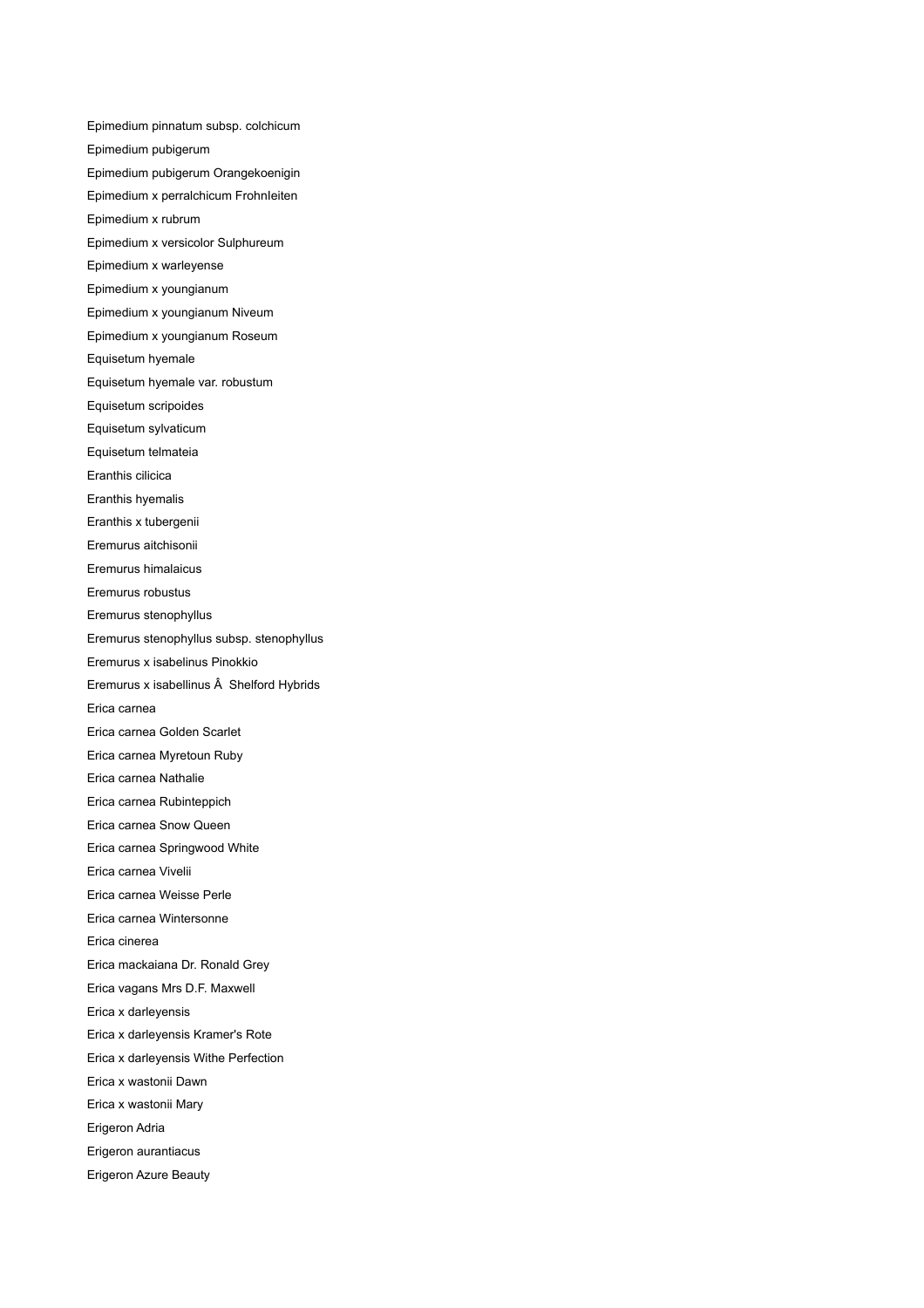Erigeron Azurfee Erigeron Dunkelste Aller Erigeron glaucus Erigeron hybridus Erigeron hybridus Dunkelste Aller Erigeron leiomerus Erigeron Rosa Jewel Erigeron Rosa Triumph Erigeron Rotes Meer Erigeron Schwarzes Meer Erigeron Sommerneuschnee Erigeron speciosus Erigeron speciosus Adria Erigeron speciosus Foersters Liebling Erigeron speciosus Grandiflorus Erigeron speciosus Rosa Triumph Erigeron speciosus Violetta Erigeron speciosus Wuppertal Erigeron Veilchenballet Erigeron Wuppertal Erinus alpinus Erinus alpinus Albus Erinus alpinus Doktor HÄ, ¤hnle Eriogonum umbellatum Eriophyllum lanatum Erodium manescavii Erodium reichardii Album Erodium trifolium Erodium x variabile Bishop's Form Erodium x variabile County Park Erodium x variabile Flore Pleno Eryngium agavifolium Eryngium alpinum Eryngium alpinum Blue Star Eryngium alpinum Superbum Eryngium amethystinum Eryngium bourgatii Eryngium campestre Eryngium giganteum Eryngium giganteum Silver Ghost Eryngium maritimum Eryngium planum Eryngium planum Blauer Zwerg Eryngium planum Blaukappe Eryngium variifolium Eryngium xtripartitum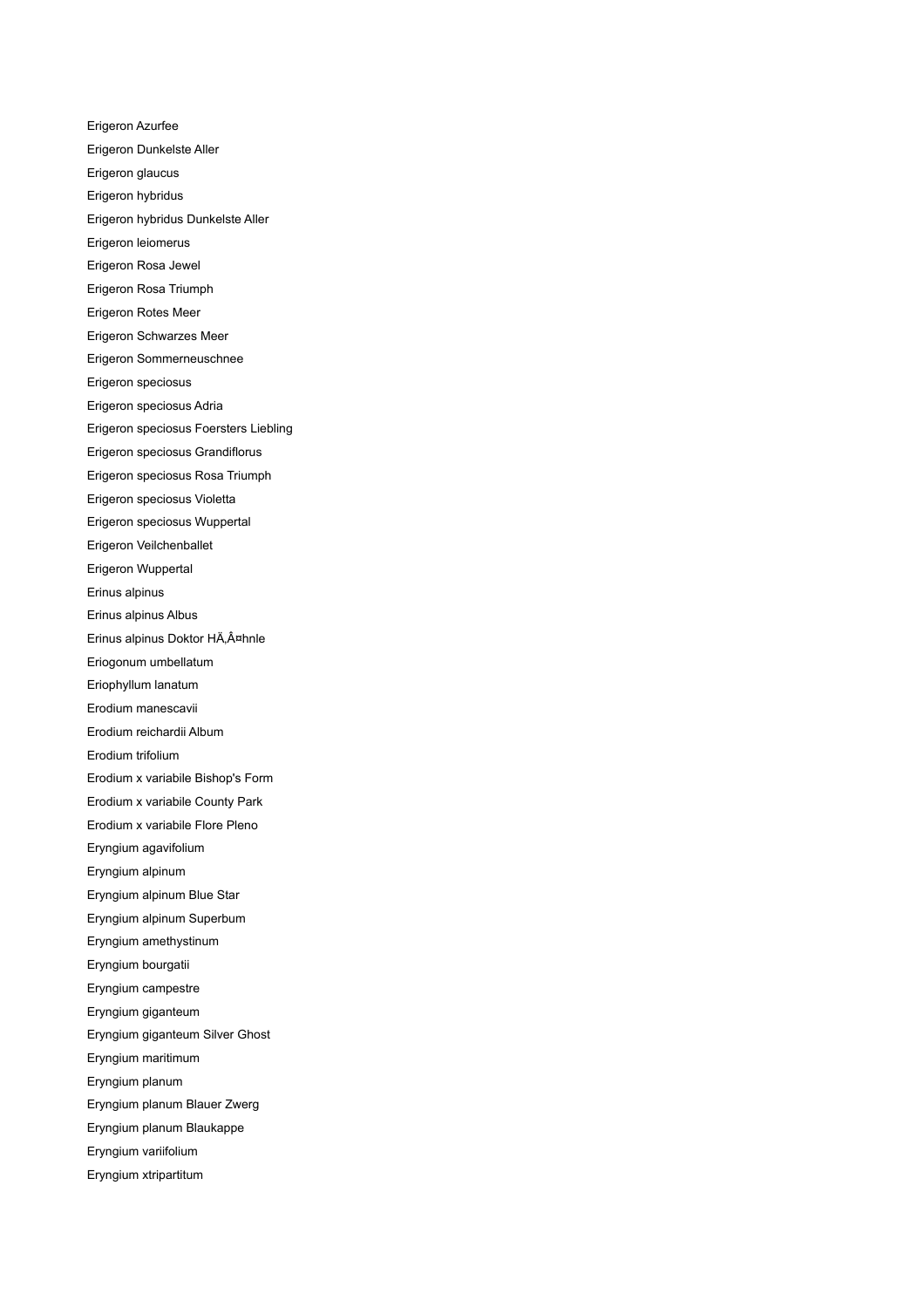Eryngium yuccifolium Erysimum allionii Erysimum Bowles Mauve Erysimum helveticum Erysimum linifolium Variegatum Erysimum pulchellum Erysimum rhaeticum Erysimum Wenlock Beauty Erythronium californicum White Beauty Erythronium Pagoda Erythronium revolutum Erythronium toulumnense Eucomis pallidiflora Euonymus alatus Euonymus alatus Compactus Euonymus europaeus Euonymus europaeus Cascade Euonymus europaeus Red Cascade Euonymus fortunei Blondy Euonymus fortunei Canadale Gold Euonymus fortunei Coloratus Euonymus fortunei Emerald Gaiety Euonymus fortunei Emerald'n Gold Euonymus fortunei Golden Harlequin Euonymus fortunei Harlequin Euonymus fortunei Interbolwi Euonymus fortunei Michaela Euonymus fortunei Silver Queen Euonymus fortunei Sunshine Euonymus fortunei Sunspot Euonymus hamiltonianus subsp. sieboldianus Euonymus japonicus Aureomarginatus Euonymus japonicus Bravo Euonymus nanus Euonymus phellomanus Euonymus planipes Eupatorium aromaticum Eupatorium cannabinum Eupatorium dubium Little Joe Eupatorium fistulosum Album Eupatorium fistulosum Atropurpureum Eupatorium fistulosum Augustrubin Eupatorium maculatum Eupatorium maculatum Atropurpureum Eupatorium maculatum Augustrubin Eupatorium maculatum Red Dwarf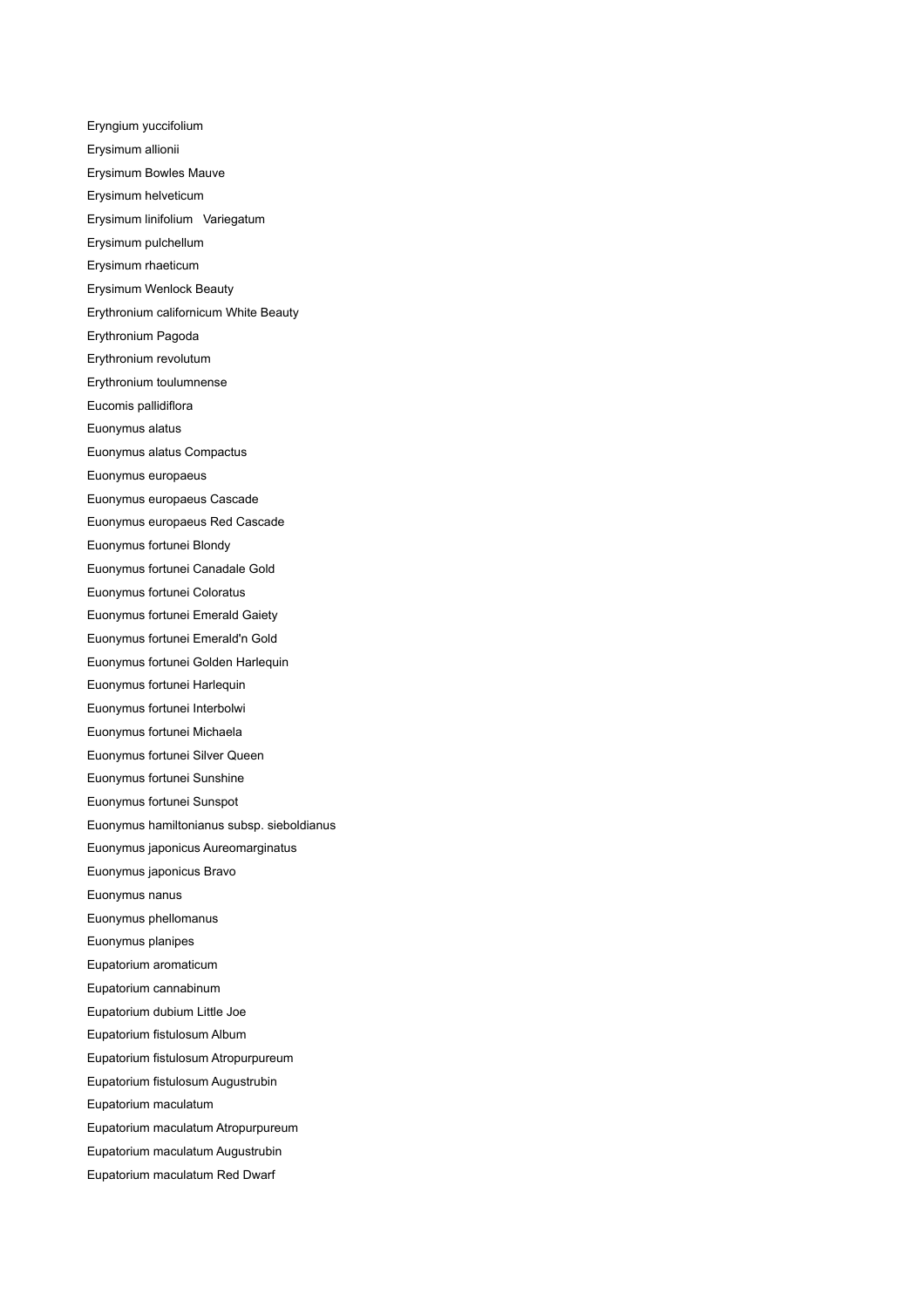Eupatorium purpureum Eupatorium rugosum Eupatorium rugosum Braunlaub Euphorbia amygdaloides Euphorbia amygdaloides Purpurea Euphorbia amygladoides Purpurea Euphorbia amyglaloides var. robbiae Euphorbia brittingeri Euphorbia characias Euphorbia characias Black Pearl Euphorbia characias subsp. wulfenii Euphorbia cognata Euphorbia cyparissias Euphorbia cyparissias Purpurea Euphorbia cyparissias Rubra Euphorbia dulcis Euphorbia dulcis Chameleon Euphorbia griffithii Euphorbia griffithii Fireglow Euphorbia griffithii Fireglow Dark Form Euphorbia macroceras Euphorbia myrsinites Euphorbia nicaeensis Euphorbia polychroma Euphorbia polychroma Lacy Euphorbia polychroma Purpurea Euphorbia rigida Euphorbia schillingii Euphorbia seguieriana subsp. niciciana Euphorbia wallichii Euphorbia x martinii Exochorda racemosa Exochorda racemosa Niagara Exochorda The Bride Fagus sylvatica Fagus sylvatica Atropunicea Fagus sylvatica Aurea Pendula Fagus sylvatica Black Swan Fagus sylvatica Dawyck Fagus sylvatica Dawyck Gold Fagus sylvatica Dawyck Purple Fagus sylvatica Mercedes Fagus sylvatica Pendula Fagus sylvatica Purple Fountain Fagus sylvatica Purpurea Nana Fagus sylvatica Purpurea Pendula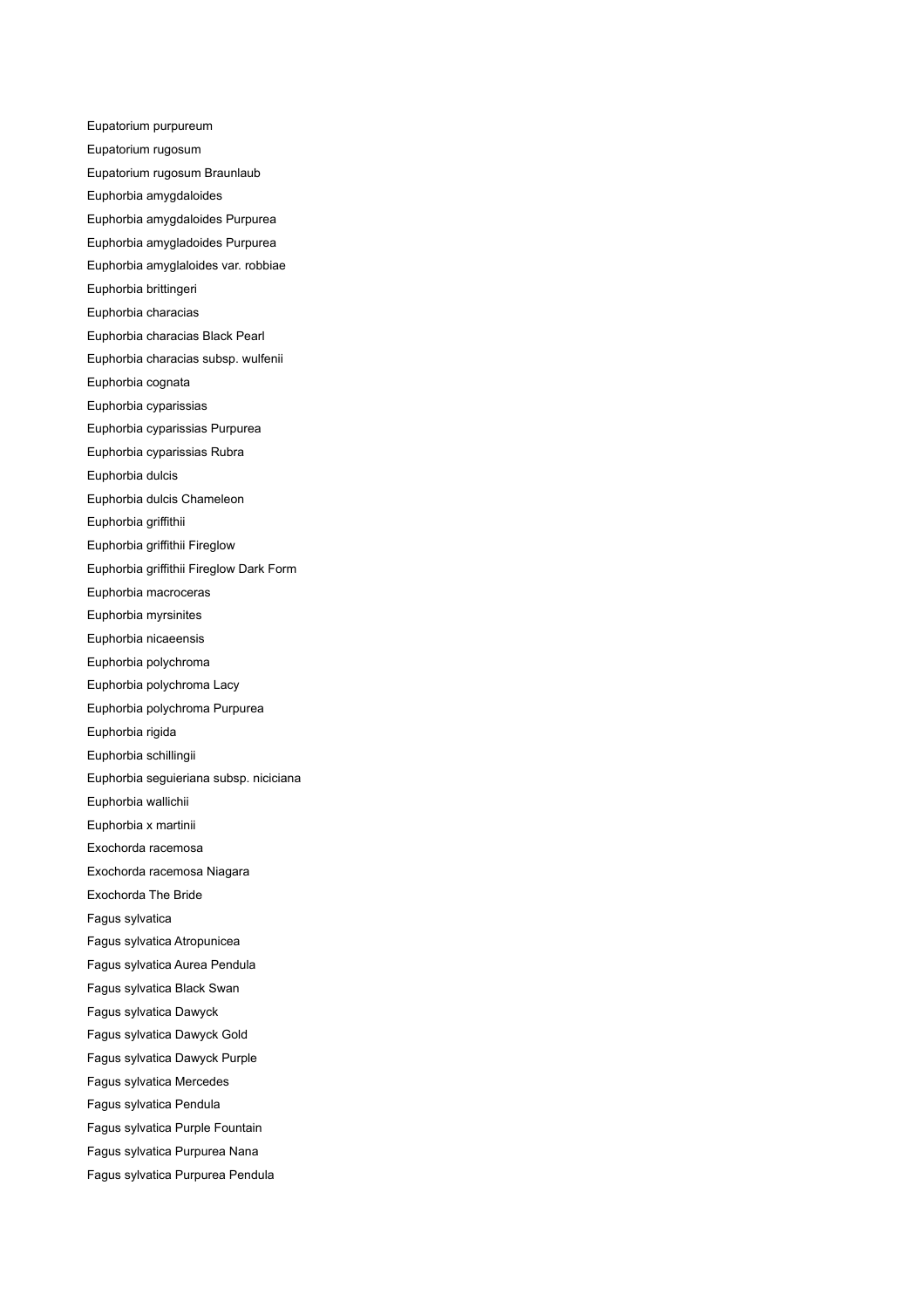Fagus sylvatica Purpurea Tricolor Fagus sylvatica Riversii Fagus sylvatica Rohan Obelisk Fagus sylvatica Swat Magret Fagus sylvatica Tricolor Fagus sylvatica Zlatia Falcaria vulgaris Fallopia aubertii Fallopia baldschuanica Fallopia japonica Fallopia japonica Rosea Fallopia japonica syn. Polygonum cuspidatum Fallopia japonica Variegata Fargesia murielae Jumbo Fargesia murieliae Fargesia murieliae Simba Fargesia murieliae Superjumbo Fargesia nitida Fargesia rufa Fatsia japonica Festuca airides f. vivipara Festuca alpina Festuca amethystina Festuca cinerea Festuca cinerea Auslese Festuca cinerea Blauglut Festuca communis Festuca costei Festuca curvula Festuca durissima Festuca elegans Festuca gautieri Festuca gautieri Pic Carlit Festuca gigantea Festuca glauca Festuca glauca Azurit Festuca glauca Bergsilber Festuca glauca Elijah Blue Festuca glauca Golden Toupee Festuca heterophylla Festuca koritnicensis Festuca mairei Festuca novae-zealandiae Festuca ovina Festuca pallens Festuca petraea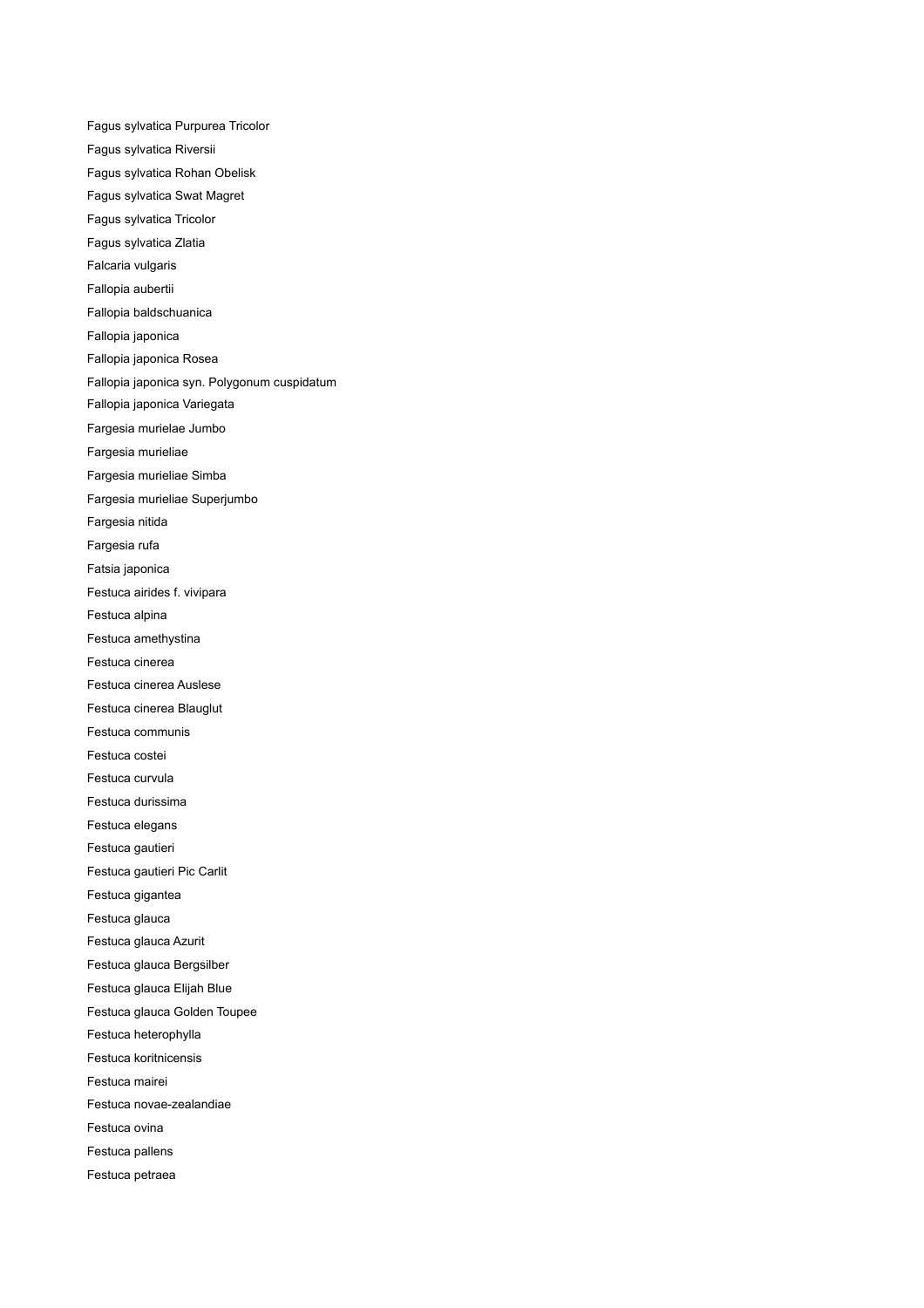Festuca pseudoekia Festuca punctoria Festuca quadriflora Festuca scariosa Festuca scoparia Festuca spectabilis Festuca tatrae Blue Festuca trachyphylla Festuca valesiaca Festuca valesiaca Glaucantha Festuca valesiaca Silbersee Festuca versicolor Festuca yvesii Filipendula glaberrima Filipendula kamtschatica Filipendula palmata Filipendula palmata Nana Filipendula purpurea Alba Filipendula purpurea Elegans Filipendula rubra Albicans Filipendula rubra Venusta Filipendula ulmaria Filipendula ulmaria Plena Filipendula ulmaria Variegata Filipendula vulgaris Filipendula vulgaris Multiplex Foeniculum vulgare Foeniculum vulgare Atropurpureum Forsythia Courtaneur Forsythia Courtasol MAREE D'OR Forsythia Goldrausch Forsythia Maluch Forsythia spectabilis Forsythia viridissima Citrus Swizzle Forsythia viridissima Kumson Forsythia viridissima Weber's Bronx Forsythia x intermedia Golden Times Forsythia x intermedia Goldzauber Forsythia x intermedia Liliane Forsythia x intermedia Lynwood Forsythia x intermedia Mindor Forsythia x intermedia Spectabilis Forsythia x intermedia Week-End Fothergilla gardenii Mount Airy Fothergilla major Fothergilla x intermedia Beaver Creek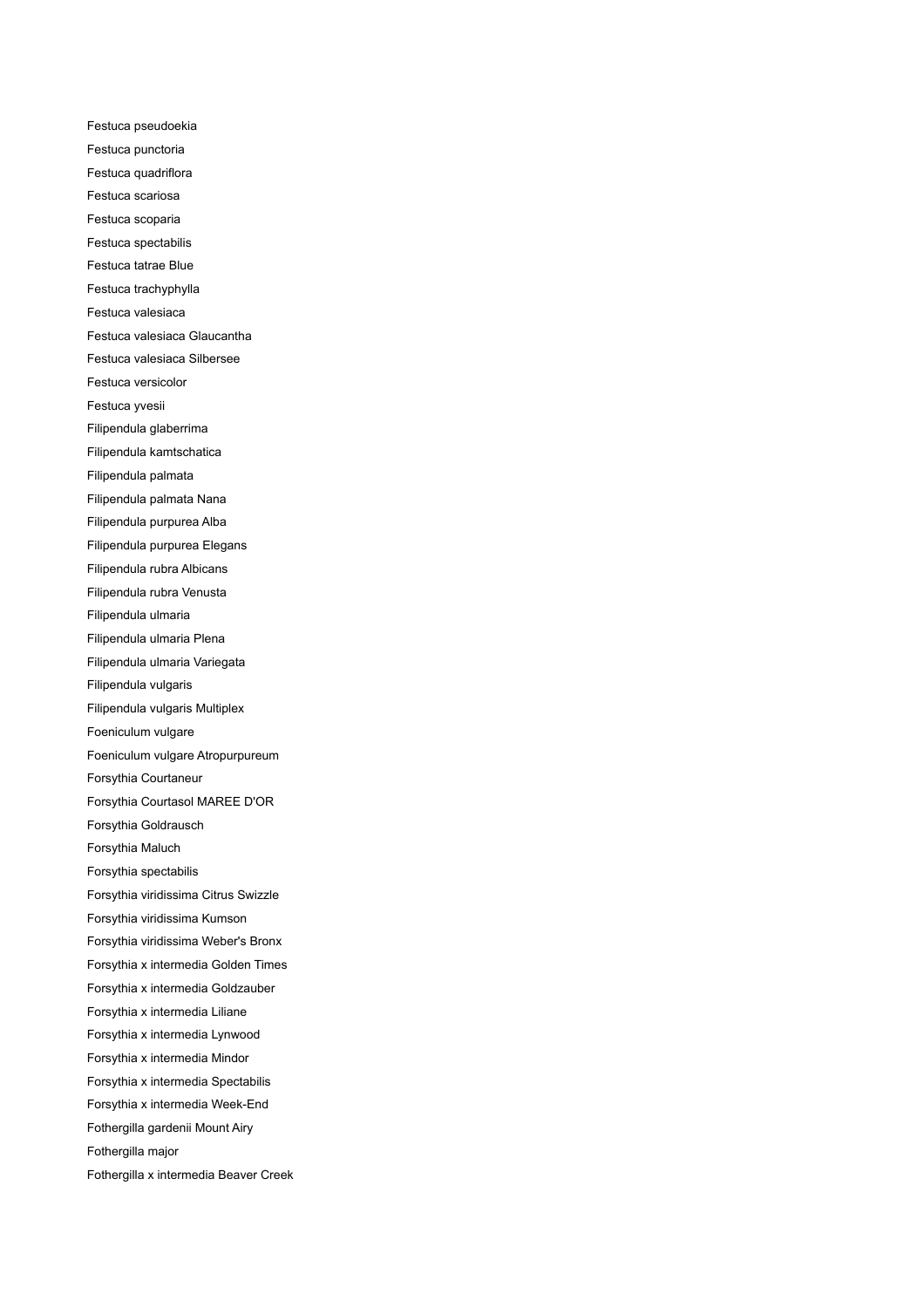Fragaria chiloensis Fragaria chiloensis Chaval Fragaria Frel-PINK PANDA Fragaria hybrida Fragaria hybrida Frel Fragaria Pink Panda Fragaria Red Beauty Fragaria Stickbolwi-LIPSTICK Fragaria vesca Fragaria vesca Albofructa Fragaria vesca Alexandria Fragaria vesca Baron Solemacher Fragaria vesca Ruegen Fragaria vesca Verbesserte Rugen Fragaria x ananassa Capri Fragaria x ananassa Franor-RED RUBY Fragaria x ananassa Variegata Frangula alnus Asplenifolia Frangula alnus Fine Line Fraxinus excelsior Fraxinus excelsior Altena Fraxinus excelsior Globosa Fraxinus excelsior Nana Fraxinus excelsior Pendula Fraxinus excelsior Westhof's Glorie Fraxinus monophylla Fraxinus ornus Fraxinus pennsylvanica Fraxinus pennsylvanica Aucubifolia Fraxinus pennsylvanica Crispa Fritillaria imperialis Fritillaria imperialis Aureovariegata Fritillaria imperialis Rubra Maxima Fritillaria meleagris Fritillaria meleagris Alba Fritillaria montana Fritillaria pallidiflora Fritillaria persica Fritillaria pyrenaica Fuchsia magellanica Fuchsia magellanica var. gracilis Fuchsia magellanica var. moliniae Fuchsia Mrs. Popple Fuchsia Riccartonii Gagea minima Gaillardia Red Sun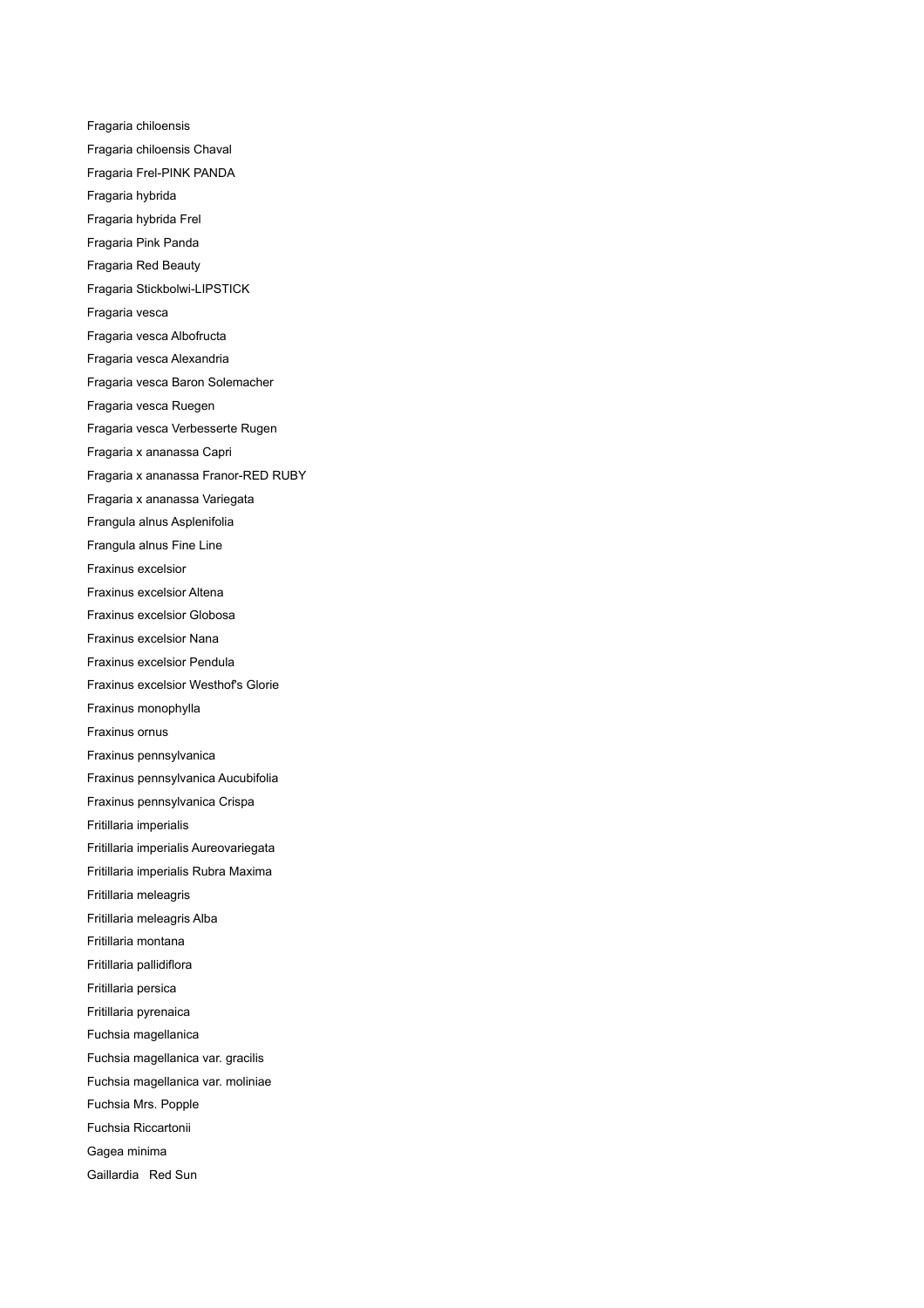Gaillardia aristata Gaillardia aristata Kobold Gaillardia Arizona Sun Gaillardia Bremen Gaillardia Burgunder Gaillardia Kobold Gaillardia Red Shapes Galanthus caucasicus Galanthus elwesii Galanthus elwesii var. monosticus Galanthus nivalis Galanthus nivalis Plenus Galanthus nivalis Sam Arrnot Galanthus nivalis Saundersii Galega officinalis Galega x hartlandii Alba Galium glaucum Galium odoratum Galium schultesii Galium verum Galtonia candicans Galtonia princeps Gaultheria procumbens Gaura lindheimeri Gaura lindheimeri Gaudros GEYSER PINK Gaura lindheimeri Pink Dwarf Genista hispanica Genista lydia Genista pilosa Yellow Spreader Genista tinctoria Royal Gold Genistella sagittalis Gentiana acaulis Gentiana asclepiadea Gentiana asclepiadea Alba Gentiana clusii Gentiana cruciata Gentiana dahurica Gentiana dinarica Gentiana farreri Gentiana gracilipes Gentiana lutea Gentiana pneumonanthe Gentiana punctata Gentiana purpurea Gentiana septemfida Gentiana septemfida var. lagodechiana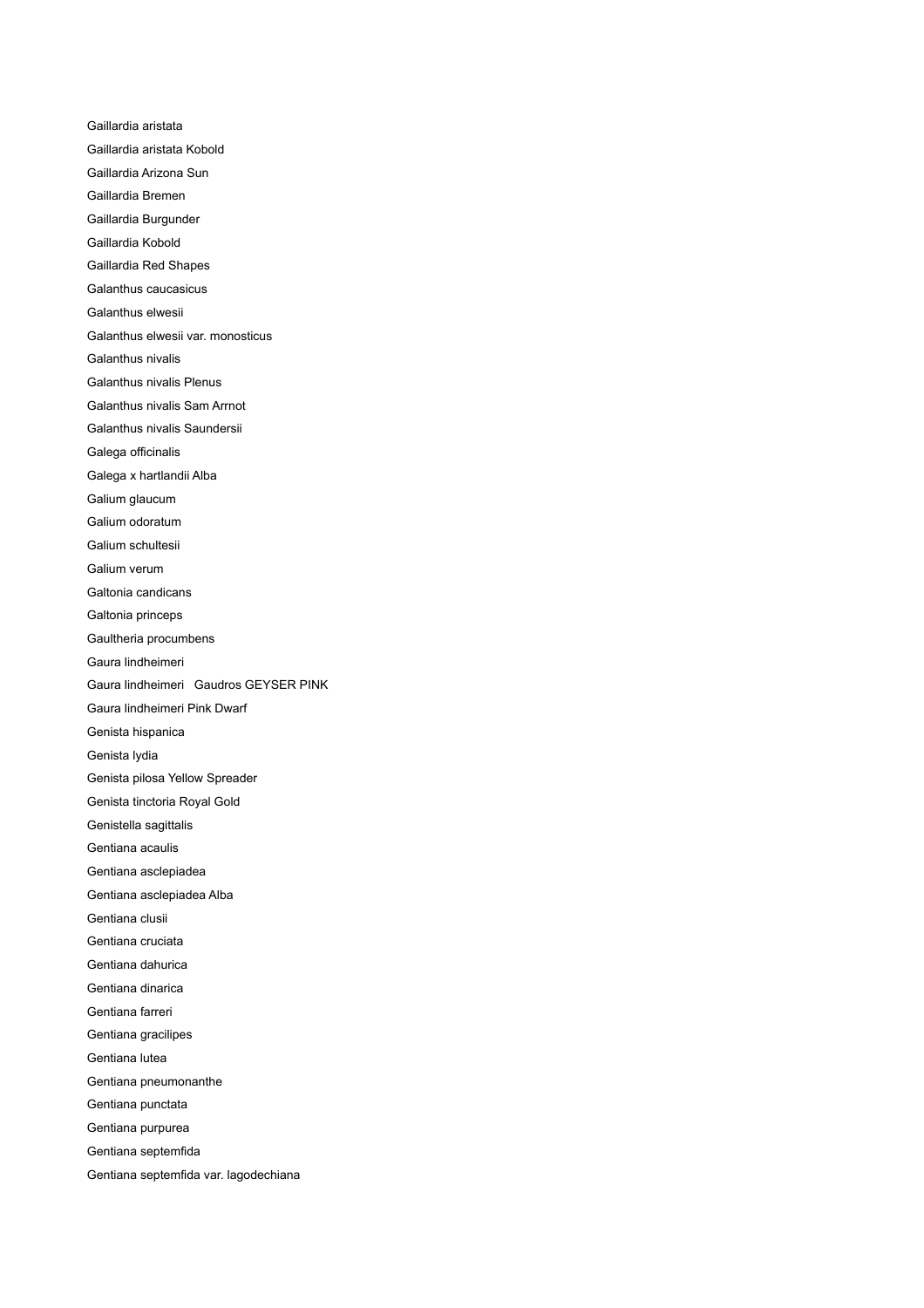Gentiana sino-ornata Gentiana sino-ornata Alba Gentiana sino-ornata Weisser Traum Gentiana triflora Royal Blue Geranium albanum Geranium cinereum Geranium cinereum Album Geranium cinereum Ballerina Geranium cinereum Bremmery - ORKNEY CHERRY Geranium cinereum Splendens Geranium clarkei Kashmir White Geranium dalmaticum Geranium dalmaticum Alba Geranium endressii Geranium endressii Rose Clair Geranium endressii Wargrave Pink Geranium endressii x psilostemon Patricia Geranium himalayense Geranium himalayense Gravetye Geranium himalayense Johnson's Blue Geranium himalayense Plenum Geranium ibericum Geranium Johnson's Blue Geranium macrorrhizum Geranium macrorrhizum Albiflorum Geranium macrorrhizum Album Geranium macrorrhizum Czakor Geranium macrorrhizum Ingwersen's Variety Geranium macrorrhizum Spessart Geranium macrorrhizum Variegatum Geranium macrorrhizum White Ness Geranium maximowiczii Geranium Nimbus Geranium nodosum Whiteleaf Geranium Orion Geranium palustre Geranium Patricia Geranium phaeum Geranium phaeum Album Geranium phaeum Samobor Geranium Philippe Vapelle Geranium platypetalum Geranium pratense Geranium pratense Johnson's Blue Geranium pratense Midnight Reiter Geranium pratense Mrs. Kendall Clark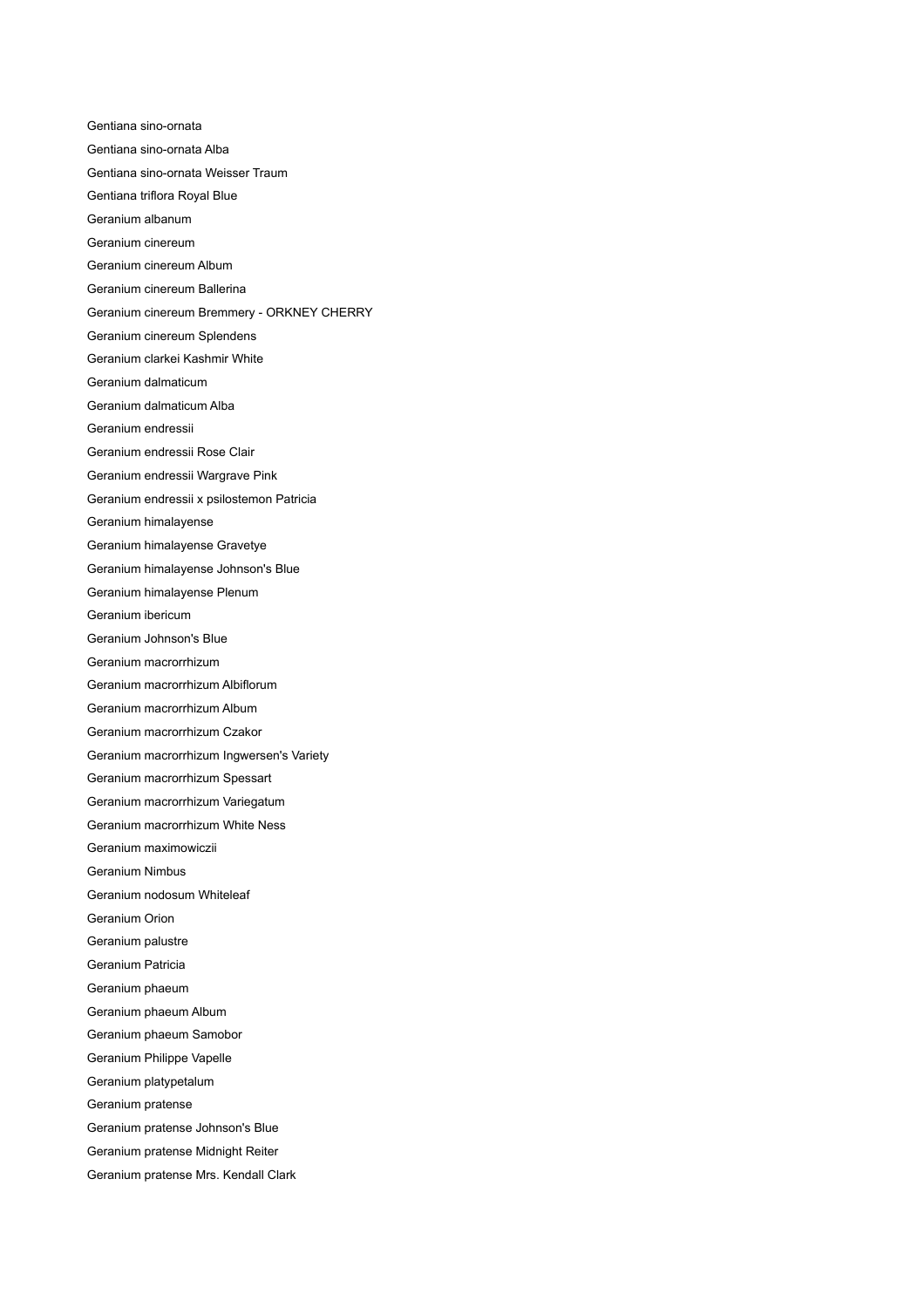Geranium psilostemon Geranium psilostemon Album Geranium psilostemon Bressingham Flair Geranium psilostemon Ivan Geranium renardii Geranium renardii Philippe Vapelle Geranium renardii Tcschelda Geranium richardsonii Geranium sanguineum Geranium sanguineum Album Geranium sanguineum Compactum Geranium sanguineum Elsbeth Geranium sanguineum Erectum Geranium sanguineum Max Frei Geranium sanguineum Nanum Geranium sanguineum Splendens Geranium sanguineum Striatum Geranium sanguineum Tiny Monster Geranium sanguineum var. striatum Geranium sanguineum var. striatum Weston Geranium sanguineum Vision Pink Geranium sanguineum Vision Violet Geranium sylvaticum Geranium sylvaticum Album Geranium sylvaticum Mayflower Geranium wallichianum Geranium wallichianum Buxton's Variety Geranium wlassovianum Geranium x cantabrigiense Biokovo Geranium x cantabrigiense Cambridge Geranium x cantabrigiense Karmina Geranium x cantabrigiense St. Ola Geranium x magnificum Geranium x magnificum Rosemoor Geranium x oxonianium Geranium x oxonianium Claridge Druce Geum Geum Alba Geum chiloense Geum chiloense Lady Strarheden Geum chiloense Mrs. Bradshaw Geum coccineum Geum coccineum Borisii Geum coccineum Feuermeer Geum coccineum Werner Arends Geum Fireball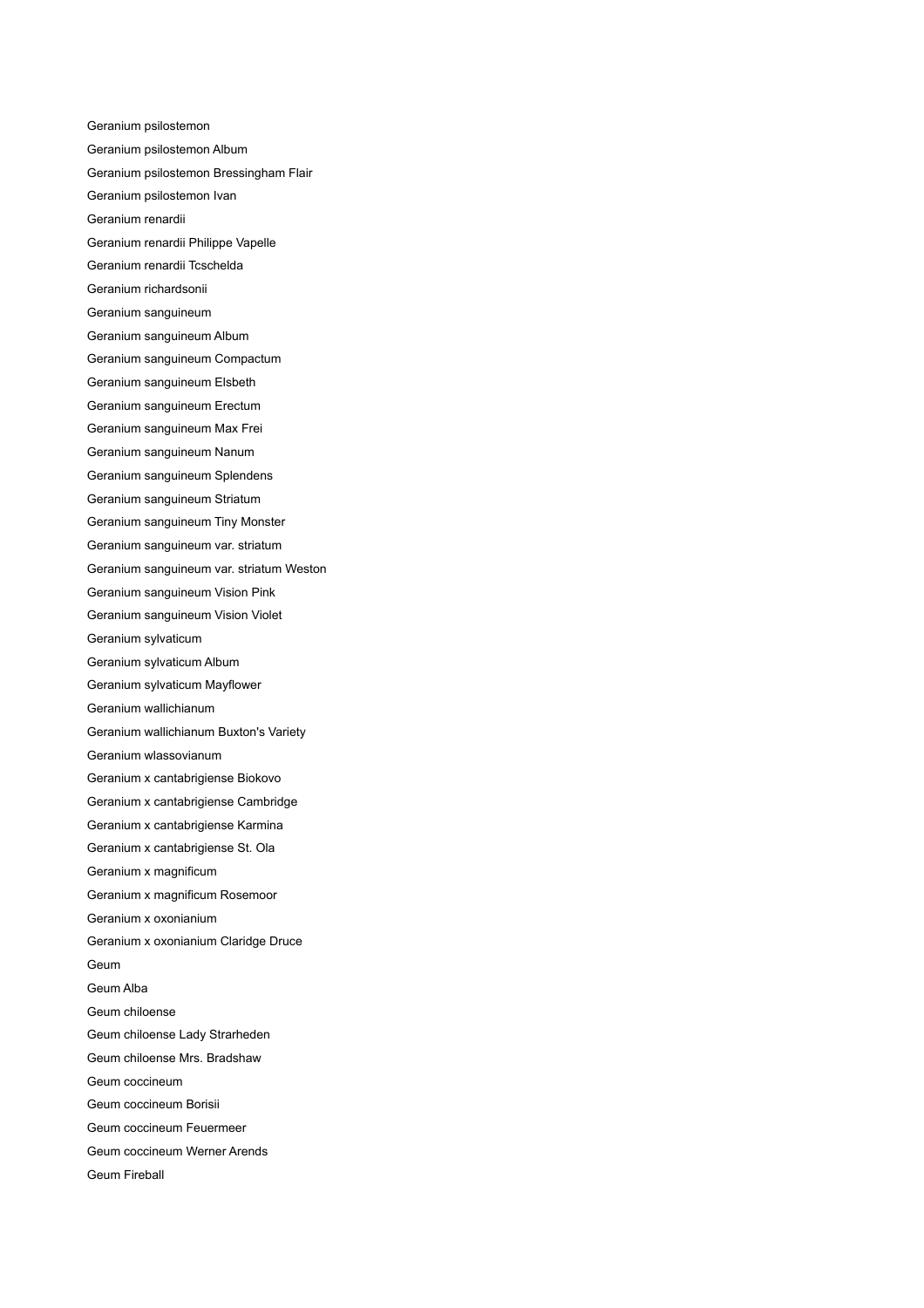Geum Georgenberg Geum Goldball Geum Lionel Cox Geum pyrenaicum Geum rivale Geum rivale Leonard's Variety Geum rosii Geum Rubin Geum triflorum Ginkgo biloba Ginkgo biloba Chris's Dwarf Ginkgo biloba Horizontalis Ginkgo biloba Mariken Ginkgo biloba Pendula Ginkgo biloba Princeton Sentry Ginkgo biloba Saratoga Ginkgo biloba Simon Ginkgo biloba Troll Ginkgo biloba Variegata Gladiolus communis subsp. byzantinus Gladiolus imbricatus Glaucidium palmatum Glaucidium palmatum Album Glaucium flavum Glechoma hederacea Glechoma hederacea Veriegata Glechoma hirsuta Gleditsia triacanthos Gleditsia triacanthos Rubylace Gleditsia triacanthos Spectrum Gleditsia triacanthos Sunburst Globularia cordifolia Globularia meridionalis Globularia nudicaulis Globularia pucntata Globularia trichosantha Glyceria fluitans Glyceria maxima Veriegata Goniolimon tataricum Gratiola officinalis Grindelia squarrosa Grossheimia macrocephala Gundelia tournefortii Gunnera Gunnera manicata Gunnera prorepens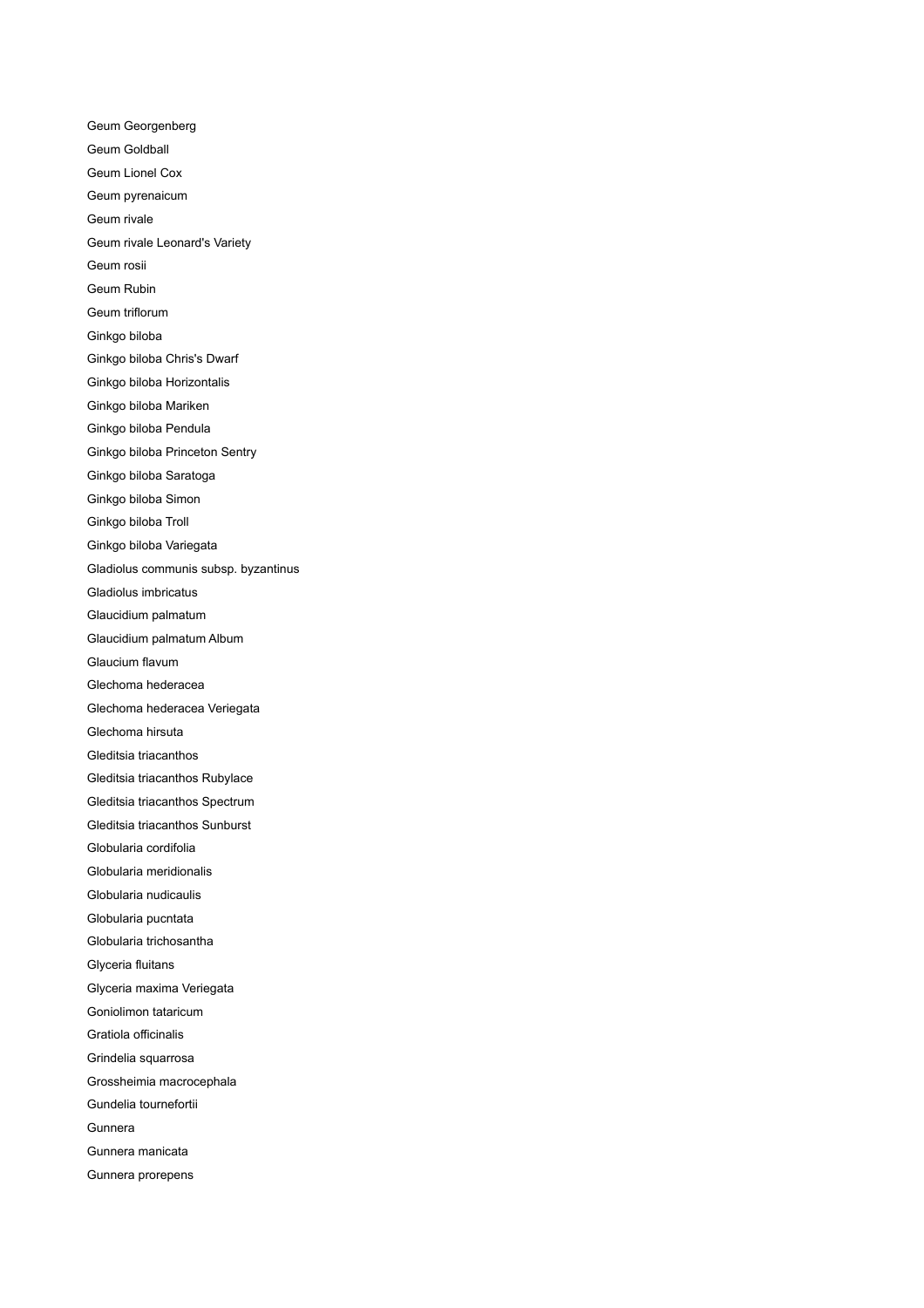Gunnera tinctoria Gymnocarpium dryopteris Gymnocarpium dryopteris Plumosum Gymnocarpium robertianum Gymnocladus dioicus Gypsophila Rosenschleier Gypsophila cerastoides Gypsophila fastigiata Gypsophila paniculata Gypsophila paniculata Bristol Fairy Gypsophila paniculata Fairy Perfect Gypsophila paniculata Flamingo Gypsophila paniculata Schneeflocke Gypsophila paniculata Snowflake Gypsophila petraea Gypsophila repens Gypsophila repens Alba Gypsophila repens Rosea Hacquetia epipactis Hacquetia epipactis Thor Hakonechloa macra Hakonechloa macra Alboaurea Hakonechloa macra Aureola Hakonechloa macra Veriegata Hamamelis japonica Hamamelis mollis Hamamelis x intermedia Arnold Promise Hamamelis x intermedia Diane Hamamelis x intermedia Feuerzauber Hamamelis x intermedia Jelena Hamamelis x intermedia Orange Beauty Hamamelis x intermedia Pallida Hamamelis x intermedia Westerstede Hebe ochracea Hedera helix Hedera helix Alaska Hedera helix Arborescens Hedera helix Arbori Compact Hedera helix Colchica Hedera helix Goldheart Hedera helix Hibernica Hedera helix Parsley Crested Hedera helix Pittsburgh Hedera helix Prof. Seneta Hedera helix Thorndale Hedera helix Woerner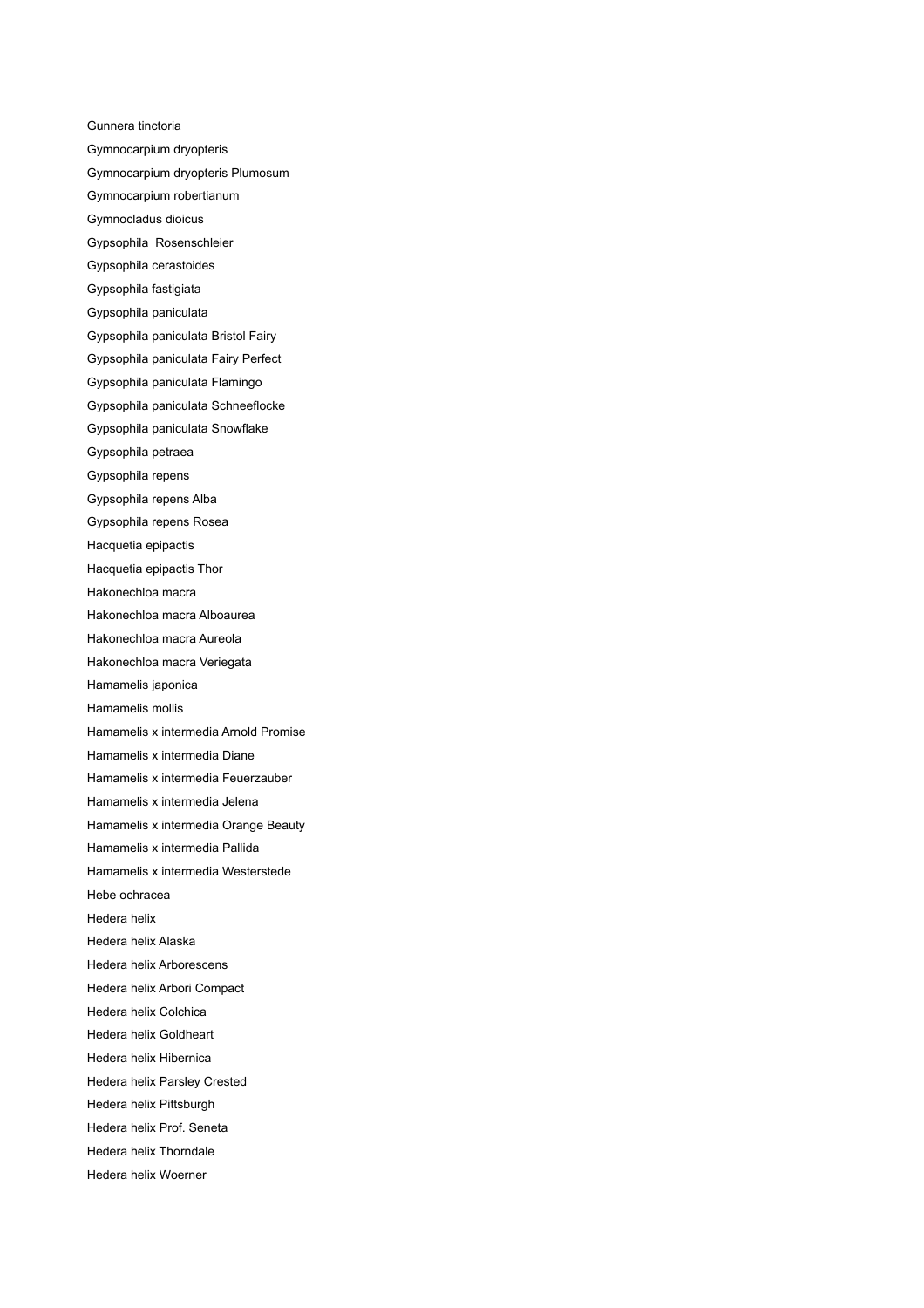Hedera hibernica Hedychium coccineum Tara Helenium Adios Helenium autumnale Helenium autumnale Rubinkuppel Helenium Baudirektor Linne Helenium Butterpat Helenium Coppelia Helenium Feuersiegel Helenium Flammenrad Helenium Goldrausch Helenium Havelsonne Helenium Helena Red Helenium Helena Yellow Helenium hoopesii Helenium Kanaria Helenium Moerheim Beauty Helenium Rubinzwerg Helenium Waltraut Helenium Wonadonga Helianthemum Helianthemum Amabile Plenum Helianthemum Annabel Helianthemum apenninum Helianthemum Ben Hope Helianthemum Ben Ledi Helianthemum Braungold Helianthemum Bronzeteppich Helianthemum Cerise Queen Helianthemum Dompfaff Helianthemum Eisbaer Helianthemum Elfenbeinglanz Helianthemum Gelber Findling Helianthemum Golden Queen Helianthemum Goldring Helianthemum Lawrenson's Pink Helianthemum nummularium Helianthemum nummularium Mutabile Helianthemum nummularium subsp. grandiflorum Helianthemum Pink Double Helianthemum Rhodanthe Carneum Helianthemum Rosi Helianthemum Sterntaler Helianthemum The Bride Helianthemum Wisley White Helianthus apenninum Monarch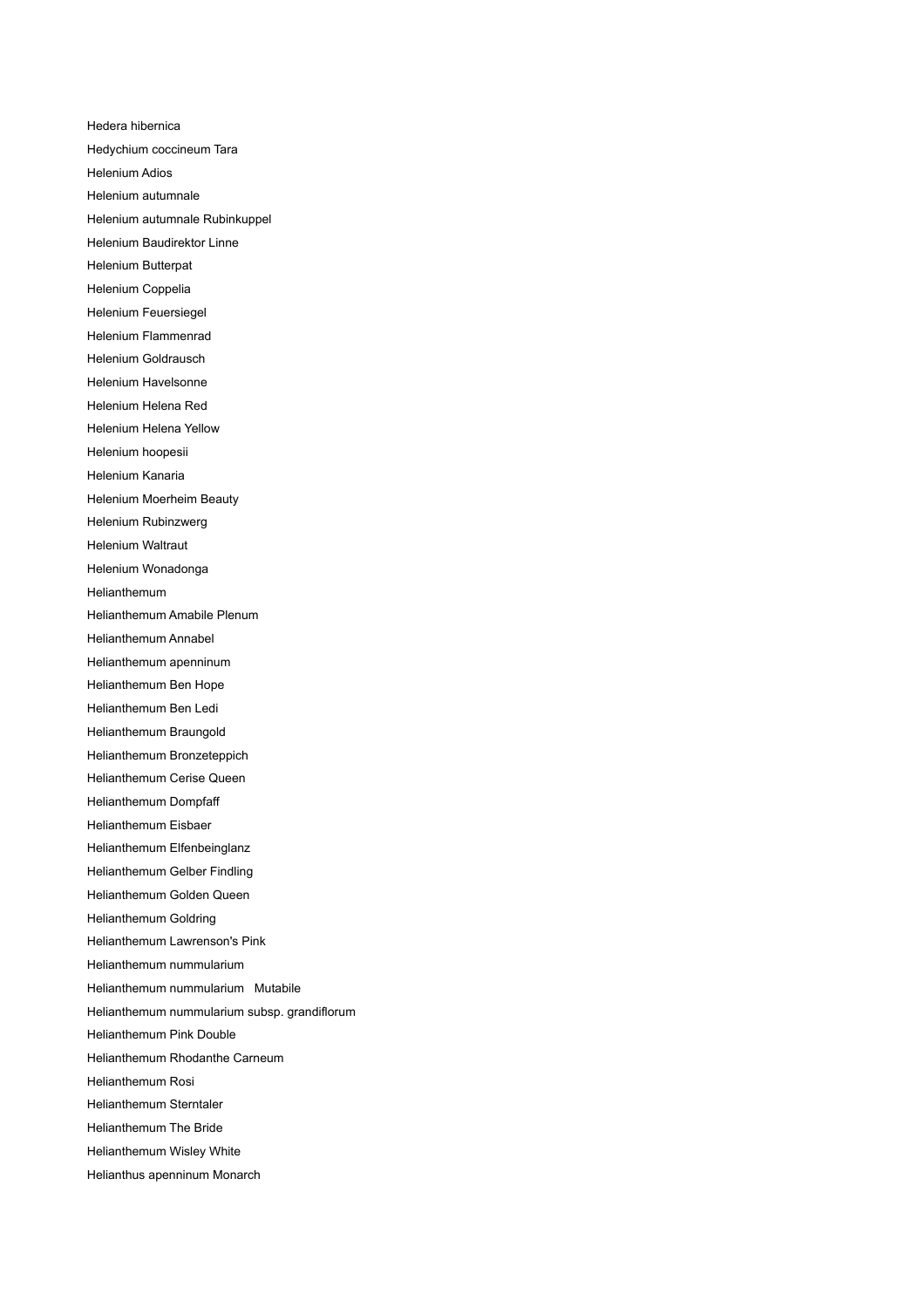Helianthus decapetalus Helianthus decapetalus Capenoch Star Helianthus grosseserratus Helianthus microcephalus Helianthus mollis Helianthus salicifolius Helianthus tuberosus Helianthus x laetiflorus Helichrysum arenarium Helichrysum italicum Silvery White Helichrysum tianschanicum Helictotrichon desertorum Helictotrichon parlatorei Helictotrichon planiculme Helictotrichon pratense Helictotrichon sempervirens Heliopsis helianthoides Heliopsis helianthoides GoldgrÄ, Lsnherz Heliopsis helianthoides Summer Sun Heliopsis helianthoides var. scabra Heliopsis scabra Heliosperma alpestre Heliosperma alpestre Plena Helleborus argutifolius Helleborus Atrorubens Helleborus foetidus Helleborus lividus subsp. corsicus Helleborus niger Helleborus niger Christmas Carol Helleborus niger Keessen Helleborus orientalis Helleborus orientalis Double Ellen White Helleborus orientalis subsp. abchasicus Helleborus virdis Hemerocalis lilioasphodelus Hemerocallis Agata Hemerocallis Agnieszka Hemerocallis Always Afternoon Hemerocallis Andrzej Bobola Hemerocallis Anna Karolina Hemerocallis Anzac Hemerocallis Apricot Beauty Hemerocallis Arctic Snow Hemerocallis Aten Hemerocallis Atlas Hemerocallis aureantiaca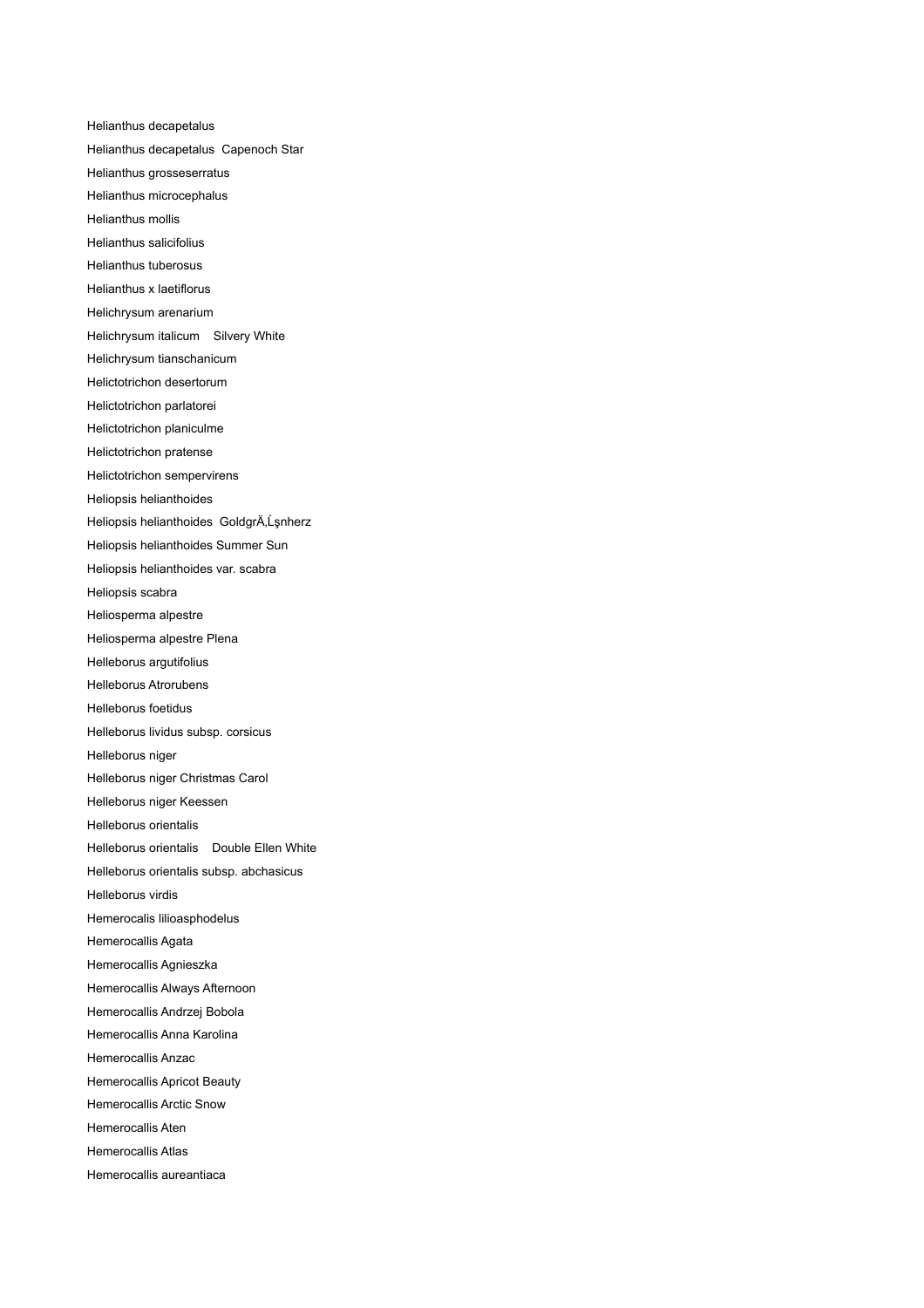Hemerocallis Autumn Red Hemerocallis Baley Hay Hemerocallis Berrylicious Hemerocallis Big Time Happy Hemerocallis Bitsy Hemerocallis Black Beauty Hemerocallis Black Eyed Susan Hemerocallis Black Prince Hemerocallis Blanka Hemerocallis Blueberry Sundae Hemerocallis Bold One Hemerocallis Bonanza Hemerocallis Brilliant Circle Hemerocallis Brodway Bold Eyes Hemerocallis Buffy's Doll Hemerocallis Cappuccino Hemerocallis Carrot Top Hemerocallis Catherine Woodbury Hemerocallis Chicago Apache Hemerocallis Chicago Queen Hemerocallis Chicago Sunrise Hemerocallis Chopin Hemerocallis citrina Hemerocallis Coral Mist Hemerocallis Corky Hemerocallis Covernry Countess Hemerocallis Crestwood Ann Hemerocallis Crimson Pirate Hemerocallis Dancing Doll Hemerocallis Daring Dilemma Hemerocallis Dominika Hemerocallis Double Dream Hemerocallis Double Ellen White Hemerocallis Double Firecracker Hemerocallis Double River Wye Hemerocallis Doubloon Hemerocallis Douglas Dale Hemerocallis Ed Murray Hemerocallis Eenie Allegro Hemerocallis El Desperado Hemerocallis Fabulous Priza Hemerocallis Final Touch Hemerocallis Francis Joiner Hemerocallis Frans Hals Hemerocallis fulva Hemerocallis fulva Kwanso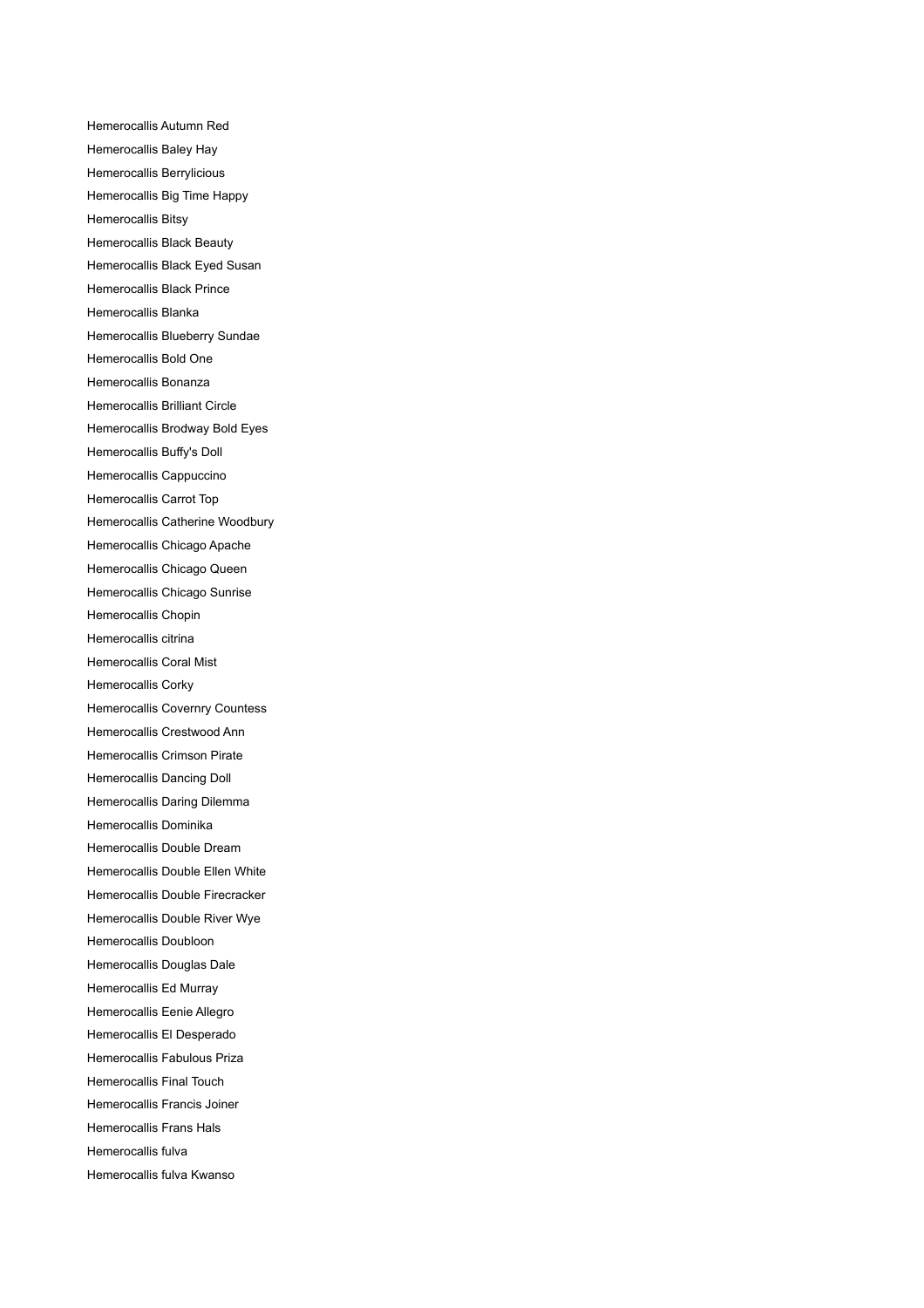Hemerocallis fulva Kwanso Variegata Hemerocallis Genowefa Hemerocallis Giant Fling Hemerocallis Golden Marvel Hemerocallis Golden Prize Hemerocallis Grape Harvest Hemerocallis Green Eyed Giant Hemerocallis Hall`s Pink Hemerocallis Happy Returns Hemerocallis Hyperion Hemerocallis Imperial Damask Hemerocallis Irisch Ice Hemerocallis Iron Gate Glacier Hemerocallis James Marsh Hemerocallis Jan Pawel II Hemerocallis Janina Hemerocallis Juliusz Slowaki Hemerocallis Katarzyna Hemerocallis Kindly Light Hemerocallis Kinga Hemerocallis Kormoran Hemerocallis Korneliusz Hemerocallis Krol Jan III Sobieski Hemerocallis Lady Hemerocallis Lady Cynthia Hemerocallis Laura Mary Hemerocallis lilioasphodelus Citronelle Hemerocallis lilioasphodelus Halina Hemerocallis lilioasphodelus Little Paul Hemerocallis Lime Marmalade Hemerocallis Little Grapette Hemerocallis Little Romance Hemerocallis Longfields Anwar Hemerocallis Longfields Maxim Hemerocallis Lusty Leland Hemerocallis Luxory Lace Hemerocallis Lynn Hall Hemerocallis Magdalena Hemerocallis Major Hubal Hemerocallis Malgorzata Hemerocallis Mallard Hemerocallis Mary Guenther Hemerocallis Mary Todd Hemerocallis Mauna Loa Hemerocallis Mewa Hemerocallis middendorfii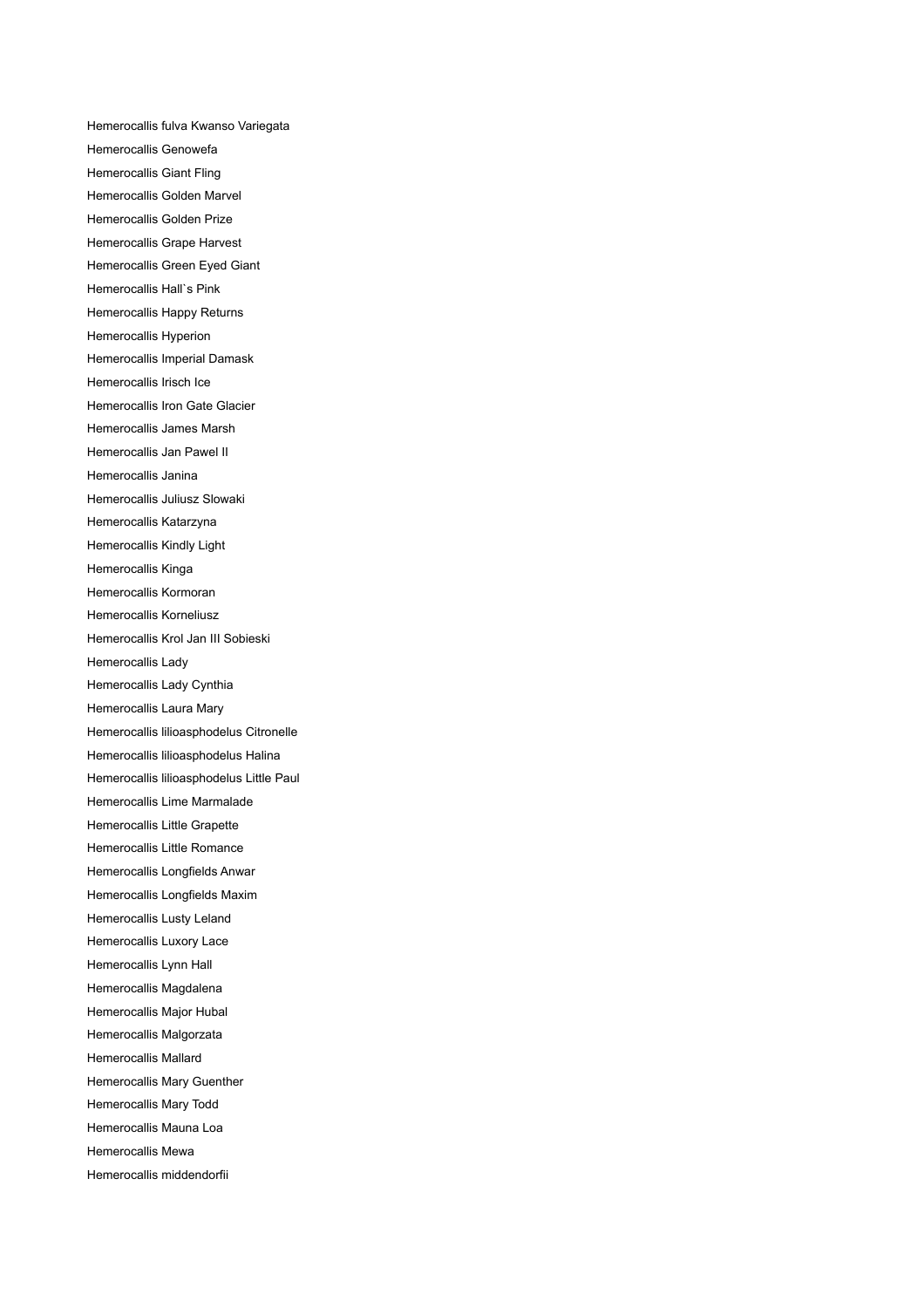Hemerocallis Midnight Bayou Hemerocallis Midnight Rose Hemerocallis Mieszko I Hemerocallis Ming Snow Hemerocallis Mini Stella Hemerocallis Mint Julep Hemerocallis Mission Moonlight Hemerocallis Monika Hemerocallis Natzohm Hemerocallis Night Beacon Hemerocallis Night Embers Hemerocallis Orchid Candy Hemerocallis Pardon Me Hemerocallis Perla Warszawy Hemerocallis Piast Hemerocallis Pink Damask Hemerocallis Prairie Blue Eyes Hemerocallis Prairie Sunset Hemerocallis Queen of Roses Hemerocallis Radiant Greetings Hemerocallis Rajah Hemerocallis Rebel Cause Hemerocallis Red Fountain Hemerocallis Red Magic Hemerocallis Regal Air Hemerocallis Royal Raege Hemerocallis Ruffled Apricot Hemerocallis Sabina Hemerocallis Sammy Russell Hemerocallis Samoa Hemerocallis Sara Hemerocallis Satin Glass Hemerocallis Signal Hemerocallis Siloam Double Classic Hemerocallis Solina Hemerocallis Sparkling Burgundy Hemerocallis Stella de Oro Hemerocallis Strawberry Candy Hemerocallis Summer Interlude Hemerocallis Summer Wine Hemerocallis Tejas Hemerocallis thunbergii Hemerocallis Tree Tears Hemerocallis Varsity Hemerocallis Velvet Night Hemerocallis Westerplatte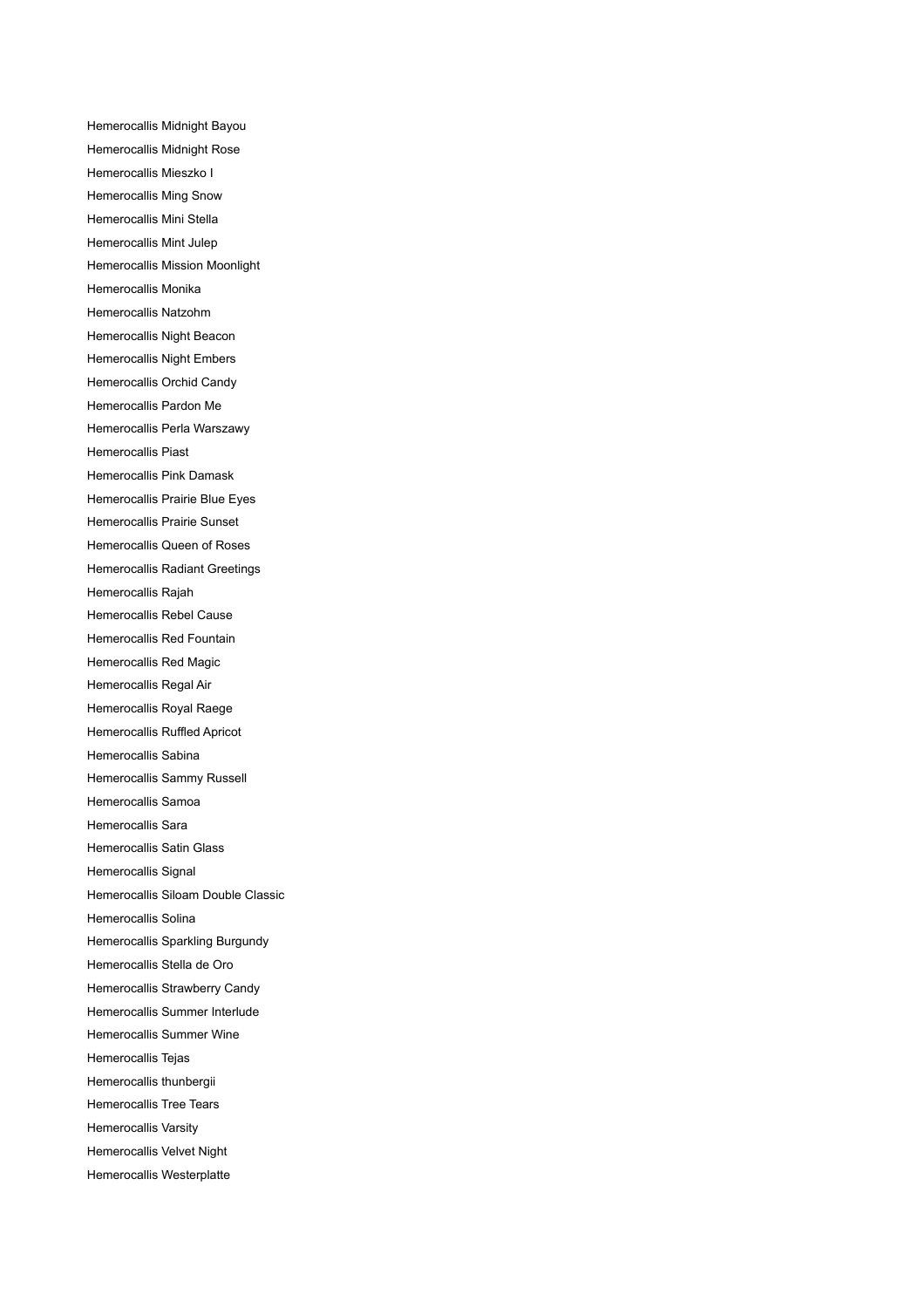Hemerocallis White Edge Madonna Hemerocallis White Temptation Hemerocallis Wilejka Hemerocallis x hybrida Hemerocallis Zagloba Hepatica nobilis Hepatica nobilis Alba Hepatica nobilis Plena Hepatica nobilis Rosea Hepatica nobilis Rosea Plena Hepatica nobilis Rubra Plena Hepatica nobilis var. japonica Hepatica nobilis var. japonica Rosea Hepatica nobilis var. japonica Tsumabeni Hepatica transsylvanica Heracleum lehmannianum Heracleum leskovii Heracleum wilhelmsii Hesperis matronalis Heterotheca villosa Heuchera Black Beauty Heuchera Cappuccino Heuchera Amber Waves Heuchera americana Dale Heuchera americana Green Spice Heuchera americana Marvelous Marble Heuchera americana Ring of Fire Heuchera Autumn Leaves Heuchera Beauty Color Heuchera Berry Marmolade Heuchera Can Can Heuchera Caramel Heuchera Cascade Down Heuchera Cherries Jubilee Heuchera Cherry Cola Heuchera Chocolate Ruffles Heuchera Citronelle Heuchera cylindrica Heuchera Electra Heuchera Electric Lime Heuchera Ginger Ale Heuchera grossularifolia Heuchera hybrida Heuchera hybrida Cascade Dawn Heuchera hybrida Plum Pudding Heuchera hybrida Purple Petitcoast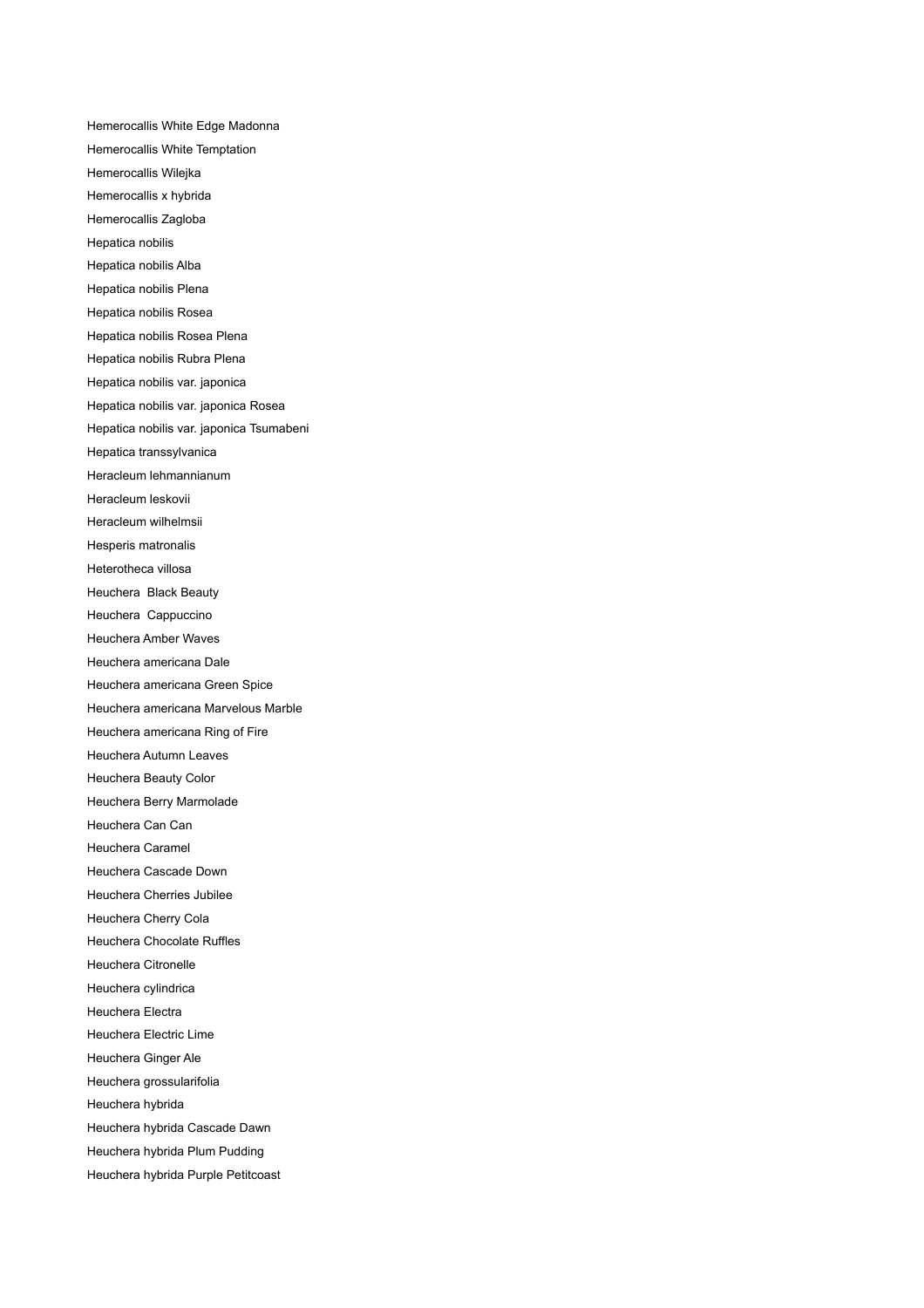Heuchera hybrida Regina Heuchera Lady Romney Heuchera Lime Marmalade Heuchera Lipstick Heuchera Mahogany Heuchera Marmalade Heuchera Melting Fire Heuchera micrantha Heuchera micrantha Palace Purple Heuchera Midnight Bayou Heuchera Midnight Rose Heuchera Mint Frost Heuchera Mint Julep Heuchera Mocha Heuchera Paris Heuchera Pewter Moon Heuchera Plui de Feu Heuchera Pruhoniciana Heuchera pulchella Heuchera Rachel Heuchera Ricard Heuchera sanguinea Heuchera sanguinea Leuchtkaefer Heuchera sanguinea Ruby Bells Heuchera sanguinea Sioux Falls Heuchera Sashay Heuchera Shanghai Heuchera Silver Indiana Heuchera Sparkling Burgundy Heuchera Stawberry Swirl Heuchera Stormy Seas Heuchera Sugar Plum Heuchera Velvet Night Heuchera Venus Heuchera villosa Heuchera villosa macrorhiza Heuchera x brizoides Heuchera x brizoides Pruhoniciana Heuchera x brizoides Weserlachs Hibiscus moscheutos Hibiscus Plum Crazy Hibiscus syriacus Hibiscus syriacus Eruption Hibiscus syriacus French Point Hibiscus syriacus Leopoldii Hibiscus syriacus Oiseau Bleu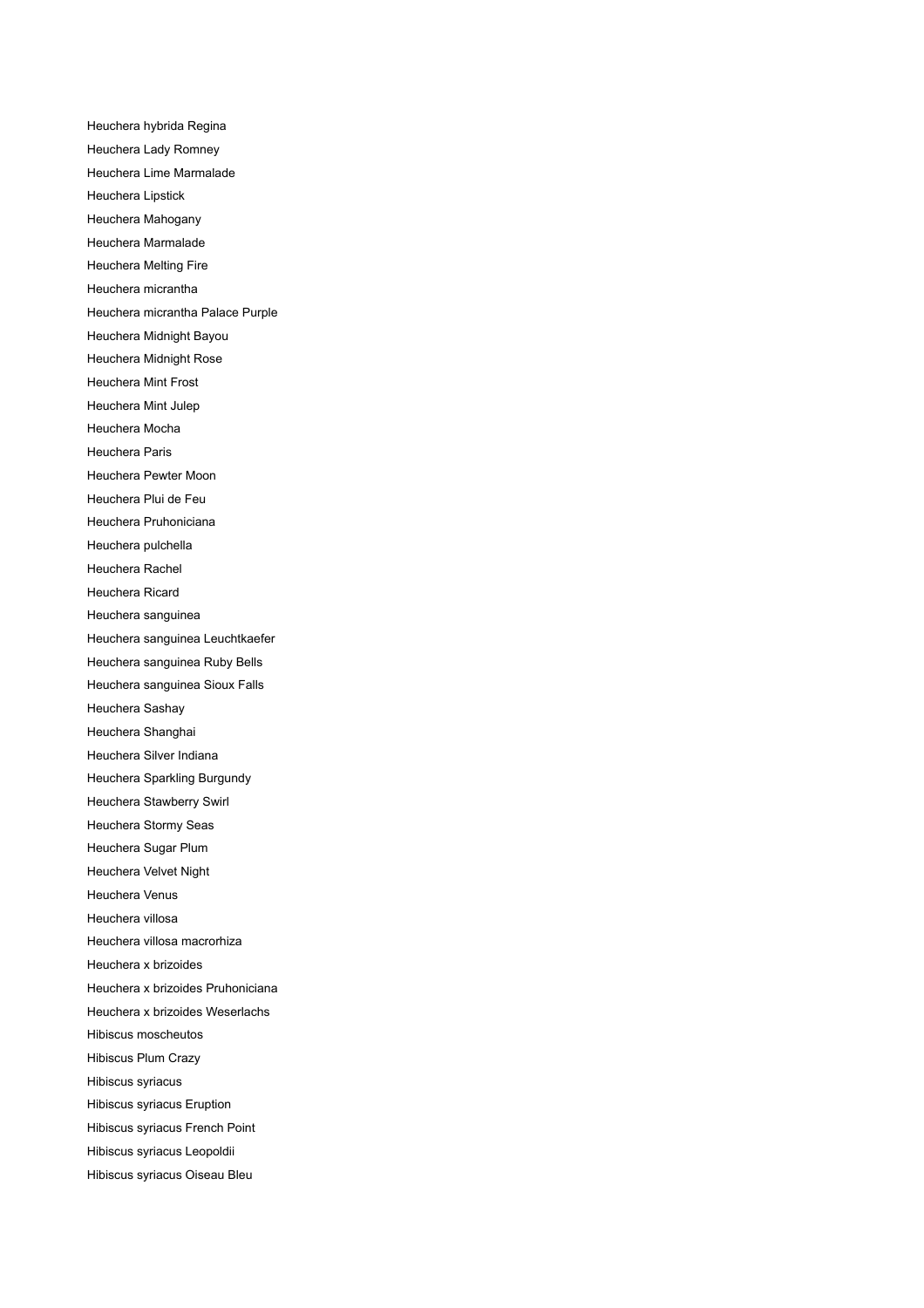Hibiscus syriacus Pinky Spot Hibiscus syriacus Red Heart Hibiscus syriacus Rosalbane Hibiscus syriacus Ultramarine Hibiscus syriacus Woodbridge Hieracium aurentiacum Hieracium lanatum Hieracium maculatum Leopard Hieracium villosum Hieracium x rubrum Hierochloe hirta Hierochloe odorata Hippophae rhamnoides Hippophae rhamnoides Askola Hippophae rhamnoides Hikul Hippophae rhamnoides Pollmix Holcus lanatus Holcus mollis Albovariegatus Holcus mollis Jackdawn Cream Hordeum jubatum Horminum pyrenaicum Hosta Hosta Abba Dabba Do Hosta Abiqua Drinking Gourd Hosta Abiqua Moonbeam Hosta American Halo Hosta Antioch Hosta Aoki Variegata Hosta August Moon Hosta Austin Dickinson Hosta Betsy King Hosta Big Daddy Hosta Blaugold Hosta Blue Angel Hosta Blue Cadet Hosta Blue Diamond Hosta Blue Mouse Ears Hosta Blue Shadow Hosta Blue Skies Hosta Blue Umbrellas Hosta Blue Wedgwood Hosta Bold Edger Hosta Bright Lights Hosta Brim Cup Hosta Caerulea Hosta Carnival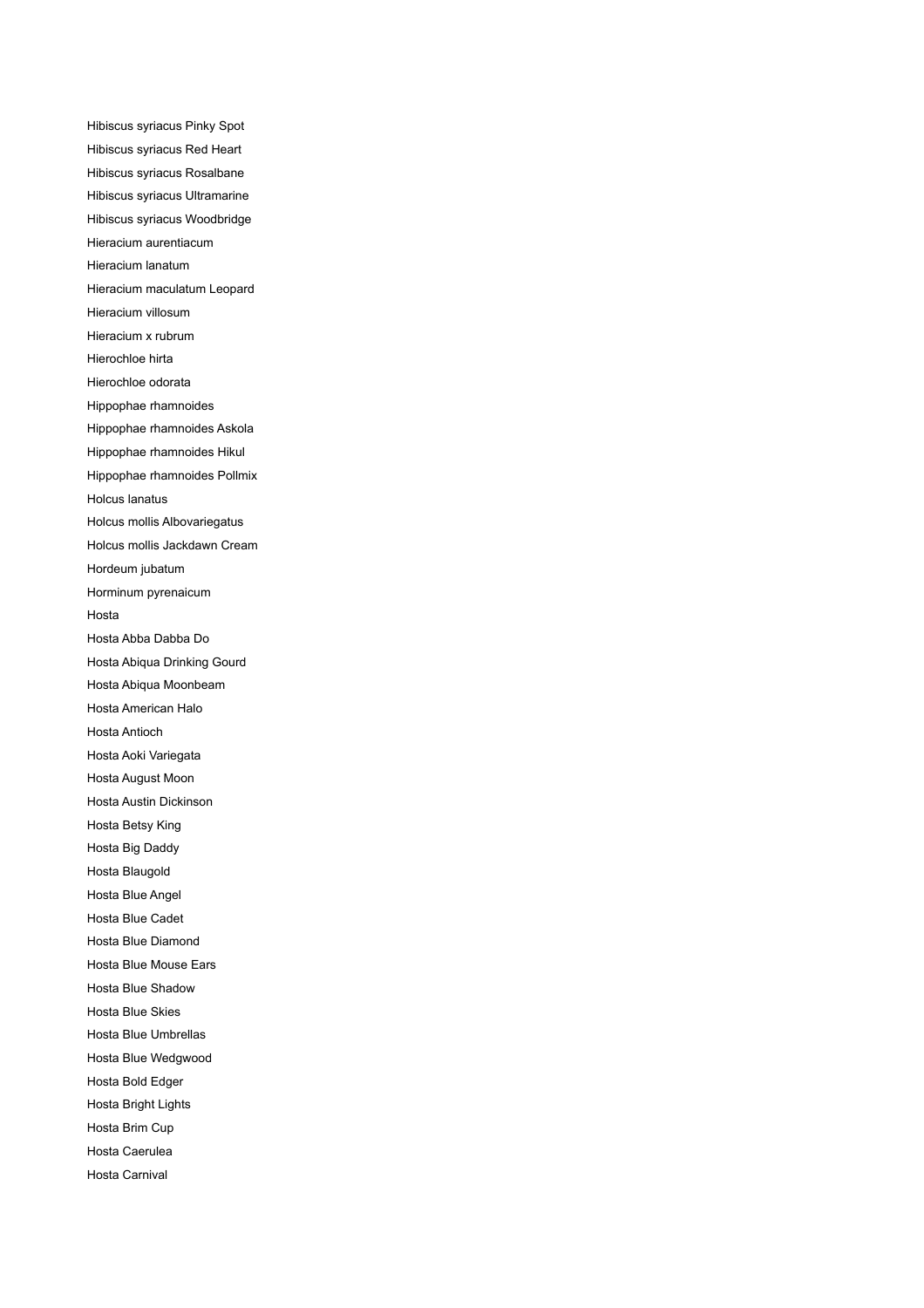Hosta Cherry Berry Hosta Christmas Tree Hosta Citation Hosta Crispula Hosta crispula Hosta crispula Normalis Hosta Deam Weaver Hosta decorata Hosta Dream Queen Hosta Dream Waver Hosta Earth Angel Hosta elata Hosta Fascination Hosta Fire and Ice Hosta fluctuans Hosta fluctuans Sagae Hosta Fortunei Hosta fortunei Hosta Fortunei Albopicta Hosta fortunei Albopicta Aurea Hosta fortunei Fortunei Aureomarginata Hosta fortunei Fortunei Hyacinthina Hosta fortunei Fortunei Marginato-alba Hosta fortunei Gigantea Hosta Fragrant Blue Hosta Fragrant Bouquet Hosta Francee Hosta Frances Williams Hosta Fringe Benefit Hosta Frosted Jade Hosta Ginko Craig Hosta Gold Edger Hosta Gold Standard Hosta Golden Anniversary Hosta Golden Prayers Hosta Golden Tiara Hosta Grand Slam Hosta Great Expectation Hosta Great Expectations Hosta Green Gold Hosta Grund Master Hosta Grune Dame Hosta Guacamole Hosta Hadspen Blue Hosta Halcyon Hosta Happiness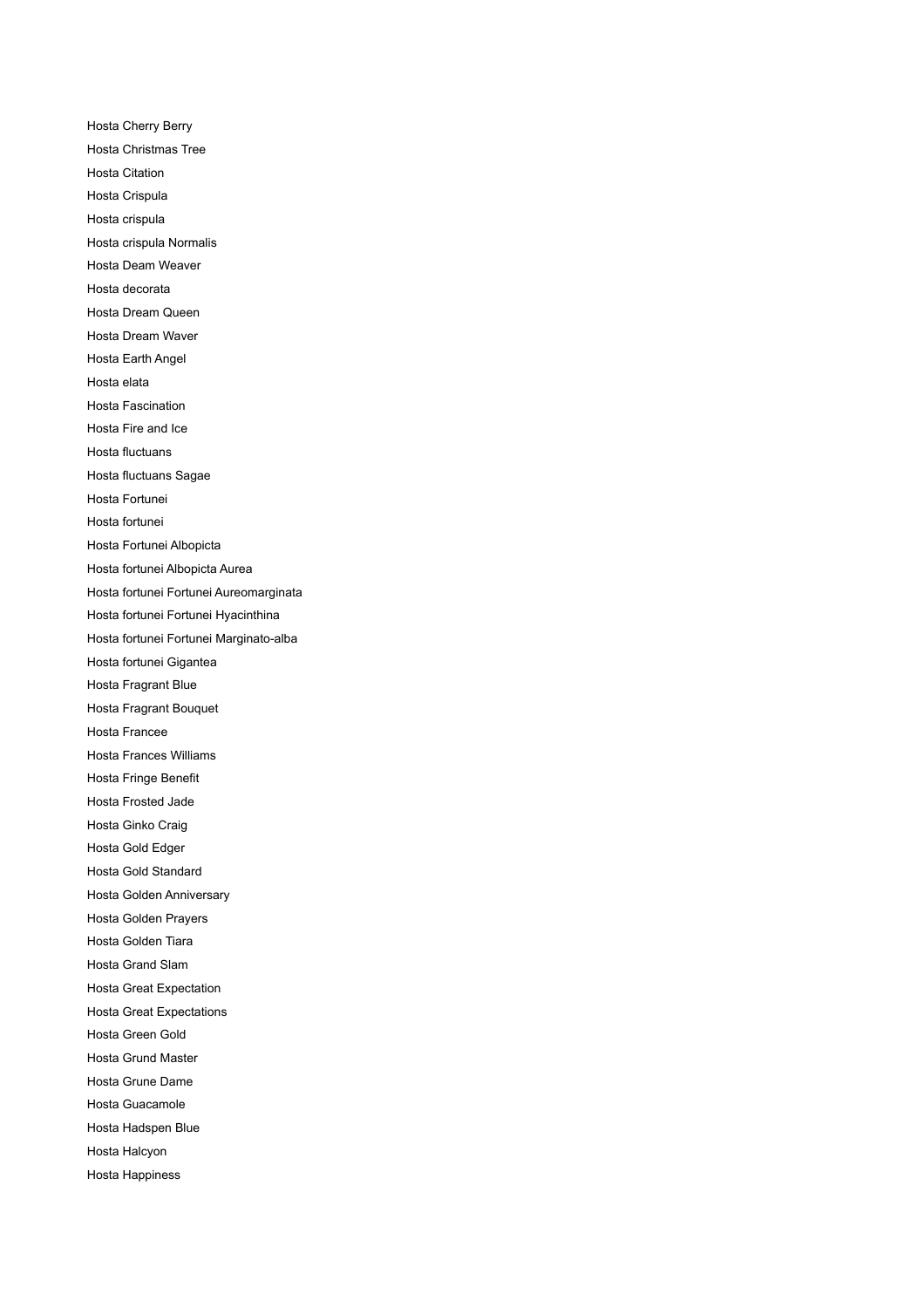Hosta Hercules Hosta Hirao Supreme Hosta Honeybells Hosta Hoosier Harmony Hosta Independance Hosta Inniswood Hosta Invincible Hosta Island Charm Hosta June Hosta Krossa Regal Hosta Lady Isobel Barnett Hosta Lakeside Symphony Hosta Lancifolia Hosta lanicifolia Hosta Lemon Delight Hosta Leola Fraim Hosta Love Pat Hosta Mack the Knife Hosta Mamma Mia Hosta Masquerade Hosta Midwest Magic Hosta Minor Hosta Minute Man Hosta Minuteman Hosta Moerheim Hosta montana Aureomarginata Hosta Moody Blues Hosta Morning Lights Hosta Night Before Christmas Hosta On Stage Hosta Pacific Blue Edger Hosta Patriot Hosta Pearl Lake Hosta Pilgrim Hosta Plantaginea Hosta plantaginea Hosta plantaginea Aurea Hosta Queen Josephine Hosta Radiant Edge Hosta Regal Splendor Hosta Regal Splendour Hosta Reversed Hosta Revolution Hosta Royal Standard Hosta Sagae Hosta Samurai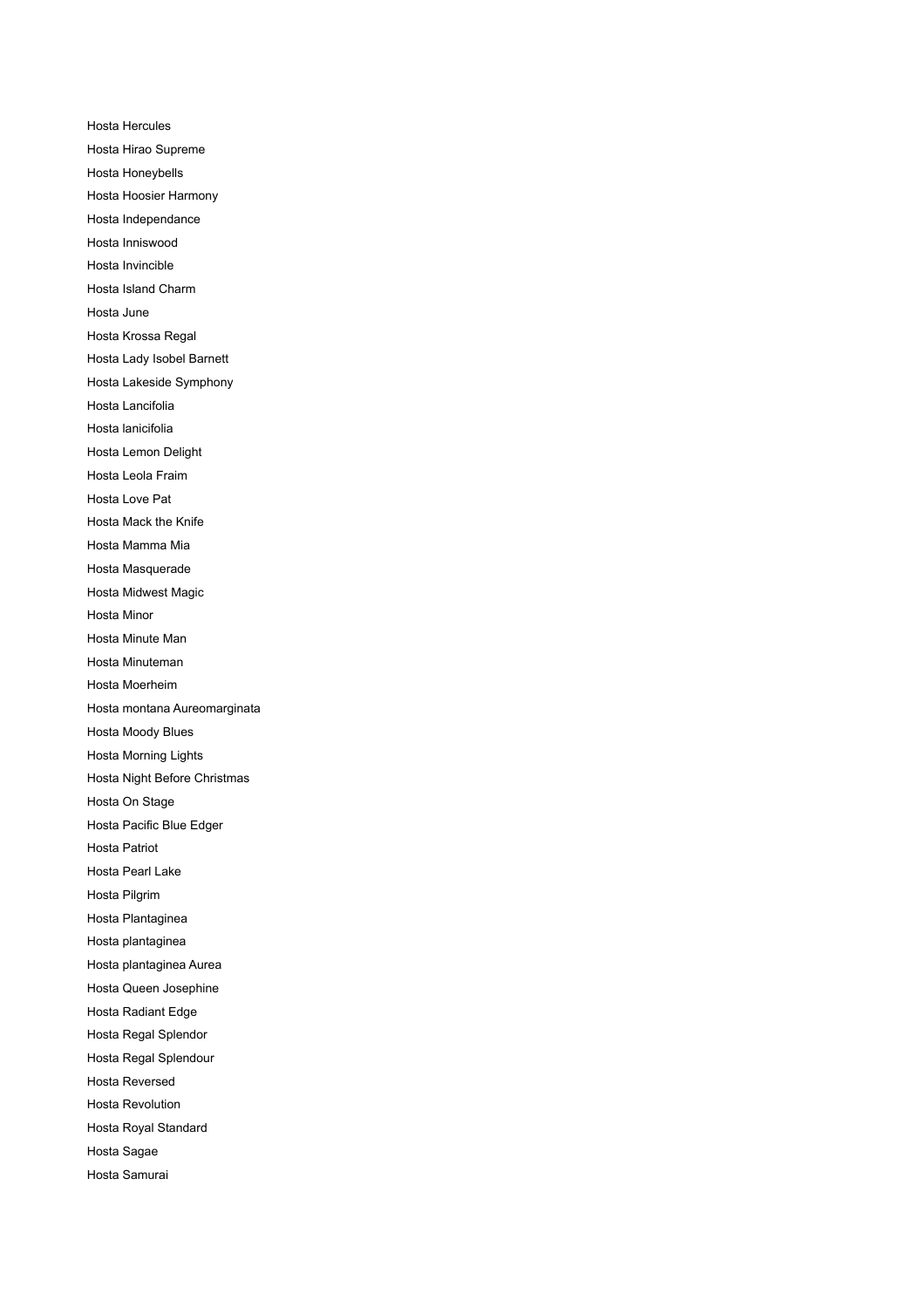Hosta Samurai Sport Hosta Sea Dream Hosta Sea Drift Hosta September Sun Hosta Shade Fanfare Hosta Showboat Hosta sieboldiana Hosta sieboldiana Elegans Hosta sieboldiana Frances Williams Hosta sieboldiana Great Expectations Hosta sieboldiana var. elegans Hosta sieboldii Hosta So Sweet Hosta Split Milk Hosta Stained Glass Hosta Stiletto Hosta Sugar and Cream Hosta Sum and Substance Hosta Summer Fragrance Hosta Summer Music Hosta Summer Serenade Hosta Sun Power Hosta Sundance Hosta Sunshine Glory Hosta Super Nova Hosta Sweetie Hosta Torchlights Hosta True Blue Hosta Twilight Hosta undulata Hosta Undulata Albomarginata Hosta Undulata Mediovariegata Hosta Undulata Univittata Hosta undulata var.albo-marginata Hosta ventricosa Hosta ventricosa Aureomaculata Hosta ventricosa Aureomarginata Hosta venusta Hosta Wagon Wheels Hosta White Christmas Hosta Wide Brim Hosta Zager`s White Edge Hosta Zounds Houstonia caerulea Houttuynia cordata Chameleon Humulus lupulus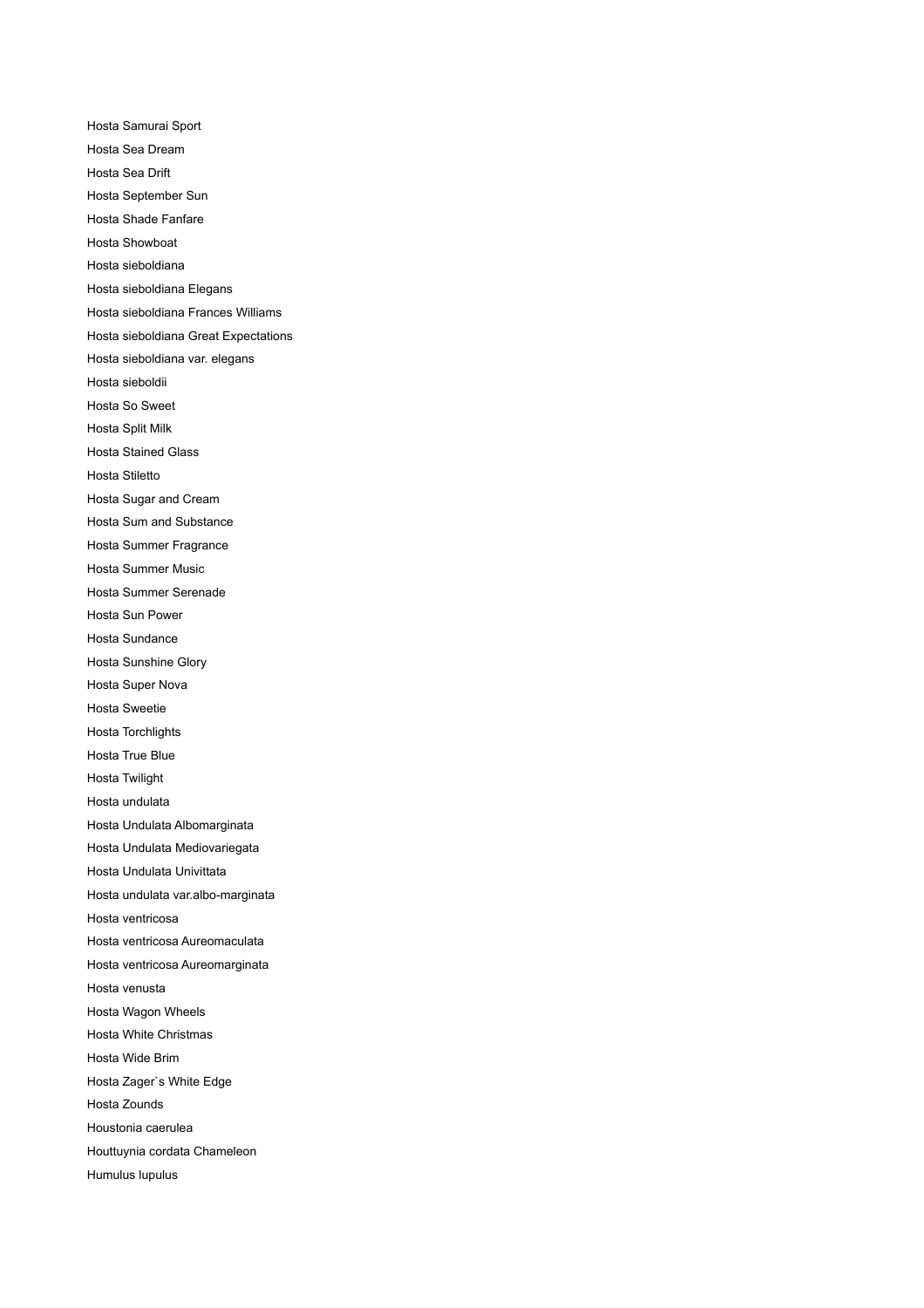Humulus lupulus Aureus Hyacinthoides hispanica Hyacinthoides orientalis Hydrangea anomala subsp. petiolaris Hydrangea arborescens Hydrangea arborescens Annabelle Hydrangea arborescens Incrediball Hydrangea arborescens Invincibelle Hydrangea arborescens White Dome Hydrangea aspera Hot Chocolate Hydrangea aspera Macrophylla Hydrangea macrophylla Hydrangea macrophylla Ayesha Hydrangea macrophylla Bouquet Rose Hydrangea macrophylla Cameroun Blue Hydrangea macrophylla Cameroun Rose Hydrangea macrophylla Deutschland Hydrangea macrophylla Dolce Kiss Hydrangea macrophylla Magical Coral Hydrangea macrophylla Magical Jade Hydrangea macrophylla Magical Noblesse Hydrangea macrophylla Nikko Blue Hydrangea macrophylla Sybilla Hydrangea paniculata Hydrangea paniculata Big Ben Hydrangea paniculata Bobo Hydrangea paniculata Bombshell Hydrangea paniculata Candlelight Hydrangea paniculata Dart's Little Dot Hydrangea paniculata Diamant Rouge Hydrangea paniculata Diamantino Hydrangea paniculata Dolly Hydrangea paniculata Early Sensation Hydrangea paniculata Grandiflora Hydrangea paniculata Great Star Hydrangea paniculata GREAT STAR Le Vasterival Hydrangea paniculata Greenspire Hydrangea paniculata Kyushu Hydrangea paniculata Levana Hydrangea paniculata Limelight Hydrangea paniculata Little Lime Hydrangea paniculata Magical Candle Hydrangea paniculata Magical Fire Hydrangea paniculata Magical Flame Hydrangea paniculata Mega Mindy Hydrangea paniculata Phantom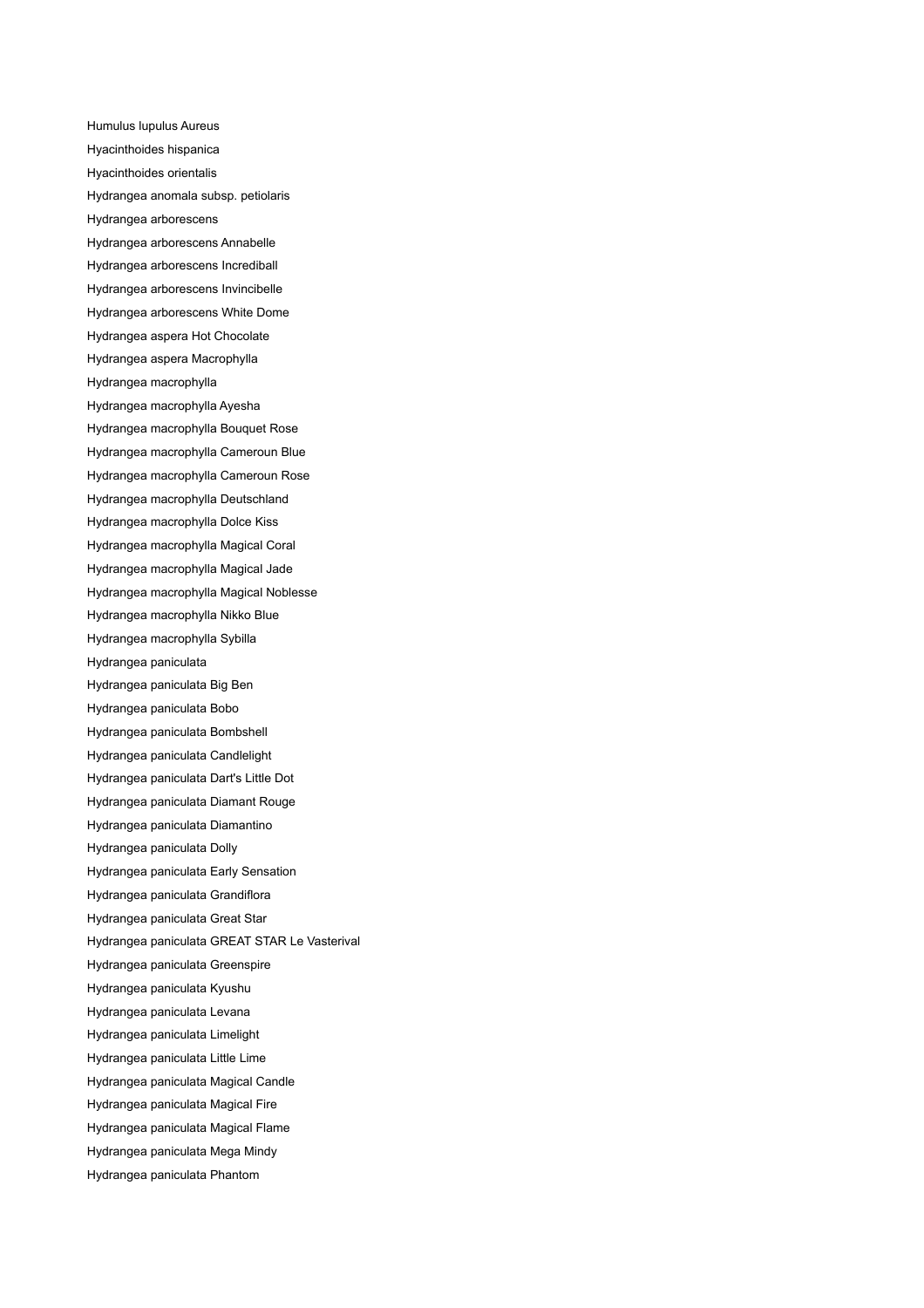Hydrangea paniculata Pink Diamond Hydrangea paniculata Pinky Winky Hydrangea paniculata Polar Bear Hydrangea paniculata Prim White Hydrangea paniculata Prime White Hydrangea paniculata Silver Dollar Hydrangea paniculata Sundae Fraise Hydrangea paniculata Tardiva Hydrangea paniculata Unique Hydrangea paniculata Vanille Fraise Hydrangea paniculata Wim's Red Hydrangea petiolaris Hydrangea quercifolia Hydrangea quercifolia Alice Hydrangea quercifolia Applause Hydrangea quercifolia Burgundy Hydrangea quercifolia Little Honey Hydrangea quercifolia Sikes Dwarf Hydrangea serrata Acuminata Hydrangea serrata Benigaku Hydrangea serrata Bluebird Hydrangea serrata Dolmyf Hydrangea serrata Golden Sunlight Hydrangea serrata Intermedia Hydrangea serrata Preziosa Hydrangea serrata Rosalba Hydrangea serrata Santiago Hydrangea villosa Hydrophyllum canadense Hylomecon japonicum Hymenoxys grandiflora Hypericum androsaemum Hypericum calycium Hypericum cerastoides Hypericum Hidcote Hypericum hircinum Hypericum inodorum Magical Beauty Hypericum inodorum Magical Sunshine Hypericum kalmianum Hypericum oblongifolium Hypericum olympicum Hypericum olympicum f. uniflorum Hypericum patulum Hyssopus officinalis Hyssopus officinalis subsp. aristatus 'Roseus' Hystrix patula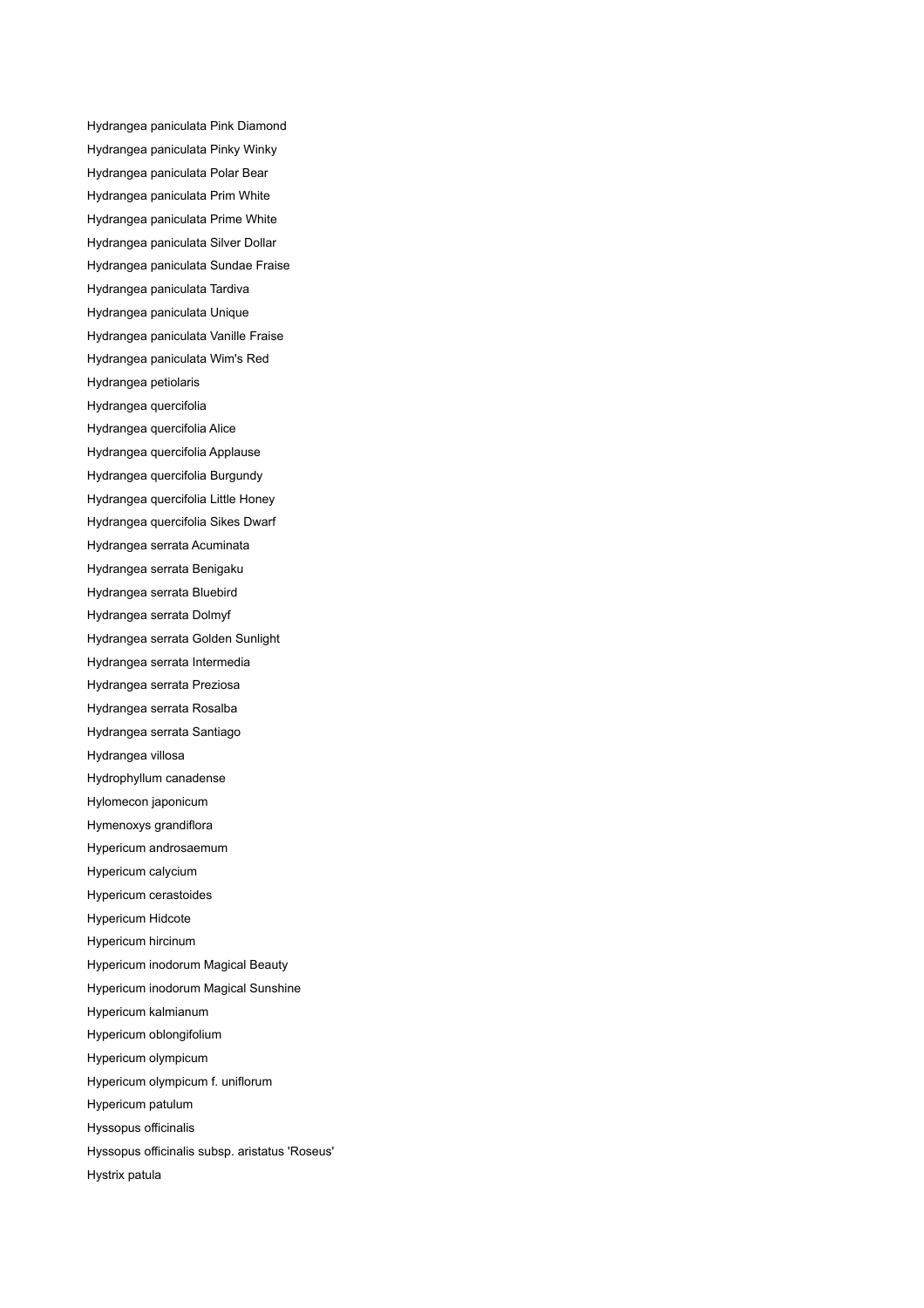Iberis saxatilis Iberis sempervirens Iberis sempervirens Appen-Etz Iberis sempervirens Findel Iberis sempervirens Fischbeck Iberis sempervirens Schneeflocke Iberis sempervirens Snowflake Iberis sempervirens Tahoe Iberis sempervirens Weisser Zwerg Ilex aquifolium Ilex crenata Golden Gem Ilex x meserveae Blue Angel Ilex x meserveae Blue Boy Ilex x meserveae Blue Girl Ilex x meserveae Blue Prince Ilex x meserveae Blue Princess Ilex x meserveae Casanova Ilex x meserveae Golden Girl Ilex x meserveae Goliath Ilex x meserveae Hachfee Ilex x meserveae Heckenfee Ilex x meserveae Heckenpracht Ilex x meserveae Mesgolg Imperata cylindrica Imperata cylindrica Red Baron Incarvillea arguta Incarvillea delavayi Incarvillea delavayi Snowtop Incarvillea forestii Incarvillea mairei Incarvillea sinensis Cheron Indigofera heterantha Inula ensifolia Inula ensifolia Compacta Inula helenium Inula hirta Inula hookeri Inula magnifica Inula oculus-christi Inula rhizocephala Inula salicina Iris Iris Accent Iris Alice Goodman Iris Amason Princess Iris Ambassadeur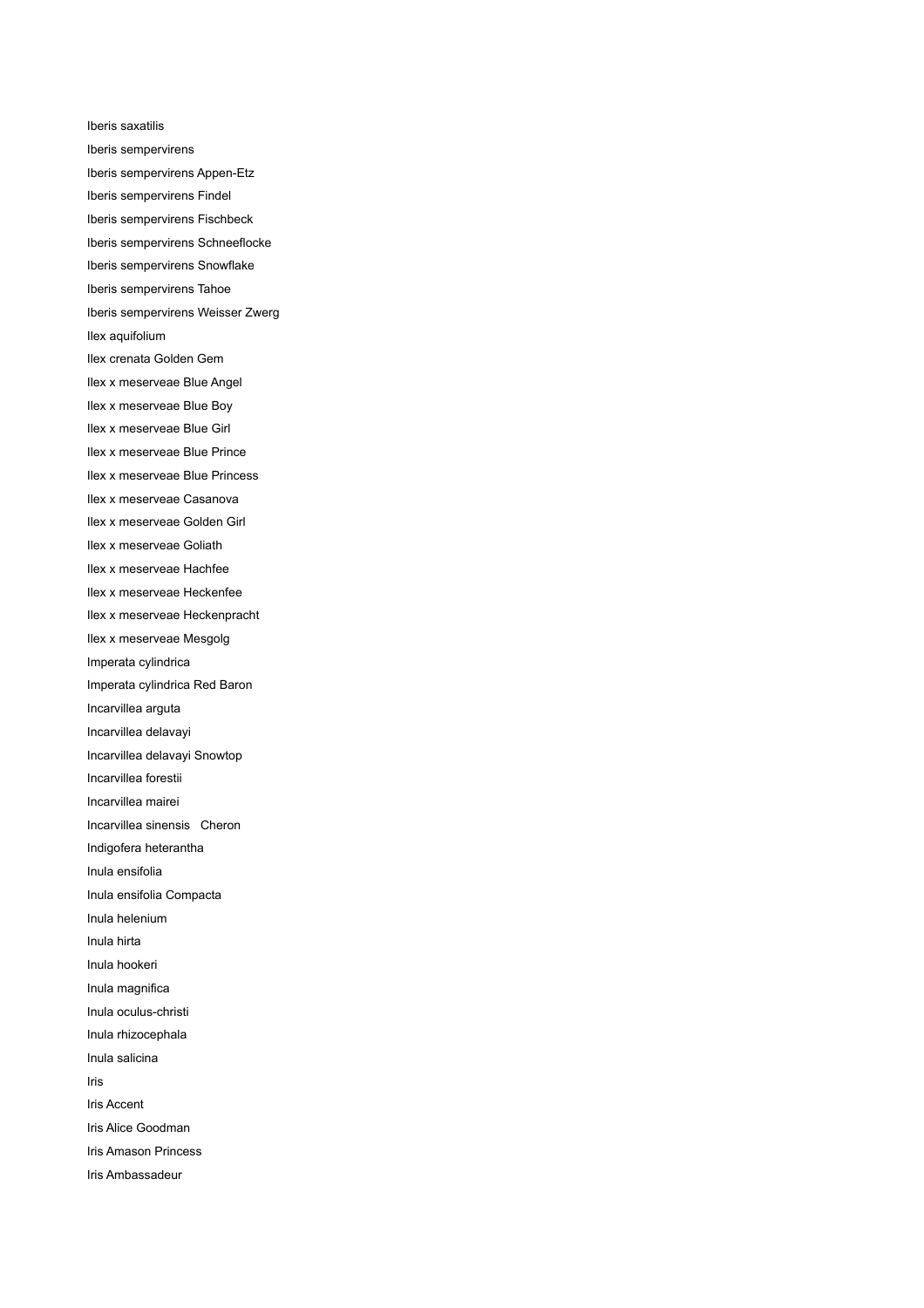Iris aphylla Iris Atroviolacea Iris Aurea Iris Banbury Ruffles Iris Bit of Chocolate Iris Blue-Rhythm Iris Brassie Iris Bright Gem Iris Bright Moment Iris Broad Grin Iris Burning Desire Iris Champagne Waltz Iris Cherry Pop Iris chrysographes Iris Cyanea Iris danfordiae Iris Dixie Pixie Iris Dr Mohr Iris Dusky Challenger Iris Dusky Dancer Iris Eagle's Flight Iris Edenite Iris El Nafasa Iris ensata Caprician Butterfly Iris ensata Graccieuse Iris ensata syn. I. kaempferi Iris Fortune Cookie Iris Galleon Gold Iris Gene Wild Iris George Iris Gingerbread Man Iris Grace Sturtevant Iris graminea Iris Gypsy Lullaby Iris Hee Haw Iris Hellen Collingwood Iris Henna Stiches Iris japonica Iris John Iris Joyce Iris Just a Croc Iris Kilt Lilt Iris Kupferhammer Iris Lady Ilse Iris laevigata Rose Queen Iris Laurie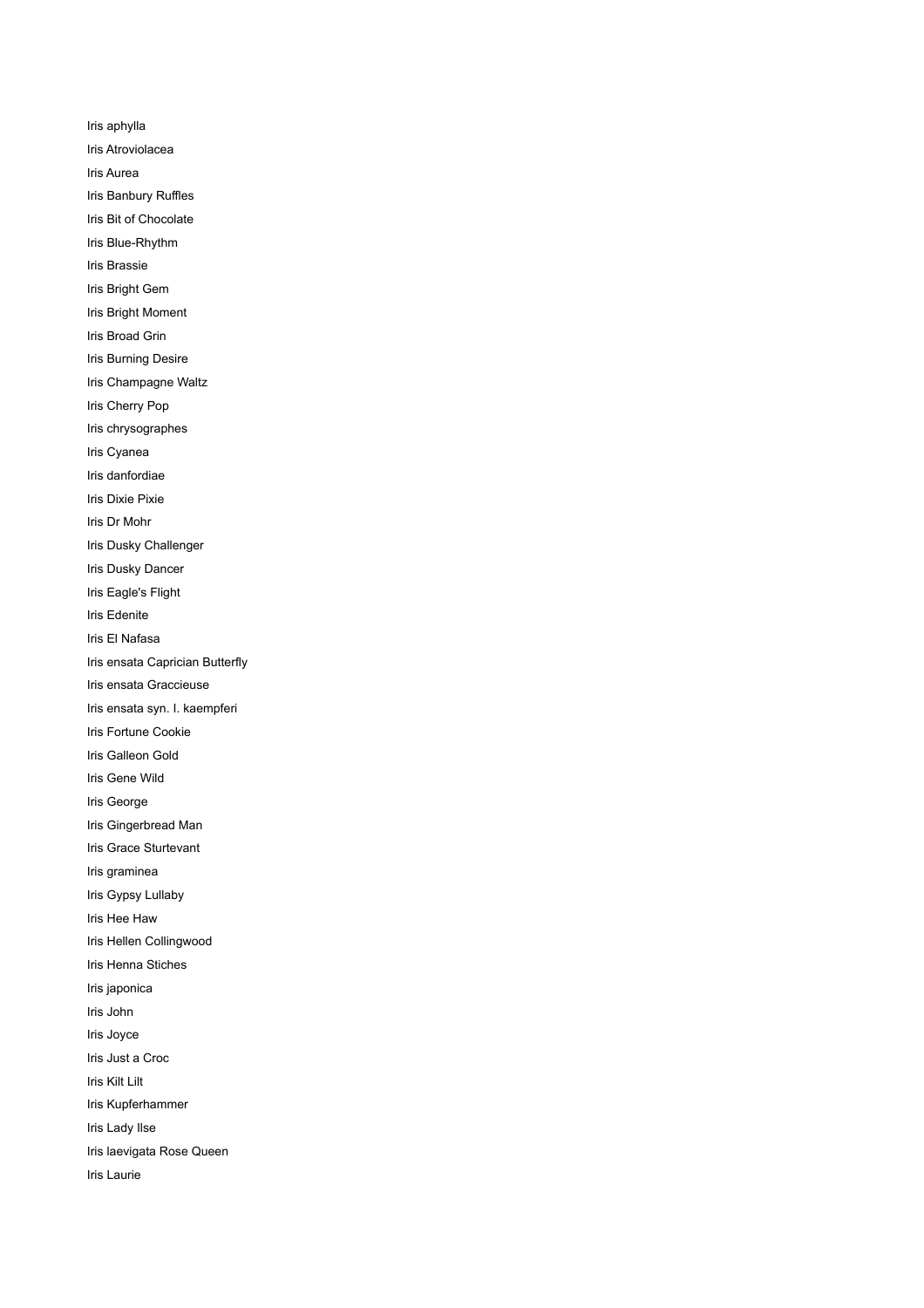Iris Leprechaun's Delight Iris Lilac Treat Iris Little Dream Iris Lola Iris Lothario Iris Lula Marguerite Iris Lullaby of Spring Iris Lutea Iris Magic Man Iris Michael Paul Iris Millrace Iris Miss Indiana Iris Mystic Melody Iris Nanny Iris Ola Kala Iris Open Sky Iris Orange Caper Iris Orange Gem Iris orientalis Iris Pacific Panorama Iris pallida Iris pallida Variegata Iris Pansy Top Iris Pink Sensation Iris pseudacorus Iris pseudoacorus Bastardii Iris pseudoacorus Variegata Iris pumila Iris pumila Sky Violet Iris Raspberry Jam Iris Red Orchid Iris Rubistar Iris Sable Night Iris Sable Robe Iris Sailor Iris Sapphire Jewel Iris Sass with Class Iris Schneekoppe Iris Schwanensee Iris sibirica Iris sibirica Anniversary Iris sibirica Blue Moon Iris sibirica Butter and Sugar Iris sibirica Caesars Brother Iris sibirica Cambridge Iris sibirica Cool Spring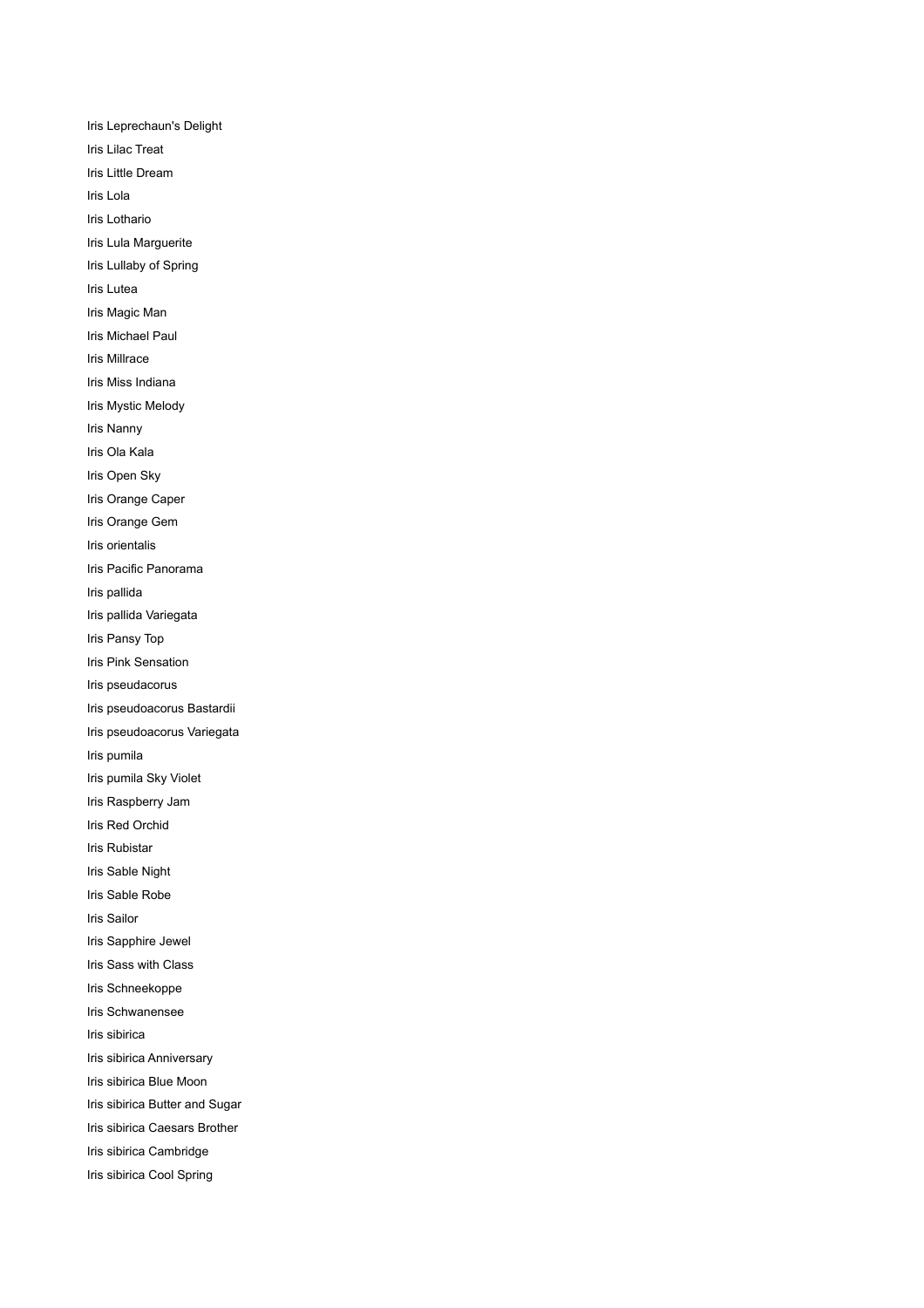Iris sibirica Dance Ballerina Dance Iris sibirica Dawn Waltz Iris sibirica Emperor Iris sibirica Iris sibirica Iris sibirica Jewelled Crown Iris sibirica Ottawa Iris sibirica Perry's Blue Iris sibirica Pickanock Iris sibirica Red Flare Iris sibirica Roanokes Choice Iris sibirica Silver Edge Iris sibirica Sparkling Rose Iris sibirica Teal Velvet Iris sibirica Welcom Return Iris sibirica White Swirl Iris sibirica Wine Wings Iris Stepping Out Iris Stitch Witch Iris Stockholm Iris Symphony Iris Tahiti Sunrise Iris Tangerine Iris The Admiral Iris Toll Gate Iris Torchy Iris Trusty Rusty Iris versicolor Iris versicolor Dark Aura Iris versicolor Kermesina Iris versicolor Ruffled Velvet Iris Wabash Iris Wedgwood Iris West Coast Iris Wine and Roses Iris Yo-yo Iris Ze-Zeng Isopyrum thalictroides Itea virginica Henry's Garnet Itea virginica Henrys Garnet Itea virginica Little Henry Jasione laevis Jasione laevis Blaulicht Jeffersonia diphylla Jovibarba hirta Jovibarba sobolifera Juglans ailantifolia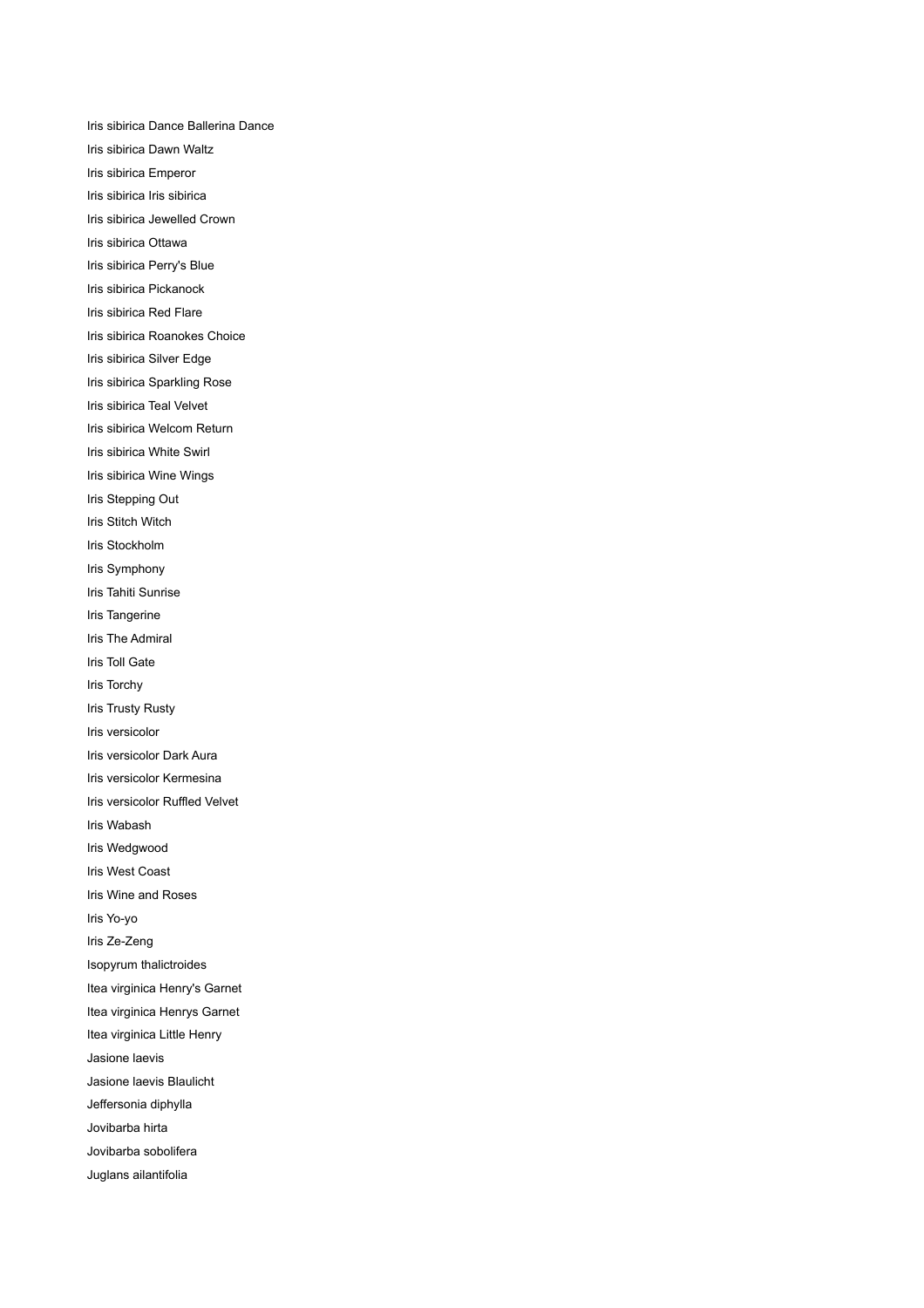Juglans cinerea Juglans nigra Juglans regia Juglans regia Jacek Juncus acutiflorus Juncus articulatus Juncus compressus Juncus effusus Juncus effusus Spiralis Juncus ensifolius Juncus inflexus Juncus trifidus Juncus triglumis Juniperus chinensis Juniperus chinensis Blaauw Juniperus chinensis Blue Alps Juniperus chinensis Expansa Variegata Juniperus chinensis Kaizuka Juniperus chinensis Kuriwao Gold Juniperus chinensis Monarch Juniperus chinensis Obelisk Juniperus chinensis Plumosa Albovariegata Juniperus chinensis Plumosa Aurea Juniperus chinensis Plumosa Aureovariegata Juniperus chinensis Robusta Green Juniperus chinensis Spartan Juniperus chinensis Stricta Juniperus chinensis Stricta Variegata Juniperus chinensis var. sargentii Juniperus chinensis Variegata Juniperus communis Juniperus communis Anna Maria Juniperus communis Arnold Juniperus communis Bruns Juniperus communis Compressa Juniperus communis Constance Franklin Juniperus communis Depressa Aurea Juniperus communis Gold Cone Juniperus communis Golden Showers Juniperus communis Goldschatz Juniperus communis Green Carpet Juniperus communis Greenmantle Juniperus communis Hemson Juniperus communis Hibernica Juniperus communis Hornibrookii Juniperus communis Horstman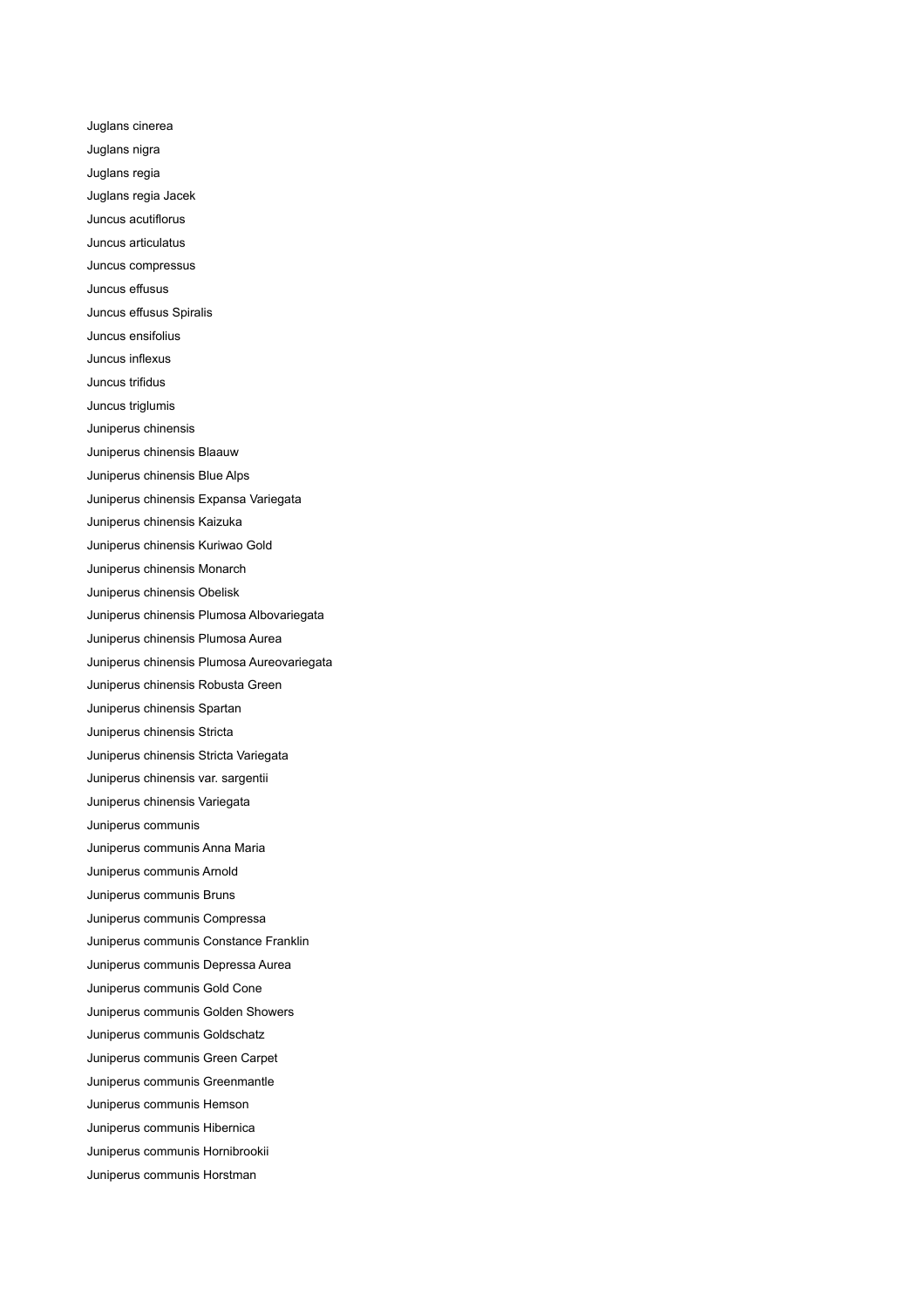Juniperus communis Horstmann Juniperus communis Meyer Juniperus communis Nana Aurea Juniperus communis Repanda Juniperus communis Schneverdinger Goldmachangel Juniperus communis Sentinel Juniperus communis Spotty Spreader Juniperus communis Suecica Juniperus communis Suecica Nana Juniperus communis Wilsede Juniperus conferta Juniperus conferta All Gold Juniperus conferta Blue Pacific Juniperus conferta Emerald Sea Juniperus conferta Golden Wings Juniperus conferta Schlager Juniperus conferta Silver Mist Juniperus davurica Leningrad Juniperus horizontalis Juniperus horizontalis Agnieszka Juniperus horizontalis Alpina Juniperus horizontalis Andorra Compact Juniperus horizontalis Andorra Variegata Juniperus horizontalis Blue Chip Juniperus horizontalis Blue Forest Juniperus horizontalis Glacier Juniperus horizontalis Glauca Juniperus horizontalis Golden Carpet Juniperus horizontalis Icee Blue Juniperus horizontalis Jade River Juniperus horizontalis Limeglow Juniperus horizontalis Mother Lode Juniperus horizontalis Pancake Juniperus horizontalis Prince of Wales Juniperus horizontalis Prostrata Juniperus horizontalis Variegata Juniperus horizontalis Villa Marie Juniperus horizontalis Wiltonii Juniperus horizontalis Winter Blue Juniperus horizontalis Yukon Belle Juniperus pingii Loderi Juniperus procumbens Juniperus procumbens Bonin Isles Juniperus procumbens Nana Juniperus sabina Juniperus sabina Arcadia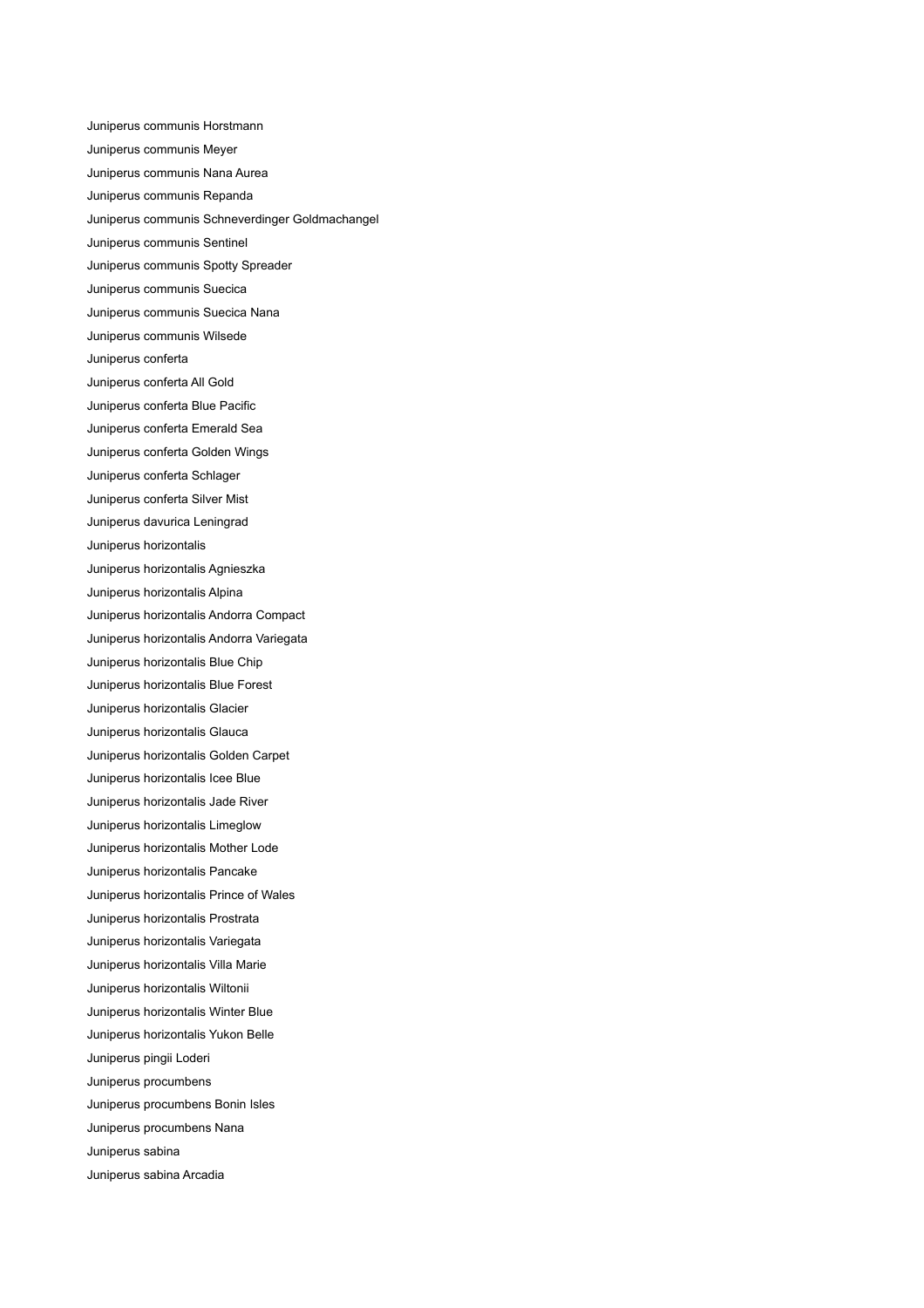Juniperus sabina Blaue Donau Juniperus sabina Broadmoor Juniperus sabina Glauca Juniperus sabina Mas Juniperus sabina Tam No Blight Juniperus sabina Tamariscifolia Juniperus sabina Variegata Juniperus scopulorum Blue Arrow Juniperus scopulorum Blue Heaven Juniperus scopulorum Moonglow Juniperus scopulorum Skyrocket Juniperus scopulorum Springbank Juniperus scopulorum Wichita Blue Juniperus squamata Juniperus squamata Blue Carpet Juniperus squamata Blue Spider Juniperus squamata Blue Star Juniperus squamata Blue Swede Juniperus squamata Dream Joy Juniperus squamata Floreant Juniperus squamata Gold Tip Juniperus squamata Holger Juniperus squamata Hunnetorp Juniperus squamata Meyeri Juniperus squamata Tropical Blue Juniperus virginiana Juniperus virginiana Blue Cloud Juniperus virginiana Burkii Juniperus virginiana Glauca Juniperus virginiana Golden Spring Juniperus virginiana Grey Owl Juniperus virginiana Hetz Juniperus virginiana Tripartita Juniperus x pfitzeriana Blue and Gold Juniperus x pfitzeriana Gold Coast Juniperus x pfitzeriana Gold Star Juniperus x pfitzeriana Hetzii Juniperus x pfitzeriana Mint Julep Juniperus x pfitzeriana Mordigan Gold Juniperus x pfitzeriana Old Gold Juniperus x pfitzeriana Pfitzeriana Juniperus x pfitzeriana Pfitzeriana Aurea Juniperus x pfitzeriana Pfitzeriana Compacta Juniperus x pfitzeriana Pfitzeriana Glauca Juniperus x pfitzeriana Saybrook Gold Juniperus x pfitzeriana Wilhelm Pfitzer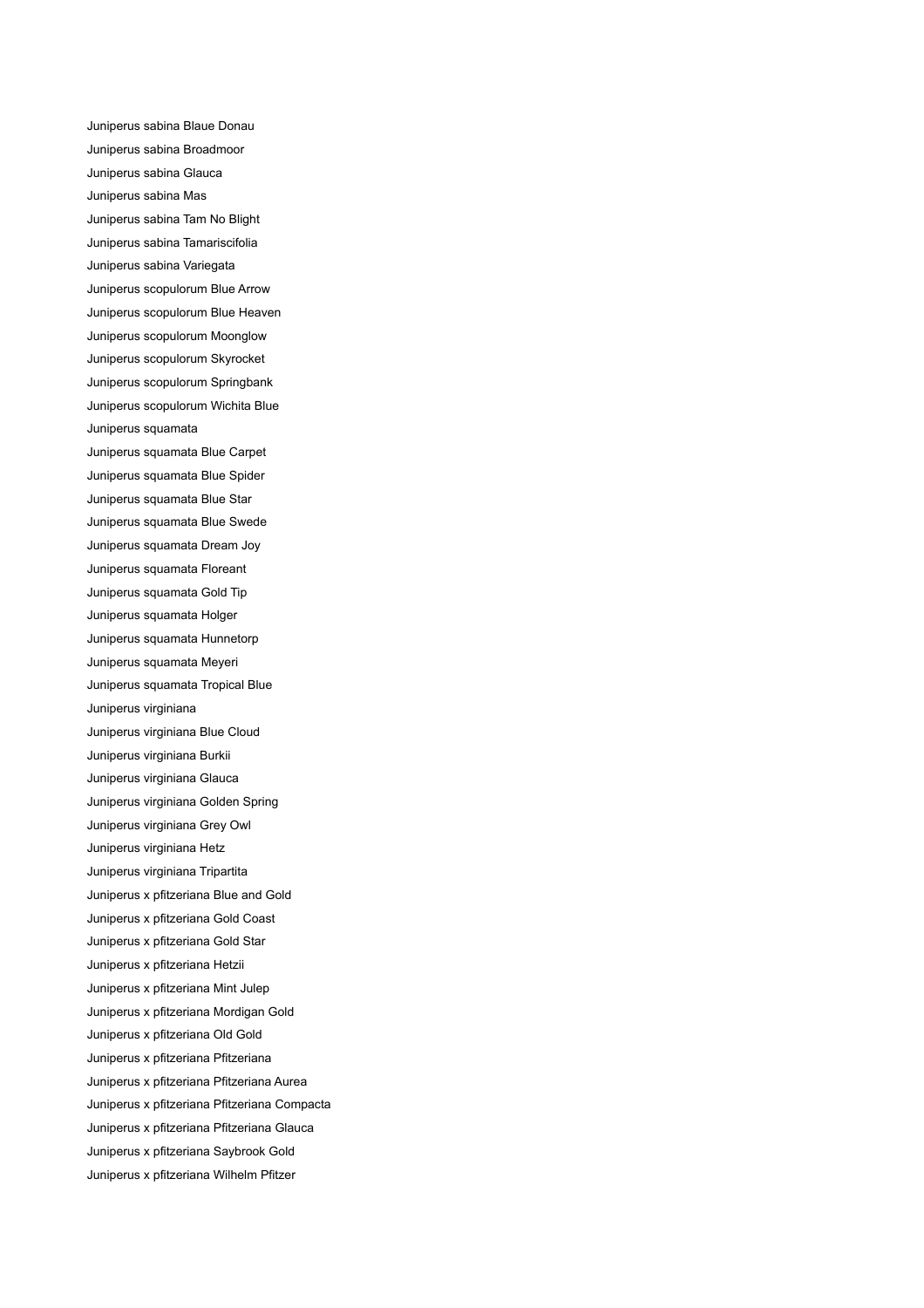Kalimeris pinnatifida Kalmia angustifolia Rubra Kalmia latifolia Kaleidoskop Kalmia latifolia Muras Kalmia latifolia Ostbo Red Kalmia polifolia Kerria japonica Kerria japonica Picta Kerria japonica Pleniflora Kirengeshoma palmata Knautia drymeia Knautia macedonica Kniphofia Alcazar Kniphofia Little Maid Kniphofia Minister Verschuur Kniphofia Percy`s Pride Kniphofia Royal Standard Kniphofia citrina Kniphofia ensifolia Kniphofia John Benary Kniphofia uvaria Kniphofia uvaria Express Kniphofia uvaria Flamenco Kniphofia uvaria Grandiflora Kniphofia uvaria Royal Castle Koeleria glauca Koeleria grandis Koeleria macrantha Koeleria pyramidata Koeleria valesiaca Koelreuteria paniculata Kolkwitzia amabilis Kolkwitzia amabilis Pink Cloud Laburnum anagyroides Laburnum watereri Vossii Lagurus ovatus Lamarckia aurea Lamiastrum galeobdolon Lamium galeobdolon Lamium galeobdolon Florentinum Lamium galeobdolon Herman's Pride Lamium maculatum Album Lamium maculatum Anne Greenaway Lamium maculatum Aureum Lamium maculatum Beacon Silver Lamium maculatum Chequers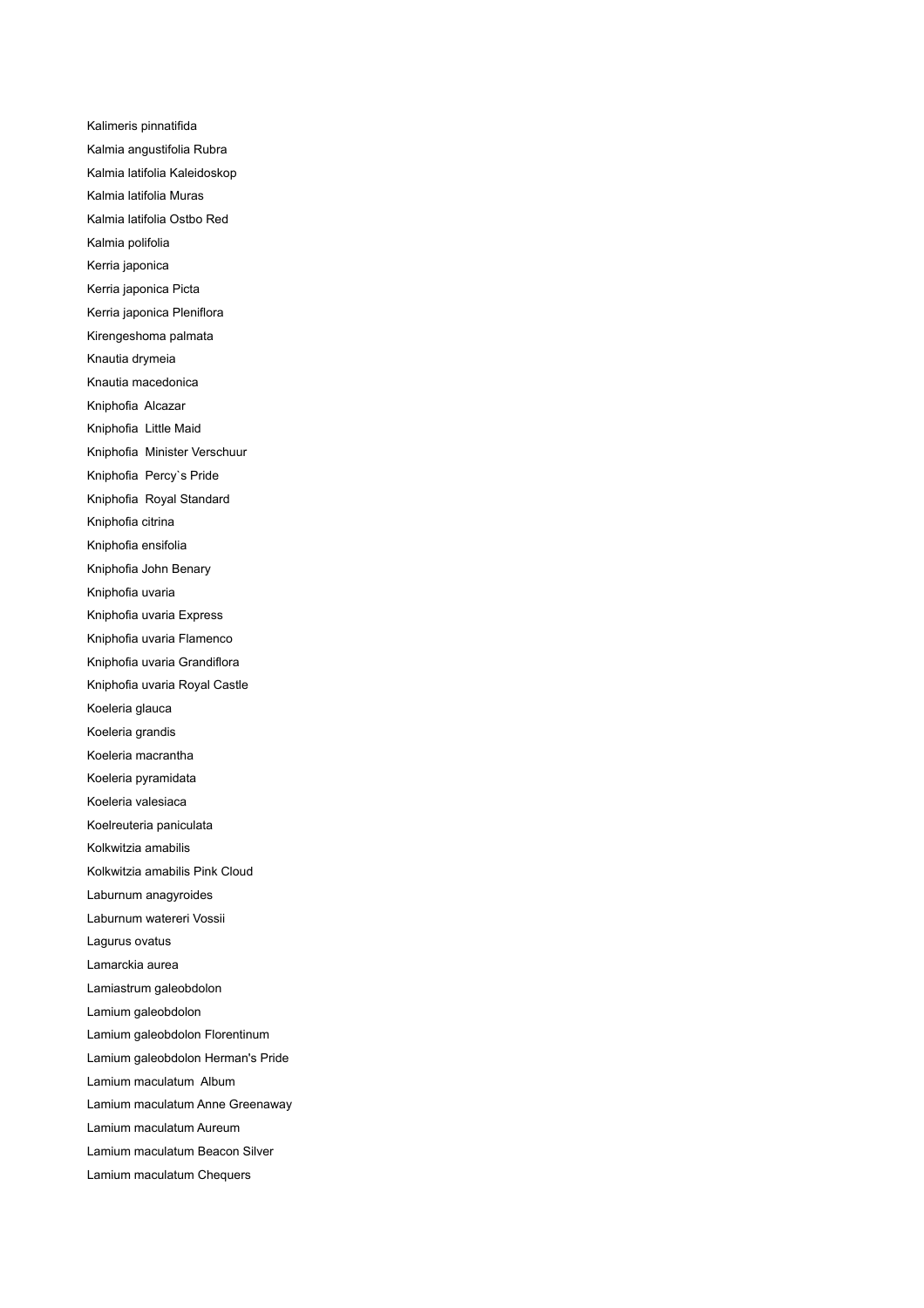Lamium maculatum Dellam-GOLDEN ANNIVERSARY Lamium maculatum GOLDEN ANNIVERSARY=Dellam Lamium maculatum Pink Nancy Lamium maculatum Roseum Lamium maculatum White Nancy Lamium orvala Larix decidua Larix decidua Kornik Larix decidua Pendula Larix decidua Repens Larix Grot Larix kaempferi Larix kaempferi Blue Dwarf Larix kaempferi Diana Larix kaempferi Jacobson`s Pyramid Larix kaempferi Stiff Weeper Larix kaempferi Stiff Weeping Larix kaempferi Wolterdingen Larix laricina Larix laricina Arethusa Bog Laserpitium siler Lathyrus latifolius Lathyrus latifolius Pink Pearl Lathyrus latifolius Red Pearl Lathyrus latifolius White Perle Lathyrus transsylvanicus Lathyrus tuberosus Lathyrys vernus Lathyrys vernus Albiflorus Lavandula angustifolia Lavandula angustifolia Alba Lavandula angustifolia Anna Lavandula angustifolia Blue Star Lavandula angustifolia Dwarf Blue Lavandula angustifolia Ellagance Purple Lavandula angustifolia Hidcote Lavandula angustifolia Hidcote Blue Lavandula angustifolia Hidcote Blue Strain Lavandula angustifolia Hidcote Superior Lavandula angustifolia Imperial Gem Lavandula angustifolia Munstead Lavandula angustifolia Nana Alba Lavandula angustifolia Rosea Lavandula angustifolia Rosea Strain Lavandula angustifolia Syngablusc - BLUE SCENT Lavandula lanata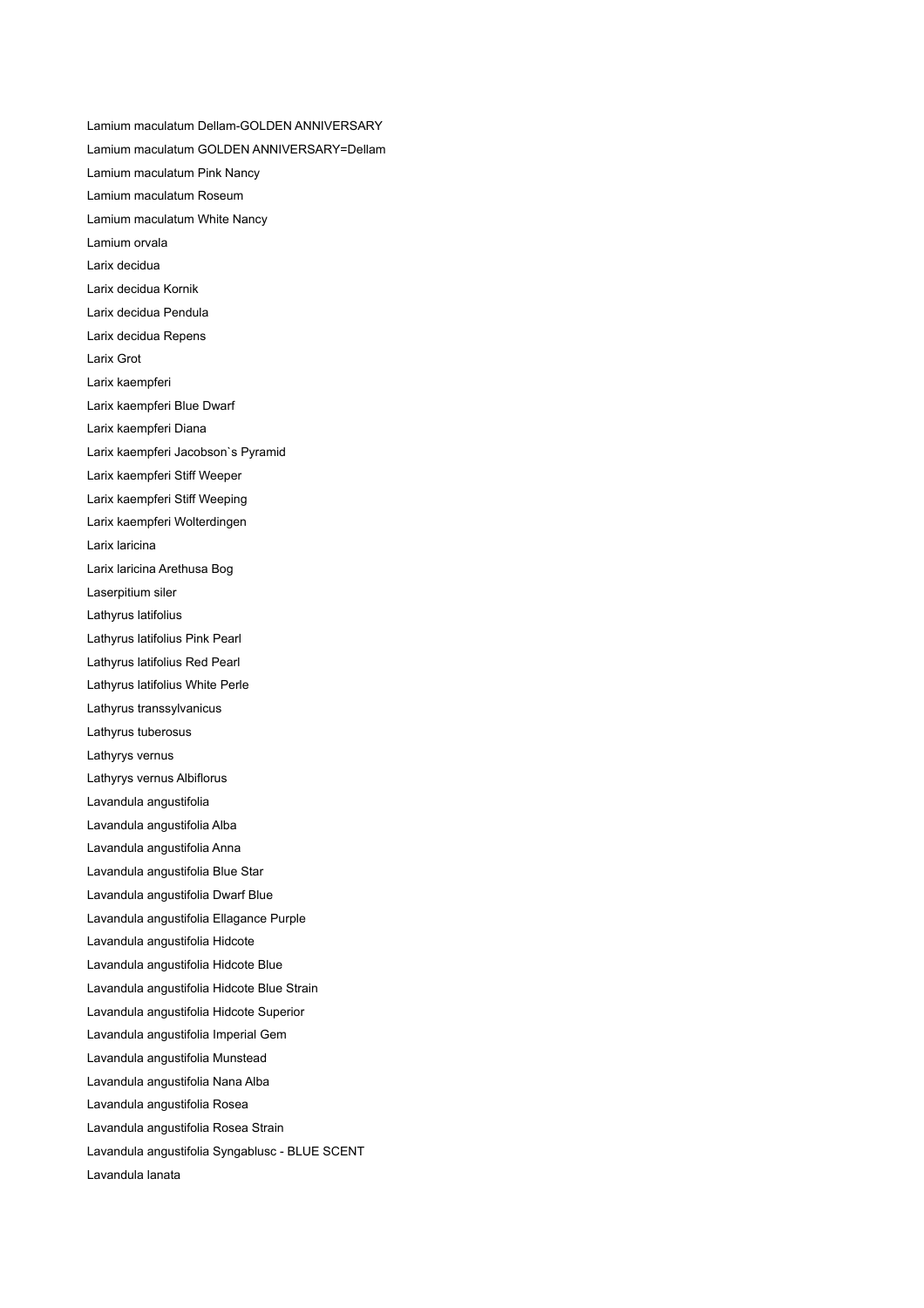Lavandula xinetrmedia Grappenhall Lavandula xintermedia Edelweiss Lavatera Burgundy Wine Lavatera olbia Lavatera thuringiaca Ledum palustre Leontopodium alpinum Leontopodium alpinum Everest Leontopodium himalayanum Leontopodium souliei Leptinella dioica Leptinella potentillina Leptinella squalida Lespedeza bicolor Leucanthemella serotina Leucanthemum Leucanthemum Alaska Leucanthemum Algaia Leucanthemum Beethoven Leucanthemum Goldrausch Leucanthemum Gruppenstolz Leucanthemum Polaris Leucanthemum Silberprinzesschien Leucanthemum Snow Lady Leucanthemum vulgare Leucanthemum vulgare Maikoening Leucanthemum Wirral Supreme Leucojum aestivum Leucojum aestivum Gravetye Giant Leucojum vernum Leucojum vernum subsp. carpaticum Leucothoe axillaris Curly Red Leucothoe fontanesiana Rainbow Leucothoe Zeblid Leuzea carthamoides Leuzea pulchra Leuzea rhapontica Levisticum officinale Lewisia Regenbogen Lewisia cotyledon Lewisia cotyledon Alba Leymus arenarius Leymus arenarius syn. Elymus arenarius Leymus cinereus Leymus racemosus Liatris graminifolia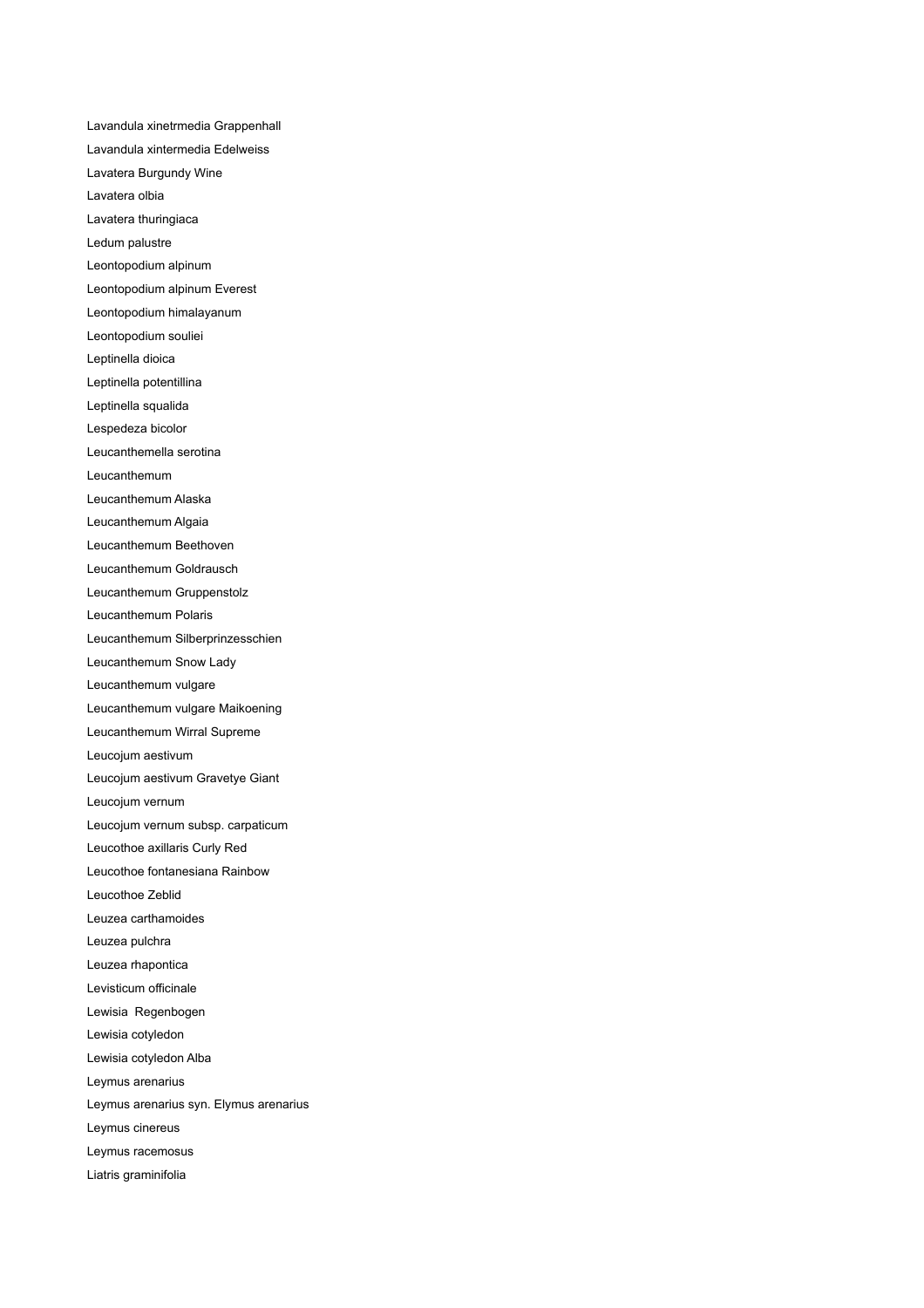Liatris pycnostachya Liatris spicata Liatris spicata Alba Liatris spicata Floristan Violet Liatris spicata Floristan White Liatris spicata Kobold Ligularia dentata Ligularia dentata Dark Beauty Ligularia dentata Desdemona Ligularia przewalskii Ligularia sibirica Ligularia stenocephala Ligularia stenocephala The Roccet Ligularia tangutica Ligularia wilsoniana Ligularia x hessei Ligustrum ovalifolium Ligustrum ovalifolium Aureum Ligustrum Vicaryi Ligustrum vulgare Ligustrum vulgare Atrovirens Ligustrum vulgare Aureum Ligustrum vulgare Lodense Lilium African Queen Lilium Bellinham Lilium Black Beauty Lilium bulbiferum Lilium candidum Lilium Casablanca Lilium Connecticut King Lilium davidii Lilium davidii var. willmottiae Lilium Enchantment Lilium Joy Lilium lancifolium var. splendens Lilium leichtlinii var. maximowiczii Lilium martagon Lilium martagon flore alba Lilium Nutmegger Lilium Orchid Beauty Lilium pyrenaicum var. pyrenaicum Lilium regale Lilium speciosum Limonium gmelinii Limonium latifolium Limonium tataricum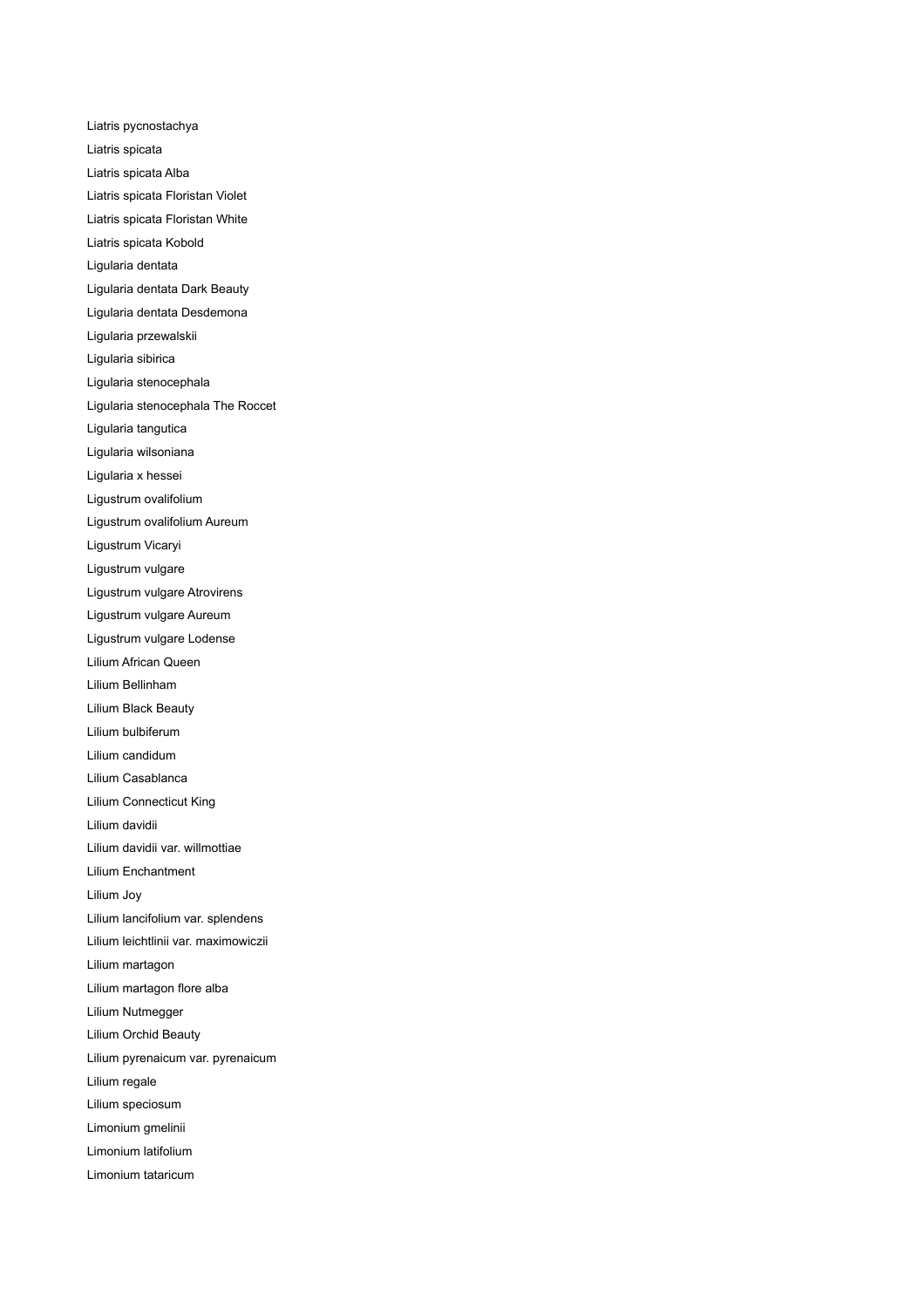Linaria alpina Linaria purpurea Canon J. Went Lindelofia longiflora Linosyris vulgaris Linum austriacum Linum capitatum Linum flavum Linum flavum Compactum Linum narbonense Linum perenne Linum perenne Album Linum perenne Diamant Linum perenne Saphir Linum perenne subsp. alpinum Liquidambar acalycina Liquidambar styraciflua Liquidambar styraciflua Aurea Liquidambar styraciflua Gold Treasure Liquidambar styraciflua Gum Ball Liquidambar styraciflua Gumball Liquidambar styraciflua Pendula Liquidambar styraciflua Slender Silhouette Liquidambar styraciflua Stared Liquidambar styraciflua Stella Liquidambar styraciflua Thea Liquidambar styraciflua Worplesdon Liriodendron tulipifera Liriodendron tulipifera Aureomarginatum Liriodendron tulipifera Edward Gursztyn Liriodendron tulipifera Fastigiatum Liriope muscari Liriope muscari Big Blue Lithodora diffusa Lithodora diffusa Heavenly Blue Lobelia cardinalis Lobelia Queen Victoria Lobelia siphilitica Lobelia siphilitica Blaue Auslese Lobelia x speciosa Lobelia x speciosa Fan Blue Lobelia x speciosa Fan Scarlet Lobelia x speciosa Cherry Ripe Lonicera Blanche Sandman Lonicera caerulea var. kamtschatica Tundra Lonicera caprifolium Lonicera caprifolium Inga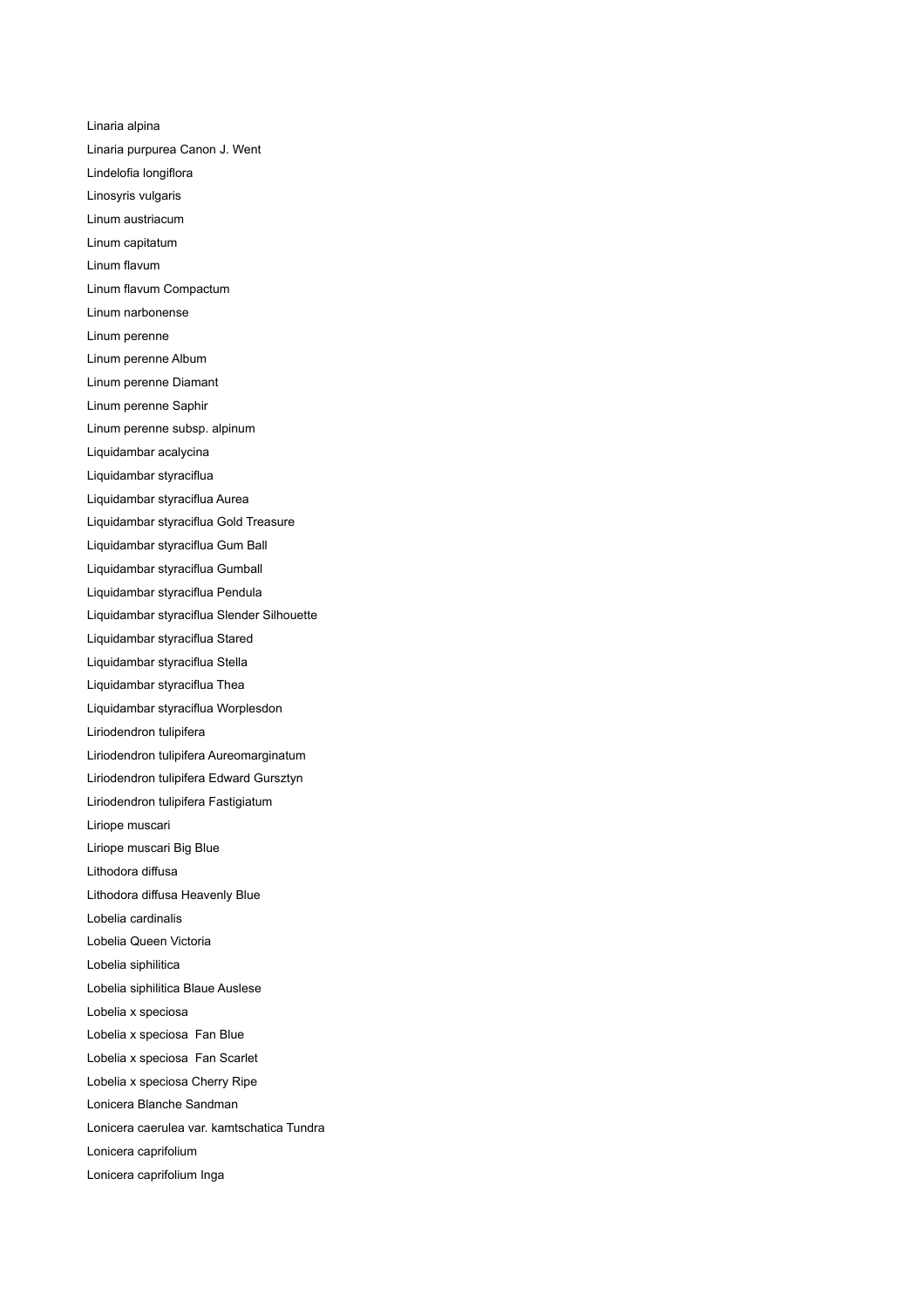Lonicera giraldii Lonicera henryi Lonicera japonica Aureoreticulata Lonicera japonica Halliana Lonicera japonica Halls Prolific Lonicera japonica Purpurea Lonicera nitida Lonicera nitida Aurea Lonicera nitida Golden Glow Lonicera nitida Red Tips Lonicera periclymenum Lonicera periclymenum Belgica Select Lonicera periclymenum Chojnice Lonicera periclymenum Graham Thomas Lonicera periclymenum Serotina Lonicera pileata Lonicera pileata Moss Green Lonicera sempervirens Blanche Sandman Lonicera tatarica Arnold Red Lonicera x brownii Dropmore Scarlet Lonicera x heckrottii Lonicera x heckrottii American Beauty Lonicera x heckrottii Goldflame Lonicera x tellmanniana Lonicera xylosteum Compacta Lotus corniculatus Lunaria rediviva Lupinus Chandelier Lupinus Gallery Blue Lupinus Gallery Red Lupinus Gallery White Lupinus Gallery Yellow Lupinus My Castle Lupinus Noble Maiden Lupinus polyphyllus Lupinus polyphyllus Minarette Lupinus rivularis Lupinus Russell Hybrids Lupinus The Chatelaine Lupinus The Governor Lupinus The Pages Luzula forsteri Luzula luzuloides Luzula nivea Luzula nutans Luzula pilosa Igel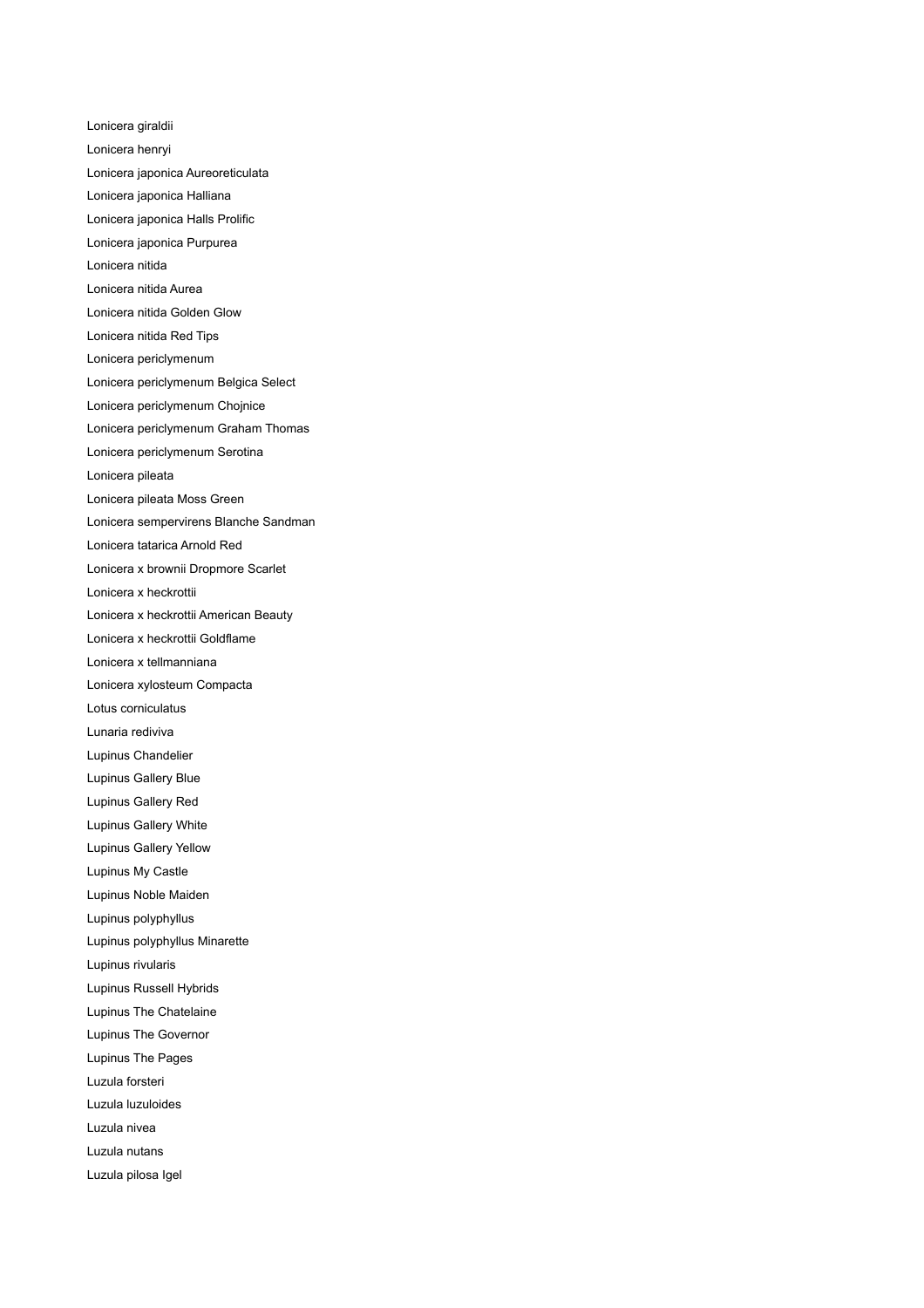Luzula rufa Luzula sylvatica Luzula sylvatica Marginata Luzula sylvatica syn. L. maxima Luzula sylvatica Wintergold Lychnis alpina Lychnis alpina Rosea Lychnis chalcedonica Lychnis coronaria Lychnis flos-cuculi Lychnis flos-cuculi Nana Lychnis flos-jovis Lychnis flos-jovis Peggy Lychnis Monten Lava Lychnis viscaria Lychnis viscaria Alba Lychnis viscaria Plena Lychnis viscaria Splendens Lychnis x arkwrightii Lychnis x arkwrightii Orange Gnome Lycium barbarum Lycopersicon Balconi red Lycopersicon Black Cherry Lycopersicon Ola polka Lycopersicon Pokusa Lysichiton americanus Lysimachia atropurpurea Beaujolais Lysimachia ciliata Firecracker Lysimachia clethroides Lysimachia nummularia Lysimachia nummularia Aurea Lysimachia nummularia Goldii Lysimachia punctata Lysimachia punctata Alexander Lysimachia punctata Variegata Lysimachia thyrsiflora Lythrum salicaria Lythrum salicaria Robert Lythrum salicaria Rosy Gem Lythrum salicaria Rote Hybriden Maackia amurense Macleaya cordata Macleaya microcarpa Macleaya microcarpa Kelway's Coral Plume Magnolia acuminata Magnolia Ann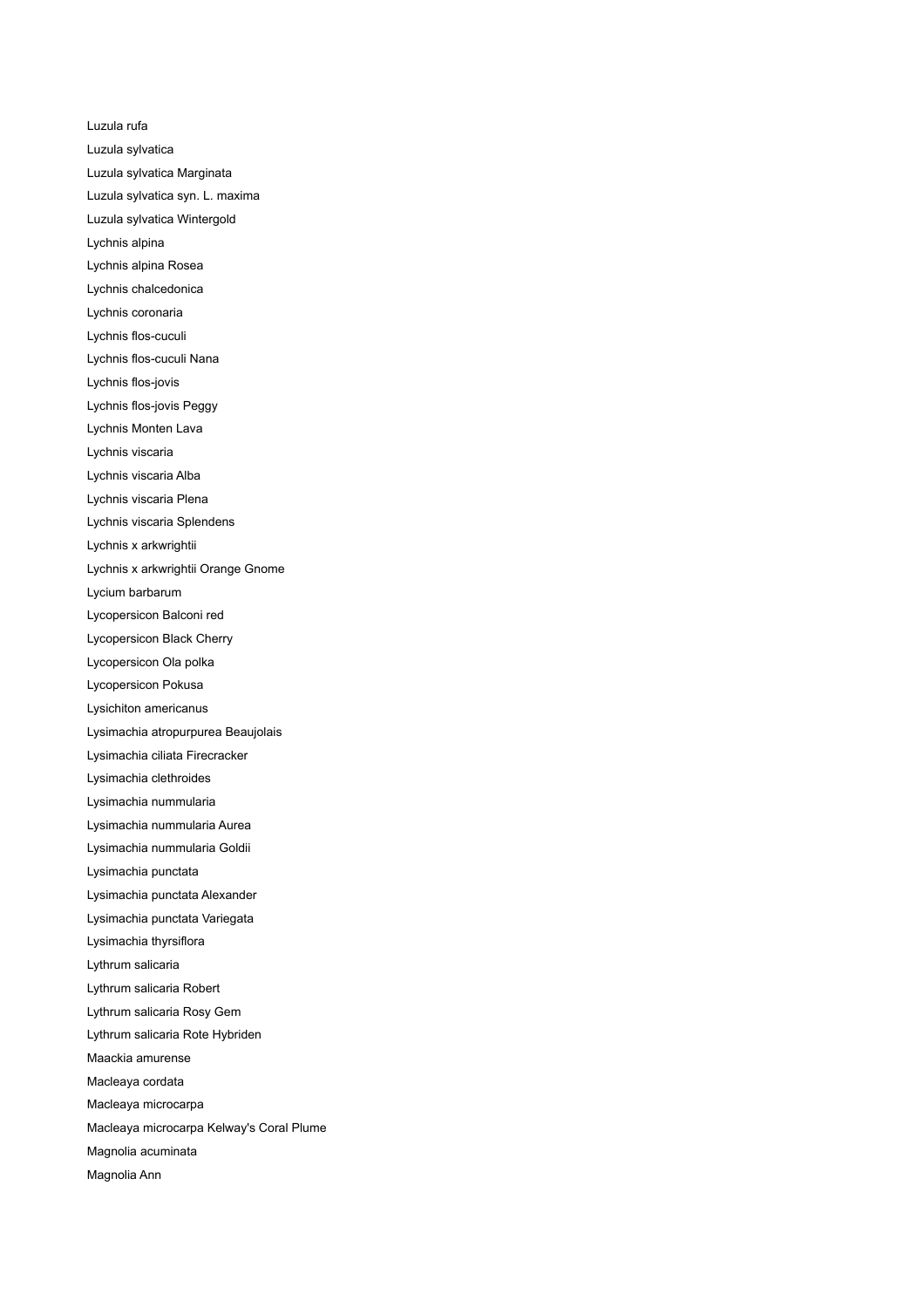Magnolia Atlas Magnolia Betty Magnolia denudata Fragrant Cloud Magnolia denudata Yellow River Magnolia Elisabeth Magnolia Full Eclipse Magnolia Galaxy Magnolia George Henry Kern Magnolia Heaven Scent Magnolia Jane Magnolia Judy Magnolia kobus Magnolia kobus Esveld Select Magnolia liliflora Nigra Magnolia Randy Magnolia Ricki Magnolia Royal Crown Magnolia Serene Magnolia sieboldii Magnolia Star Wars Magnolia stellata Magnolia stellata Rosea Magnolia stellata Royal Star Magnolia Susan Magnolia tripetala Magnolia x loebneri Ballerina Magnolia x loebneri Leonard Messel Magnolia x loebneri Powder Puff Magnolia x soulangeana Magnolia x soulangeana Alba Superba Magnolia x soulangeana Alexandrina Magnolia x soulangeana Amabilis Magnolia x soulangeana Brozzoni Magnolia x soulangeana Burgundy Magnolia x soulangeana Lennei Magnolia x soulangeana Lennei Alba Magnolia x soulangeana Liliflora Magnolia x soulangeana Picture Magnolia x soulangeana Rustica Rubra Magnolia x soulangeana Speciosa Magnolia x soulangeana Verbanica Mahonia aquifolium Mahonia aquifolium Smaragd Mahonia repens Maianthemum bifolium Malus baccata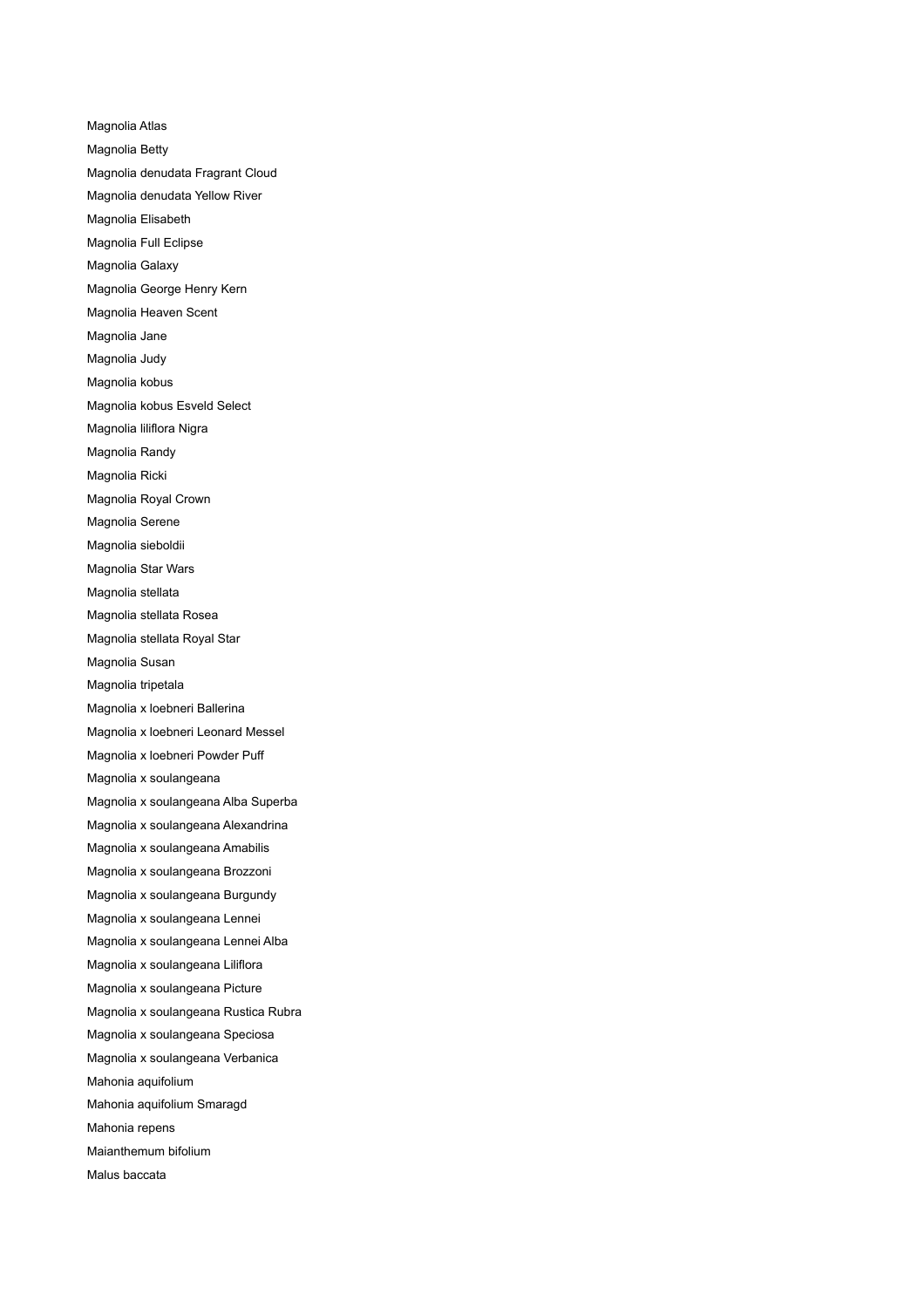Malus Cheal`s Weeping Malus Coccinella Malus Dolgo Malus domestica Malus domestica Antonowka Malus domestica Ariva Malus domestica Champion Malus domestica Empire Malus domestica Lobo Malus Dr Moerland Malus Eleyi Malus Evereste Malus floribunda Malus Fontana Malus Golden Hornet Malus Gravensteiner Malus John Downie Malus Mokum Malus Neville Copeman Malus Ola Malus Pom'zai Malus Profusion Malus Red Jade Malus Red Sentinel Malus Rote Dwerg Malus Royal Beauty Malus Royalty Malus Rudolph Malus sieversii Niedzwetzkyana Malus Tina Malus toringo Scarlet Malus x purpurea Malus x scheideckeri Malus x zumi Golden Hornet Malva alcea Fastigiata Malva moschata Malva moschata Alba Marrubium incanum Marrubium supinum Matricaria oreades Plena Matteuccia orientalis Matteuccia struthiopteris Mazus reptans Meconopis betonicifolia Meconopis cambrica Melica altissima Atropurpurea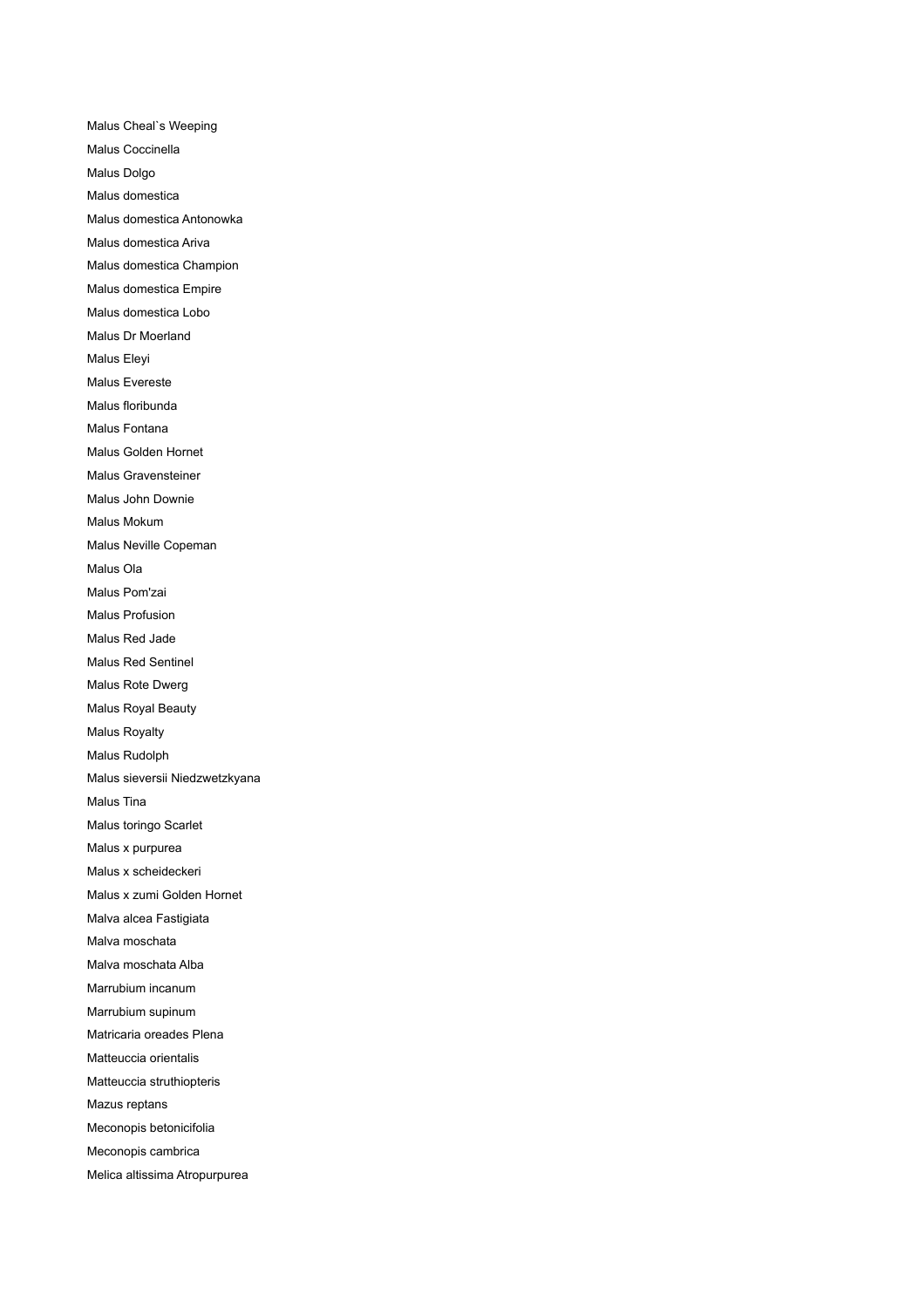Melica ciliata Melica nutans Melica penicillaris Melica picta Melica transsilvanica Melica uniflora Melisa officinalis Melisa officinalis Aurea Melisa officinalis Aureo-variegata Melittis melissophyllum Menispermum canadense Mentha cervina Mentha diemenica Mentha longifolia Mentha pulegium Nana Mentha spicata Crispa Mentha suaveolens Variegata Mentha x citrata Citrata Mentha x piperita Mentha x piperita Chocolate Mentha x piperita Swiss Menyanthes trifoliata Mertensia sibirica Mertensia virginica Alba Mespilus germanica Metasequoia glyptostroboides Metasequoia glyptostroboides GOLDRUSH Metasequoia glyptostroboides Matthaei Meum athamanticum Microbiota decussata Microbiota decussata Jacobsen Micromeria dalmatica Micromeria thymifolia Milium effusum Aureum Mimulus cupreus Roter Kaiser Mimulus guttatus Mimulus Highland Orange Mimulus Highland Scarlet Mimulus Highland Yellow Mimulus luteus Minuarta juniperina Minuartia capillacea Minuartia graminifolia Minuartia kitaibelii Minuartia laricifolia Minuartia verna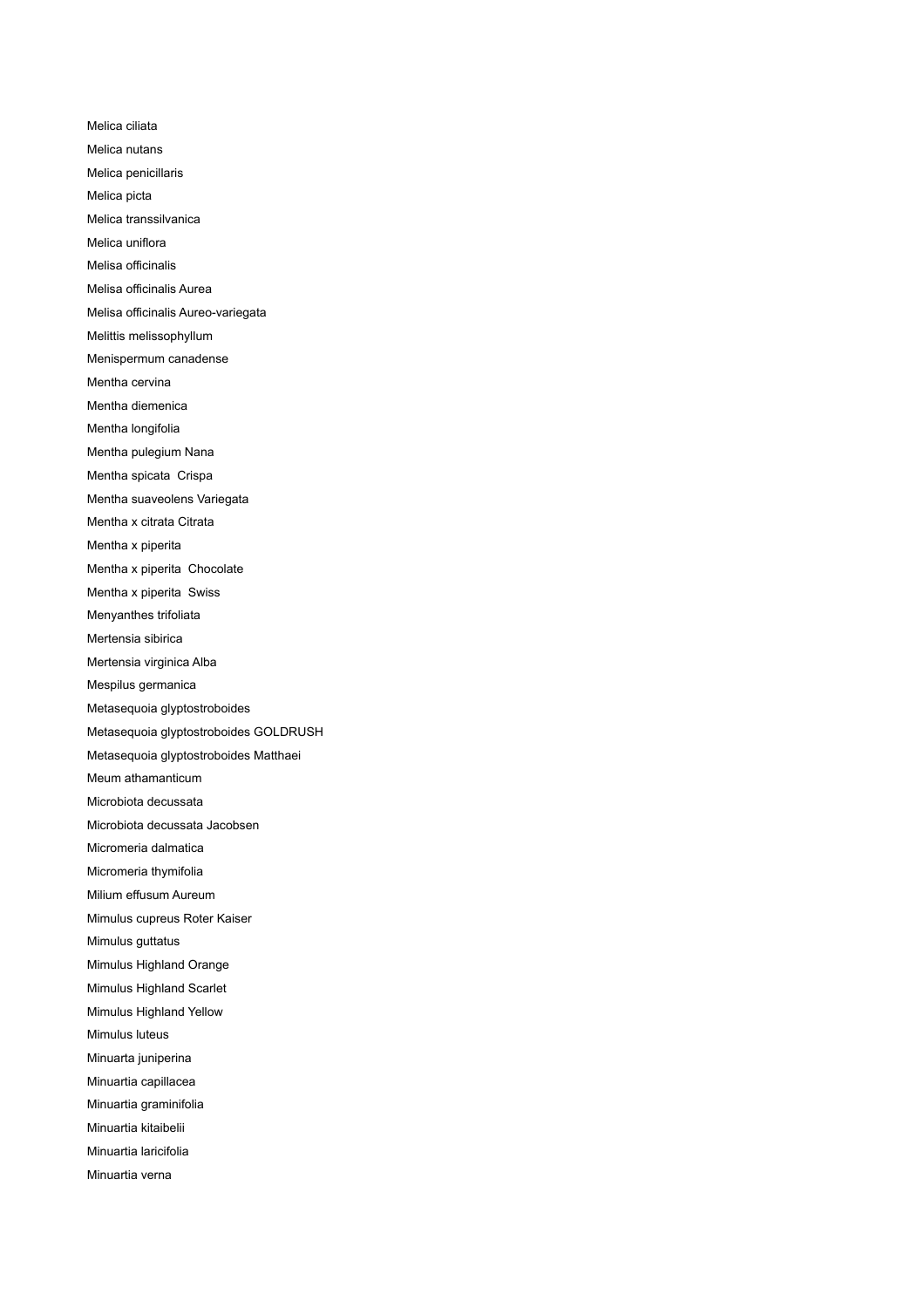Miscanthus floridulus Miscanthus oligostachys Nanus Variegatus Miscanthus purpurascens Purpurascens Miscanthus sacchariflorus Miscanthus sinensis Miscanthus sinensis Adagio Miscanthus sinensis Afrika Miscanthus sinensis Arabesque Miscanthus sinensis Augustfeder Miscanthus sinensis Beth Chatto Miscanthus sinensis Bluetenwunder Miscanthus sinensis Cabaret Miscanthus sinensis China Miscanthus sinensis Cosmopolitan Miscanthus sinensis Dixieland Miscanthus sinensis Elephant Miscanthus sinensis Ferner Osten Miscanthus sinensis Flamingo Miscanthus sinensis Ghana Miscanthus sinensis Giraffe Miscanthus sinensis Gold Bar Miscanthus sinensis Goldfeder Miscanthus sinensis Goliath Miscanthus sinensis Gracillimus Miscanthus sinensis Graziella Miscanthus sinensis Grosse Fontaene Miscanthus sinensis Haiku Miscanthus sinensis Hermann Mussel Miscanthus sinensis Kaskade Miscanthus sinensis Kleine Fontaene Miscanthus sinensis Kleine Silberspinne Miscanthus sinensis Little Zebra Miscanthus sinensis Malepartus Miscanthus sinensis Morning Light Miscanthus sinensis Professor Richard Hansen Miscanthus sinensis Punktchen Miscanthus sinensis Purpurascens Miscanthus sinensis Robustus Miscanthus sinensis Rotfeder Miscanthus sinensis Rotfuchs Miscanthus sinensis Rotsilber Miscanthus sinensis Sarabande Miscanthus sinensis Silberfeder Miscanthus sinensis Silberspinne Miscanthus sinensis Silver Stripe Miscanthus sinensis Sioux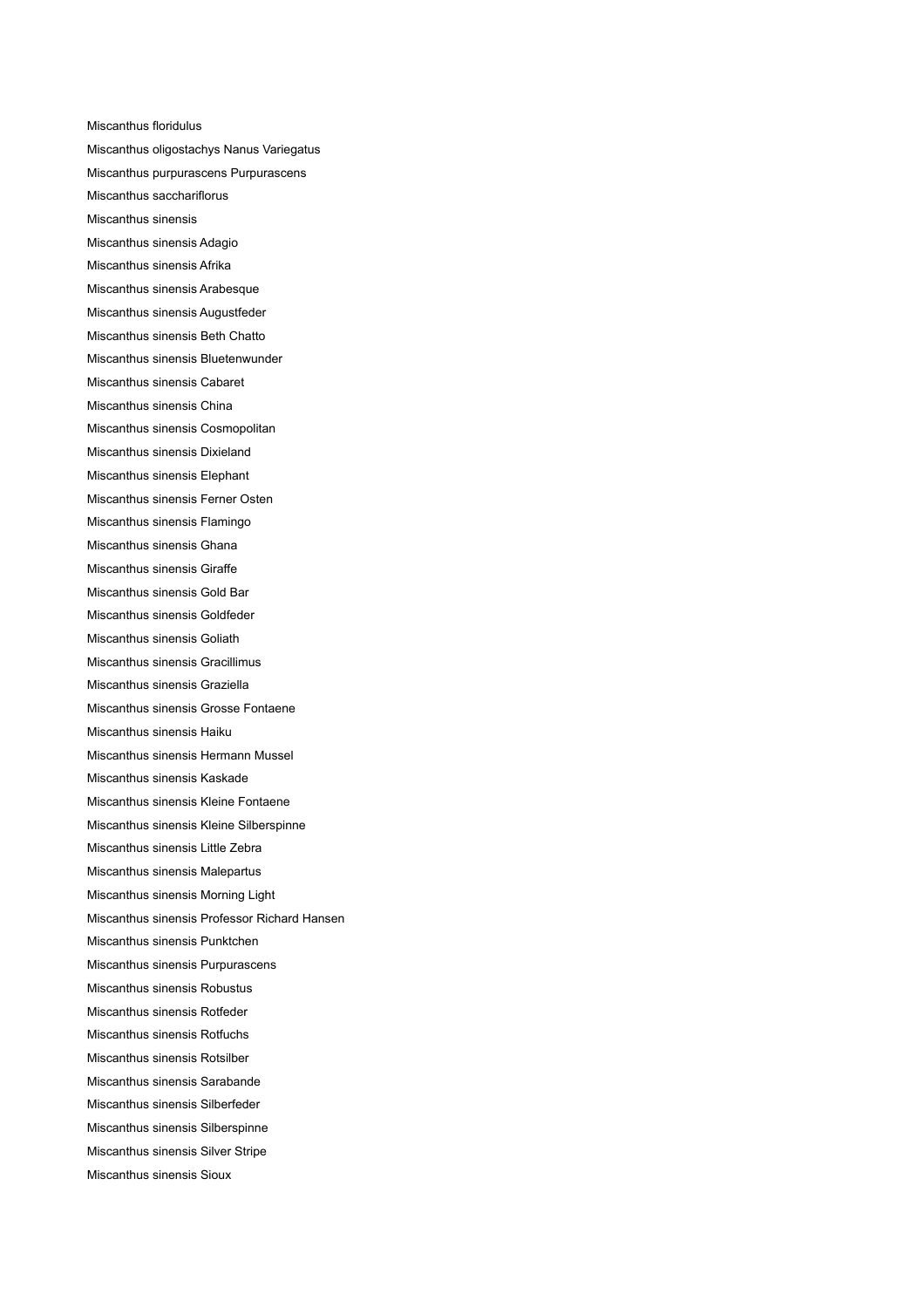Miscanthus sinensis Sirene Miscanthus sinensis Strictus Miscanthus sinensis Variegatus Miscanthus sinensis Werner Neufliess Miscanthus sinensis Yaku Jima Miscanthus sinensis Zebrinus Miscanthus sinensis Zebrinus Strictus Miscanthus x giganteus Molinia arundinacea Molinia arundinacea Cordoba Molinia arundinacea Fontane Molinia arundinacea Karl Foerster Molinia arundinacea Schrank Fontane Molinia arundinacea Transparent Molinia arundinacea Windspiel Molinia caerulea Molinia caerulea Aurea Molinia caerulea Heidebraut Molinia caerulea Moorhexe Molinia caerulea Variegata Monarda Adam Monarda Beauty of Cobham Monarda Blaustrumpf Monarda Cambridge Scarlet Monarda Croftway Pink Monarda didyma Monarda Fantasy Monarda Fireball Monarda fistulosa Monarda Gibson's Scarlet Monarda Mrs Perry Monarda Panorama Monarda Panorama Red Shades Monarda Pink Lace Monarda Prarienacht Monarda Red Shades Monarda Rosenmelisse Monarda Twins Morina longifolia Morus alba Morus alba Pendula Muhlenbergia japonica Muhlenbergia mexicana Mukdenia rossii Muscari armeniacum Muscari armeniacum Blue Spike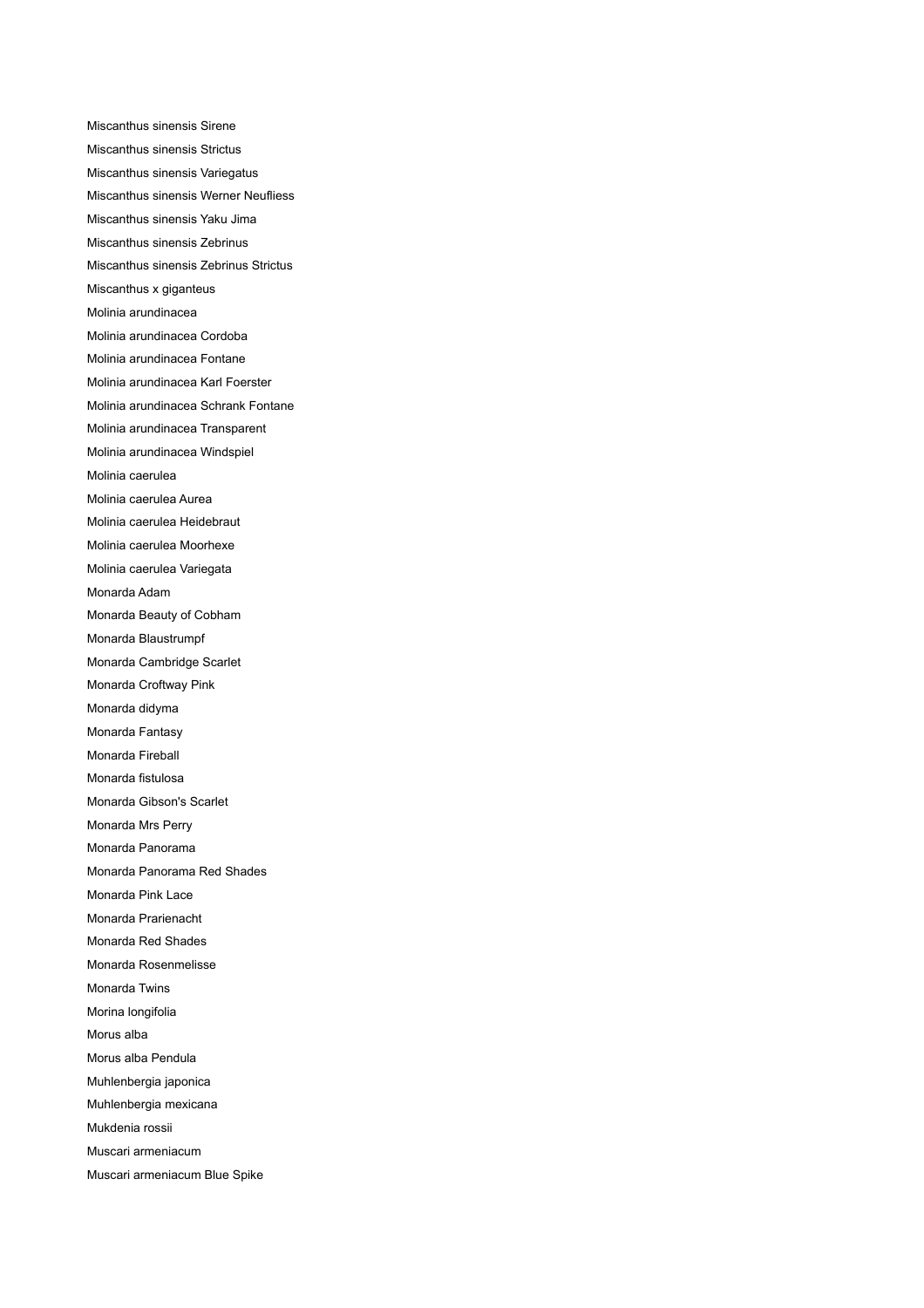Muscari comosum Muscari latifolium Myosotis palustris Myosotis palustris Variegata Myosotis rehsteineri Myrica gale Myrrhis odorata Nandina domestica Nandina domestica Richmond Narcissus Accent Narcissus Acetaea Narcissus Aflame Narcissus Arctic Gold Narcissus bulbocodium Narcissus Carlton Narcissus Delibes Narcissus Eystettensis Narcissus February Gold Narcissus February Silver Narcissus Geranium Narcissus Hawera Narcissus Ice Follies Narcissus Jack Snipe Narcissus Jetfire Narcissus lobulari Narcissus Papillon Blanch Narcissus poeticus Narcissus poeticus Actea Narcissus poeticus var. recurvus Narcissus pseudonarcissus Narcissus Spellbinder Narcissus Sun Disc Narcissus Tete-a-Tete Neillia thibetica Nepeta govaniana Nepeta mussinii Nepeta nervosa Blue Moon Nepeta nervosa Nepeta sibirica Nepeta subsesilis Candy Cat Nepeta x faassenii Nepeta x faassenii Alba Nepeta x faassenii Fassena Nepeta x faassenii Six Hills Giant Nepeta x faassenii Walker's Low Nerium oleander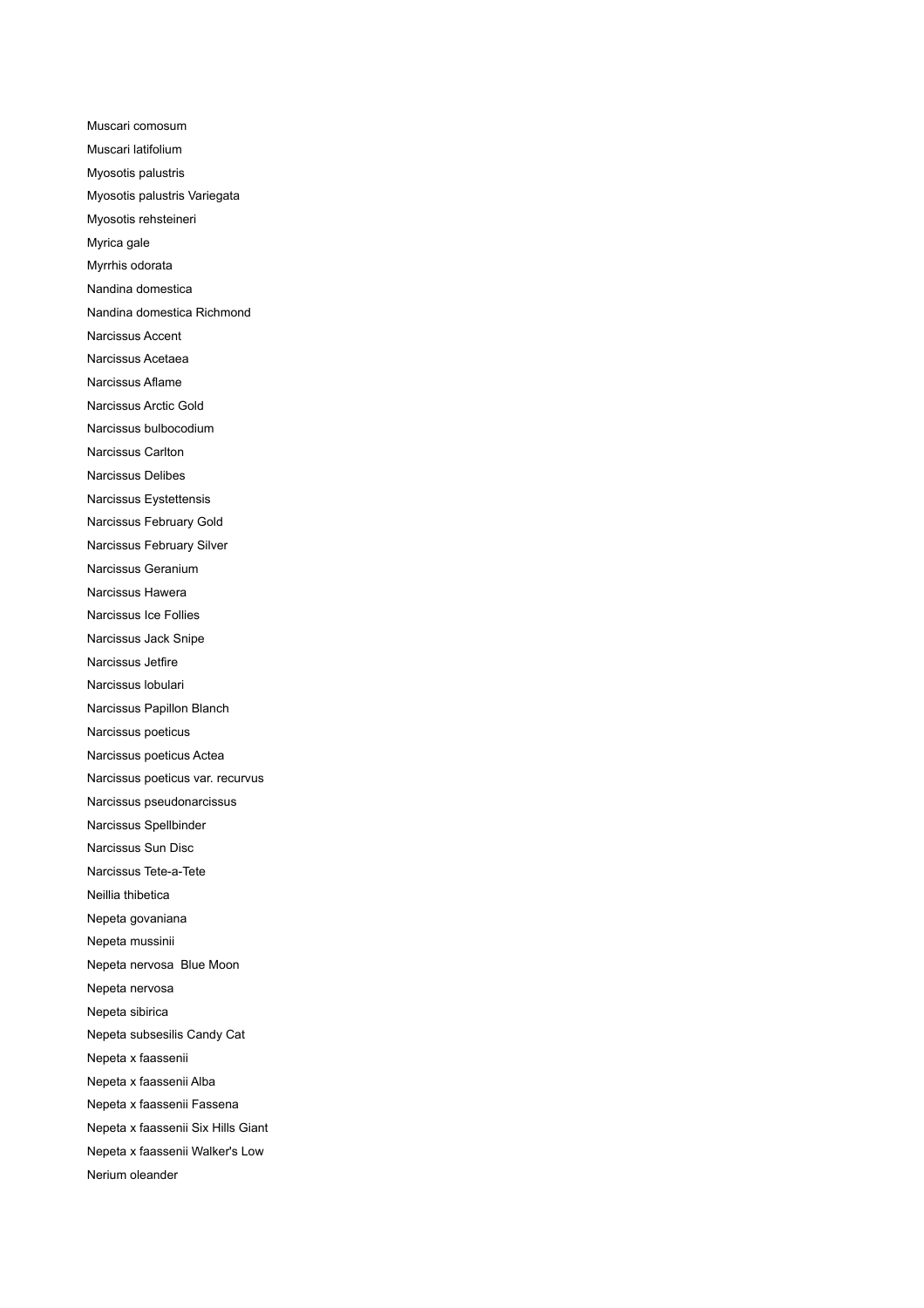Nothofagus antarctica Nyssa sylvatica Oenothera acaulis Oenothera fruticosa Oenothera fruticosa Camel Oenothera fruticosa Erica Robin Oenothera fruticosa Fruehlingsgold Oenothera fruticosa Fyrverkeri Oenothera fruticosa subsp. glauca Oenothera macrocarpa Oenothera macrocarpa syn. Oenothera missouriensis Oenothera speciosa Oenothera speciosa Siskiyou Olea europaea Cipressino Omphalodes verna Omphalodes verna Alba Oneothera missuriensis Onoclea sensibilis Ophiopogon japonicus Ophiopogon japonicus Minor Ophiopogon planiscapus Ophiopogon planiscapus Niger Opuntia humifusa Opuntia phaeacantha subsp. camanchica Opuntia phaeacantha subsp. camanchica Longispina Opuntia rhodantha var. utahensis Oreochloa disticha Origanum laevigatum Herrenhausen Origanum Rosenkuppel Origanum rotundifolium Kent Beauty Origanum vulgare Origanum vulgare Aureum Origanum vulgare Compactum Origanum vulgare Variegatum Ornithogalum nutans Ornithogalum pyramidale Osmunda claytoniana Osmunda regalis Osmunda regalis Purpurascens Osmunda cinnamomea Osmunda japonica Ostrya carpinifolia Oxalis acetostella Oxalis depressa Oxytropis campestris Pachyphragma macrophyllum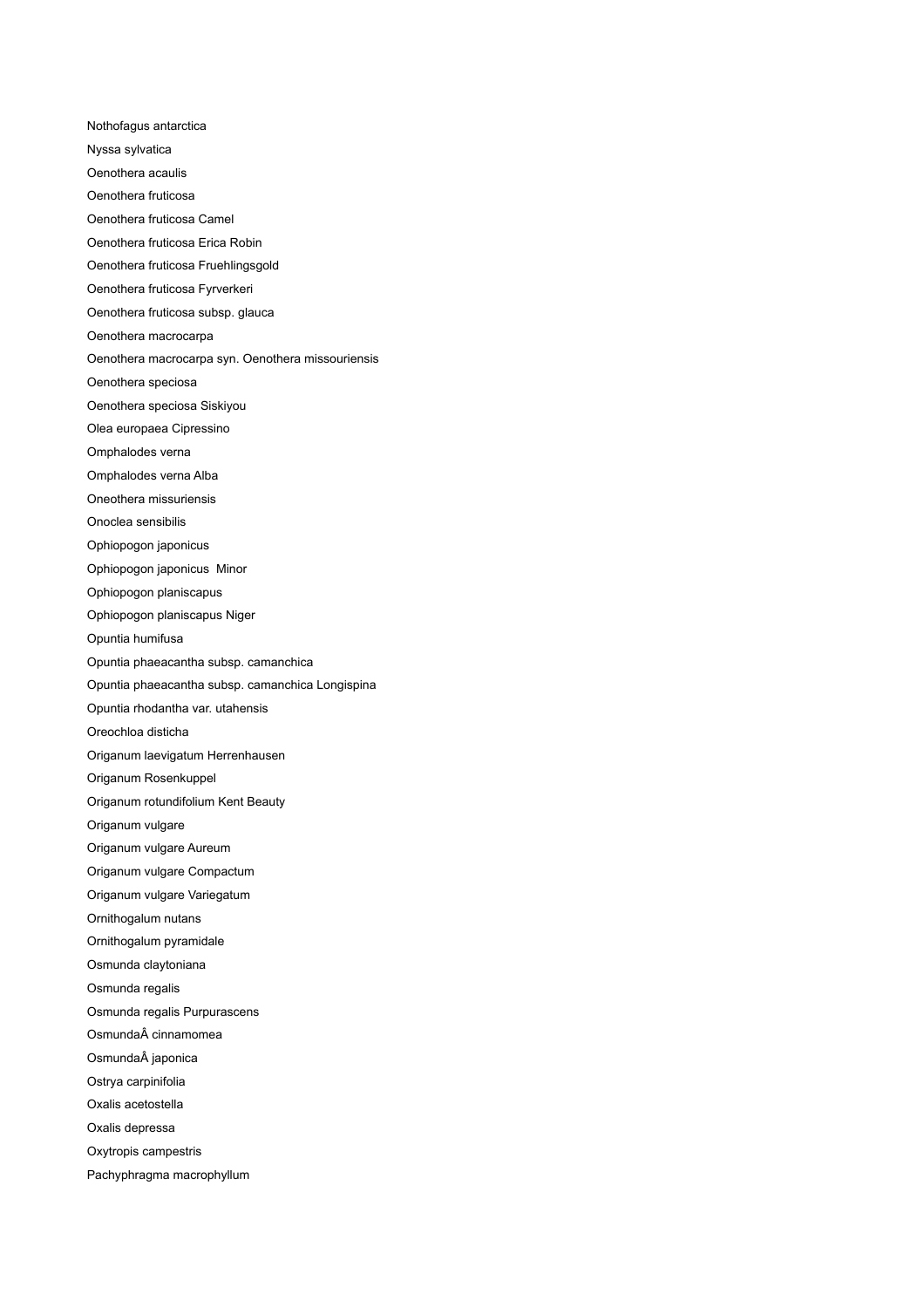Pachysandra procumbens Pachysandra terminalis Pachysandra terminalis Green Carpet Pachysandra terminalis Variegata Paeonia Alexder Fleming Paeonia Alice Harding Paeonia Amabilis Paeonia anomala Paeonia anomala var. intermedia Paeonia Augustin d'Hour Paeonia Avalanche Paeonia Barbara Paeonia beresowskii Paeonia Boule de Neige Paeonia Bowl of Beauty Paeonia broteri Paeonia Bunker Hill Paeonia caucasica Paeonia Couronne d'Or Paeonia Dr. Alex Fleming Paeonia emodi Paeonia Eva Paeonia Felix Crousse Paeonia Festiva Maxima Paeonia Hania Paeonia Jadwiga Paeonia Kame-no-kegoromo Paeonia Kansas Paeonia Karl Rosenfield Paeonia L'Eclatante Paeonia lactiflora Paeonia lactiflora La Vestale Paeonia lactiflora Mme Barillet Deschamps Paeonia lactiflora Purple Spider Paeonia lactiflora Red Charm Paeonia lactiflora Rosea Plena Paeonia lactiflora Souvenir de I'Exposition de Lile Paeonia lactiflora Triomphe de I'Exposition de Lile Paeonia Lady Aleksandra Duff Paeonia Lady Anna Paeonia Laura Dessert Paeonia mlokosewitschii Paeonia Mme Claude Tain Paeonia Mother's Choice Paeonia Nymphe Paeonia Pecher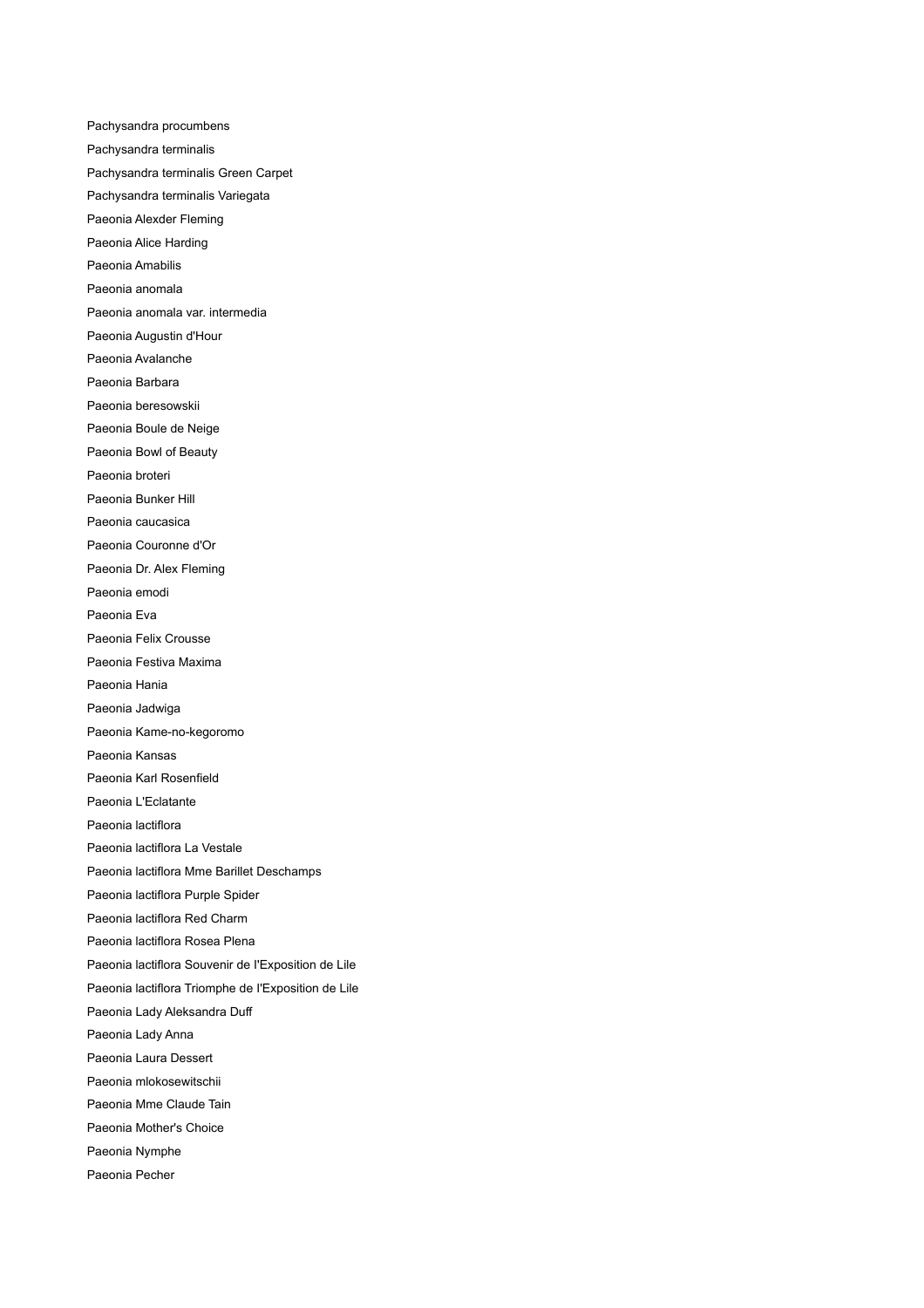Paeonia peregrina Paeonia Philomele Paeonia Primevere Paeonia Profesor Wojcicki Paeonia Sarah Bernhardt Paeonia Shirley Temple Paeonia Sorbet Paeonia suffrutiosa Paeonia tenuifolia Paeonia tenuifolia Plena Paeonia Torpilleur Paeonia Una Howard Paeonia Ursynow Paeonia veitchii Paeonia veitchii var. woodwardii Paeonia Wladyslawa Panicum bulbosum Panicum clandestinum Panicum miliaceum Panicum virgatum Panicum virgatum Cloud Nine Panicum virgatum Heavy Metal Panicum virgatum Northwind Panicum virgatum Prairie Sky Panicum virgatum Rehbraun Panicum virgatum Rotbraun Panicum virgatum Rotstrahlbusch Panicum virgatum Shenandoah Panicum virgatum Squaw Panicum virgatum Warior Papaver miyabeanum Pacino Papaver nudicaule Papaver nudicaule Wonderland Papaver nudicaule Wonderland Orange Papaver orientale Papaver orientale Brilliant Papaver orientale Pizzicato Papaver orientale Prinzessin Viktoria Louise Papaver orientale Royal Wedding Paradisea liliastrum Paris incompleta Paris polyphylla Paris quadrifolia Paronychia cephalotes Paronychia kapela Paronychia kapela subsp. serpylifolia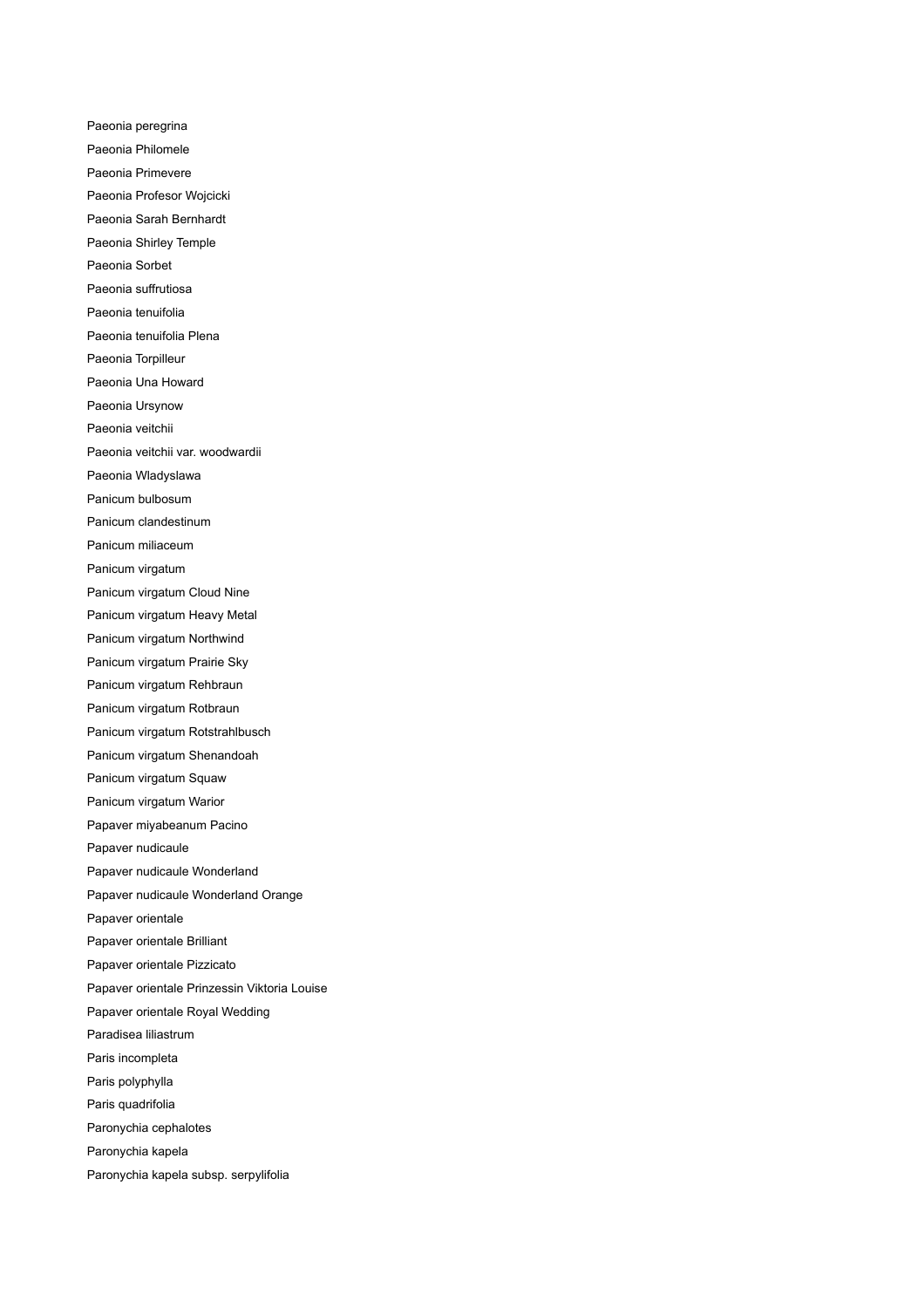Parrotia persica Parthenium integrifolium Parthenocissus himalayana var. Rubrifolia Parthenocissus quinquefolia Parthenocissus quinquefolia Star Showers Parthenocissus quinquefolia Troki Parthenocissus quinquefolia var. engelmannii Parthenocissus quinquefolia var. murorum Parthenocissus quinquefolia Yellow Wall Parthenocissus tricuspidata Parthenocissus tricuspidata Green Spring Parthenocissus tricuspidata Veitchii Patrinia gibbosa Patrinia scabiosifolia Peltoboykinia tellimoieds Peltoboykinia watanabei Penisetum villosum Pennisetum Jester Pennisetum alopecuroides Pennisetum alopecuroides National Arboretum Pennisetum alopecuroides Gelbstiel Pennisetum alopecuroides Hameln Pennisetum alopecuroides Little Bunny Pennisetum alopecuroides Moudry Pennisetum americanum Black Knight Pennisetum incomptum Pennisetum incomptum Purpureum Pennisetum orientale Pennisetum orientale Tall Tails Pennisetum Purple Baron Pennisetum setaceum Cupreum Pennisetum setaceum Rubrum Dwarf Eaton Canyon Pennisetum viridescens Penstemon barbatus Penstemon barbatus Coccineus Penstemon barbatus Rondo Penstemon barretiae Penstemon calycosus Penstemon campanulatus Penstemon davidsonii Penstemon digitalis Husker Red Penstemon fruticosus var. scouleri Penstemon hartwegii Tubular Bells Red Penstemon hirsutus Penstemon hirsutus Pygmaeus Penstemon hirsutus var. albus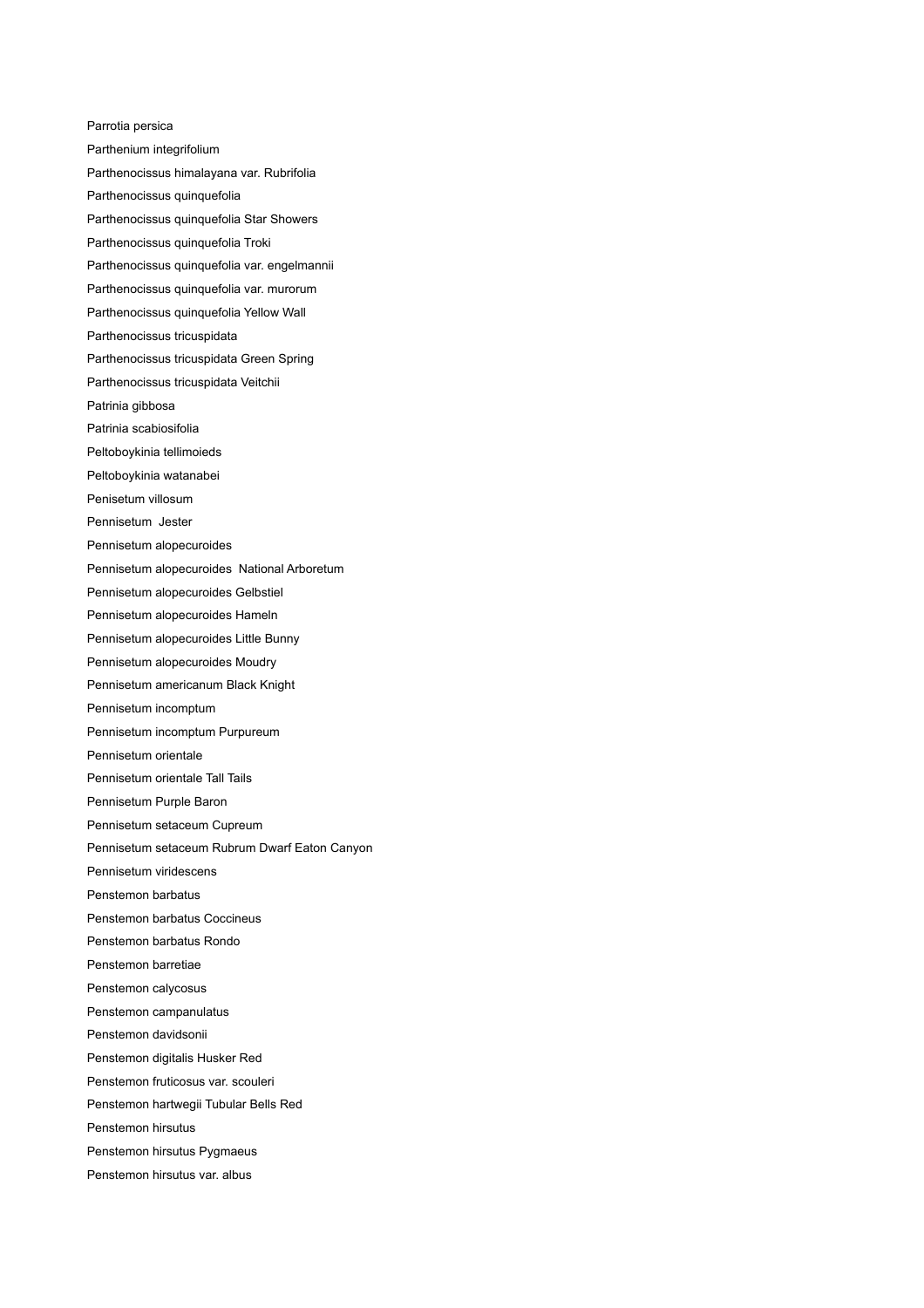Penstemon laevigatus Penstemon menziesii Penstemon pinifolius Penstemon Rubicunda Penstemon Sasketoon Hybrids Penstemon serrulatus Penstemon strictus Penstemon White Bedder Periploca graeca Perovskia abrotanoides Perovskia altriplicifolia Lacey Blue Perovskia atriplicifolia Perovskia atriplicifolia Blue Spire Perovskia atriplicifolia Little Spire Perovskia Blue Spire Perovskia Superba Persicaria affinis Persicaria affinis Donald Lowndes Persicaria affinis Superba Persicaria affinis syn. Polygonum affine Persicaria amplexicaulis Persicaria amplexicaulis Alba Persicaria bistorta Persicaria bistorta syn. Polygonum bistorta Persicaria filiformis Variegata Persicaria weyrichii Petasites hybridus Petasites japonicus Petrorhagia saxifraga Petrorhagia saxifraga Rosette Peucedanum austriacum Peucedanum luxurians Peucedanum ruthenicum Phalaris arundinacea Phalaris arundinacea Feesey Phalaris arundinacea Luteopicta (Aureovariegata) Phalaris arundinacea Luteovariegata Phalaris arundinacea Picta Phegopteris connectilis Phegopteris decursive-pinnata Phellodendron amurense Philadelphus Albatre Philadelphus Beauclerk Philadelphus Belle Etoile Philadelphus coronarius Philadelphus coronarius Aureus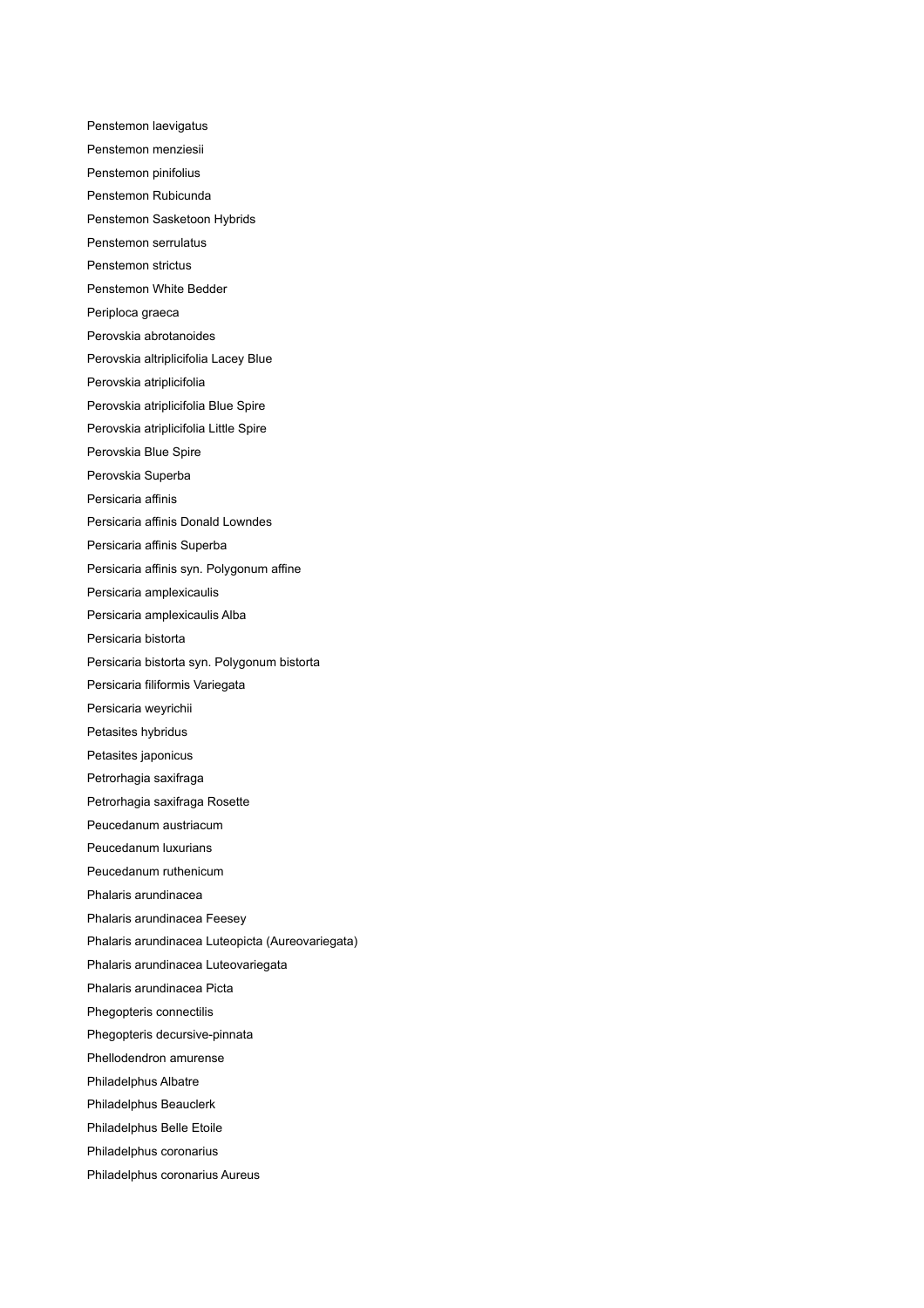Philadelphus coronarius Variegatus Philadelphus Erectus Philadelphus Innocence Philadelphus intectus Philadelphus Lemoinei Philadelphus lewisii Waterton Philadelphus Natchez Philadelphus Schneesturm Philadelphus Silberregen Philadelphus Snowbelle Philadelphus Starbright Philadelphus Virginal Philadelphus WHITE ROCK Pekphil Phillyrea latifolia Phleum alpinum Phleum phleoides Phlomis cashmeriana Phlomis fruticosa Phlomis pratensis Phlomis russeliana Phlomis samia Phlomis tuberosa Phlox Phlox Aida Phlox bifida Frohnleiten Phlox Blue Paradise Phlox borealis Phlox Bright Eyes Phlox carolina Bill Baker Phlox covillei Phlox Crackerjack Phlox Danielle Phlox divaricata Phlox Dustrlohe Phlox Eva Foerster Phlox Ferris Wheel Phlox Fesselballon Phlox Fujiyama Phlox Graf Zeppelin Phlox Harlequin Phlox Jules Sandeau Phlox Junior Dance Phlox kelseyi Rosette Phlox Kirmeslaender Phlox Le Mahdi Phlox Leuchtstern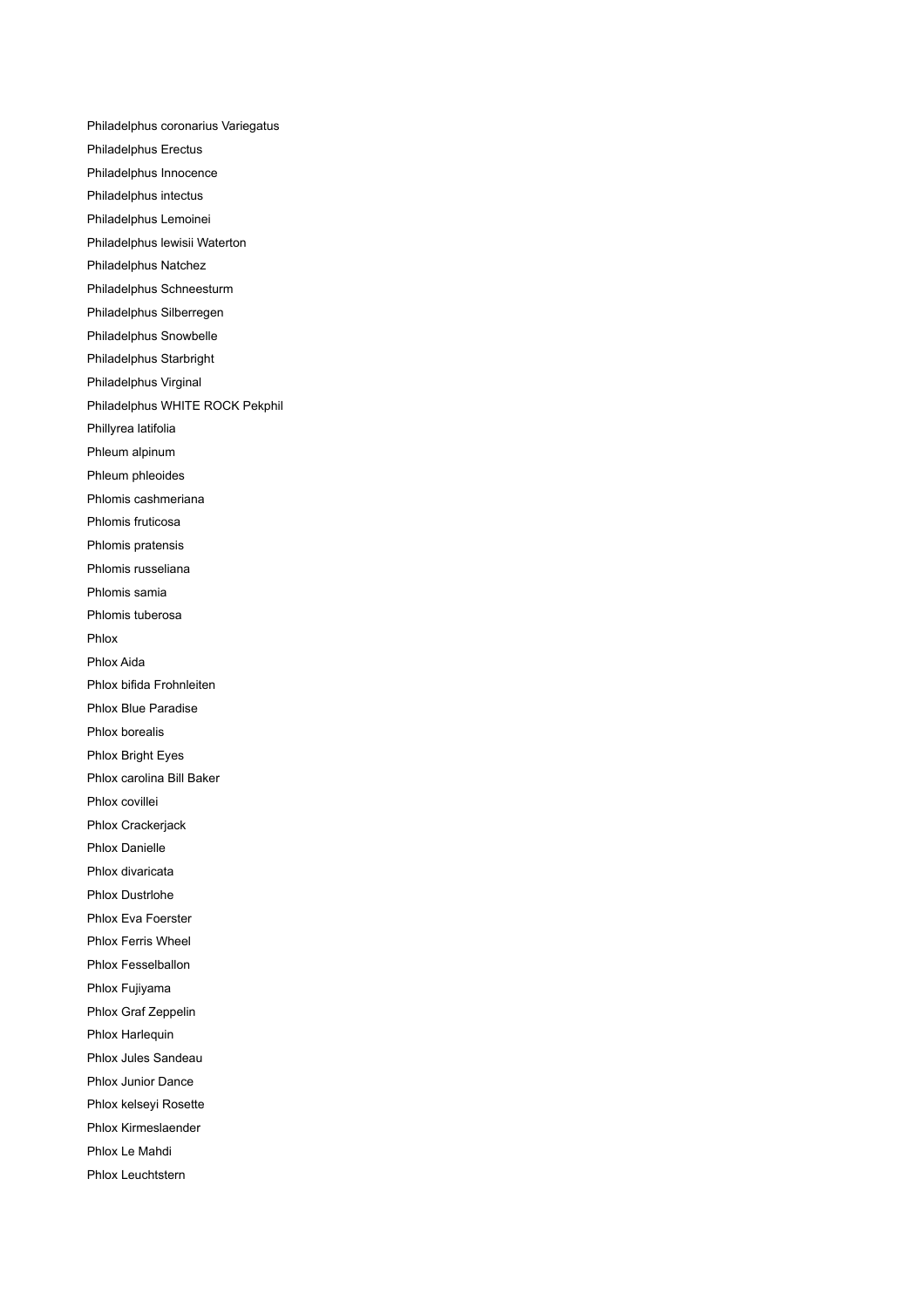Phlox Lilac cloud Phlox Norah Leigh Phlox Omega Phlox Orange Perfection Phlox paniculata Schneeferner Phlox Pax Phlox Peppermint Twist Phlox Prospero Phlox Red Admiral Phlox Rosalinde Phlox Sky Sraper Phlox Starfire Phlox Sternhimmel Phlox stolonifera Phlox subulata Phlox subulata Alexander's Surprise Phlox subulata Amazing Grace Phlox subulata Atropurpurea Phlox subulata Candy Stripes Phlox subulata Coral Eye Phlox subulata Emerald Cushion Blue Phlox subulata G.F. Wilson Phlox subulata Karkulka Phlox subulata MacDaniels Cushion Phlox subulata Maischnee Phlox subulata Moerheimii Phlox subulata Nettleton Variegated Phlox subulata Oalington Blue Eyes Phlox subulata Pink Ridge Phlox subulata Samson Phlox subulata Scarlet Fame Phlox subulata Snowflake Phlox subulata Temiskaming Phlox subulata Variegata Phlox subulata White Delight Phlox Tenor Phlox Variegata Phlox Waterloo Phlox White Admiral Phlox Wilhelm KesseIring Phlox x procumbens Phlox x procumbens Veriegata Phormium Bronze Baby Phormium Duet Phormium tenax Veitchianum Photinia x fraseri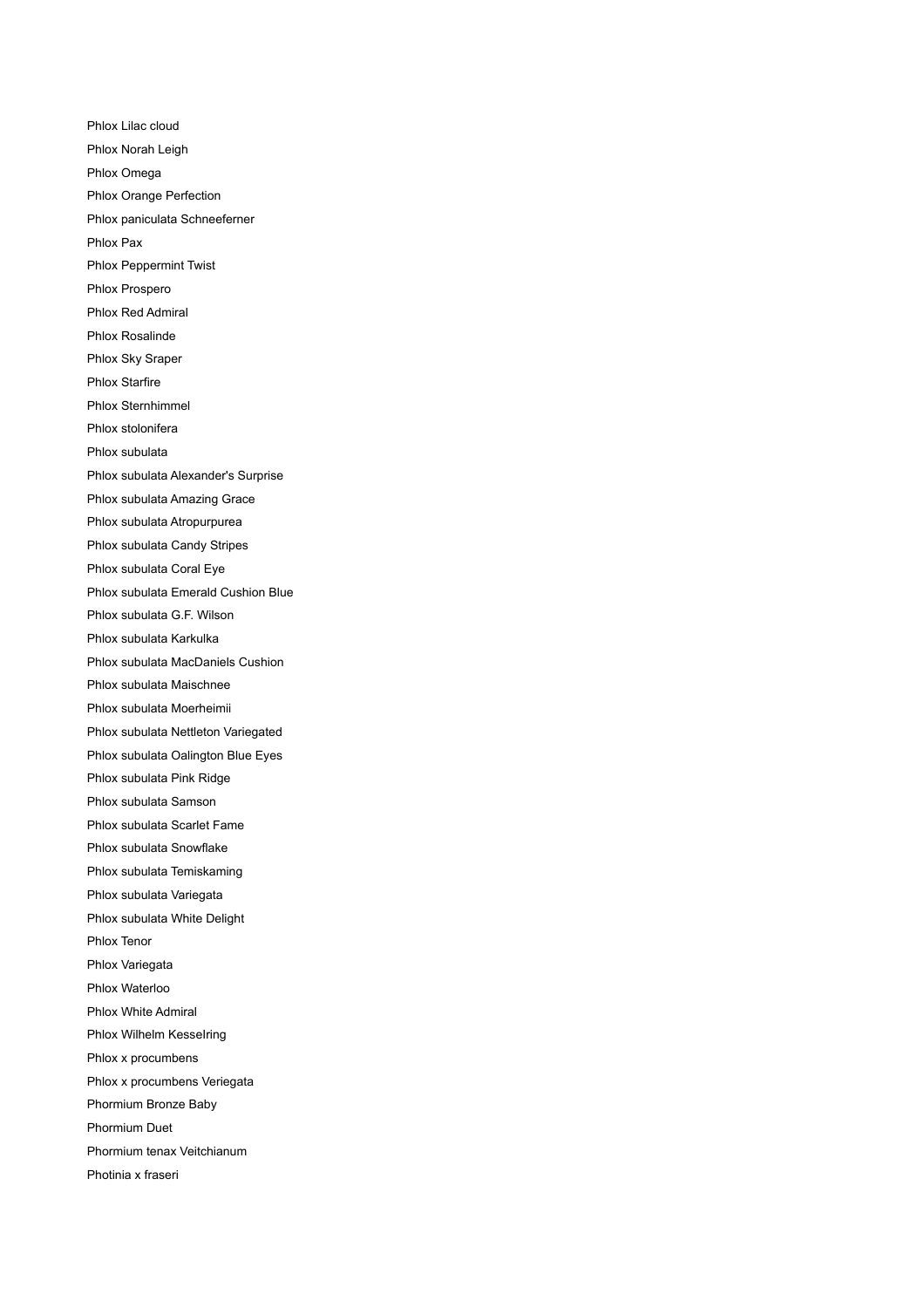Photinia x fraseri Little Red Robin Photinia x fraseri Pink Marble Photinia x fraseri Red Robin Phragmites australis Phragmites australis Veriegata Phuopsis stylosa Phuopsis stylosa Purpurea Phyllostachys aureosulcata Phyllostachys aureosulcata Aureocaulis Phyllostachys bambusoides Phyllostachys bambusoides Castilloni Phyllostachys bissetii Phyllostachys edulis Phyllostachys iridescens Phyllostachys nigra Phyllostachys nigra Megourochiku Phyllostachys viridiglaucescens Phyllostachys vivax Phyllostachys vivax Aureocaulis Physocarpus opulifolius Physocarpus opulifolius Andre Physocarpus opulifolius Angel Gold Physocarpus opulifolius Dart's Gold Physocarpus opulifolius DIABLE D'OR Physocarpus opulifolius Diabolo Physocarpus opulifolius Little Devil Physocarpus opulifolius Luteus Physocarpus opulifolius Red Baron Physocarpus opulifolius Summer Wine Physocarpus opulifolius Tuilad LADY IN RED Physostegia virginiana Physostegia virginiana Alba Physostegia virginiana Bouquet Rose Physostegia virginiana Rose Bouquet Physostegia virginiana Rosea Physostegia virginiana Summer Snow Physostegia virginiana Variegata Physostegia virginiana Vivid Phyteuma scheuchzeri Phyteuma spicatum var. carerulea Phytolacca acinosa Phytolacca americana Picea abies Picea abies Acrocona Picea abies Barryi Picea abies Bohemica Pendula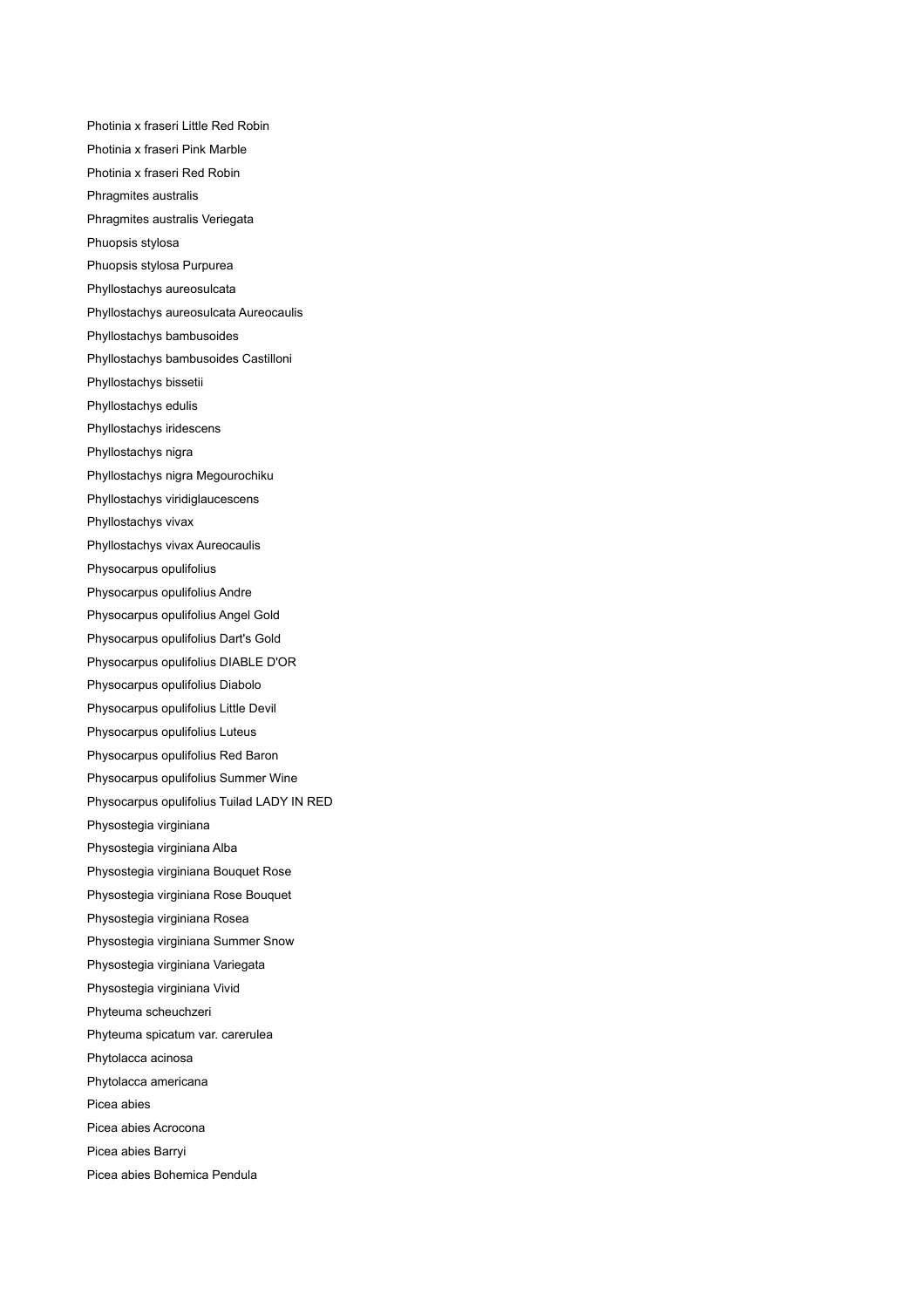Picea abies Cranstonii Picea abies Cupressina Picea abies Echiniformis Picea abies Finedonensis Picea abies Formanek Picea abies Frohburg Picea abies Gemeine Fichte Picea abies Inversa Picea abies Jalako Gold Picea abies Little Gem Picea abies Loreley Picea abies Maxewllii Picea abies Nidiformis Picea abies Ola Picea abies Pendula Picea abies Procumbens Picea abies Pumila Picea abies Pumila Glauca Picea abies Pumila Nigra Picea abies Pusch Picea abies Pygmaea Picea abies Pyramidalis Picea abies Rydal Picea abies Tompa Picea abies Vermont Gold Picea abies Virgata Picea abies Waldbrund Picea abies Will's Zwerg Picea breweriana Picea engelmannii Picea glauca Picea glauca Alberta Blue Picea glauca Alberta Globe Picea glauca Biesenthaler Fruhling Picea glauca Blue Wonder Picea glauca Compacta Picea glauca Conica Picea glauca Conica Blue Picea glauca Conica Maigold Picea glauca Cupido Picea glauca Daisy's White Picea glauca Echiniformis Picea glauca Laurin Picea glauca Pendula Picea glauca Piccolo Picea glauca Rainbow's End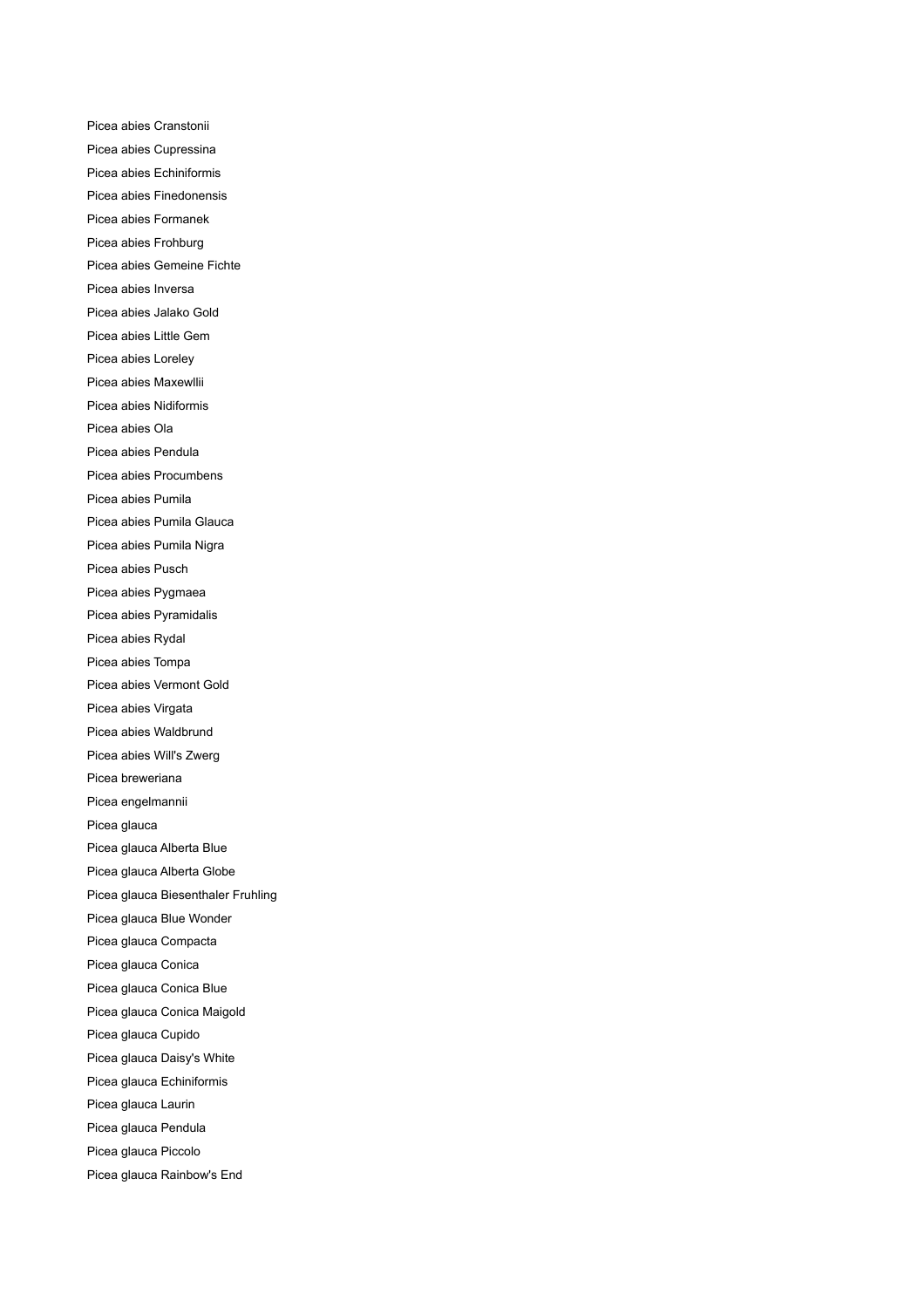Picea glauca Sander's Blue Picea glauca Zuckerhut Picea mariana Picea mariana Nana Picea mariorika Machala Picea mariorika Nana Picea omorika Picea omorika Aurea Picea omorika Bruns Picea omorika Karel Picea omorika Nana Picea omorika Pendula Picea omorika Pendula Bruns Picea omorika Pendula Kuck Picea orientalis Aurea Picea orientalis Aureospicata Picea orientalis Barnes Picea orientalis Early Gold Picea orientalis Golden Start Picea polita Picea pungens Picea pungens Bia\_ Picea pungens Bialobok Picea pungens Blue Trinket Picea pungens Edith Picea pungens Erich Frahm Picea pungens f. glauca Picea pungens Fat Albert Picea pungens Glauca Picea pungens Glauca Compacta Picea pungens Glauca Globosa Picea pungens Glauca Pendula Picea pungens Hermann Naue Picea pungens Hoopsii Picea pungens Hoto Picea pungens Iseli Fastigiate Picea pungens Koster Picea pungens Lucky Strike Picea pungens Maigold Picea pungens Mecky Picea pungens Montgomery Picea pungens Omega Picea pungens Sester Dwarf Picea pungens Waldbrunn Picea sitchensis Midget Picea sitchensis Papoose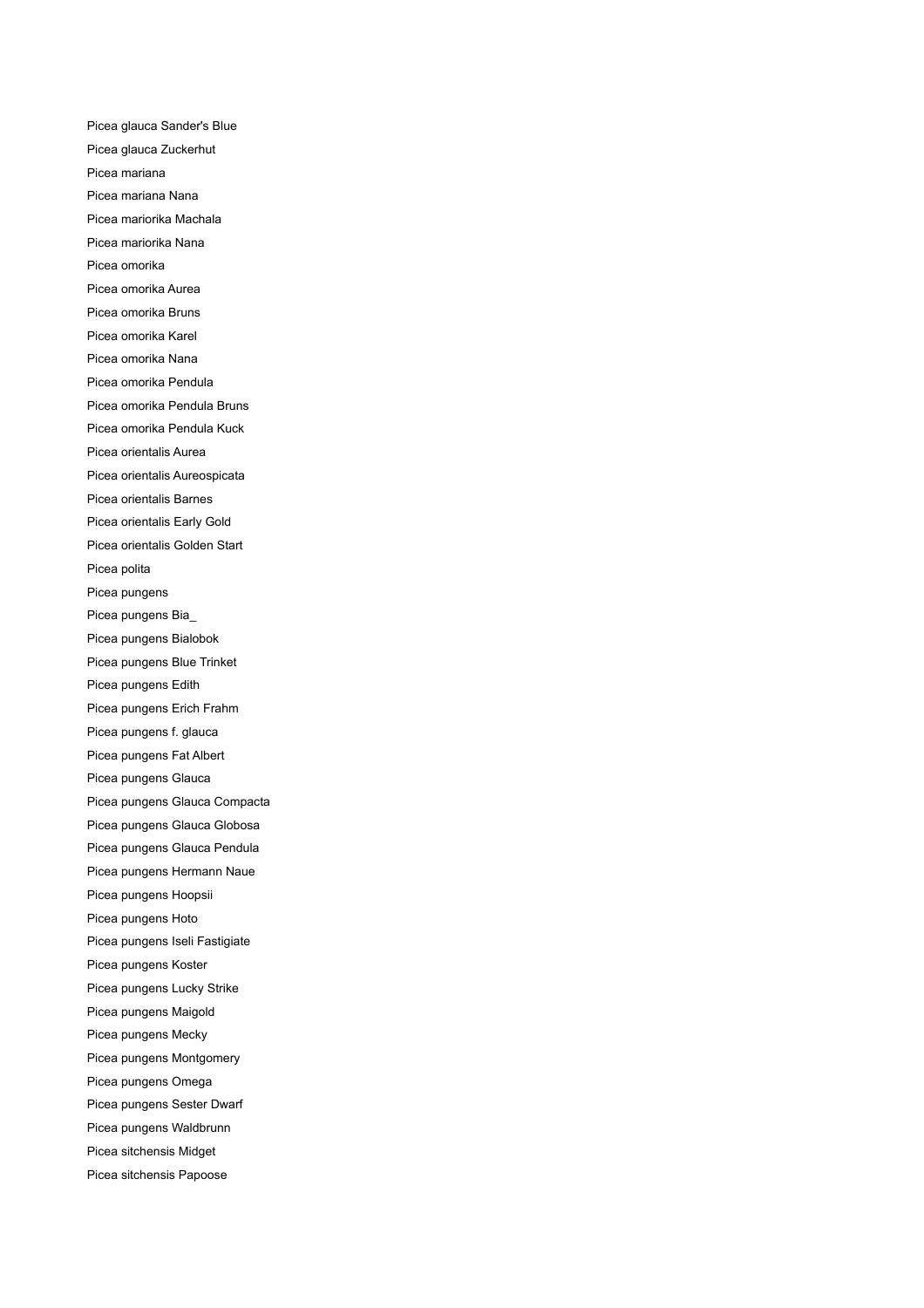Picea sitchensis Safronka Pieris Flaming Silver Pieris Forest Flame Pieris japonica Pieris japonica Bolero Pieris japonica Cupido Pieris japonica Debutante Pieris japonica Little Heath Pieris japonica Mountain Fire Pieris japonica Ralto Pieris japonica Red Mill Pieris japonica Rondo Pinus aristata Pinus banksiana Pinus banksiana Schoodic Pinus cembra Pinus cembra Glauca Pinus contorta Pinus contorta Spaan's Dwarf Pinus densiflora Alice Verkade Pinus densiflora Jane Kluis Pinus densiflora Oculus-draconis Pinus densiflora Pumila Pinus densiflora Tamoyosho Compacta Pinus densiflora Umbraculifera Pinus heldreichii Pinus heldreichii Aureospicata Pinus heldreichii Compact Gem Pinus heldreichii Dolce Dorme Pinus heldreichii Horak Pinus heldreichii Malinki Pinus heldreichii Satellit Pinus heldreichii Smidtii Pinus jeffreyi Joppi Pinus mugo Pinus mugo Benjamin Pinus mugo Carsten Pinus mugo Carsten`s Wintergold Pinus mugo Columnaris Pinus mugo Gnom Pinus mugo Golden Glow Pinus mugo Grune Welle Pinus mugo Hesse Pinus mugo Hnizdo Pinus mugo Humpy Pinus mugo Kremowa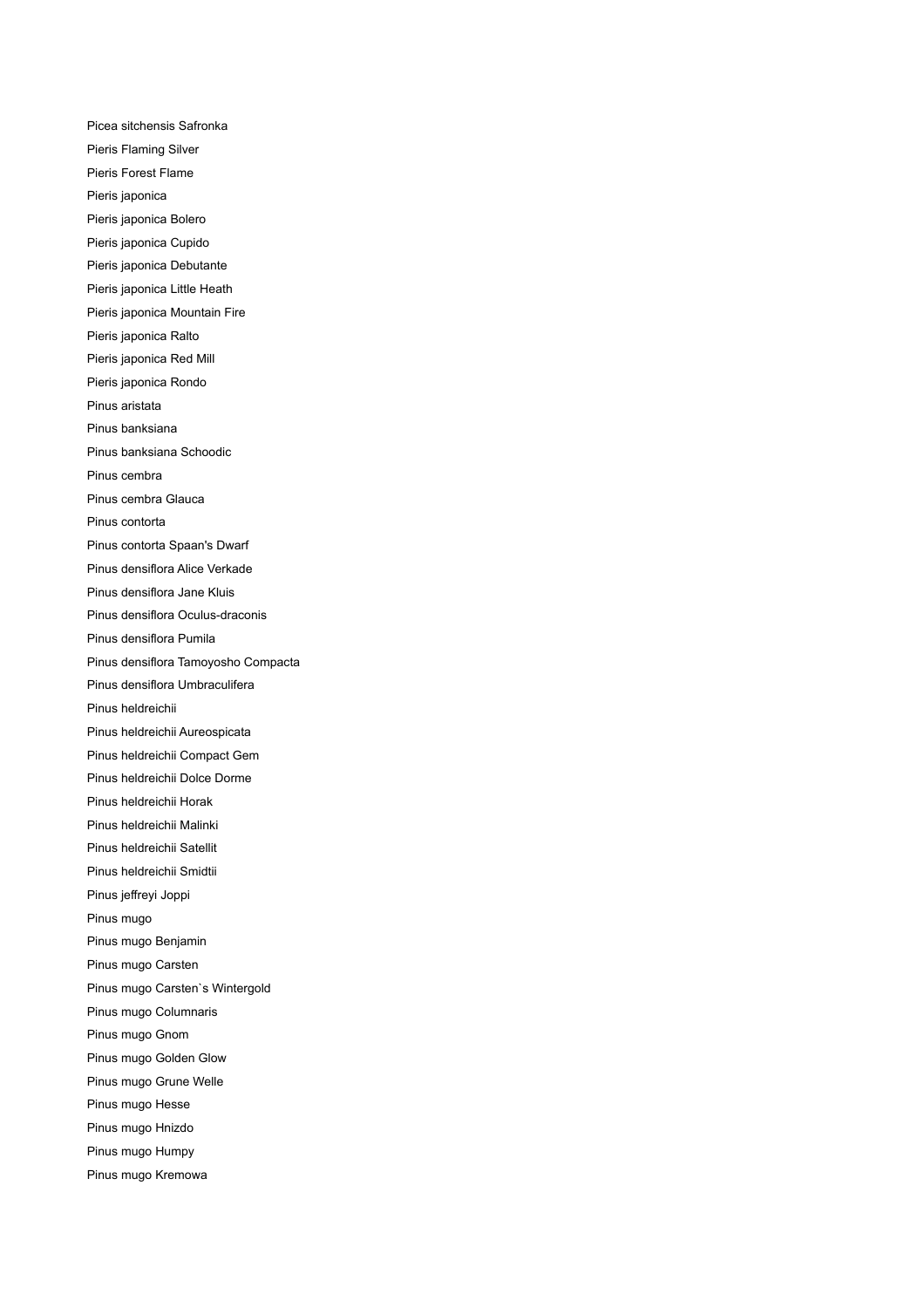Pinus mugo Liliput Pinus mugo Litomysl Pinus mugo Michal Pinus mugo Minkin Pinus mugo Mops Pinus mugo mughus Pinus mugo Mumpitz Pinus mugo Ophir Pinus mugo Pal Maleter Pinus mugo Picobello Pinus mugo Pumilio Pinus mugo Repens Pinus mugo Rollwaring Pinus mugo subsp. mugo Pinus mugo subsp. mugo bonsai Pinus mugo var. pumilio Pinus mugo Varella Pinus mugo Winter Gold Pinus nigra Pinus nigra Bambino Pinus nigra Brepo Pinus nigra BREPO Pierrick Bregeon Pinus nigra Geant de Swisse Pinus nigra Globosa Pinus nigra Green Rocket Pinus nigra Green Tower Pinus nigra Hornibrookiana Pinus nigra Marie Bregeon Pinus nigra Molette Pinus nigra Nana Pinus nigra nigra Pinus nigra Oregon Green Pinus nigra Pyramidalis Pinus nigra Rondello Pinus nigra Spielberg Pinus nigra subsp. nigra Pinus parviflora Pinus parviflora forma Bonsai Pinus parviflora Glauca Pinus parviflora Gyokkasen Pinus parviflora Negishi Pinus peuce Pinus ponderosa Pinus pumila Glauca Pinus rigida Pinus schwerinii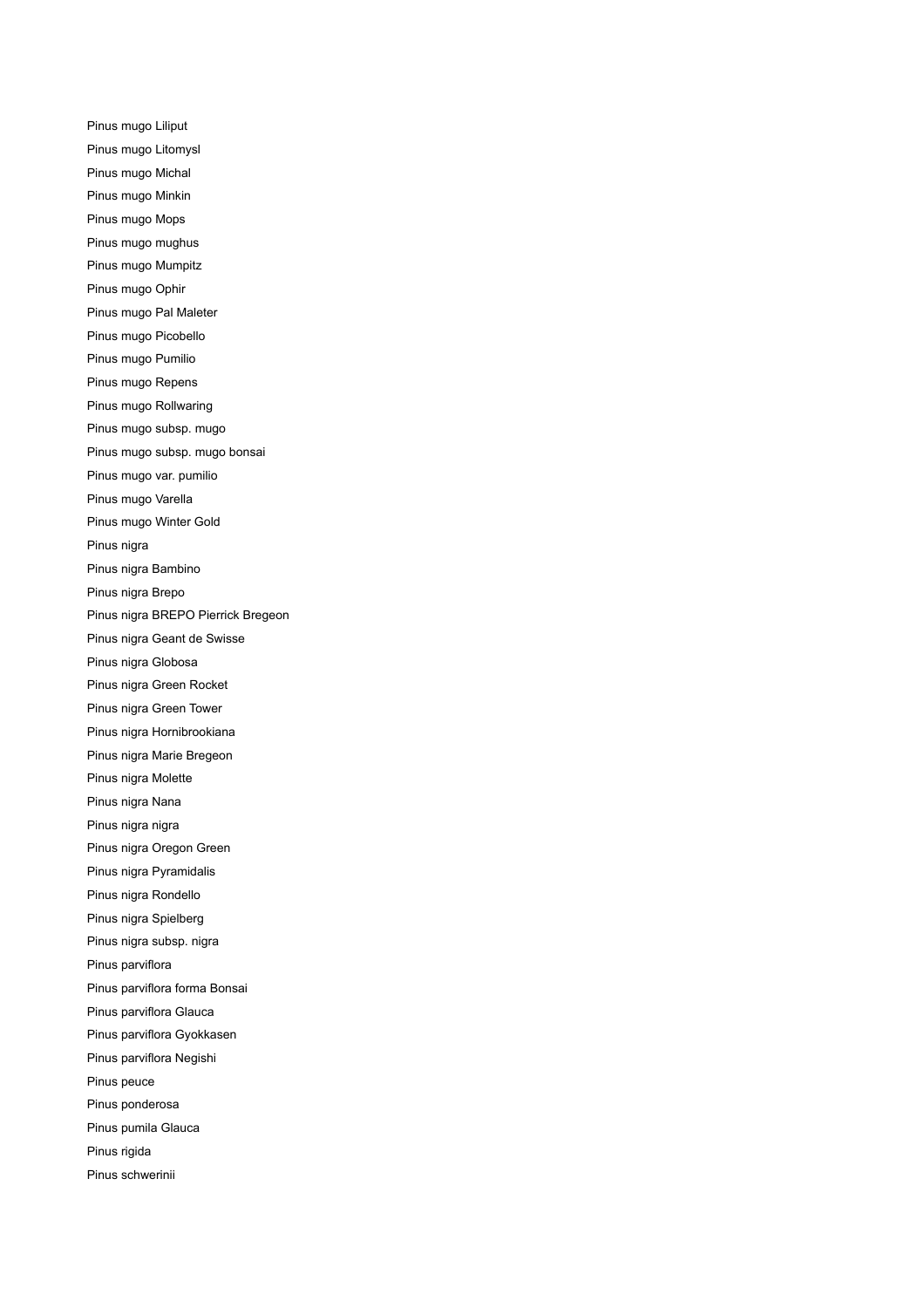Pinus schwerinii Wiethorst Pinus sibirica Pinus strobus Pinus strobus Kruger`s Lilliput Pinus strobus Pendula Pinus strobus Radiata Pinus sylvestris Pinus sylvestris Aurea Pinus sylvestris Fastigiata Pinus sylvestris Glauca Pinus sylvestris Globosa Viridis Pinus sylvestris Gold Coin Pinus sylvestris Hibernia Pinus sylvestris Hillside Creeper Pinus sylvestris Martham Pinus sylvestris Norske Typ Pinus sylvestris Norsky Pinus sylvestris Watereri Pinus thunbergii Banshosho Pinus uncinata Nana Compacta Pinus wallichiana Piptatherum virescens Plagiorhegma dubium Plantago major Purpurea Plantago major Variegata Plantago sempervirens Platanus x hispanica Platanus x hispanica Acerifolia Platanus x hispanica Alphen's Globe Platanus x hispanica Arnhem Platanus x hispanica Bloodgood Platycladus orientalis Platycladus orientalis Aurea Nana Platycladus orientalis Justynka Platycladus orientalis Nana Fleck Platycladus orientalis Sieboldii Platycodon grandiflorus Platycodon grandiflorus Albus Platycodon grandiflorus Astra Blue Platycodon grandiflorus Astra Rose Platycodon grandiflorus Astra White Platycodon grandiflorus Fuji Pink Platycodon grandiflorus Fuji White Platycodon grandiflorus Hakone Blue Platycodon grandiflorus Mariesii Platycodon grandiflorus Perlmutterschale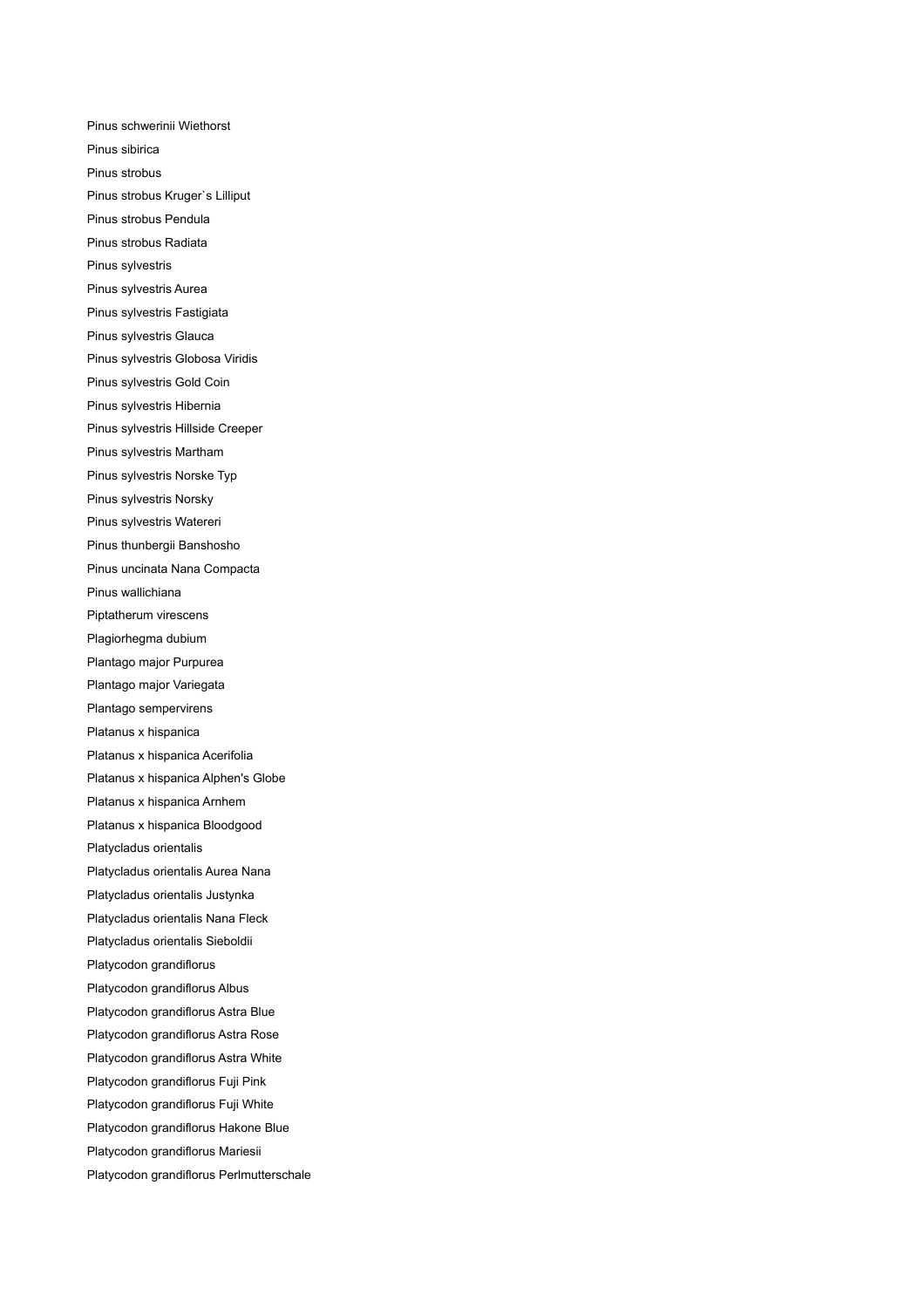Platycodon grandiflorus Plenus Platycodon grandiflorus Sentimental Blue Pleioblastus auricomus Pleioblastus shibuyanus Pleioblastus viridistriatus Pnestemon venustus Poa alpina Poa alpina var. vivipara Poa chaixii Poa cita Poa nemoralis Podophyllum hexandrum Podophyllum peltatum Polemonium boreale Heavenly Habit Polemonium caeruleum Polemonium caeruleum Alba Polemonium caeruleum Album Polemonium caeruleum Azuro Polemonium caeruleum Bambino Blue Polemonium caeruleum Blanjou-BRISE D'ANJOU Polemonium caeruleum Variegatum Polemonium pulcherrimum Polemonium reptans Polemonium multiflorum Polemonium reptans Blue Pearl Polygonatum commutatum Polygonatum falcatum Polygonatum falcatum Variegata Polygonatum humile Polygonatum multiflorum Polygonatum multiflorum Variegatum Polygonatum odoratum Polygonaum giganteum Polygonaum latifolium Polygonum coriarium Polygonum polystachyum Polypodium interjectum Polypodium vulgare Polypodium vulgare Bifido Multifidum Polystichum acrostichoides Polystichum aculeatum Polystichum andersonii Polystichum braunii Polystichum lonchitis Polystichum munitum Polystichum polyblepharum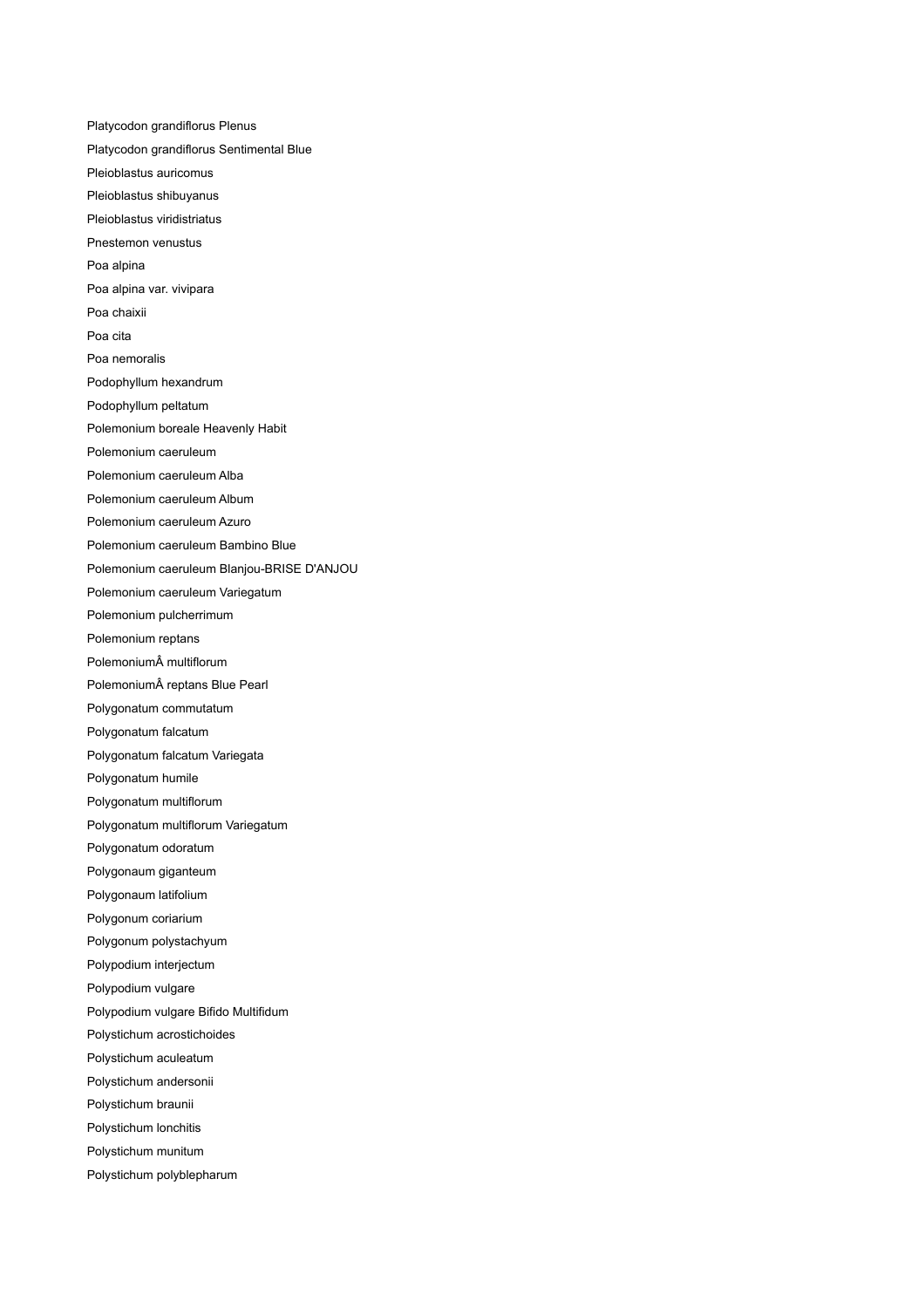Polystichum rigens Polystichum setiferum Polystichum setiferum Congestum Polystichum setiferum Dahlem Polystichum setiferum Divisilobum Wollaston Polystichum setiferum Herrenhausen Polystichum setiferum Plumoso-densum Polystichum setiferum Plumosum Polystichum setiferum Proliferum Polystichum tsussimense Populus alba Populus alba Richardii Populus deltoides Purple Tower Populus maximowiczii Populus nigra Populus nigra Italica Populus simonii Populus simonii Fastigiata Populus tremula Populus tremula Erecta Populus x berolinensis Populus x canadensis Populus x canescens De Moffart Potentilla Gibson's Scarlet Potentilla alba Potentilla ambigua Potentilla anserina Potentilla argyrophylla var. leucochroa Potentilla atrosanguinea Potentilla aurea Potentilla beesiana Potentilla crantzii Potentilla crantzii Goldrausch Potentilla fragiformis Potentilla fruticosa Potentilla fruticosa Abbotswood Potentilla fruticosa Abbotswood Silver Potentilla fruticosa Annette Potentilla fruticosa Blink Potentilla fruticosa Dakota Sunrise Potentilla fruticosa Daydawn Potentilla fruticosa Elizabeth Potentilla fruticosa Fredhem Potentilla fruticosa Goldfinger Potentilla fruticosa Goldstar Potentilla fruticosa Goldteppich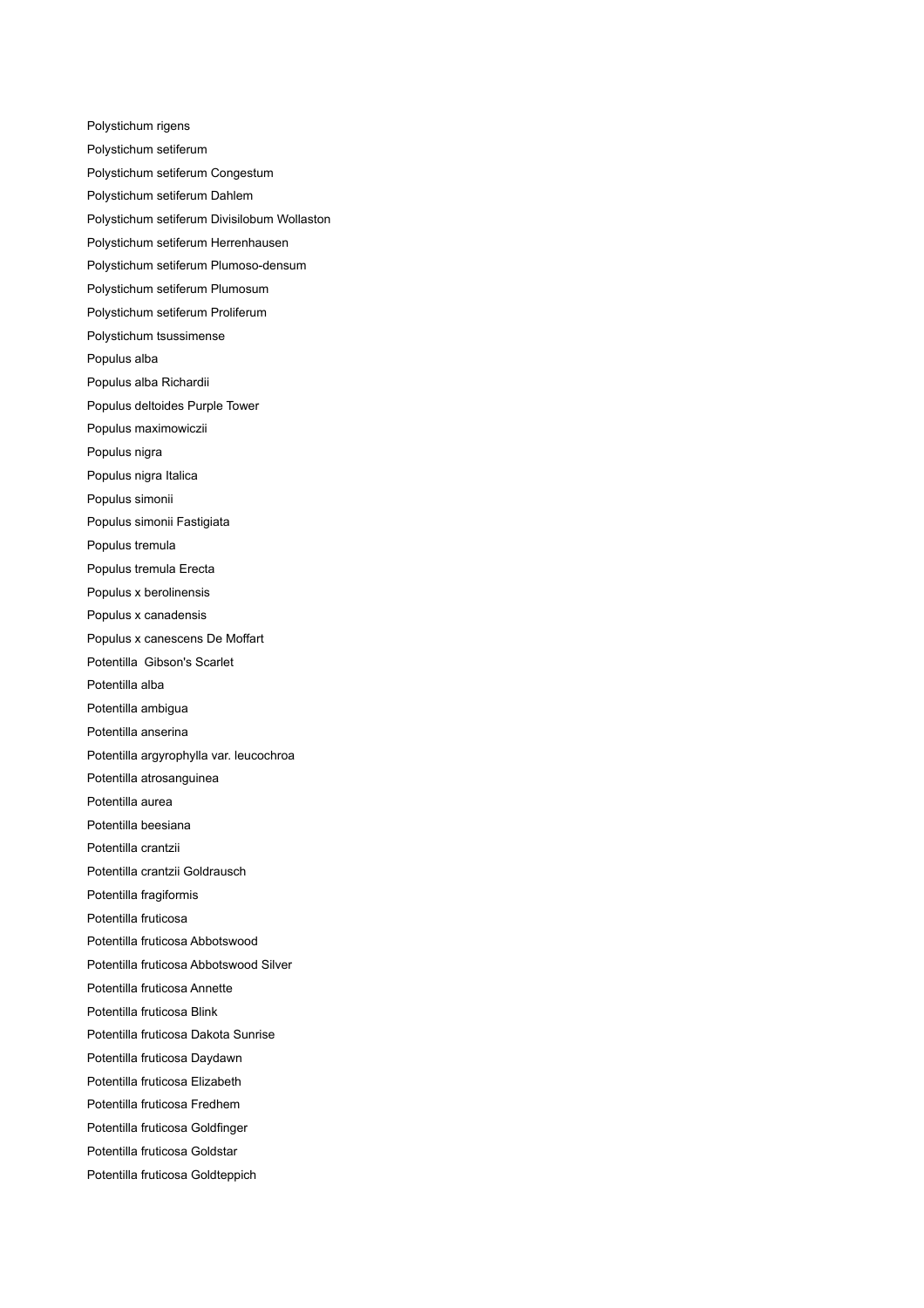Potentilla fruticosa Hachmanns Gigant Potentilla fruticosa Kobold Potentilla fruticosa Limelight Potentilla fruticosa Longacre Potentilla fruticosa LOVELY PINK Pink Beauty Potentilla fruticosa MANGO TANGO Uman Potentilla fruticosa Marian Red Robin Potentilla fruticosa Marrob Potentilla fruticosa PINK PARADISE Kupinpa Potentilla fruticosa Pretty Poly Potentilla fruticosa Princess Potentilla fruticosa Red Ace Potentilla fruticosa Red Joker Potentilla fruticosa Red Lady Potentilla fruticosa Sommerflor Potentilla fruticosa Tilford Cream Potentilla fruticosa White Lady Potentilla napalensis Miss Willmott Potentilla napalensis Ron McBeath Potentilla napalensis Roxana Potentilla nepalensis Potentilla neumanniana Potentilla neumanniana Nana Potentilla nitida Potentilla palustris Potentilla recta Potentilla thurberi Monarch's Velvet Potentilla tridentata Nuuk Pratia angulata Primula beesiana Primula bulleyana Primula capitata Salvana Primula capitata var. moreana Primula cortusoides Primula denticulata Primula denticulata Alba Primula denticulata Albiflora Primula denticulata Blaue Auslese Primula denticulata Rubin Primula elatior Primula farinosa Primula florindae Primula japonica Primula japonica Alba Primula japonica Miller's Crimson Primula juliae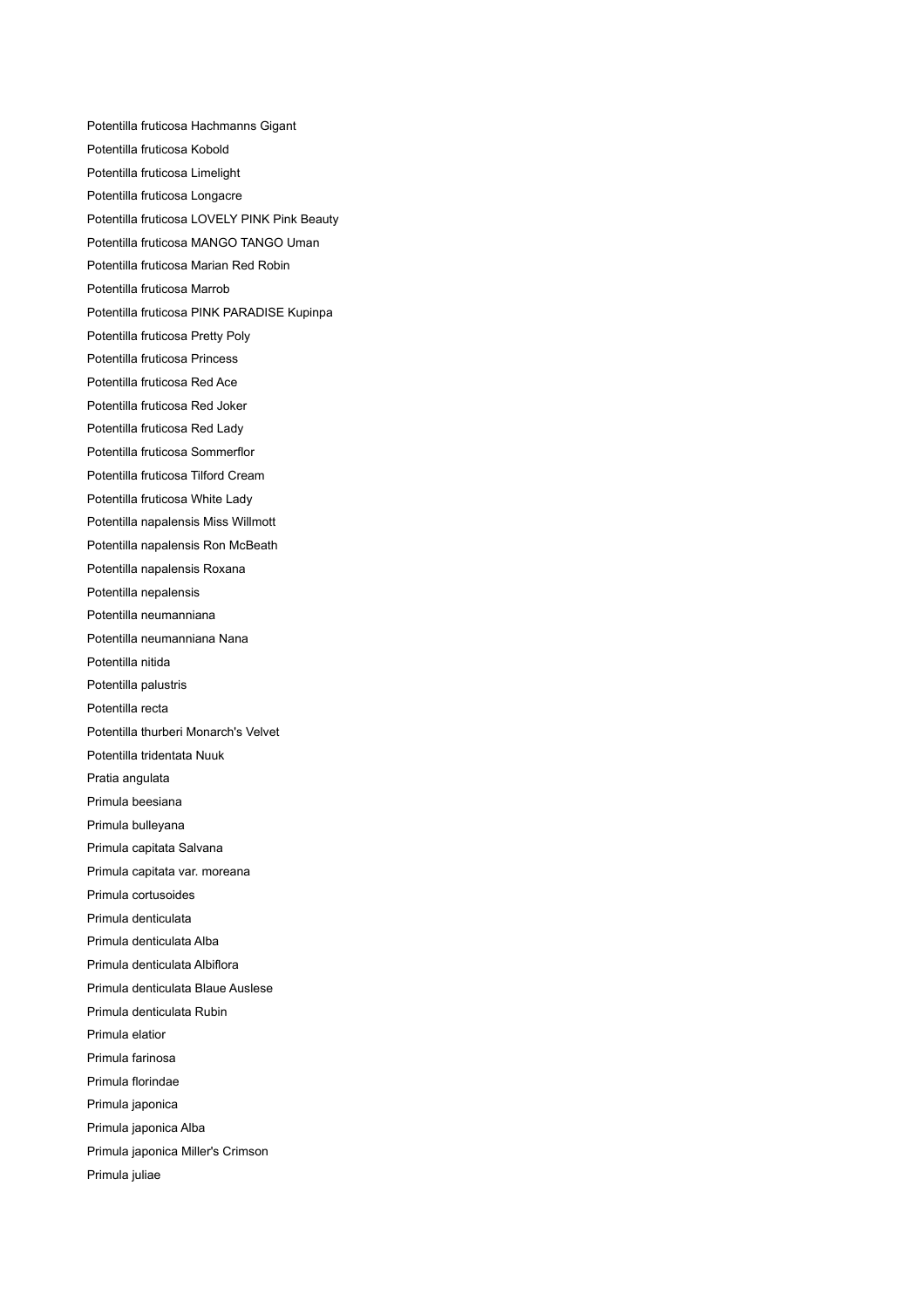Primula juliae Alba Primula Marie Crousse Primula poissonii Primula rosea Primula rosea Gigas Primula rosea Grandiflora Primula saxatilis Primula sieboldii Primula sinopurpurea Primula veris Primula veris Cabrillo Primula vialii Primula vialii Red Hot Poker Primula vulgaris Primula vulgaris Alba Primula vulgaris Alba Plena Primula vulgaris Dawn Ausell Primula vulgaris Easter Bonnet Primula Wanda Primula x bulleesiana Primula x pruhoniciana Wanda Primula x pubescens Primula x pubescens Argus Primula x pubescens Exhibition Blue Primula x pubescens Exhibition Yellow Primula x pubescens Sword Prunella grandiflora Prunella grandiflora Alba Prunella grandiflora Freelander Prunella grandiflora Laciniata Prunella grandiflora Pink Loveliness Prunella grandiflora Rubra Prunella grandiflora White Loveliness Prunella laciniata Prunella x webbiana Rosea Prunus avium Prunus cerasifera Prunus cerasifera Crimson Point Prunus cerasifera Hessei Prunus cerasifera Myrobalan Prunus cerasifera Newport Prunus cerasifera Nigra Prunus cerasifera Pissardii Prunus cerasifera Woodii Prunus cerasus Prunus cerasus Piermont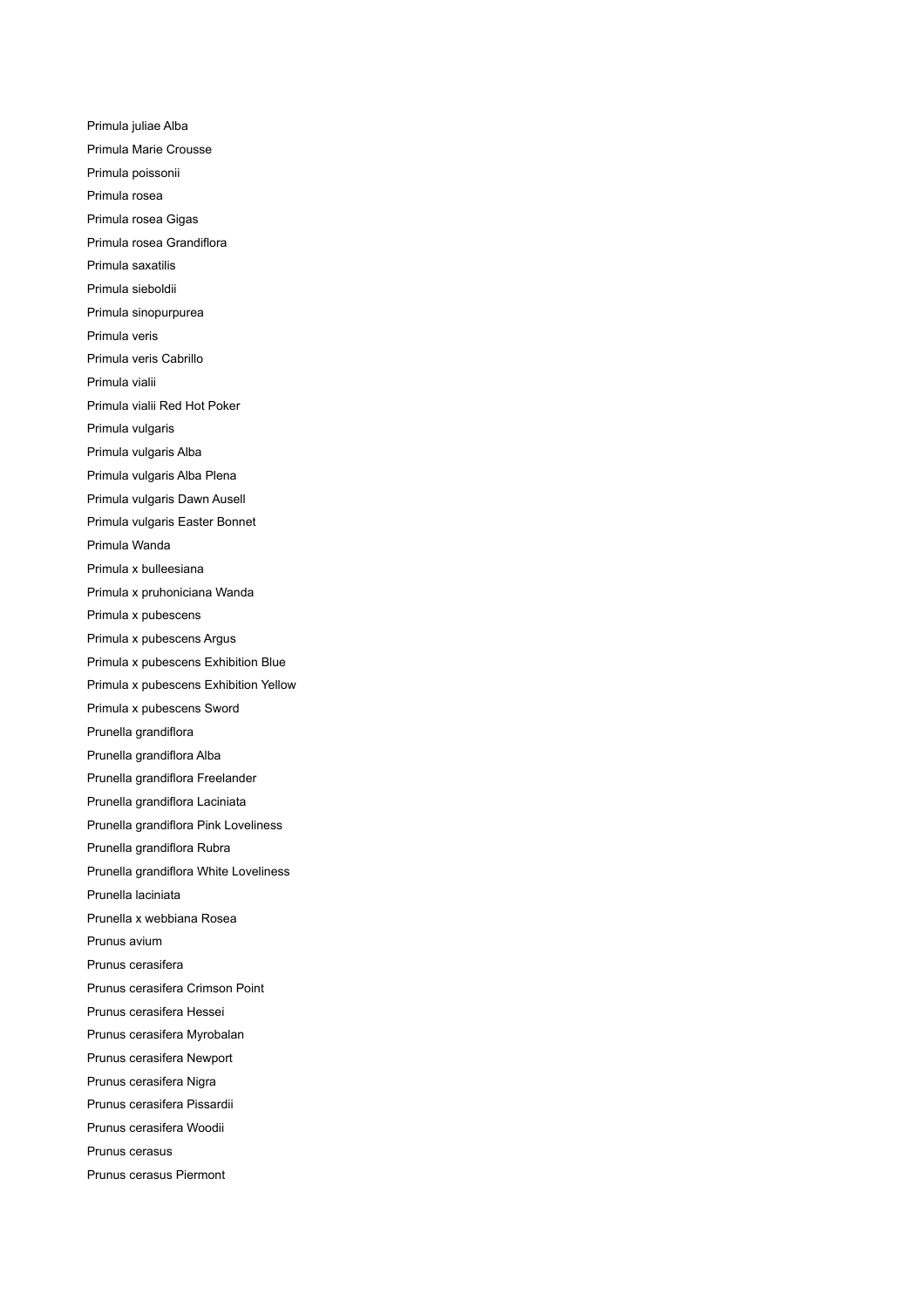Prunus cerasus Umbraculifera Prunus domestica Reine-Claude D'oullins Prunus domestica Reine-Claude Doree Prunus domestica Stanley Prunus eminens Umbraculifera Prunus fruticosa Prunus fruticosa Globosa Prunus glandulosa Prunus incisa Kojou-no-mai Prunus laurocerasus Prunus laurocerasus Otto Luyken Prunus laurocerasus Piranha Prunus maackii Amber Beauty Prunus mahaleb Prunus padus Prunus padus Colorata Prunus padus Nana Prunus pendula Pendula Rosea Prunus pendula Pendula Rubra Prunus persica Honey Red Prunus pumila var. depressa Prunus serotina Prunus serrulata Prunus serrulata Amanogawa Prunus serrulata Kanzan Prunus serrulata Kiku-shidare-zakura Prunus serrulata Royal Burgundy Prunus serrulata Shirofugen Prunus spinosa Prunus subhirtella Autumnalis Rosea Prunus subhirtella Fukubana Prunus subhirtella Pendula Prunus tenella Prunus Traiblazer Prunus Trailblazer Prunus triloba Prunus virginiana Shubert Prunus x cistena Pseudosasa japonica Pseudotsuga menziesii Pseudotsuga menziesii Fastigiata Pseudotsuga menziesii Glauca Pseudotsuga menziesii Glauca Pendula Pseudotsuga menziesii Graceful Grace Pseudotsuga menziesii var. glauca Pseudotsuga menziesii var. viridis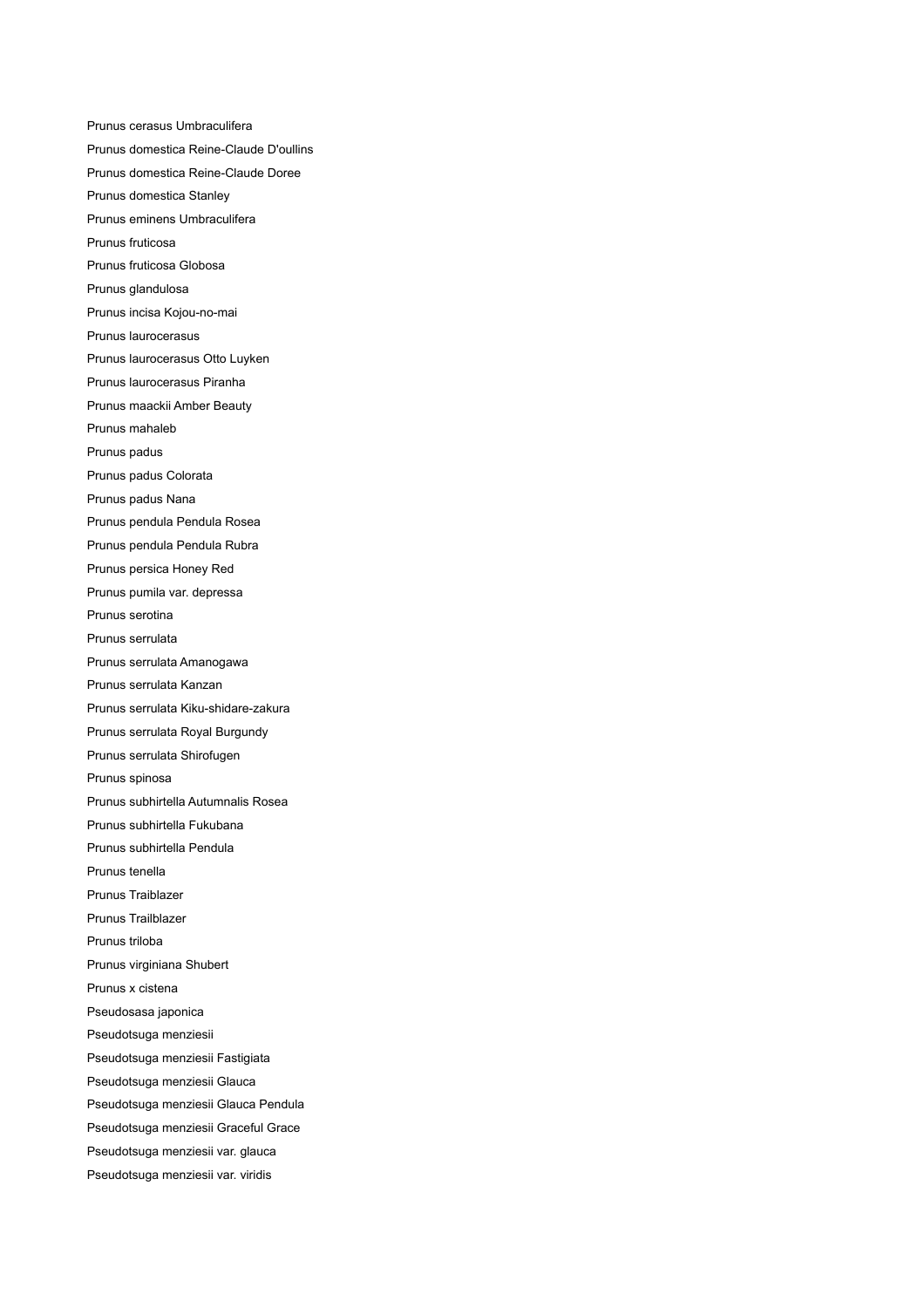Ptelea trifoliata Ptelea trifoliata Aurea Pteridium aquilinum Pterocarya fraxinifolia Pterocephalus perennis Ptilotrichum spinosum Ptilotrichum spinosum Album Pulmonaria affinis Pulmonaria angustifolia Azurea Pulmonaria angustifolia E. T. Anderson Pulmonaria Bevals Pulmonaria Blue Ensign Pulmonaria Cotton Cool Pulmonaria Lewis Palmer Pulmonaria longifolia Pulmonaria longifolia E. B. Anderson Pulmonaria longifolia subsp. cevennensis Pulmonaria Majeste Pulmonaria Majestic Pulmonaria mollis Pulmonaria obscua Pulmonaria Ocupol - OPAL Pulmonaria officinalis Pulmonaria Opal Pulmonaria Raspberry Splash Pulmonaria rubra Pulmonaria rubra David Ward Pulmonaria saccharata Pulmonaria saccharata Dora Bielefeld Pulmonaria saccharata Mrs Moon Pulmonaria saccharata Nurnberg Pulmonaria saccharata Trevi Fountain Pulsatilla alpina subsp. sulphurea Pulsatilla patens Pulsatilla patens f. flavescens Pulsatilla pratensis Pulsatilla vulgaris Pulsatilla vulgaris Alba Pulsatilla vulgaris Pink Shades Pulsatilla vulgaris Pinwheel Dark Red Shades Pulsatilla vulgaris Pinwheel White Pulsatilla vulgaris Roede Klokke Pulsatilla vulgaris Rote Glocke Pulsatilla vulgaris Rubra Pulsatilla vulgaris Violet Blue Pulsatilla vulgaris White Swan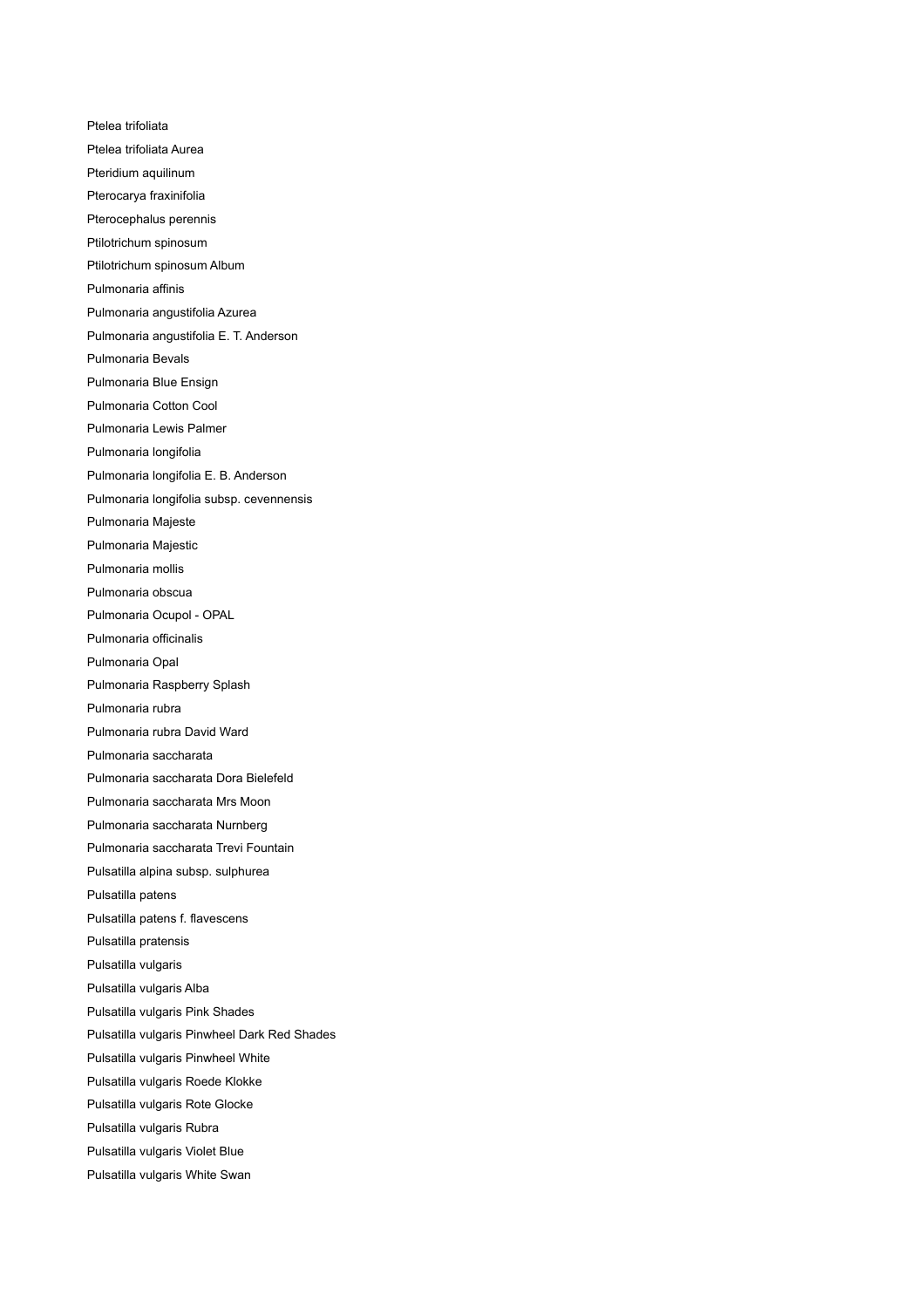Puschkinia scilloides Puschkinia scilloides Alba Pyracantha angustifolia Pyracantha coccinea Pyracantha coccinea Red Column Pyracantha coccinea Teton Pyracantha coccinea var. kuntayi Pyracantha Orange Charmer Pyracantha Orange Glow Pyracantha Soleil d'Or Pyrethrum roseum Pyrus calleryana Chanticleer Pyrus pyraster Pyrus salicifolia Pyrus salicifolia Pendula Quercus cerris Quercus coccinea Quercus frainetto Quercus macranthera Quercus macrocarpa Quercus palustris Quercus palustris Green Dwarf Quercus petraea Quercus robur Quercus robur Concordia Quercus robur Fastigiata Quercus robur Fastigiata Koster Quercus rubra Quercus rubra Aurea Quercus rubra Haaren Ranunculus acris Ranunculus acris Multiplex Ranunculus ficaria Ranunculus gouanii Ranzania japonica Raoulia australis Rheum Ace of Hearts Rheum palmatum Rheum palmatum var. tanguticum Rheum rhaponticum Rheum tibeticum Rhododendron Alfred Rhododendron Allotria Rhododendron America Rhododendron Amethyst Rhododendron Anneke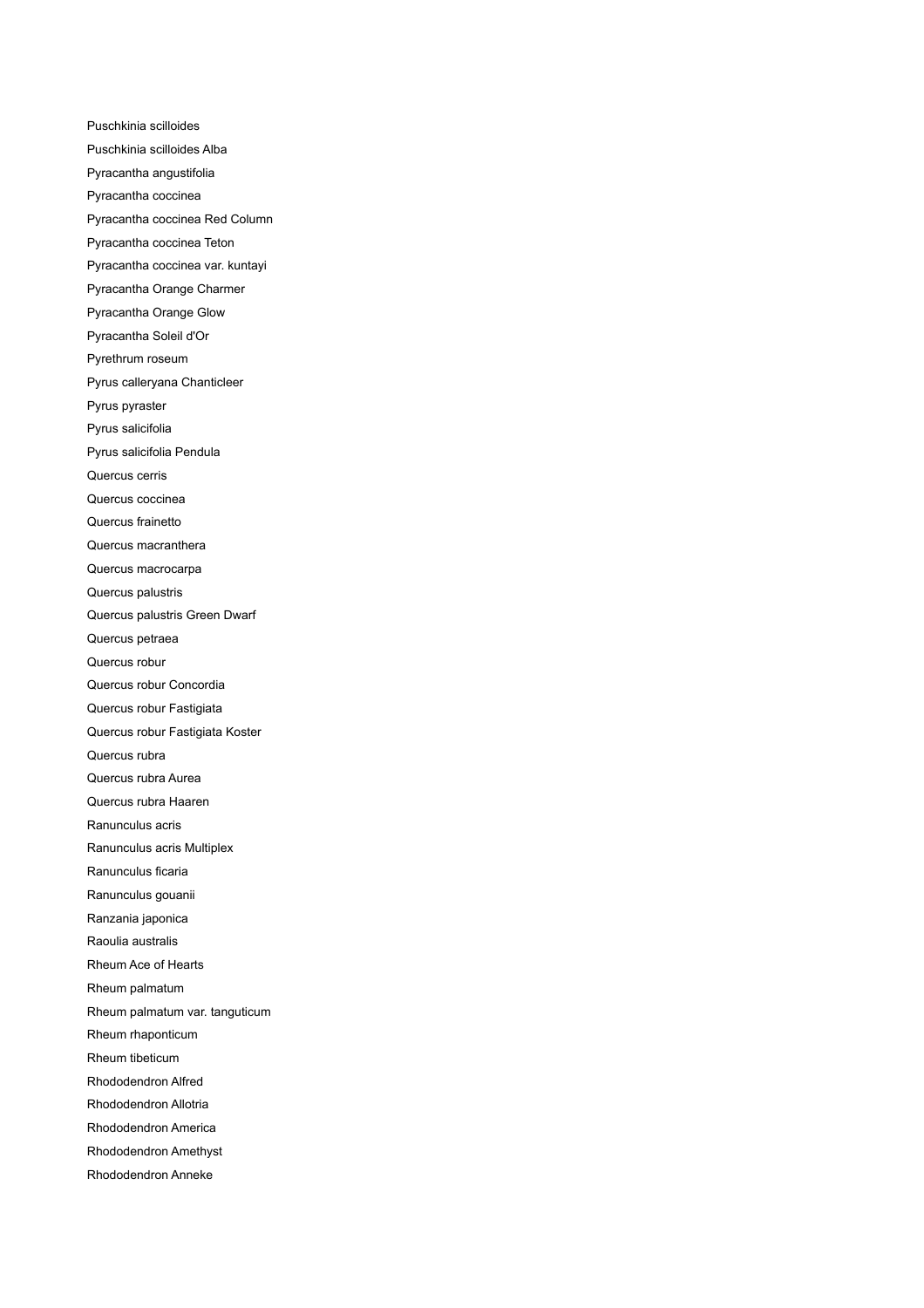Rhododendron Anuschka Rhododendron Arabella Rhododendron Astrid Rhododendron Azurika Rhododendron Azurro Rhododendron Babuschka Rhododendron Bad Eilsen Rhododendron Baden Baden Rhododendron Bashful Rhododendron Belkanto Rhododendron Berryrose Rhododendron Blinklicht Rhododendron Blue Diamond Rhododendron Blue Peter Rhododendron Blue Tit Rhododendron Blurettia Rhododendron Blutopia Rhododendron Bouquet de Flore Rhododendron Brasilia Rhododendron Brigitte Rhododendron Buchlovice Rhododendron Calsap Rhododendron campylocarpum Rhododendron Cannon's Double Rhododendron Canzonetta Rhododendron Caractacus Rhododendron Cardinal Rhododendron Caroline Allbrook Rhododendron carolinianum P.J.M.Elite Rhododendron Catawbiense Boursault Rhododendron Catawbiense Grandiflorum Rhododendron Catharine van Tol Rhododendron Christopher Wren Rhododendron Cilpinense Rhododendron Cosmopolitan Rhododendron Csardas Rhododendron Cunningham's White Rhododendron Daniela Rhododendron dauricum Staccato Rhododendron Daviesii Rhododendron Delta Rhododendron Diamant Rosa Rhododendron Diorama Rhododendron Doloroso Rhododendron Dora Amateis Rhododendron Duke of York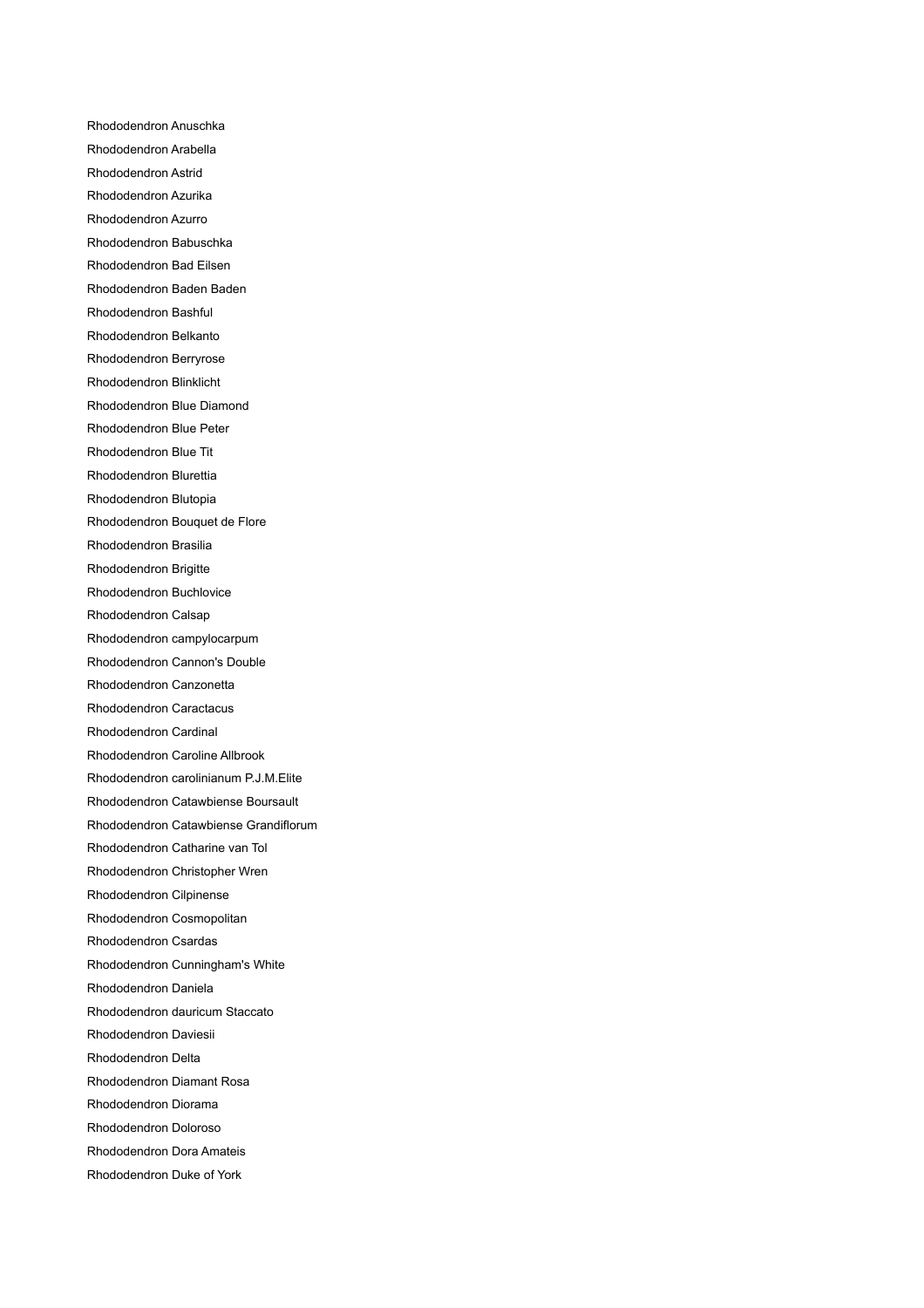Rhododendron Eisprinzessin Rhododendron Elite Rhododendron Elsie Lee Rhododendron Enzett Lilienstein Rhododendron Eskimo Rhododendron Fandango Rhododendron Fantastica Rhododendron Fasching Rhododendron Fastuosum Flore Pleno Rhododendron Fastuosum Plenum Rhododendron Fatsuosum Plenum Rhododendron Feuerwerk Rhododendron Fireball Rhododendron Flautando Rhododendron forrestii Bengal Rhododendron Francesca Rhododendron Fridoline Rhododendron Furnivall's Daughter Rhododendron Geisha Orange Rhododendron Geisha Purple Rhododendron Georg Arends Rhododendron Germania Rhododendron Gibraltar Rhododendron Gislinde Rhododendron Glowing Embers Rhododendron Goldbukett Rhododendron Golden Eagle Rhododendron Golden Flare Rhododendron Golden Light Rhododendron Golden Lights Rhododendron Golden Sunset Rhododendron Golden Torch Rhododendron Goldflimmer Rhododendron Goldpracht Rhododendron Gomer Waterer Rhododendron Grumpy Rhododendron H.C. Dresselhuys Rhododendron Hachmann's Charmant Rhododendron Hachmann's Feuerschein Rhododendron Helsinki University Rhododendron hippophaeoides Rhododendron Homebush Rhododendron Humboldt Rhododendron hybridum Rhododendron Il Tasso Rhododendron impeditum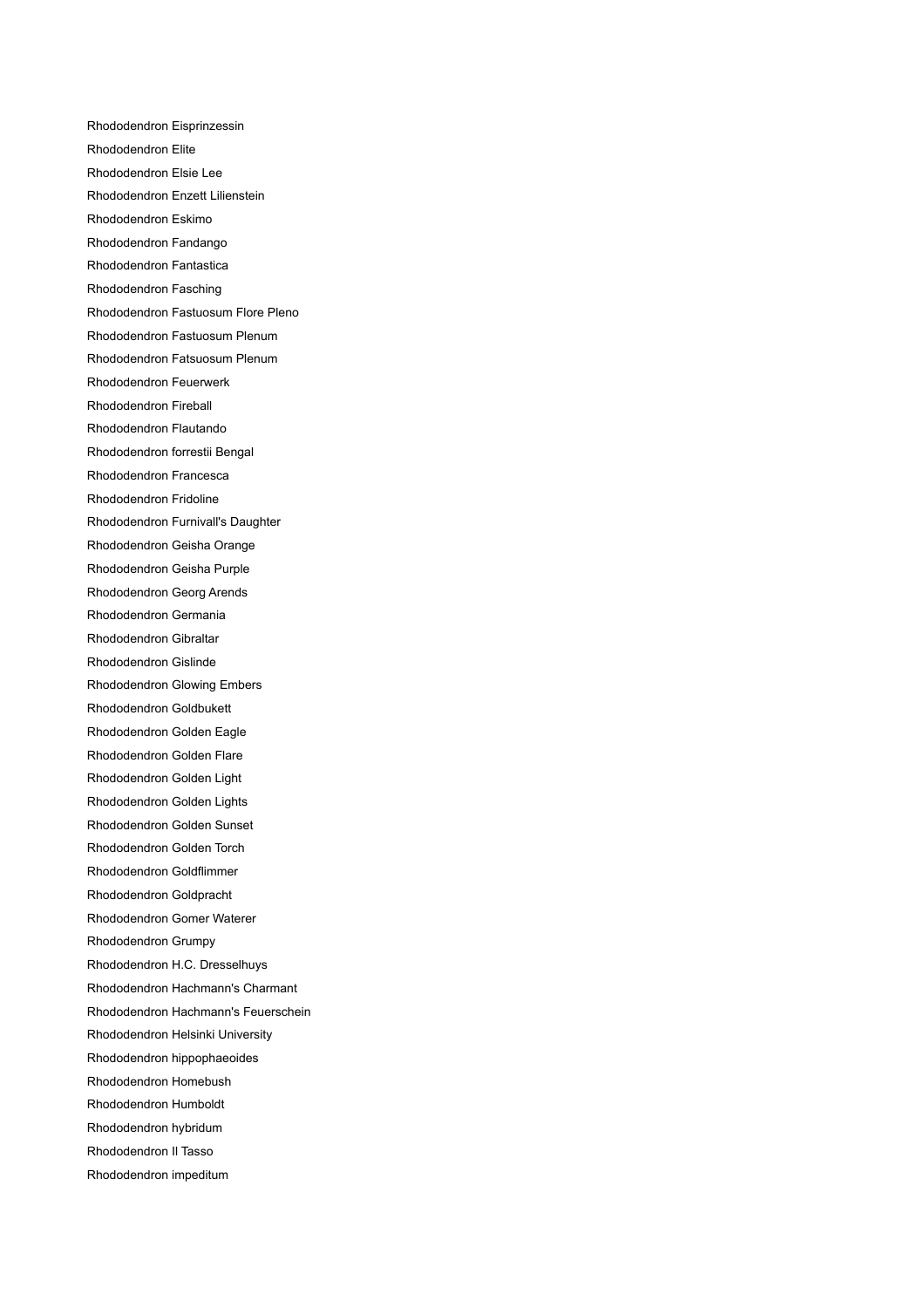Rhododendron Irene Koster Rhododendron Jack A. Sand Rhododendron japonica Rhododendron japonica Allotria Rhododendron japonica Babuschka Rhododendron japonica Blanice Rhododendron japonica Bouquet de Flore Rhododendron japonica Eisprinzessin Rhododendron japonica Geisha Orange Rhododendron japonica Glowing Embers Rhododendron japonica Hino Crimson Rhododendron japonica Kermesina Rose Rhododendron japonica Maruschka Rhododendron japonica Melina Rhododendron japonica Michiko Rhododendron japonica Nordlicht Rhododendron japonica Rosinetta Rhododendron japonica Sasava Rhododendron japonica Tornella Rhododendron Jock Brydon Rhododendron Juanita Rhododendron Kalinka Rhododendron KARIBIA Rhododendron Karmesina Alba Rhododendron Karmesina Rose Rhododendron Kermesina Rhododendron Kilian Rhododendron Kirin Rhododendron Kiusianum Album Rhododendron Kiusianum var. alpinum Rhododendron Klondryke Rhododendron Klondyke Rhododendron Knap Hill Anneke Rhododendron Knap Hill Balzac Rhododendron Knap Hill Berry Rose Rhododendron Knap Hill Fanal Rhododendron Knap Hill Glowing Ember Rhododendron Knap Hill Golden Eagle Rhododendron Knap Hill Harvest Moon Rhododendron Knap Hill Homebush Rhododendron Knap Hill Hortulanus H. Witte Rhododendron Knap Hill Hotspur Red Rhododendron Knap Hill Strawberry Ice Rhododendron Knap Hill Whitetroat Rhododendron Kokardia Rhododendron Konigstein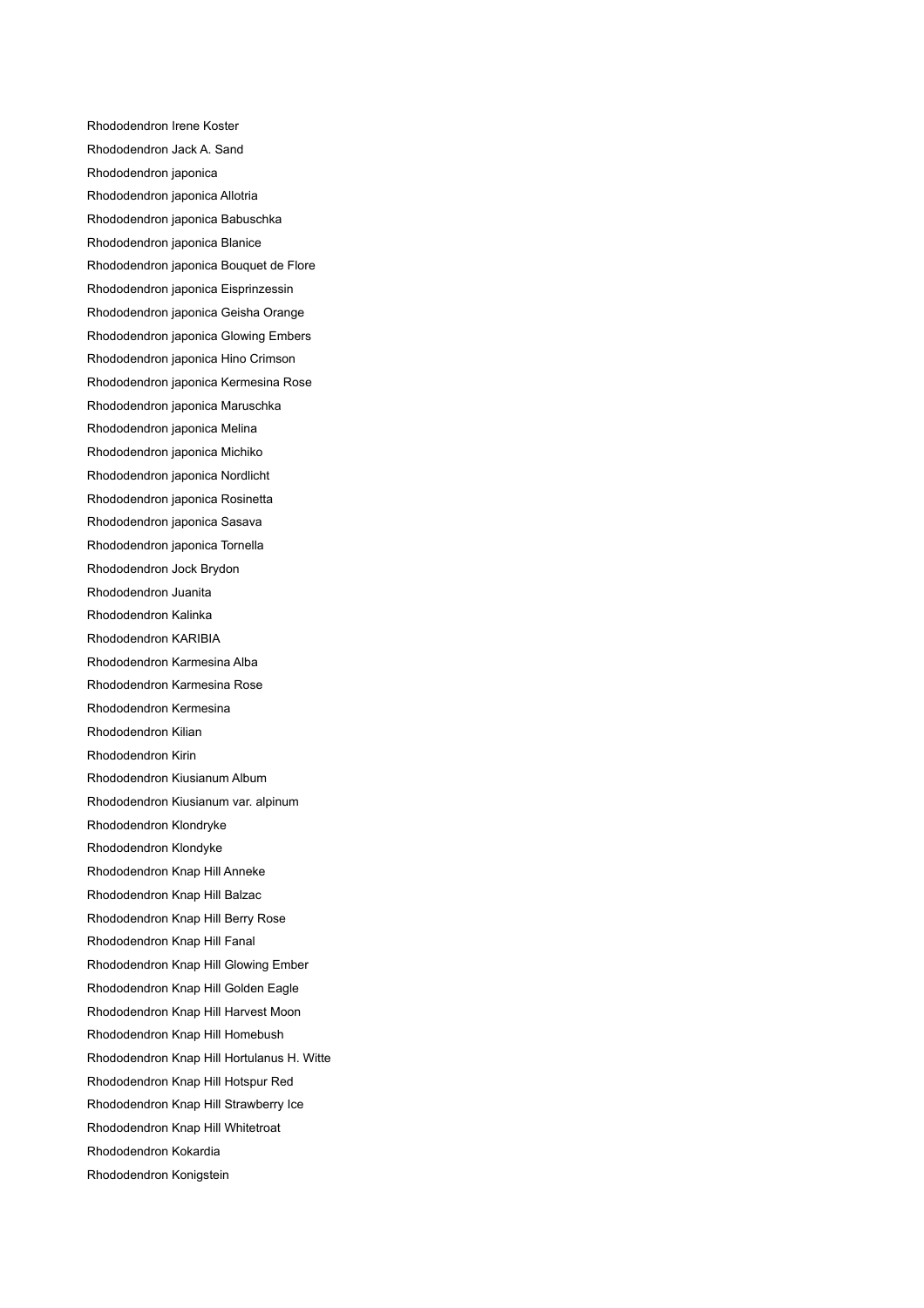Rhododendron Le Progres Rhododendron Ledicanense Rhododendron Lee's Dark Purple Rhododendron Libretto Rhododendron Limetta Rhododendron Linda Rhododendron Loreley Rhododendron Love Song Rhododendron Lumina Rhododendron luteum Rhododendron luteum Berryrose Rhododendron luteum Homebush Rhododendron luteum Schneegold Rhododendron Madame Carvalho Rhododendron Madame Masson Rhododendron Madame van Hecke Rhododendron Marcel Menard Rhododendron Marlies Rhododendron Maruschka Rhododendron May Day Rhododendron Melina Rhododendron mollis Frans van der Bom Rhododendron mollis Koster s Brilliant Red Rhododendron mollis Lemonora Rhododendron mollis Satan Rhododendron Morgenrot Rhododendron Move Rhododendron Nabucco Rhododendron Narcissiflora Rhododendron Nicoletta Rhododendron Nordlicht Rhododendron Nova Zembla Rhododendron occidentale Jock Brydon Rhododendron occidentalis Irene Koster Rhododendron Old Port Rhododendron Orange Beauty Rhododendron orbiculare Rhododendron Orlice Rhododendron Oxydol Rhododendron P.J. Mezitt Rhododendron P.J.M. REGAL Rhododendron Panda Rhododendron Parkfeuerr Rhododendron Pearce's American Beauty Rhododendron Percy Wiseman Rhododendron Persil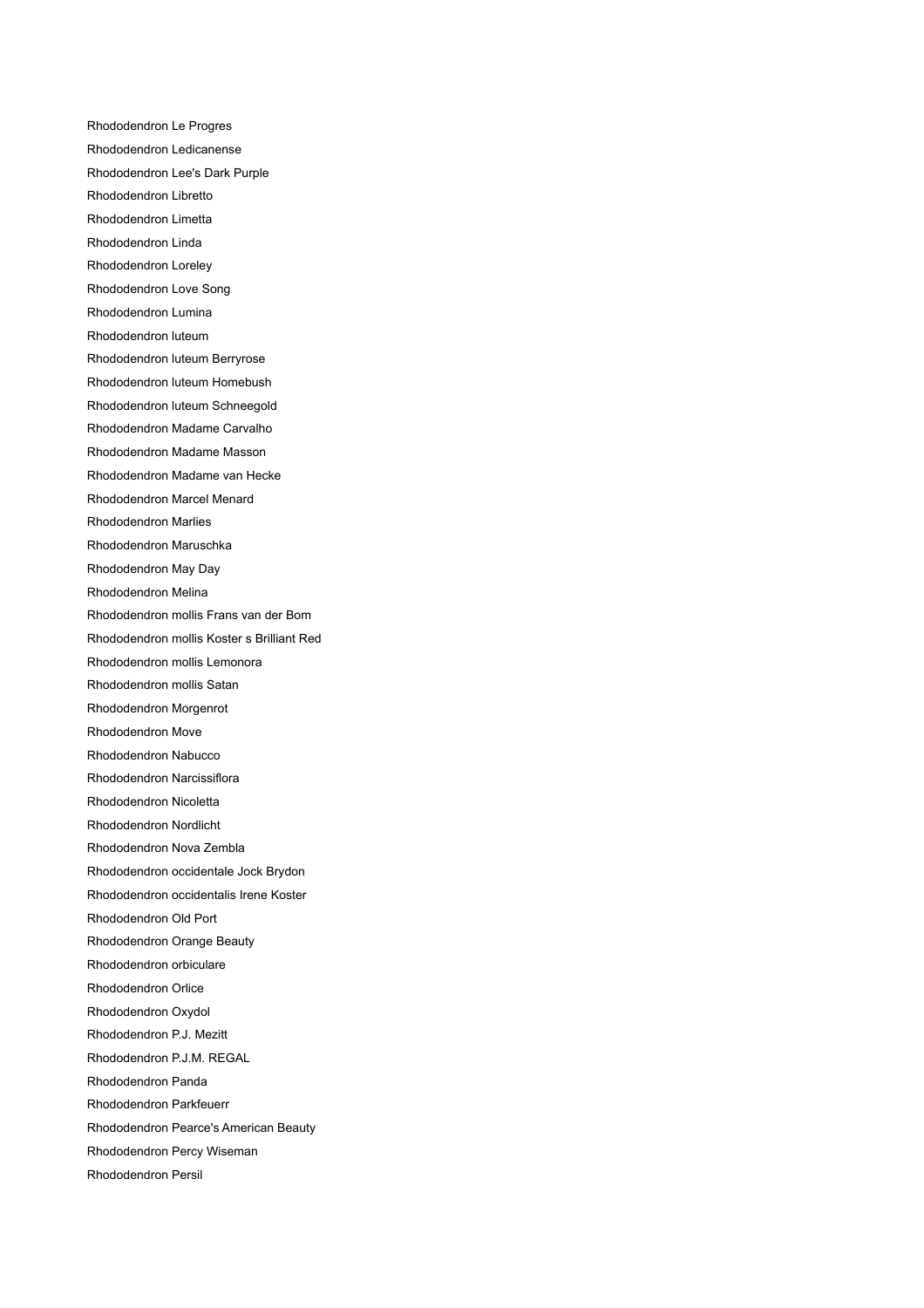Rhododendron Petticoat Rhododendron Pink Cherup Rhododendron Pink Delight Rhododendron Polaris Rhododendron pontica Rhododendron Praecox Rhododendron Princess Anne Rhododendron pseudochrysanthum Rhododendron Pucella Rhododendron Purple Pillow Rhododendron Purpurtraum Rhododendron Raimunde Rhododendron Rasputin Rhododendron Red Jack Rhododendron repens Baden-Baden Rhododendron repens Scarlet Wonder Rhododendron Rocket Rhododendron Rokoko Rhododendron Roseum Elegans Rhododendron Rosinetta Rhododendron Rubinetta Rhododendron Rubinstern Rhododendron russatum Lauretta Rhododendron russatum Purple Pillow Rhododendron Sammetglut Rhododendron Sarina Rhododendron Sasava Rhododendron Satomi Rhododendron Satschiko Rhododendron Scarlet Wonder Rhododendron Schneegold Rhododendron Schneekrone Rhododendron Schneeperle Rhododendron Schneewitchen Rhododendron Scintillation Rhododendron Select Rhododendron Shamrock Rhododendron Silberwolke Rhododendron Silver Slipper Rhododendron Simona Rhododendron Sneezy Rhododendron Soir de Paris Rhododendron Speak's Orange Rhododendron Spek's Brilliant Rhododendron Strawberry Ice Rhododendron Sunte Nectarine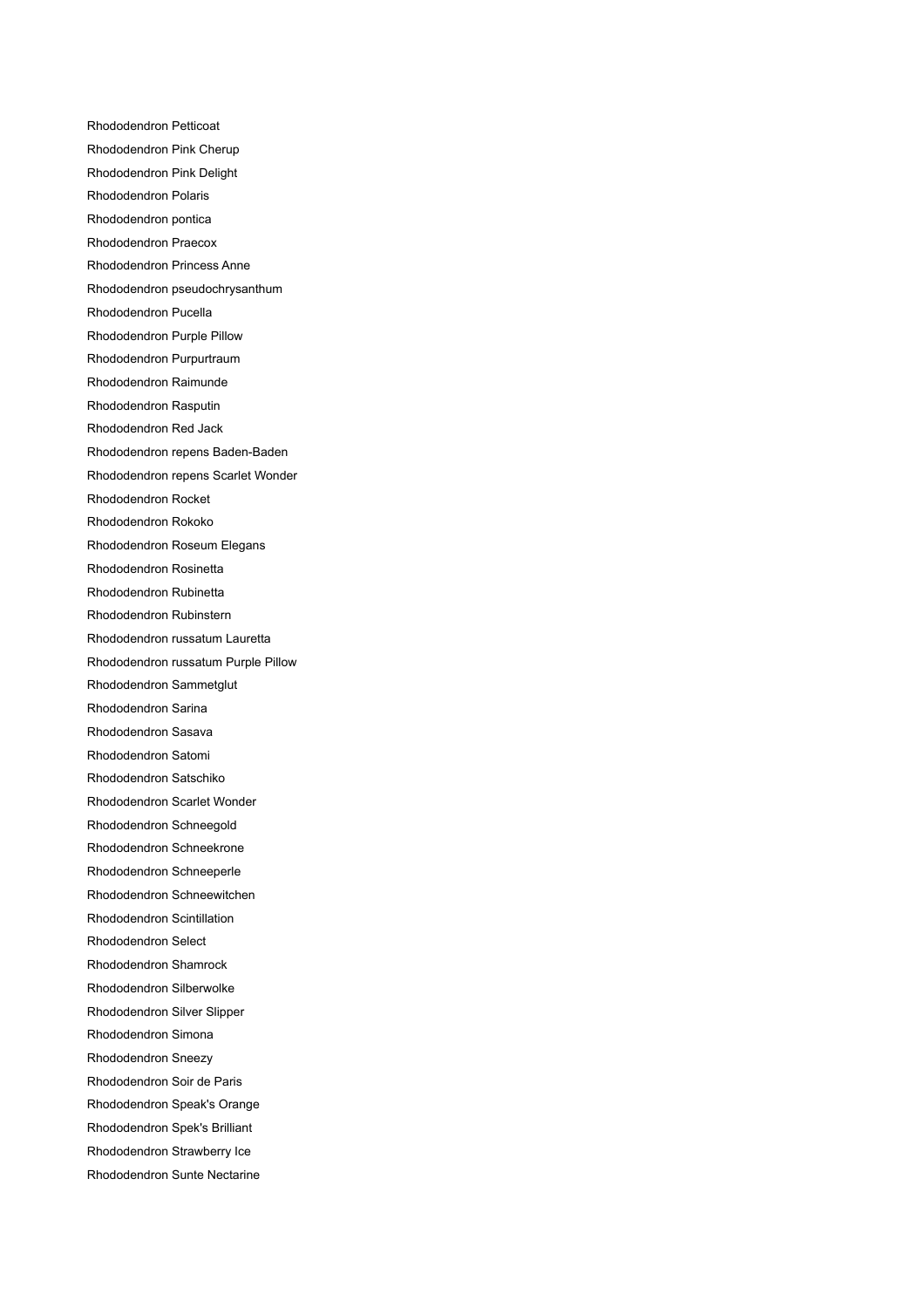Rhododendron Tina Heinje Rhododendron Tonika Rhododendron Torero Rhododendron Tornella Rhododendron Toucan Rhododendron Tunis Rhododendron Umpqua Queen Rhododendron viscosa Jolie Madame Rhododendron Vltava Rhododendron wardii Lachsgold Rhododendron Wilgens Ruby Rhododendron willimsianum Aprilglocke Rhododendron yakushimanum Rhodotyphos scandens Rhus typhina Rhus typhina Dissecta Rhus typhina Tiger Eyes BALTIGER Rhus x pulvinata Ribes alpinum Ribes alpinum Schmidt Ribes aureum Ribes nigrum Ceres Ribes nigrum Ojebyn Ribes nigrum Titania Ribes niveum Blanka Ribes niveum Werdavia Ribes niveum Zitawa Ribes rubrum Detvan Ribes rubrum Rosetta Ribes rubrum Tatran Ribes sanguineum Ribes sanguineum Atrorubens Ribes sanguineum Brocklebankii Ribes sanguineum King Edward VII Ribes uva-crispa Captivator Robinia hispida Crispa Robinia pseudoacacia Robinia pseudoacacia Bessonoana Robinia pseudoacacia Frisia Robinia pseudoacacia Purple Roby Robinia pseudoacacia Tortuosa Robinia pseudoacacia Umbraculifera Robinia viscosa Robinia x margaretta Casque Rouge Robinia x margretta Casque Rouge Rodgersia aesculifolia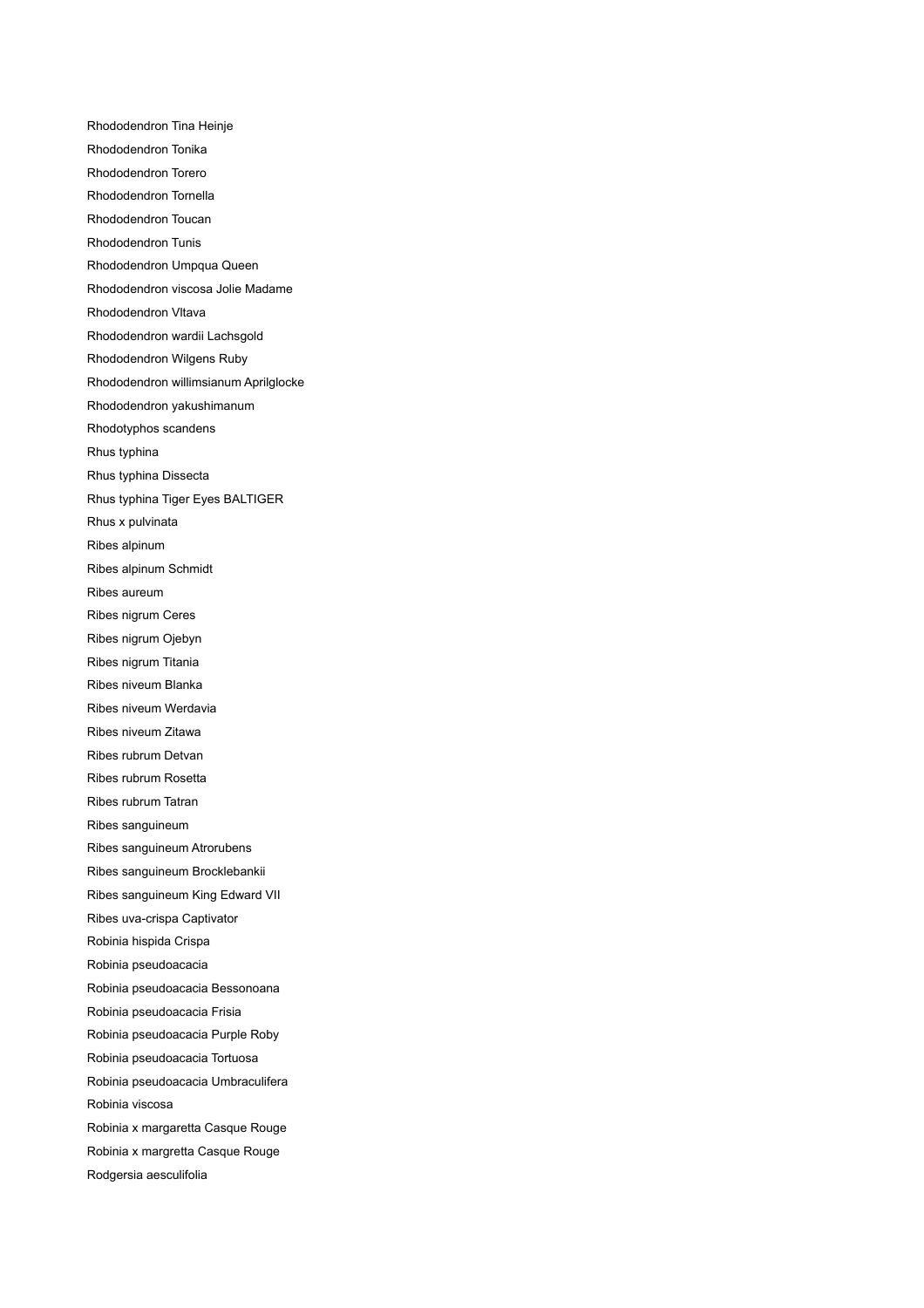Rodgersia henricii Rodgersia pinnata Rodgersia pinnata Chocolate Wings Rodgersia podophylla Rodgersia podophylla Braunlaub Rodgersia podophylla Smaragd Rodgersia sambucifolia Rosa Abraham Darby Rosa Adelaide Hoodless Rosa Aicha Rosa Alba Meidiland Rosa Albertine Rosa Alchymist Rosa Alexander Rosa Alfabia Rosa Alicja Rosa Allgold Rosa Allotria Rosa Aloha Rosa Ambassador Rosa Amber Queen Rosa American Pillar Rosa Anisade Rosa Anne Cocker Rosa Apricot Nectar Rosa Arthur Bell Rosa Ashamed Fairy Rosa Aspirin-Rose Rosa Aspiryn Rosa Astrid Lindgren Rosa Avalanche Jacay Rosa Ballerina Rosa banksiae Rosa banksiae Lutea Rosa Barkarolle Rosa Belle Epoqe Rosa Berleburg Rosa Berolina Rosa Berstein Rose Rosa Blaze Suerior Rosa Bonica Rosa Bonica Meidomonac Rosa Bonica'82 Rosa Brenda Colvin Rosa Briosa Rosa Buff Beauty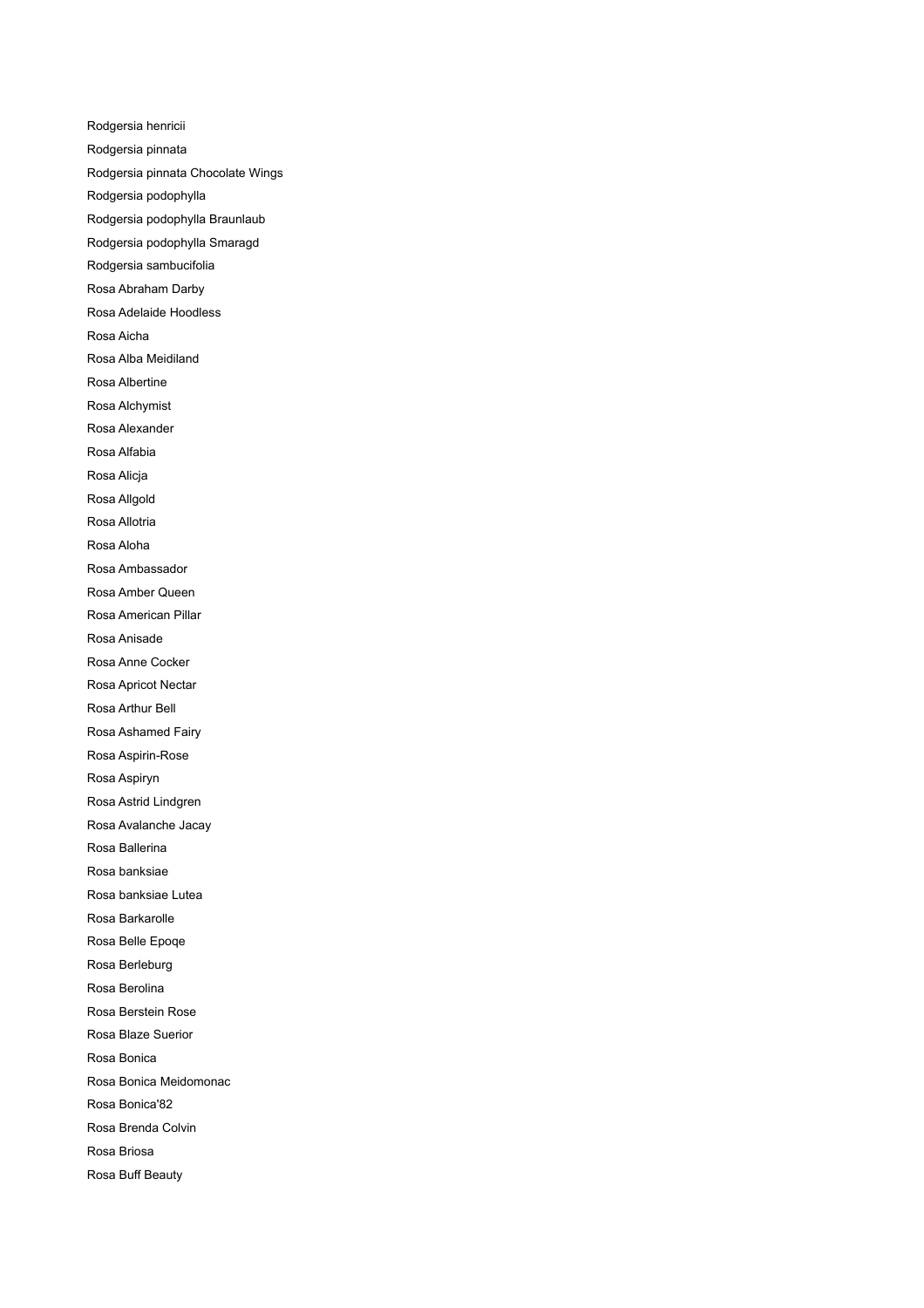Rosa Buisman's Triumph Rosa Burgund Rosa canina Rosa Cap Diamant Rosa Carina Rosa Carmenetta Rosa Casanova Rosa Celina Rosa Cerise Bouquet Rosa Charles Austin Rosa Chicago Peace Rosa Chimo Rosa Chinatown Rosa Chopin Rosa Cinco de Mayo Rosa Clair Matin Rosa Climbing Paul Lede Rosa Compassion Rosa Complicata Rosa Constance Spry Rosa Coral Dawn Rosa Corso Rosa Cottage Rose Rosa Dame de Coeur Rosa De Rescht Rosa Diadem Rosa Die Welt Rosa Dolly Rosa Dorothy Perkins Rosa Dortmund Rosa Double Delight Rosa Duftwolke Rosa Easlea's Golden Rambler Rosa Eden Rose 85 Rosa Eflrid Rosa Egeskov Rosa Eiffel Tower Rosa elegantula Persetosa Rosa Elmshorn Rosa Emilie Rosa Ena Harness Rosa Erotika Rosa Europeana Rosa Evelyn Fison Macev Rosa Excellenz von Schubert Rosa F.J.Grootendorst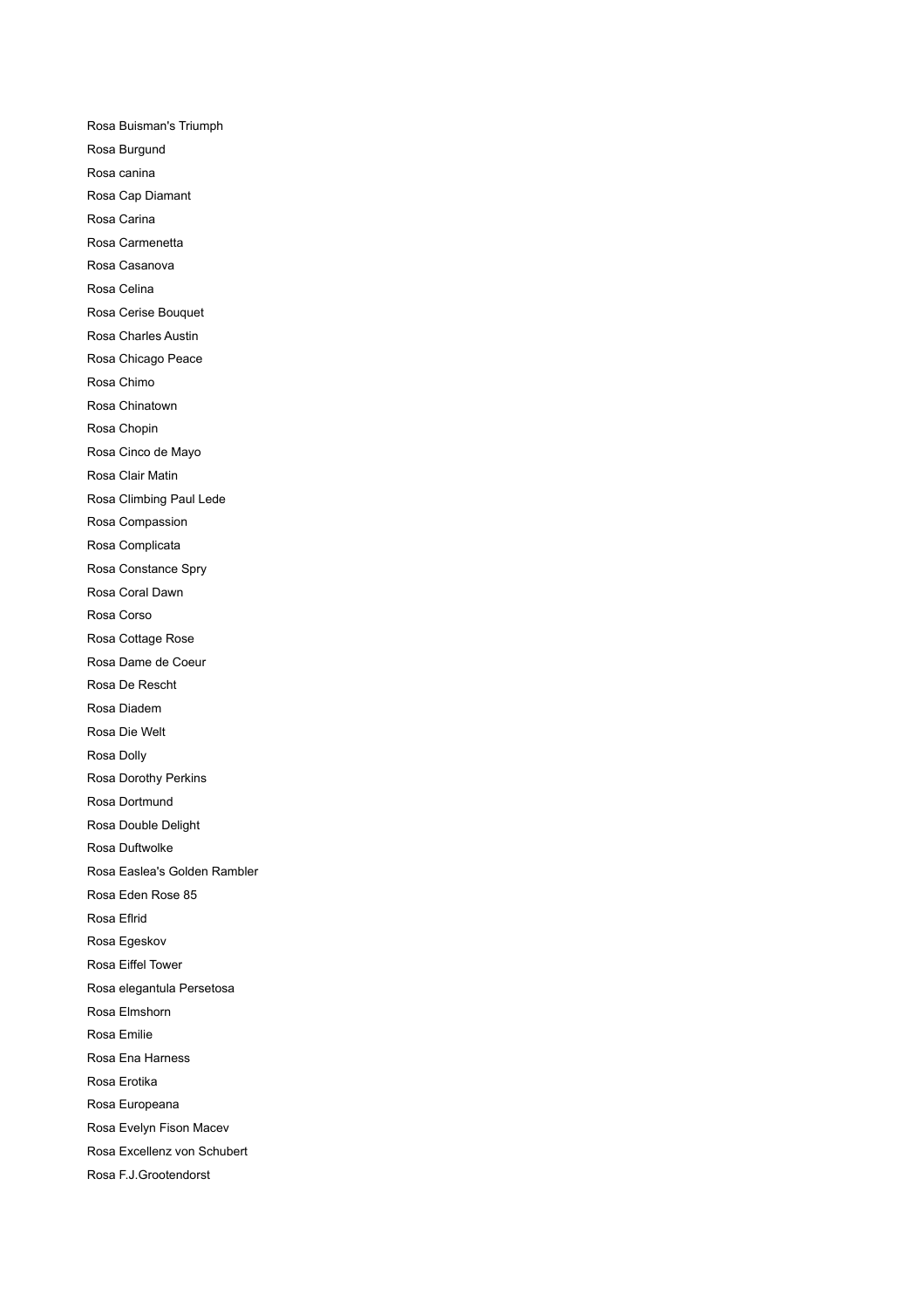Rosa Fairy Dance Rosa Fantin-Latour Rosa Felicia Rosa Fellowship Rosa Feuerwerk Rosa filipes Kiftsgate Rosa Flamingo Rosa Flammentnz Rosa Flora Danica Rosa foetida Bicolor Rosa foetida Persian Yellow Rosa Folklore Rosa Frensham Rosa Friesia Rosa Fruhlingsgold Rosa Fruhlinsduft Rosa Fryderyk Chopin Rosa gallica Cardinal de Richelieu Rosa gallica Charles de Mills Rosa gallica Officinalis Rosa gallica Splendens Rosa gallica Tuscany Rosa gallica Versicolor Rosa gallica Versicolr Rosa Gelbe Dagmar Hastrup Rosa Geranium Rosa Ghislaine de Feligonde Rosa Gisseldfeld Rosa glauca Rosa Gloed Rosa Golden Celebration Rosa Golden Showers Rosa Goldfasade Rosa Goldstern Rosa Graf Lennart Rosa Graham Thomas Rosa Graham Thomas Hanne Rosa Grand Hotel Rosa Gruss an Aachen Rosa Gruss an Heidelberg Rosa Gustaw Frahm Rosa H.C. Andersen Rosa Hanabi Rosa Handel Rosa Hansa Rosa Hansaland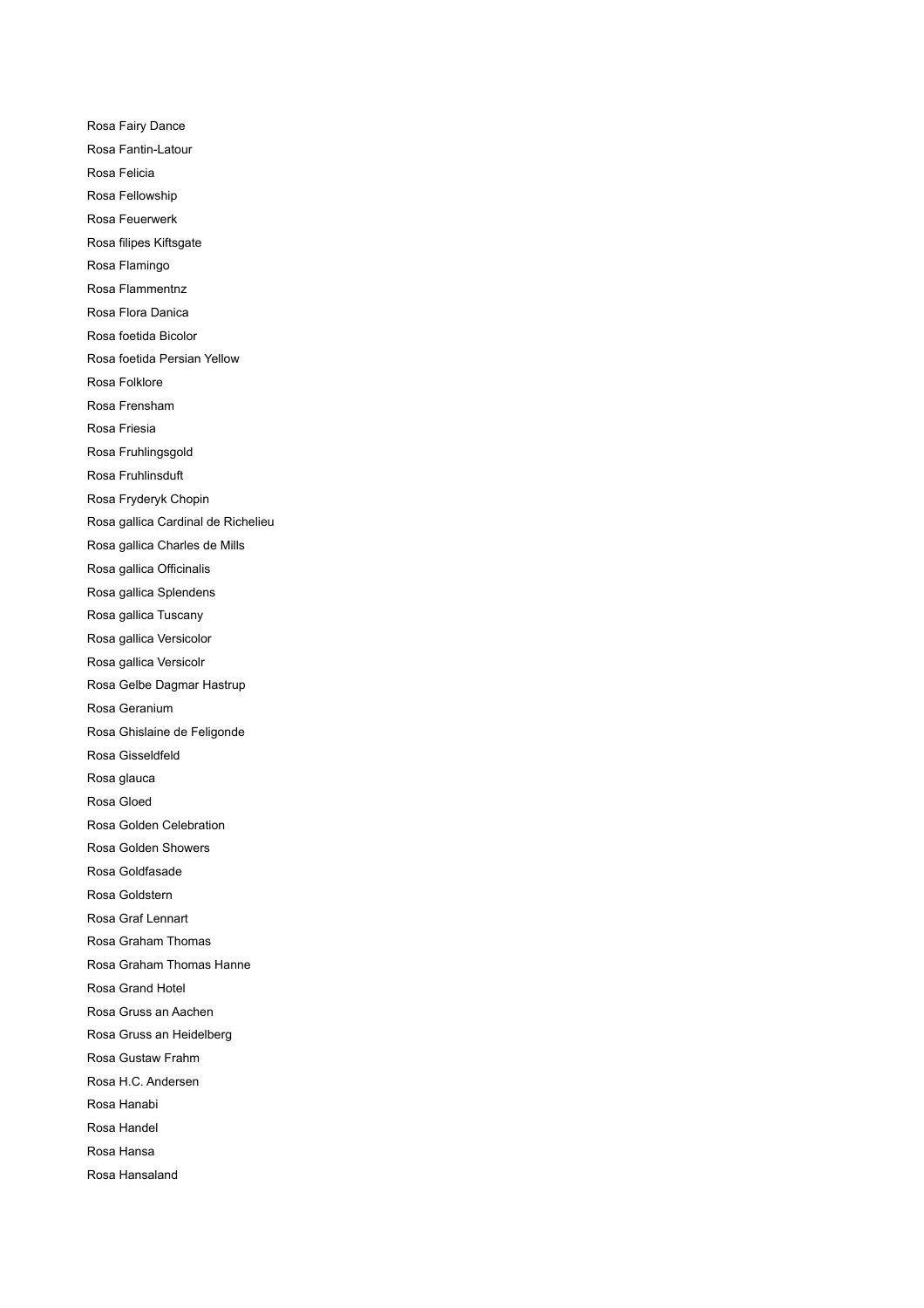Rosa Happy Wanderer Rosa Heidefeuer Rosa Heidelberg Rosa Heidetraum Rosa Helen Knight Rosa helenae Semiplena Rosa Heritage Rosa Highdownnensis Rosa Holsteinperle Rosa Home Run Rosa Honore de Balzac Rosa Hurdasrosen Rosa Ice Lady Rosa Iceberg Rosa Iceberg Korbin Rosa Ilse Krohn Superior Rosa Ingrid Bergman Rosa Kalinka Rosa Kardinal Rosa Karlssruhe Rosa Knirps Rosa Kronborg Rosa Kronenbourg Rosa L.D. Braithwaite Rosa La Sevillana Rosa Lady Rose Rosa Landora Rosa Lavender Lassie Rosa Leonardo da Vinci Rosa Lichtknigin Rosa Lichtkoenigin Lucia Rosa Lichtkonigin Lucia Rosa Lilli Marleen Rosa Lilli Marlene Korlima Rosa Loredo Rosa Louis de Funes Rosa Lovely Fairy Rosa Lutea Rosa Lykkefund Rosa Maigold Rosa Mainzer Fastnacht Rosa Marguerite Hiling Rosa Marie-Luise Marjan Rosa Marlena Rosa Mary Rose Rosa Max Graf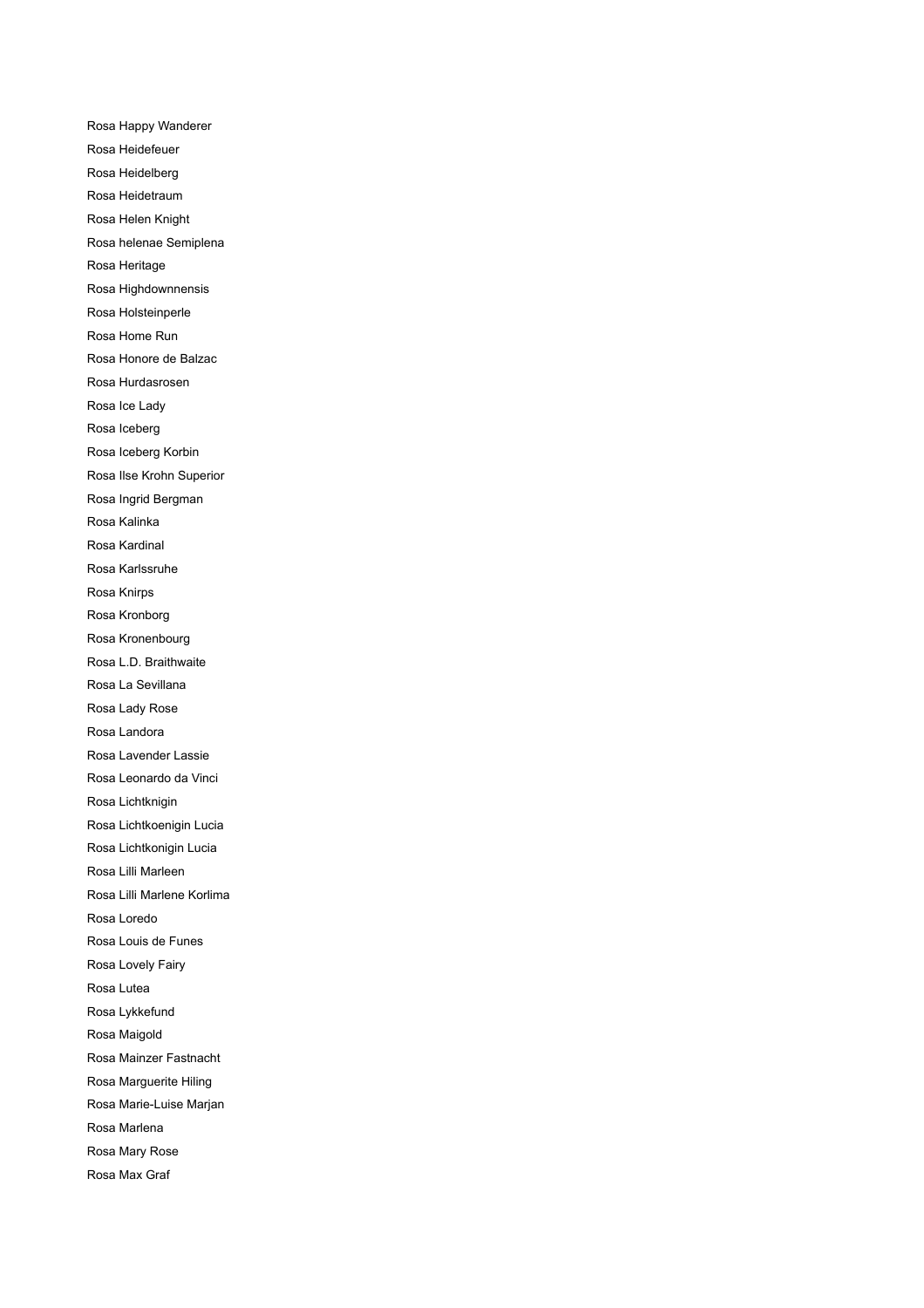Rosa Mazowsze Rosa Medusa Rosa Mein Schoner Garten Rosa Merkury 2000 Rosa Mermaid Rosa Miniature Orange Rosa Mirato Rosa Monica Rosa Montana Rosa Mount Shasta Rosa moyesii Rosa Mozart Rosa Mr Lincolin Rosa multiflora Rosa Navoika Rosa Nevada Rosa New Dawn Rosa Nina Weibull Rosa nitida Rosa Norita Rosa Nozomi Rosa Olympisches Feuer 92 Rosa Orange Sensation Rosa Othello Rosa Palmengarten Frankfurt Rosa Papageno Rosa Para Meilland Rosa Pascali Rosa Paul's Himalayn Musk Rosa Paul's Scarlet Climber Rosa Peace Rosa Peach Blossom Ausblossom Rosa Pearl Mirato Rosa Peer Gynt Rosa pendulina Rosa Penelope Rosa Petito Rosa pimpinellifolia Rosa Pink Bells Poulbells Rosa PINK FIRE Interpin Rosa Pink Grootendorst Rosa Pink Peace Rosa Pink Perpetue Rosa Polaris Rosa Polarstern Rosa Prince Charles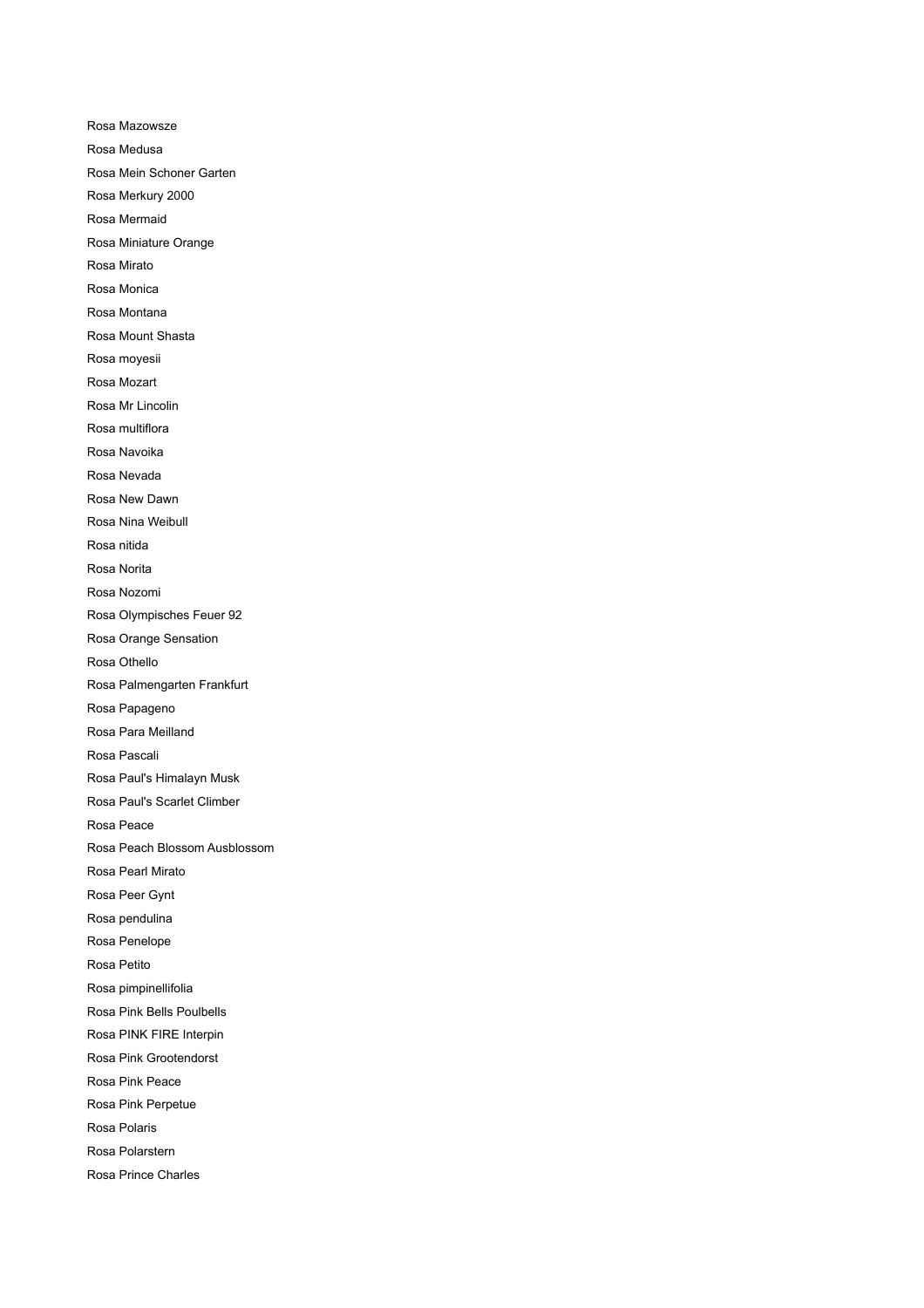Rosa Prof. Kownas Rosa Pussta Rosa Queen Elizabeth Rosa Rambling Rector Rosa Ramona Rosa Raubritter Rosa Rebell Rosa Red Carper Rosa RED FAIRY Moredfar Rosa Reine des Centifeuilles Rosa Riant Rosa Ritausma Rosa Robin Hood Rosa Robusta Rosa Rody Rosa Rokoko Rosa Romantic Roadrunner Rosa Romanze Rosa Rosarium Uetersen Rosa Rose Gujard Rosa Roseraie de l'Hay Rosa Rote Max Graf Rosa Royal Bonica Rosa rubiginosa Rosa Ruby Ruby Rosa Rugelda Rosa Rugolda Rosa rugosa Rosa rugosa Agnes Rosa rugosa Alba Rosa rugosa Blanc Double de Coubert Rosa rugosa Dagmar Hastrup Rosa rugosa Moje Hammarberg Rosa rugosa Rubra Rosa Rumba Rosa Sally Holmes' Rosa Sander's White Rambler Rosa Santana Rosa Scarlet Meidiland Rosa Schackenborg Rosa Schneewalzer Rosa Schneewittchen CLG Rosa Schnnewittchen Rosa Schwarze Madonna Rosa Sea Foam Rosa Seagull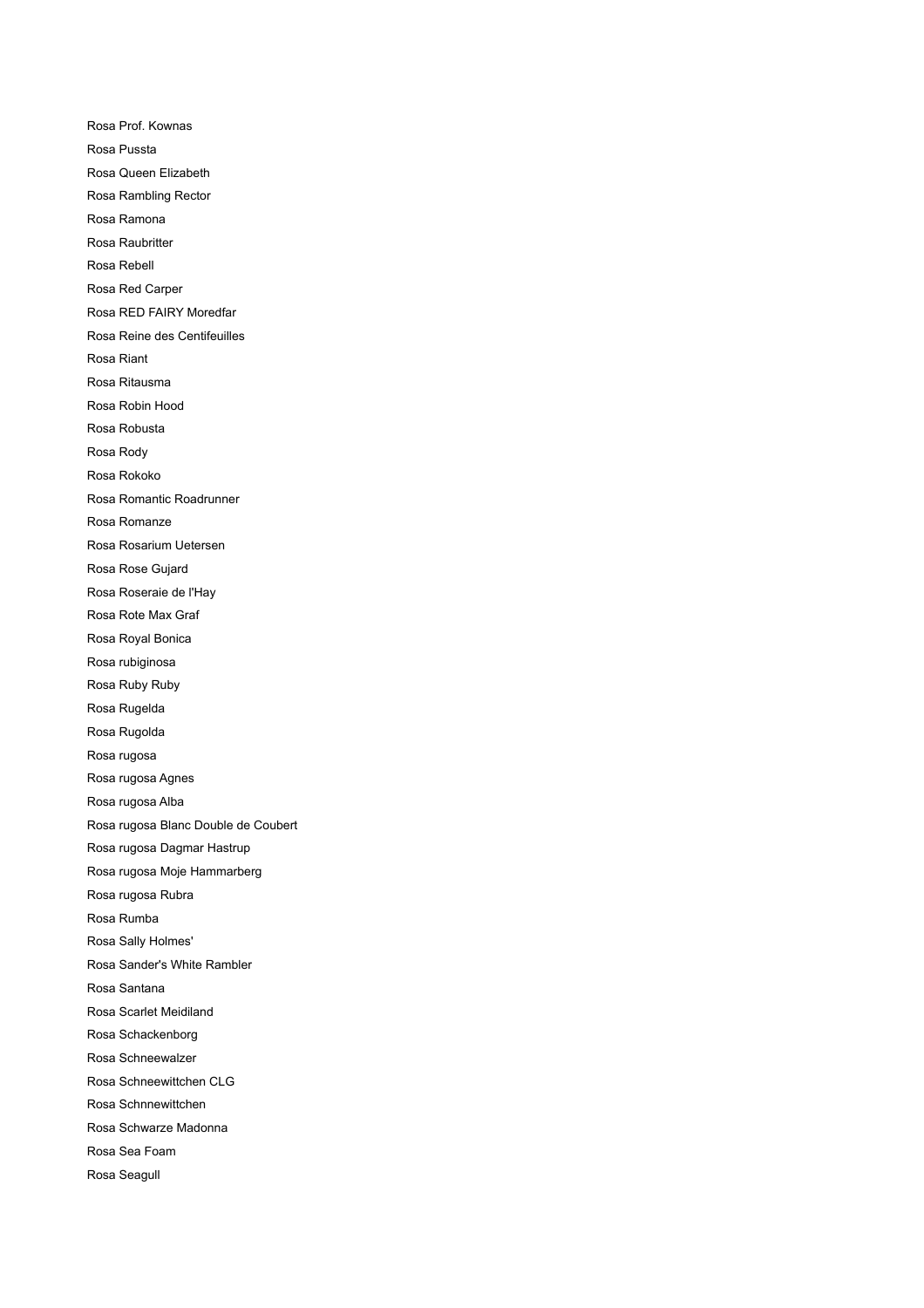Rosa Sebastian Kneipp Rosa Snow Ballet Rosa Sonneschirm Rosa Sophie's Perpetual Rosa spinosissima Rosa spinosissima Poppius Rosa Stanwell Perpetual Rosa Star Profusion Rosa Suffolk Kormixal Rosa Summer Holiday Rosa Sunny Rose Rosa Super Dorothy Rosa Super Excelsa Rosa Super Star Rosa Surrey Korlanum Rosa Sw. Tereska Rosa Swany Rosa Sweet Dream Fryminicot Rosa Sympathie Rosa That's Jazz Rosa The Fairy Rosa The Herbalist Rosa The McCartney Rose Rosa The Queen Elizabeth Rose Rosa Therese Bougnet Rosa Tineke Rosa Tintinara Rosa Tiscany Superb Rosa Tommelise Rosa Troika Rosa Uncle Walter Rosa Veilchenblau Rosa Venrosa Rosa villosa Rosa Virgo Rosa Weiise Immensee Rosa Weiise Max Graf Rosa Westerland Rosa Westerland Korwest Rosa Whisky Rosa White Cover Rosa White Fairy Rosa White Meidiland Rosa White New Dawn Rosa Winchester Cathedral Rosa x alba Felicite Parmentier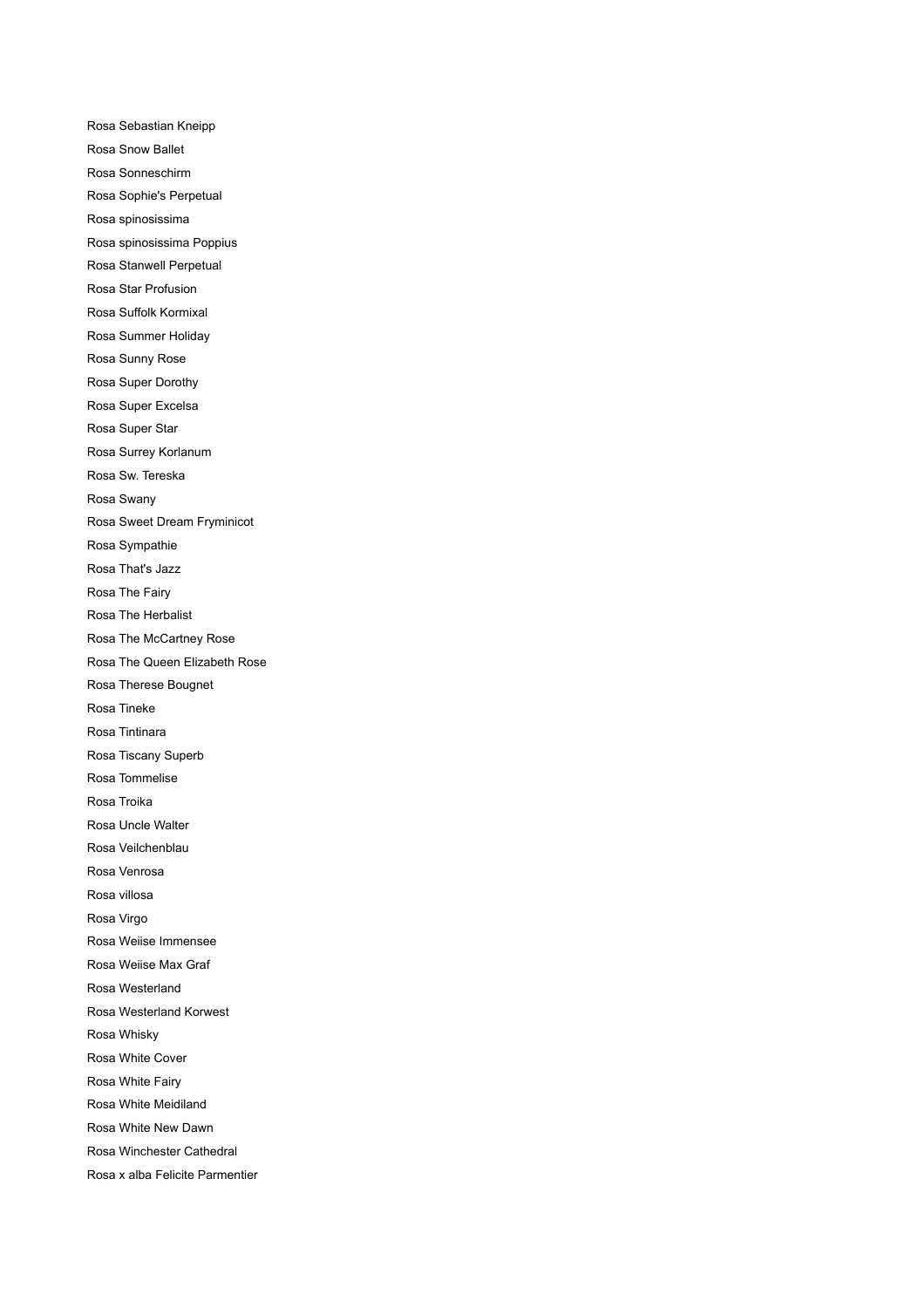Rosa x alba Konigin von Danemark Rosa x alba Madame Plantier Rosa x alba Maiden's Blusch Rosa x alba Maxima Rosa x bourboniana Boule de Neige Rosa x bourboniana Louise Odier Rosa x bourboniana Madame Pierre Oger Rosa x bourboniana Mme Isaac Pereire Rosa x bourboniana Souvenir de la Malmaison Rosa x bourboniana Zephirine Drouhin Rosa x centifolia Blanche Moreau Rosa x centifolia Henri Martin Rosa x centifolia Muscosa Rosa x centifolia Salet Rosa x damascena Madame Hardy Rosa x damascena Rose de Resht Rosa x damascena TRINGINTIPETALA Rosa x fortuneana Rosa x francofurtana Empress Josephine Rosa x hybrida bifera Mrs John Laing Rosa x hybrida bifera Reine de Violettes Rosa x odorata Mutabilis Rosa x portlandica Comte de Chambord Rosa x portlandica Jaques Cartier Rosa x rugotida Dart's Defender Rosa x rugotida Defender Rosa xanthina f. hugonis Rosa Yellow Fairy Rosa Yesterday Roscoea cautleoides Rosularia sedoides Rubus arcticus Rubus cockburnianus Golden Vale Rubus fruticosus Black Satin Rubus fruticosus Jonkheer van Tets Rubus idaeus Rubus idaeus Polana Rubus idaeus Sumo Rubus laciniatus Rubus odoratus Rubus plicatus Rubus thibetanus Rudbeckia fulgida Goldsturm Rudbeckia fulgida var. speciosa Rudbeckia hirta Rudbeckia laciniata Goldquelle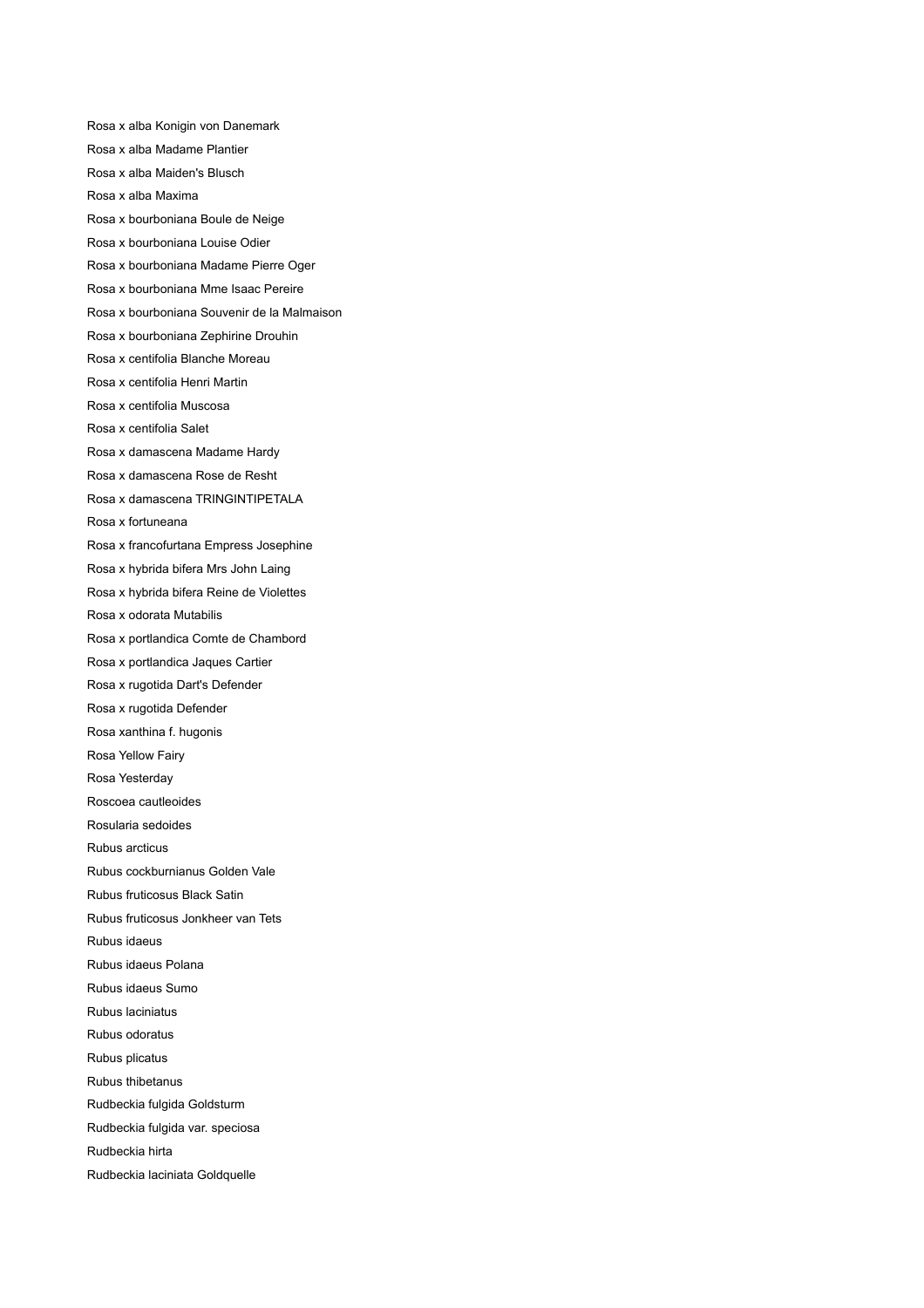Rudbeckia nitida Herbstsonne Rudbeckia occidentalis Green Wizard Rudbeckia subtomentosa Ruta graveolens Ruta graveolens Jackman's Blue Ruta graveolens Variegata Saccharum ravennae Sagina subulata Sagina subulata Aurea Sagittaria sagittifolia Salix alba Salix alba Tristis Salix alba var. vitellina Salix arbuscula Salix babylonica Crispa Salix babylonica Tortuosa Salix babylonica Ural Salix caprea Salix caprea Curly Locks Salix caprea Kilmarnock Salix cinerea Tricolor Salix eleagnos Angusifolia Salix Erythroflexuosa Salix Flame Salix fragilis Salix gracilistyla Melanostachys Salix hastata Wehrhahnii Salix helvetica Salix integra Hakuro-nishiki Salix integra Pendula Salix lanata Salix moupinensis Salix nakamurana var. yezoalpina Salix nana Canyon Blue Salix purpurea Salix purpurea Gracilis Salix purpurea Nana Salix purpurea Pendula Salix repens Argentea Salix repens var. nitida Salix subopposita Salix udensis Golden Sunshine Salix udensis Sekka Salix x cottetii Salix x rubens Salix x sepucralis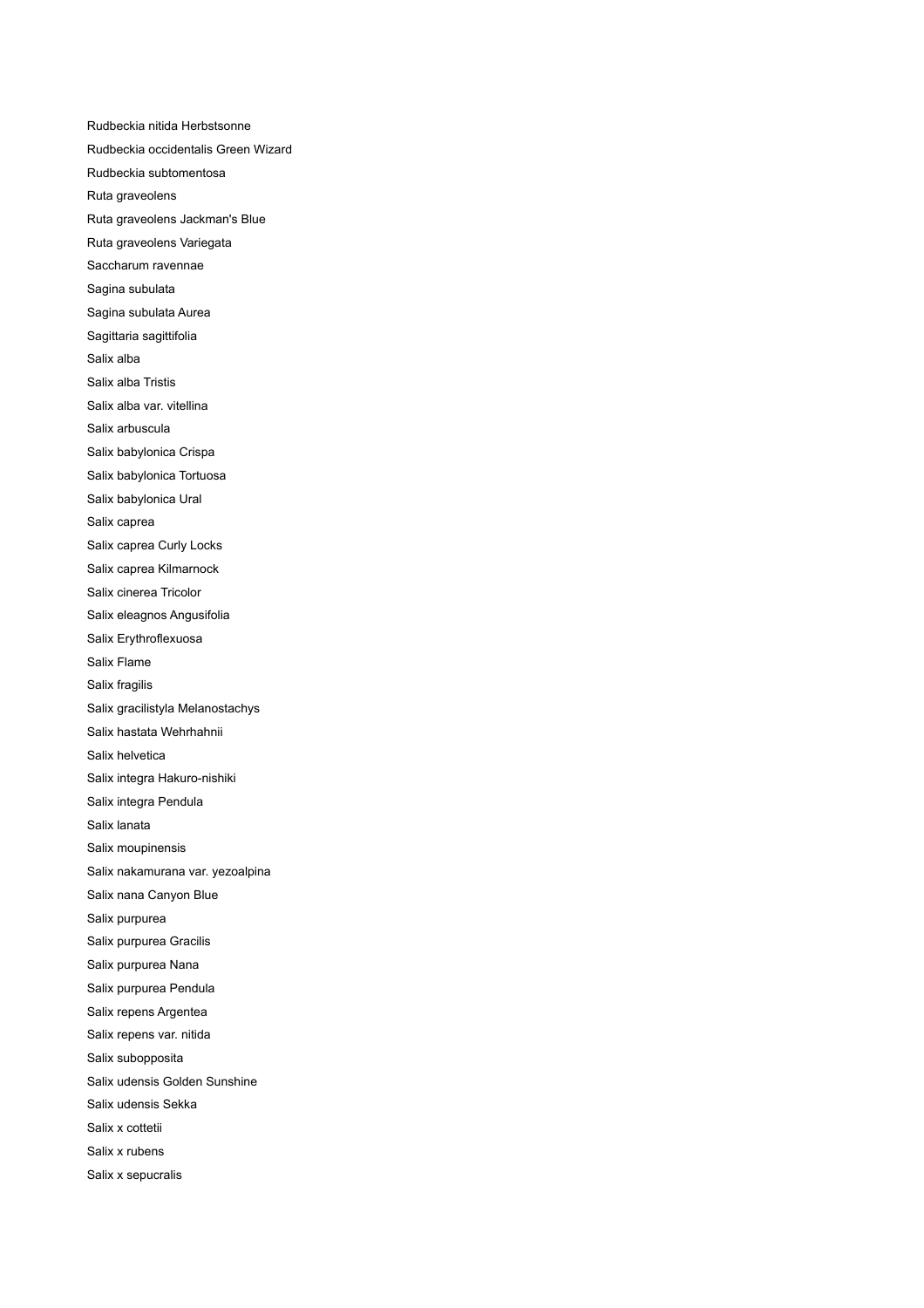Salix x sepulcralis Chrysocoma Salix x sepulcralis Erythroflexuosa Salvia argentea Salvia austriaca Salvia glutinosa Salvia grandiflora Salvia hians Salvia jurisicii Salvia lavandulifolia Salvia nemorosa Salvia nemorosa Adrian Salvia nemorosa Amethyst Salvia nemorosa Aurea Salvia nemorosa Blauhuegel Salvia nemorosa Blaukonigin Salvia nemorosa Estfriesland Salvia nemorosa Mainacht Salvia nemorosa Merleau Blue Salvia nemorosa Merleau Rose Salvia nemorosa Merleau White Salvia nemorosa Ostfriesland Salvia nemorosa Rosakoenigin Salvia nemorosa Rosenwein Salvia nemorosa Taenzerin Salvia officinalis Salvia officinalis Aurea Salvia officinalis Compacta Salvia officinalis Icterina Salvia officinalis Purpurascens Salvia officinalis Tricolor Salvia officinalis Variegata Salvia pratensis Salvia ringens Salvia sclarea Salvia superba Merlau Blue Salvia verticillata Salvia verticillata Purple Rain Salvia x superba Salvia x sylvestris Mainacht Sambucus ebulus Sambucus nigra Sambucus nigra Aurea Sambucus nigra Black Beauty Sambucus nigra Black Lace Sambucus nigra Black Tower Sambucus nigra Eva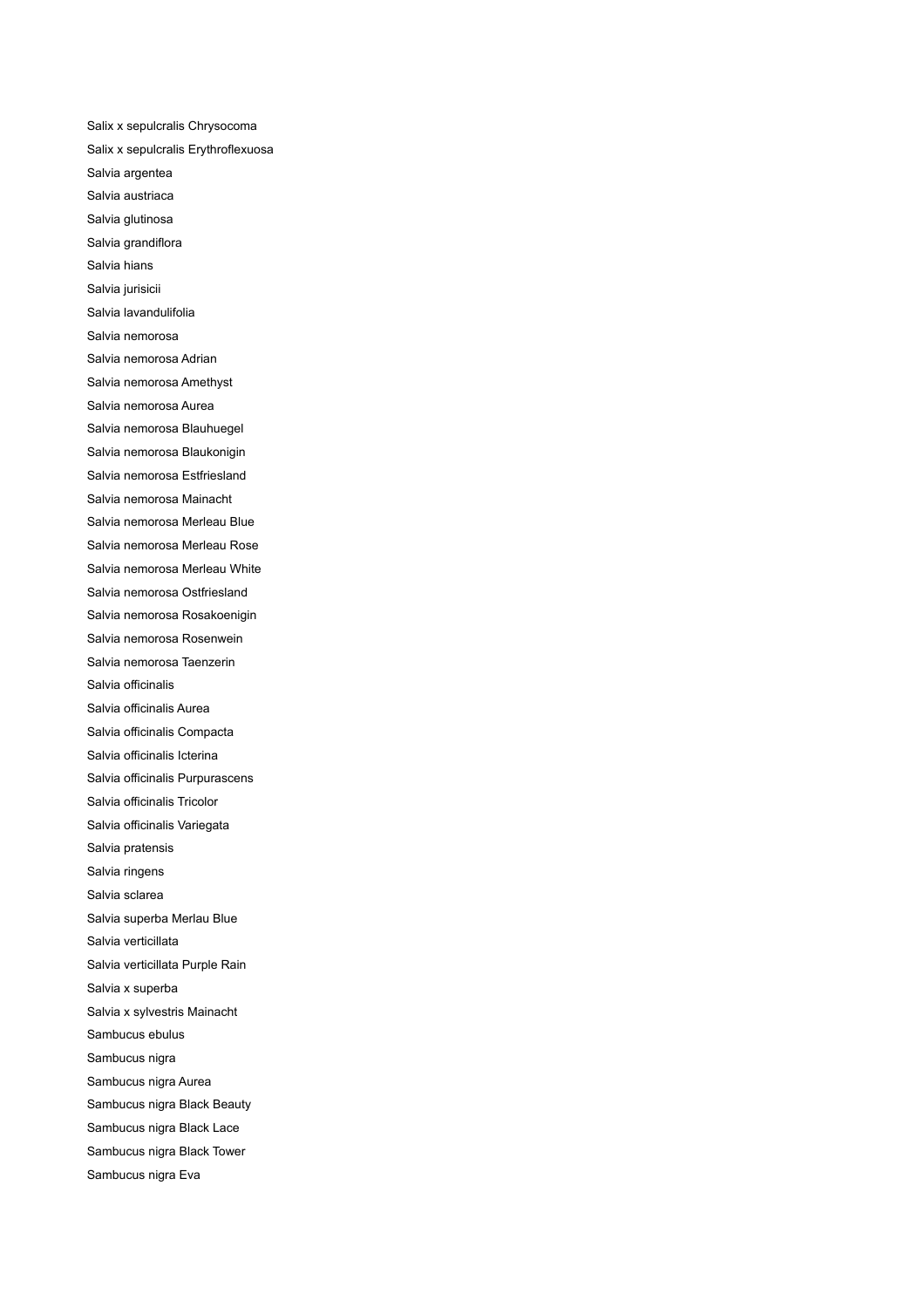Sambucus nigra Gerda Sambucus nigra Guincho Purple Sambucus nigra Laciniata Sambucus nigra Madonna Sambucus nigra Marginata Sambucus nigra Pulverulenta Sambucus nigra Thundercloud Sambucus racemosa Sambucus racemosa Pulmosa Aurea Sanguinaria canadensis Sanguinaria canadensis Multiplex Sanguinaria canadensis Rosea Sanguisorba menziesii Sanguisorba tenuifolia Sanguisorba tenuifolia Alba Santolina chamaecyparissus Santolina rosmarinifolia Saponaria Bressingham Saponaria Darlington Double Saponaria Golden Falls Saponaria ocymoides Saponaria ocymoides Alba Saponaria ocymoides Snow Tip Saponaria officinalis Saponaria Peter Pan Saponaria pumila Saponaria Schneeteppich Saponaria Silver Cushion Saponaria Triumph Saponaria x arendsii Saponaria xolivana Sasa kurilensis Sasa palmata Sasa pygmaea Sasa veitchii Sasaella tsuboiana Satureja montana Saxifraga Findling Saxifraga Hi Ace Saxifraga White Pixie Saxifraga cortusifolia var. fortunei Saxifraga cortusufolia Saxifraga cotyledon Saxifraga cotyledon Southside Seedling Saxifraga crustata Saxifraga cuneifolia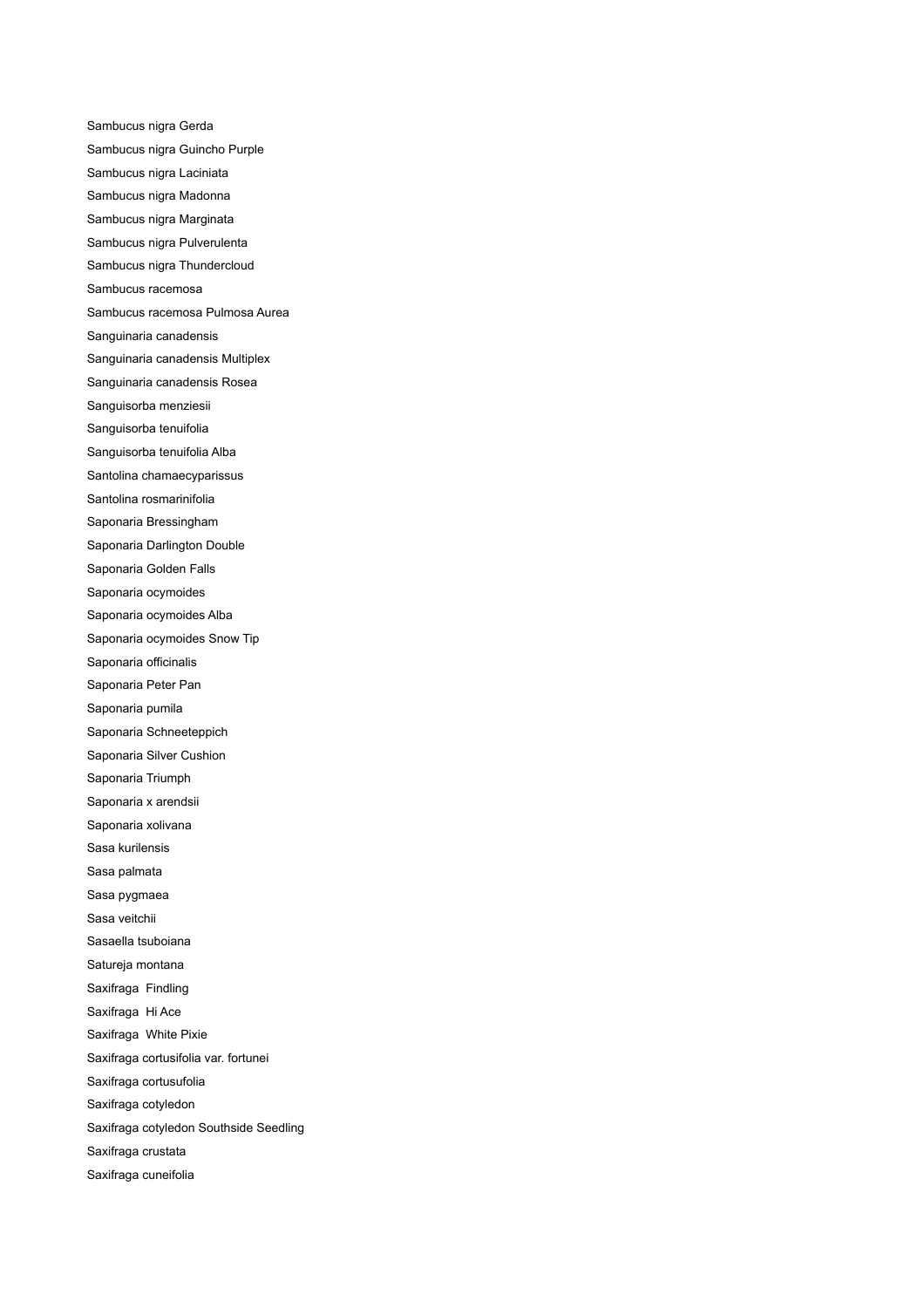Saxifraga gr. Arendsii Saxifraga hostii Saxifraga hypnoides var. egemmulosa Saxifraga oppositifolia Saxifraga paniculata Saxifraga paniculata Minutifolia Saxifraga paniculata Rosea Saxifraga pensylvanica Saxifraga rotundifolia Saxifraga trifurcata Saxifraga umbrosa Clarence Elliott Saxifraga urbium Saxifraga urbium Aureopunctata Saxifraga veitchiana Saxifraga x andrewsii Saxifraga x apiculata Saxifraga x arendsii Saxifraga x arendsii Alba Saxifraga x arendsii Bluetenteppich Saxifraga x arendsii Darlington Double Saxifraga x arendsii Golden Falls Saxifraga x arendsii Luschtinetz Saxifraga x arendsii Purpurteppich Saxifraga x arendsii Schneeteppich Saxifraga x arendsii Schwefelbluete Saxifraga x arendsii Silver Cushion Saxifraga x arendsii Triumph Saxifraga x arendsii Variegata Alba Saxifraga x arendsii Weisser Zwerg Saxifraga x arendsii White Star Saxifraga x geum Saxifraga x irvingii Jenkisiae Saxifraga x urbium Saxifraga x urbium Aureopunctata Saxifraga x urbium Clarence Elliott Saxifraga x urbium var. primuloides Saxifraga x urbium Variegata Scabiosa caucasica Scabiosa caucasica Perfecta Scabiosa cinerea Scabiosa columbaria Butterfly Blue Scabiosa columbaria Nana Scabiosa japonica Scabiosa japonica Blue Note Scabiosa ochroleuca Schisandra chinensis Sadova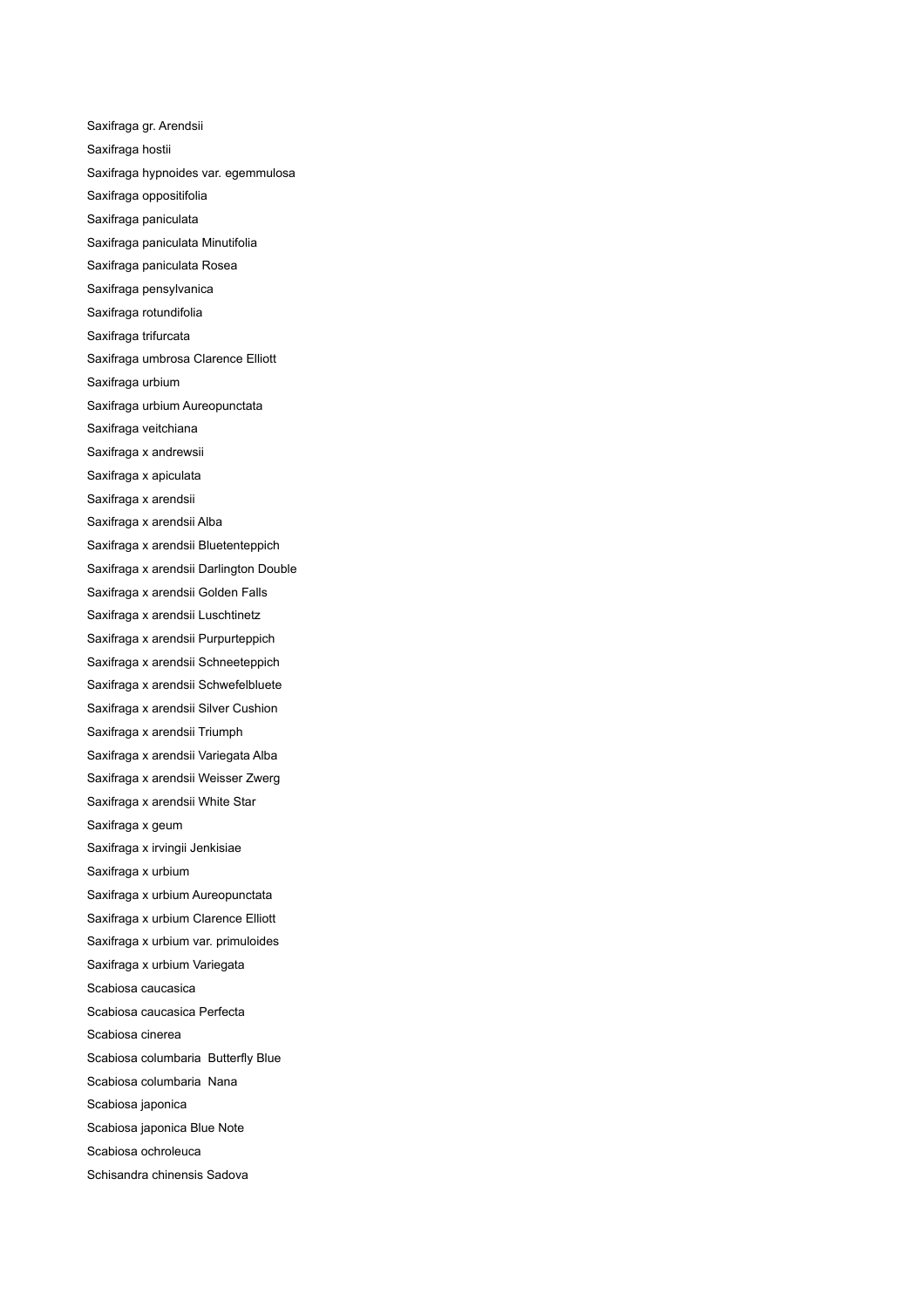Schivereckia podolica Schizachyrium scoparium Schizachyrium scoparium The Blues Schizachyrium scoparium Wisconsin Strain Schizophragma hydrangeoides Schizophragma hydrangeoides Moonlight Schoenoplectus lacustris Albescens Schoenoplectus tabernaemontani Schoenus nitens Sciadopitys verticillata Scilla bifolia Scilla bifolia Alba Scilla bifolia Rosea Scilla hispanica Scilla melaina Scilla mischtschenkoana Scilla siberica Scilla siberica Alba Scirpus heufleriana Scirpus lineatus Scirpus sylvaticus Scopolia carniolica Scutellaria alpina Scutellaria alpina Arcobaleno Scutellaria baicalensis Sedum acre Sedum acre Aureum Sedum acre Yellow Queen Sedum aizoon Sedum album Sedum album Chloroticum Sedum album Coral Carpet Sedum album Laconicum Sedum album Murale Sedum anacampseros Sedum Bertram Anderson Sedum Black Beauty Sedum cauticola Sedum cauticola Lidakense Sedum cyaneum Sedum dasyphyllum Sedum divergens Sedum erythrosticum Frosty Morn Sedum erythrosticum Mediovariegatum Sedum erytrostichum Mediovariegatum Sedum ewersii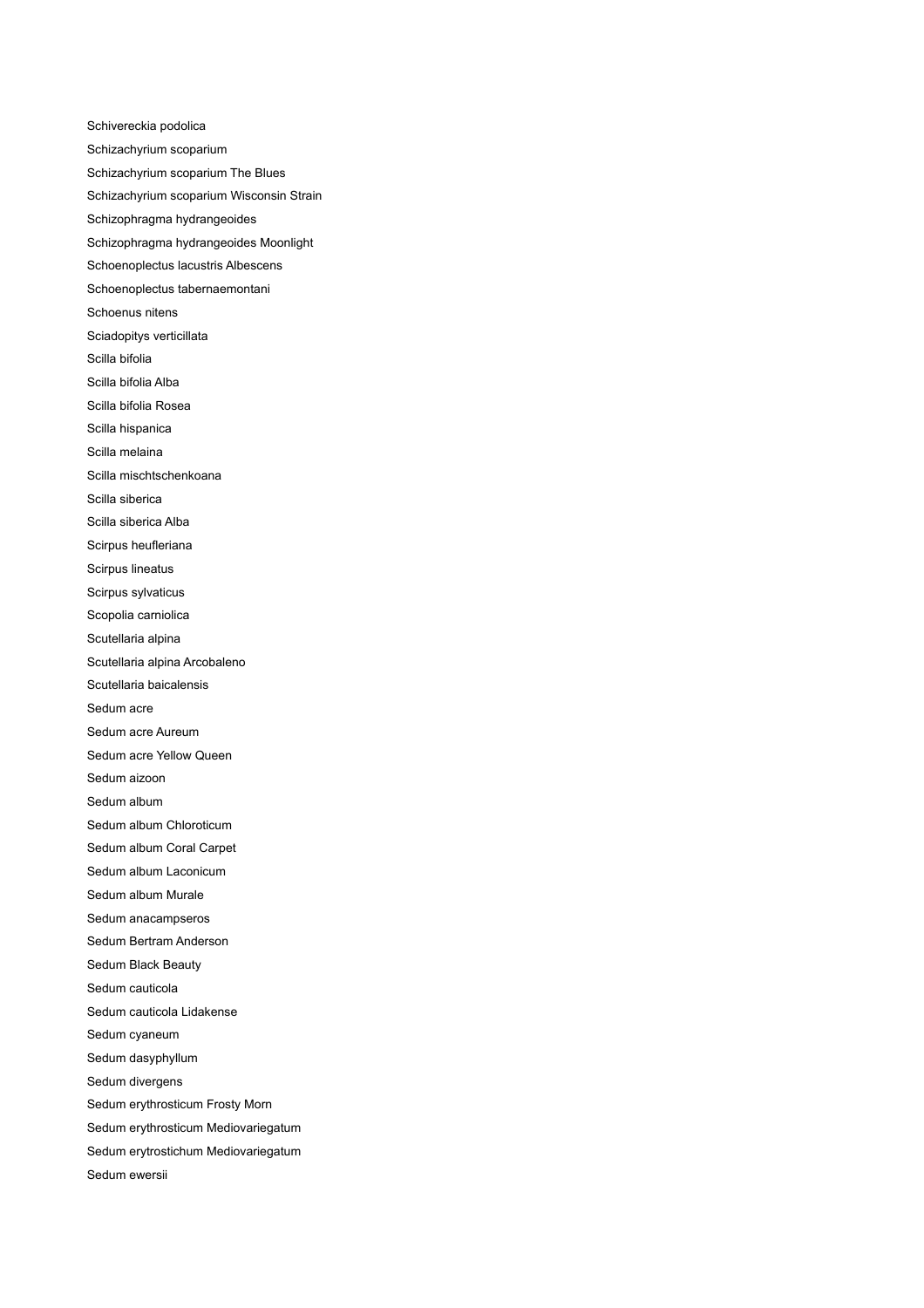Sedum ewersii var. homophyllum Sedum floriferum Sedum floriferum Weihenstephaner Gold Sedum forsterianum Sedum forsterianum Sedum Herbstfreude Sedum hispanicum Sedum hispanicum Glaucum Sedum hispanicum var. aureum Sedum hispanicum var. minus Sedum hybridum Immergruenchen Sedum kamtschaticum Sedum kamtschaticum var. middendorffianum Sedum kamtschaticum var. ellacombianum Sedum kamtschaticum Variegata Sedum Matrona Sedum Munstead Dark Red Sedum nevii Sedum obtusifolium Sedum ochroleucum Sedum oreganum Sedum pachyclados Sedum pluricaule Island of Sakhalin Sedum pulchellum Sea Star Sedum Purple Emperor Sedum reflexum Sedum reflexum Angelina Sedum reflexum f.cristatum Sedum Ruby Glow Sedum rupestre Sedum rupestre Angelina Sedum sarmentosum Sedum sexangulare Sedum sichotense Sedum sieboldii Sedum sieboldii Mediovariegatum Sedum spathulifolium Sedum spathulifolium Cape Blanco Sedum spathulifolium Purpureum Sedum spectabile Sedum spectabile Aureovariegatum Sedum spectabile Brilliant Sedum spectabile Carmen Sedum spectabile Frosty Morn Sedum spectabile Herbstfreude Sedum spectabile Matrona Sedum spectabile Matrona Frosty Morn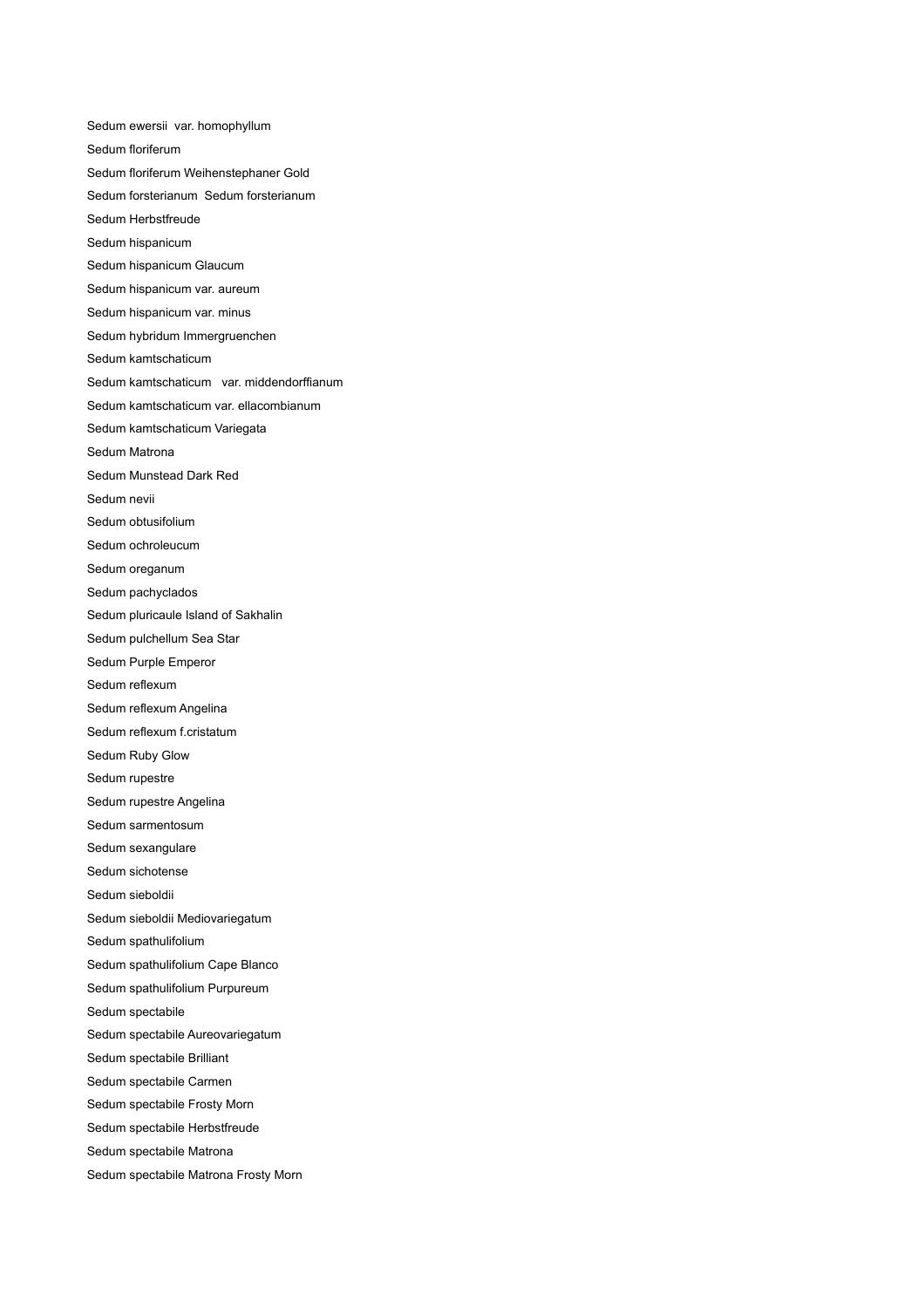Sedum spectabile Meteor Sedum spectabile Rubin Sedum spectabile Stardust Sedum spurium Sedum spurium Alba Sedum spurium Fuldaglut Sedum spurium Purpurascens Sedum spurium Purpurteppich Sedum spurium Roseum Sedum spurium Splendens Sedum spurium Tricolor Sedum spurium Variegatum Sedum spurium Voodoo Sedum telephium Sedum telephium Herbstfreude Sedum telephium subsp. fabaria Sedum telephium subsp. maximum Atropurpureum Sedum ternatum Sempervivum Sempervivum Twilight Blues Sempervivum arachnoideum Sempervivum arachnoideum Claerchen Sempervivum arachnoideum Minus Sempervivum arachnoideum Red Papaver Sempervivum arachnoideum subsp. tomentosum Sempervivum Beta Sempervivum calcareum Sempervivum calcareum Bicolor Sempervivum calcareum Sir W. Lawrence Sempervivum Cezar Sempervivum ciliosum Sempervivum ciliosum var. borisii Sempervivum Commander Hay Sempervivum Faraon Sempervivum Feldmeier Sempervivum Granat Sempervivum Grey Lady Sempervivum Lavender and Old Lace Sempervivum leucanthum Sempervivum Lilac Time Sempervivum Lipari Sempervivum marmoreum Bruneifolium Sempervivum montanum Sempervivum montanum var. braunii Sempervivum Noir Sempervivum Oddity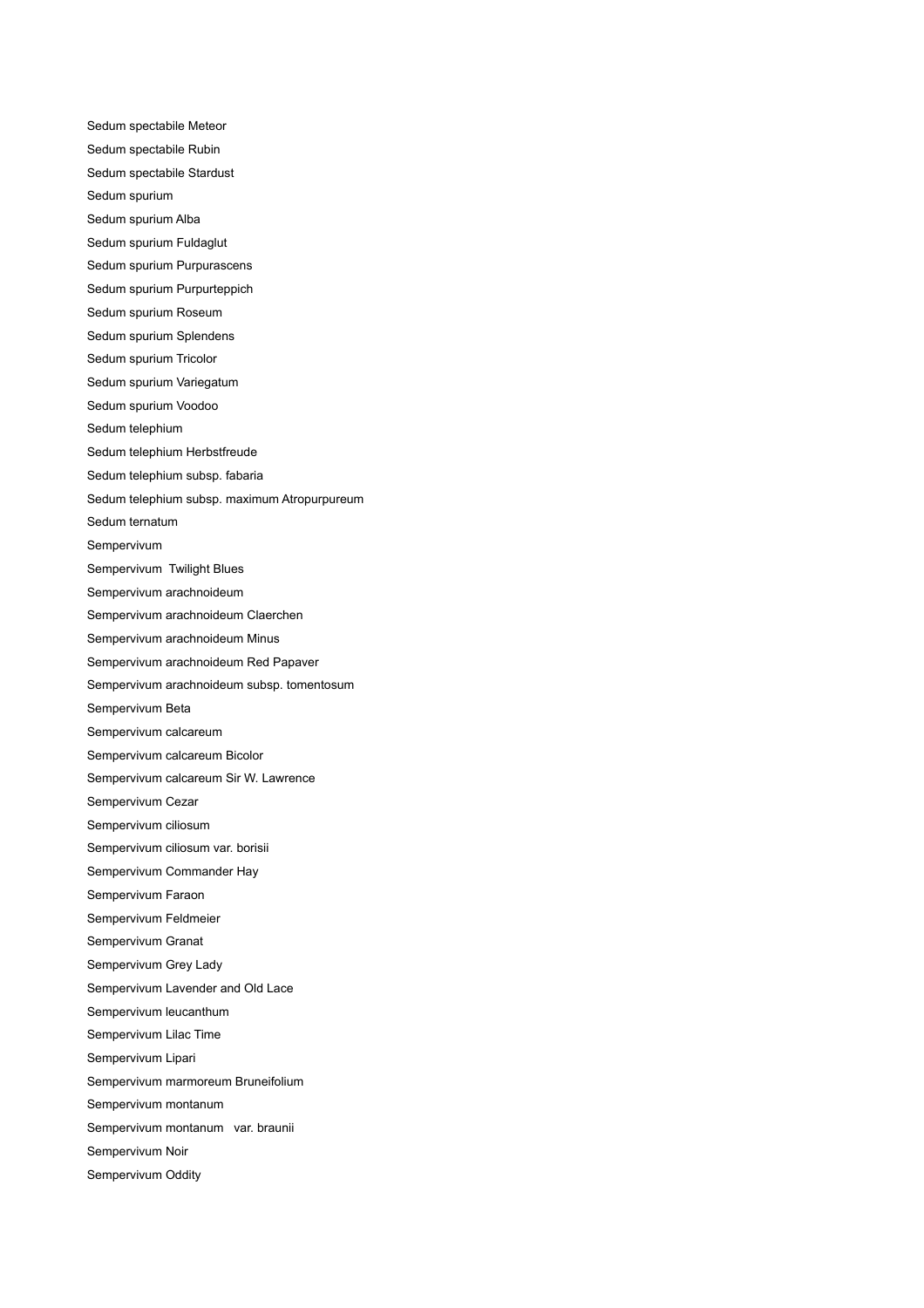Sempervivum Old Rose Sempervivum Olivette Sempervivum Othello Sempervivum Pilatus Sempervivum Rita Jane Sempervivum Roter Gigant Sempervivum Rubicundum Sempervivum Rubin Sempervivum ruthenicum Sempervivum Silberkarneol Sempervivum tectorum Sempervivum tectorum Atropurpureum Sempervivum wulfenii Sempervivum x fauconetti Sempervivum x funckii Senecio macrophyllus Seseli gummiferum Seseli montanum Sesleria autumnalis Sesleria caerulea Sesleria heufleriana Sesleria nitida Sesleria sadleriana Sesleria sphaerocephala Sesleria tatre Sesleria uliginosa Sesleria varia Setaria italica Shibatea kumasasa Sidalcea Sidalcea Partygirl Sidalcea Purpetta Sidalcea Rosana Sideritis hyssopifolia Sideritis scardica Silene acaulis Silene acaulis Plena Silene alpestris Silene maritima Silene maritima Druett's Variegated Silene maritima Plena Silene martima Weisskehlchen Silene schafta Silene schafta Splendens Silene uniflora syn. s. maritima Silene zawadzkii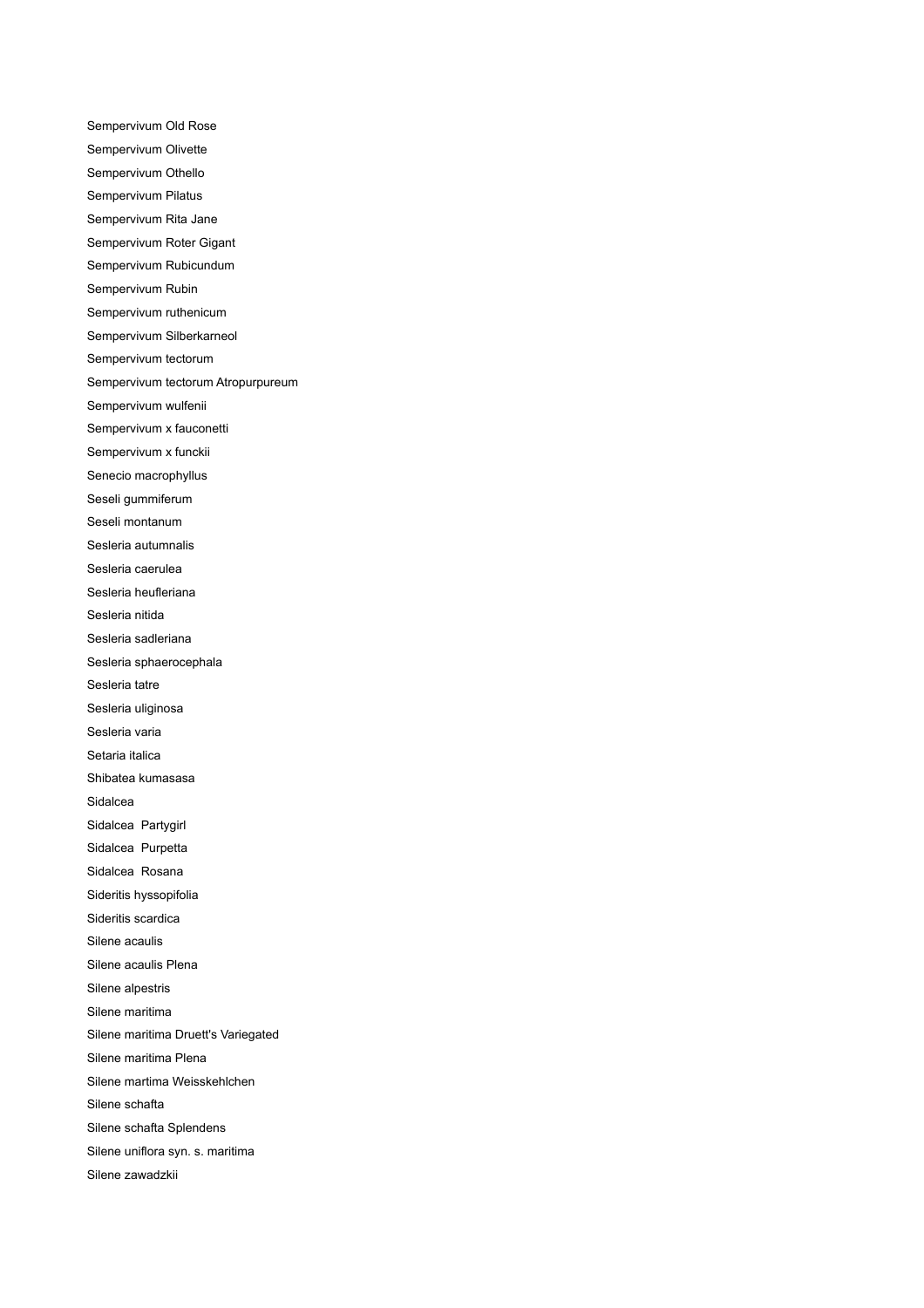Sinocalycanthus chinensis Sisyrinchium angustifoilum Sisyrinchium californicum Sisyrinchium stratum Skimmia japonica Rubella Smilacina racemosa Smilacina stellata Solidago Solidago bicolor Solidago canadensis Solidago Goldschleier Solidago Laurin Solidago rigida Solidago sphacelata Golden Fleece Solidago Strahlenkrone Solidago Strahlenkrone (Crown of Rays) Sophora japonica Sophora japonica Karaca Wheeping Sophora japonica Pendula Sorbaria sorbifolia Sorbaria sorbifolia Sem Sorbus aria Sorbus aria Aurea Sorbus aria Lutescens Sorbus aria Magnifica Sorbus arnoldiana Coral Pink Sorbus aucuparia Sorbus aucuparia Edulis Sorbus aucuparia Fastigiata Sorbus aucuparia Pendula Sorbus aucuparia Sheerwater Seedling Sorbus austriaca Autumn Spire Sorbus cashmiriana Sorbus Chinese Lace Sorbus commixta Sorbus commixta Belmonte Sorbus Dodong Sorbus frutescens Sorbus intermedia Sorbus latifolia Sorbus meinichii Sorbus Pink Veil Sorbus Red Tip Sorbus thuringiaca Fastigiata Sorbus torminalis Sorbus vilmorinii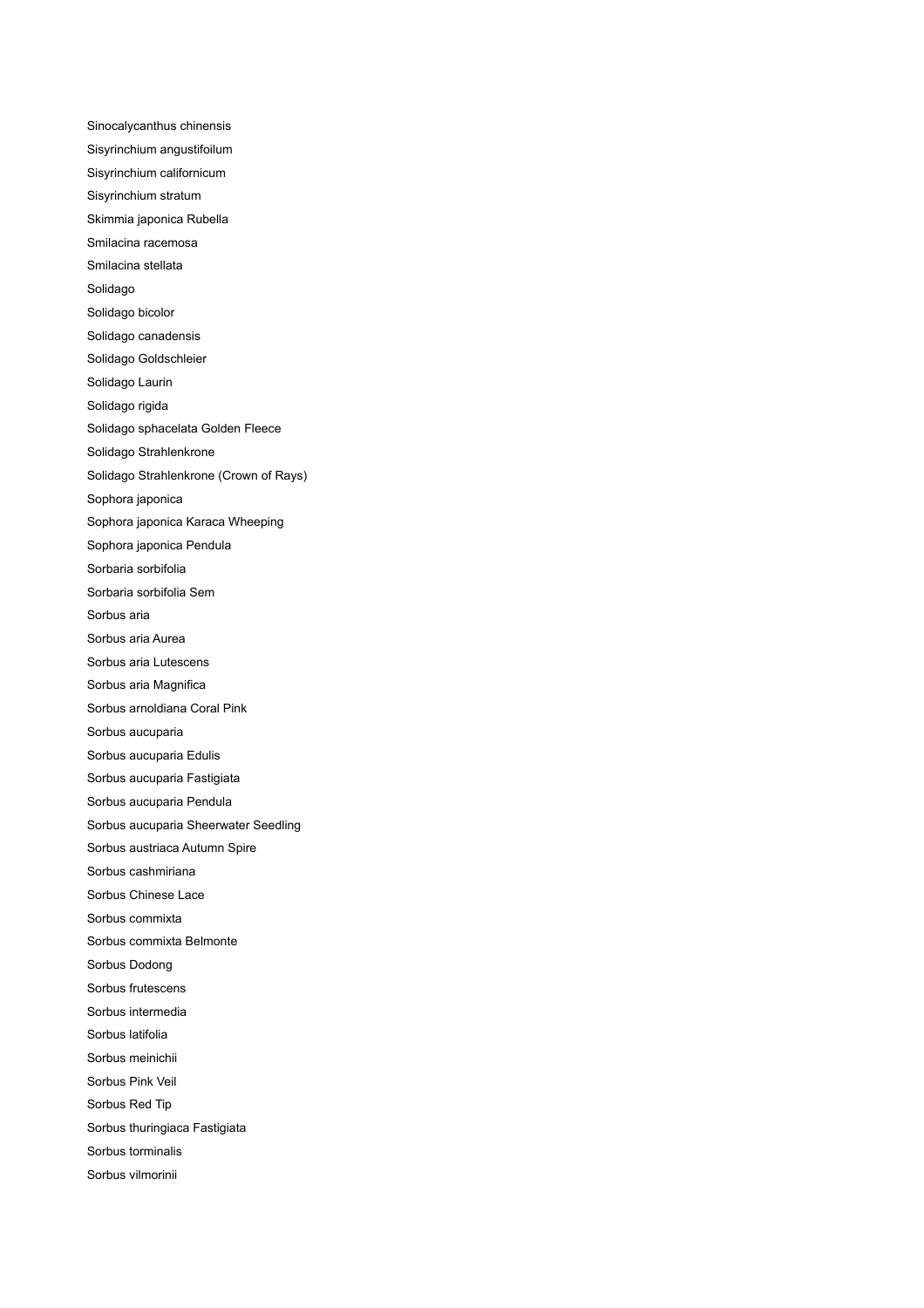Sorbus x arnoldiana Golden Wonder Sorbus x thuringiaca Fastigiata Sorghastrum nutans Sorghastrum nutans Sioux Blue Sorghum bicolor Sorghum halepense Sorghum vulgare Spartina pectinata Spartina pectinata Aureomarginata Spartium junceum Spiraea arguta Spiraea betulifolia Spiraea betulifolia Tor Spiraea betulifolia Tor Gold Spiraea billiardii Spiraea bumalda Neon Flash Spiraea bumalda Spiraea bumalda Neon Flash Spiraea chamaedryfolia Spiraea cinerea Grefsheim Spiraea densiflora Spiraea douglasii Spiraea douglasii var. menziesii Spiraea japonica Spiraea japonica Albiflora Spiraea japonica Anthony Waterer Spiraea japonica Bullata Spiraea japonica Candlelight Spiraea japonica Crispa Spiraea japonica Firelight Spiraea japonica Froebelii Spiraea japonica Genpei Spiraea japonica Golden Carpet Spiraea japonica Golden Princess Spiraea japonica Goldflame Spiraea japonica Goldmound Spiraea japonica Japanese Dwarf Spiraea japonica Little Princess Spiraea japonica Macrophylla Spiraea japonica Magic Carpet Spiraea japonica Magnum Rose Spiraea japonica Superstar Spiraea japonica Walbuma Spiraea nipponica Gelspir Spiraea nipponica Gerlve's Rainbow Spiraea nipponica June Bride Spiraea nipponica Snowmound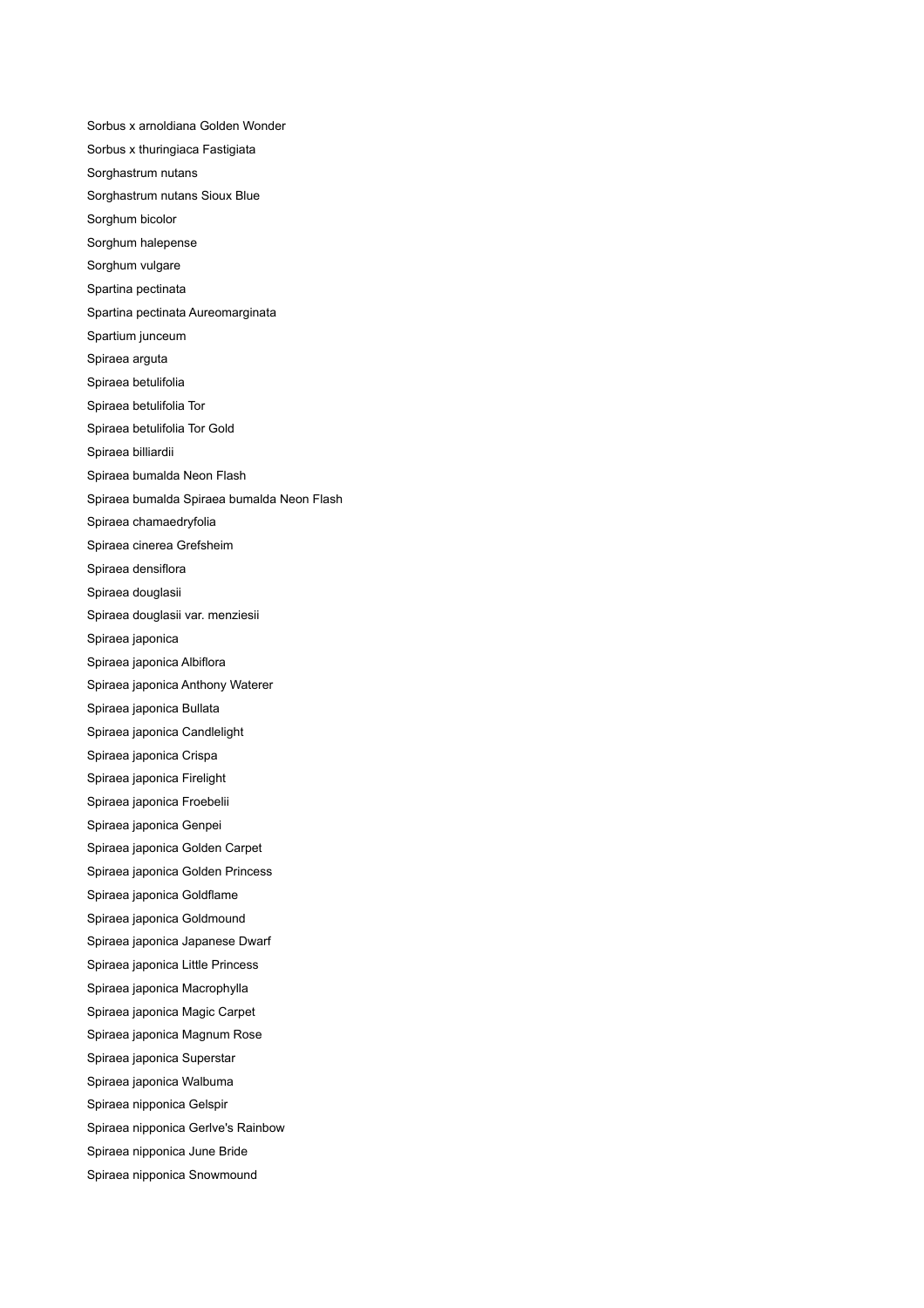Spiraea nipponica White Carpet Spiraea prunifolia Spiraea salicifolia Spiraea salicifolia Alba Spiraea thunbergii Spiraea trilobata Spiraea x arguta Spiraea x cinerea Grefsheim Spiraea x pseudosalicifolia Spiraea x vanhouttei Spiraea x vanhouttei Gold Fountain Spodiopogon sibiricus Spodiopogon sibiricus West Lake Sporobolus airoides Sporobolus heterolepis Stachys byzantina Stachys discolor Stachys grandiflora Stachys grandiflora syn. S. macrantha Stachys macrantha Stachys officinalis Stachys officinalis Alba Staphylea colchica Staphylea pinnata Stellaria holostea Stephanandra incisa Stephanandra incisa Crispa Stephanandra tanakae Stewartia pseudocamellia Stipa barbata Stipa brandisii Stipa calamagrostis Stipa capillata Stipa dasyphylla Stipa extremiorientalis Stipa gigantea Stipa joannis Stipa lessingiana Stipa pekinensis Stipa pulcherrima Stipa splendens Stipa tenuissima Stipa tenuissima Ponytails Stipa tirsa Stipa turkestanica Stipa viridula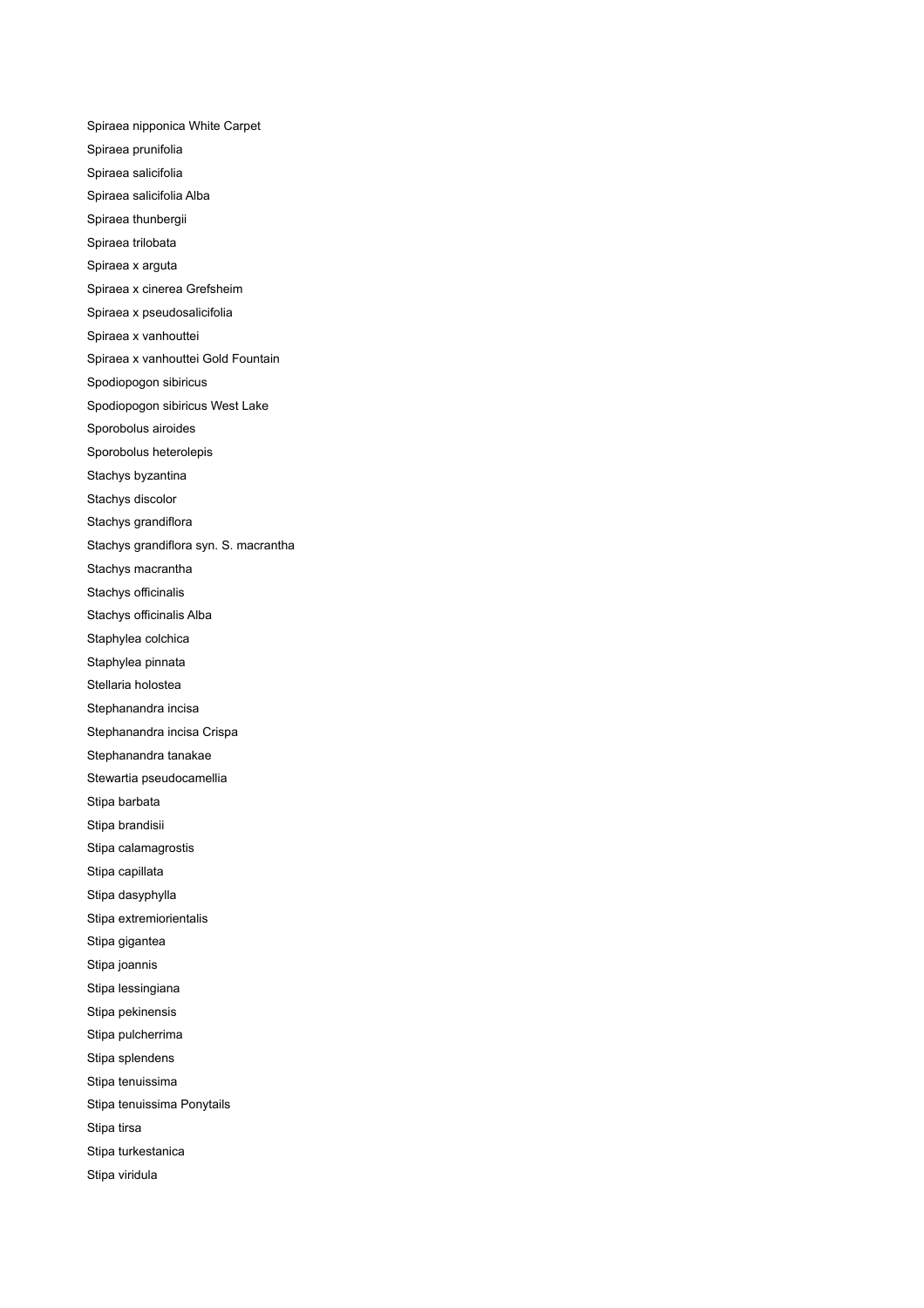Stylophorum diphyllum Stylophorum lasiocarpum Symphoricarpos albus var. leavigatus Symphoricarpos MAGICAL CANDY Kolmcan Symphoricarpos MAGICAL GALAXY Kolmgala Symphoricarpos orbiculatus Symphoricarpos orbiculatus Foliis Variegatis Symphoricarpos x chenaultii Symphoricarpos x chenaultii Brain de Soleil Symphoricarpos x chenaultii Hancock Symphoricarpos x doorenbosii Amethyst Symphoricarpos x doorenbosii Magic Berry Symphoricarpos x doorenbosii Mother of Pearl Symphoricarpos x doorenbosii White Hedge Symphyandra pendula Symphyandra wanneri Symphytum cordatum Symphytum grandiflorum Symphytum grandiflorum Goldsmith Symphytum grandiflorum Hidcote Variegatum Symphytum officinale Symphytum x uplandicum Symphytum x uplandicum Variegatum Syringa Agnes Smith Syringa chinensis Syringa chinensis Saugeana Syringa James Macfarlane Syringa josikaea Syringa meyeri Palibin Syringa microphylla Superba Syringa Minuet Syringa Miss Canada Syringa Miss Japan Syringa patula Miss Kim Syringa prestoniae Nocturne Syringa prestoniae Redwine Syringa protolaciniata Syringa vulgaris Syringa vulgaris Andenken an Ludwig Spath Syringa vulgaris Aucubaefolia Syringa vulgaris Charles Joly Syringa vulgaris Edith Cavell Syringa vulgaris General Pershing Syringa vulgaris Katherine Havemeyer Syringa vulgaris Krasavica Moskvy Syringa vulgaris Krasavitsa Moskvy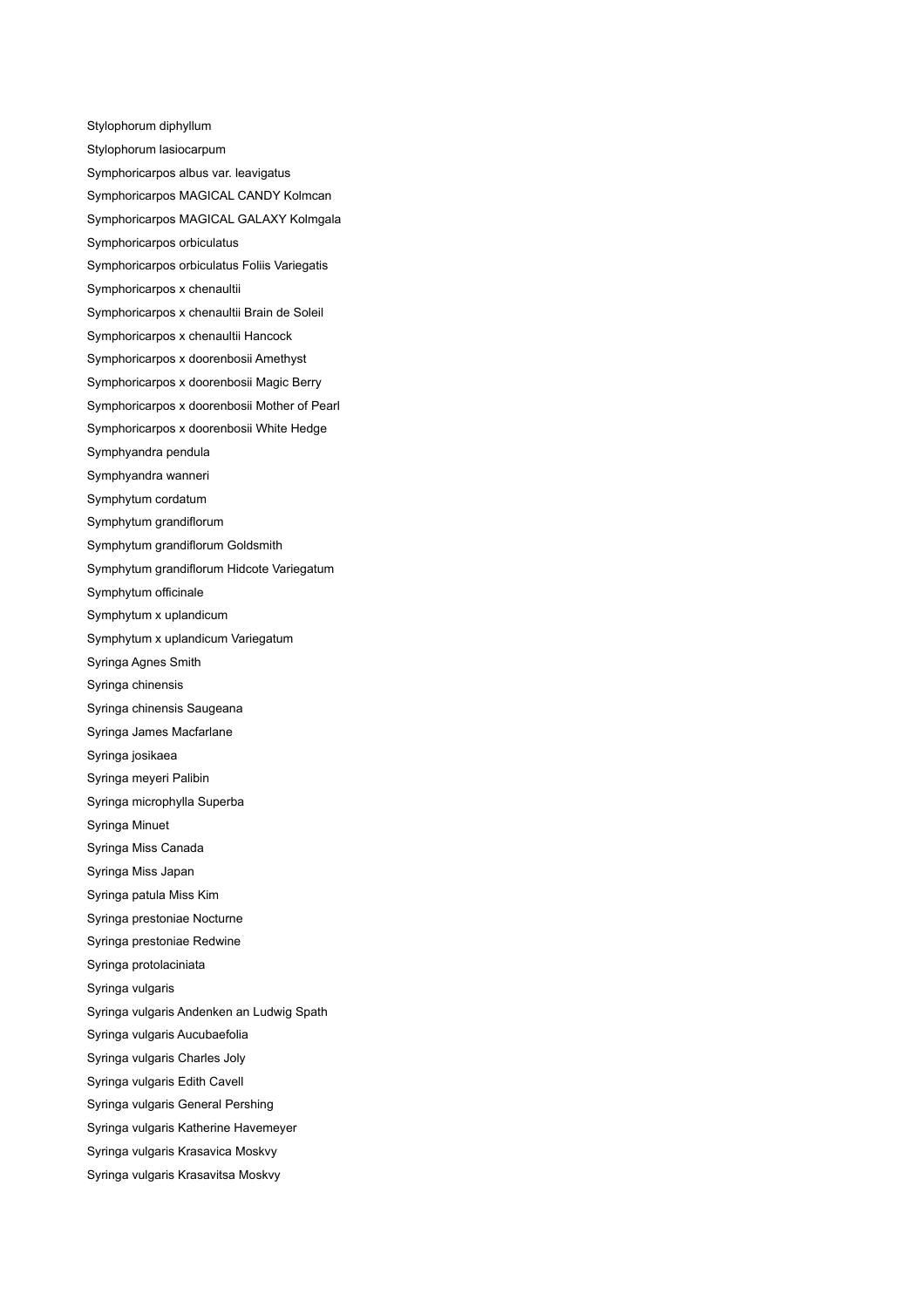Syringa vulgaris Ludwig Spaeth Syringa vulgaris Marechal Lannes Syringa vulgaris Massena Syringa vulgaris Michel Buchner Syringa vulgaris Miss Ellen Willmott Syringa vulgaris Mme Lemoine Syringa vulgaris Mrs Edward Harding Syringa vulgaris Niebo Moskwy Syringa vulgaris Olivier de Serres Syringa vulgaris Primrose Syringa vulgaris Profesor Hoser Syringa vulgaris Sensation Syringa vulgaris Victor Lemoine Syringa x persica Laciniata Tamarix gallica Tamarix parviflora Tamarix ramosissima Tamarix ramosissima Pink Cascade Tamarix ramosissima Rubra Tamarix tetrandra Tanacetum Tanacetum cineariaefolium Tanacetum coccineum Tanacetum coccineum Duro Tanacetum corymbosum Tanacetum haradjanii Tanacetum millefolium Tanacetum niveum Jackpot Tanacetum parthenium Tanacetum Robinson's Red Tanacetum Robinson's Rose Tanacteum vulgare Tanacteum vulgare Crispum Taxodium distichum Taxodium distichum Cascade Falls Taxus baccata Taxus baccata Amersfoort Taxus baccata Aureovariegata Taxus baccata David Taxus baccata Dovastoniana Taxus baccata Dovastonii Aurea Taxus baccata Elegantissima Taxus baccata Fastigiata Taxus baccata Fastigiata Aurea Taxus baccata Fastigiata Aureomarginata Taxus baccata Fastigiata Robusta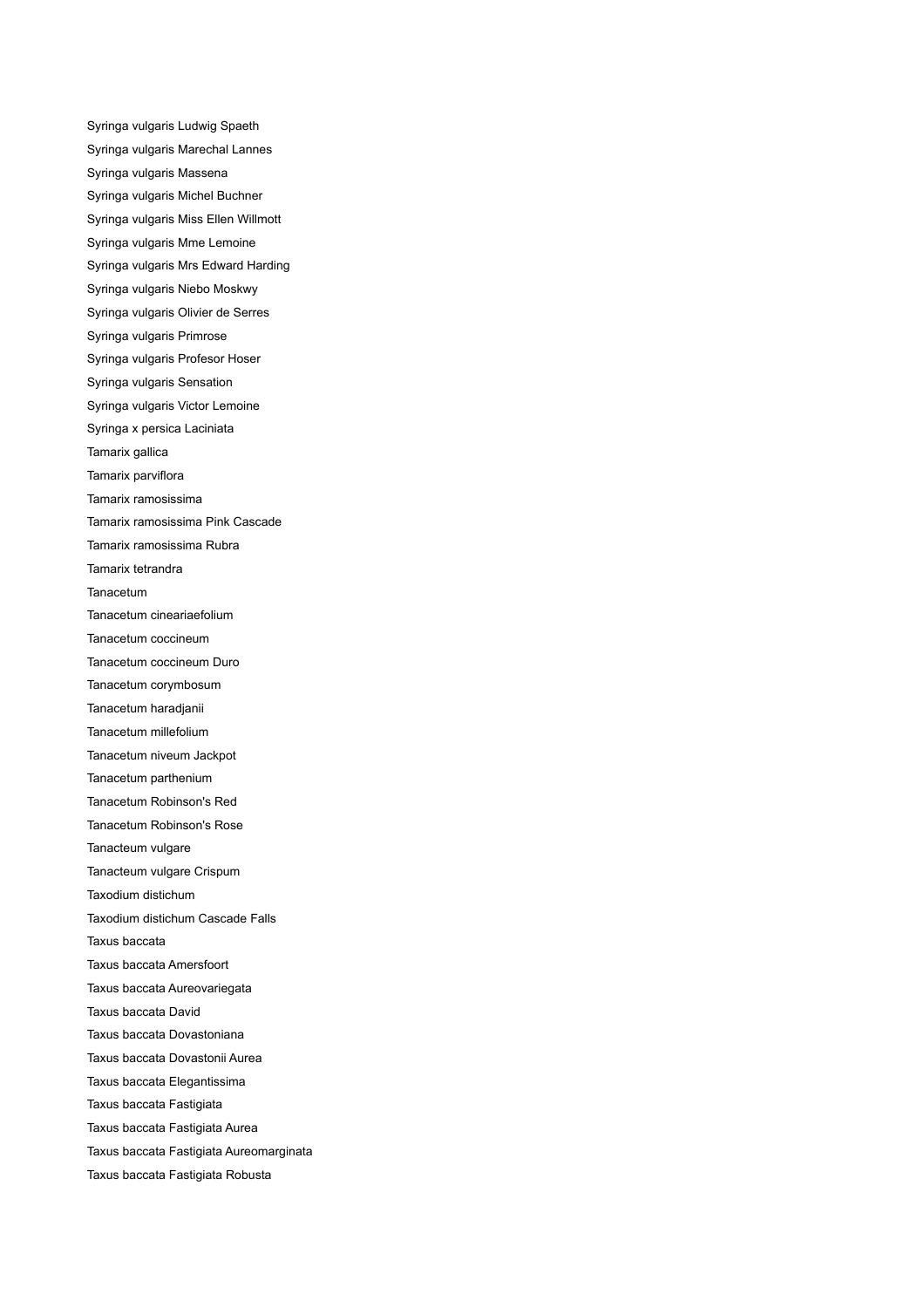Taxus baccata Hessei Taxus baccata Krzysztof Taxus baccata Nissen's Corona Taxus baccata Overeynderi Taxus baccata Repandens Taxus baccata Repandens Aurea Taxus baccata Semperaurea Taxus baccata Summergold Taxus baccata Washingtonii Taxus cuspidata Taxus cuspidata Aurescens Taxus cuspidata Fastigiata Taxus cuspidata Nana Taxus cuspidata Robusta Taxus cuspidata Rustique Taxus x media Taxus x media Chudy Taxus x media Densiformis Taxus x media Fairview Taxus x media Farmen Taxus x media Green Mountain bonsai Taxus x media Hatfieldii Taxus x media Hicksii Taxus x media Hillii Taxus x media Katyn Taxus x media Kornik Taxus x media Kris Taxus x media Ksiaze Taxus x media Ksiezniczka Taxus x media Mariola Taxus x media Masa Taxus x media Mecenas Taxus x media Oliwka Taxus x media Stefania Taxus x media Straight Hedge Taxus x media Stricta Viridis Taxus x media Thayarae Taxus x media Thayerae Taxus x media Tymon Taxus x media Viridis Taxus x media Wojtek Taxus x media Zakret Telekia speciosa Tellima grandiflora Tellima grandiflora Purpurteppich Tetragonolobus maritimus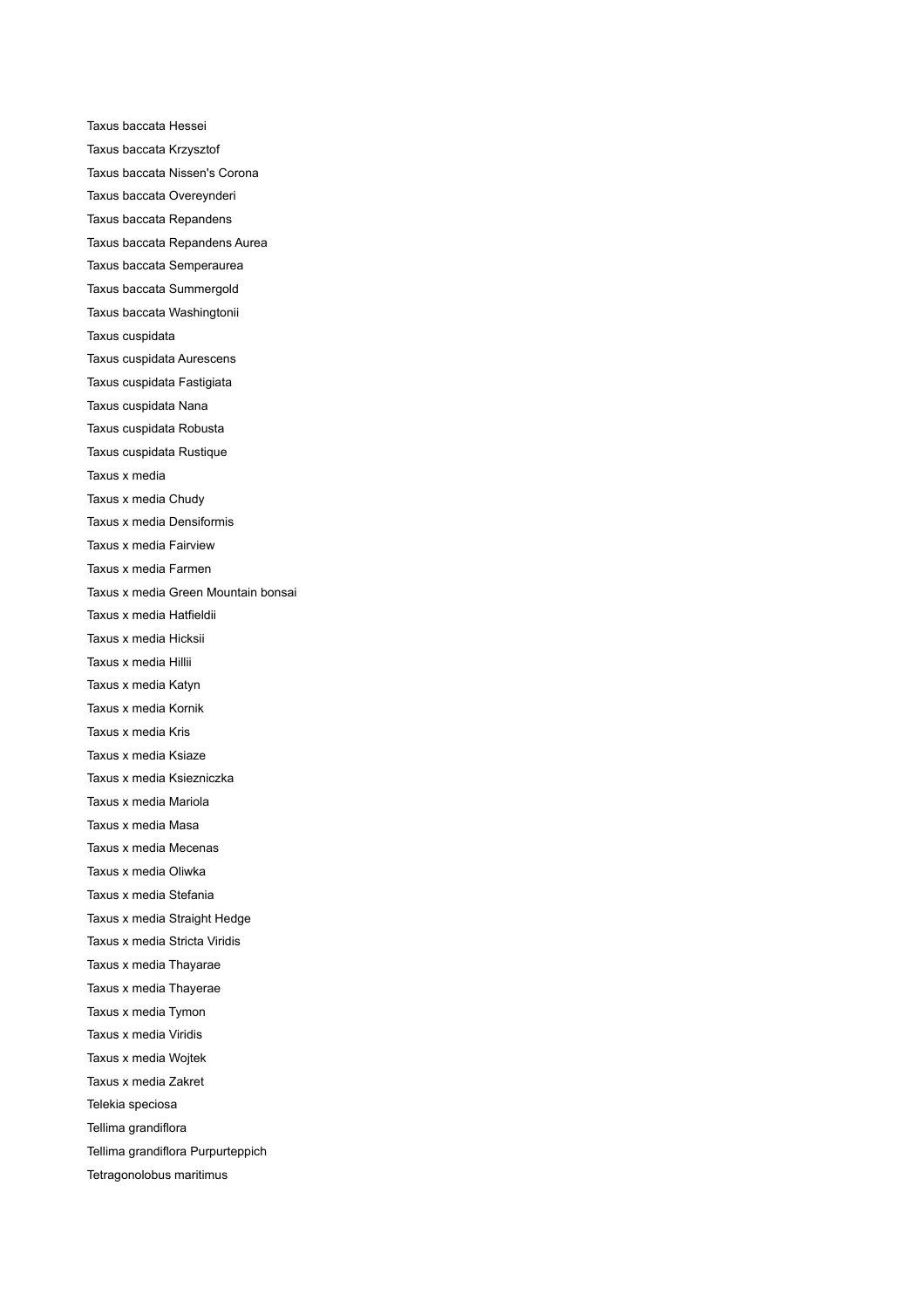Teucrium chamaedrys Teucrium hiranicum Teucrium scorodonia Teucrium scorodonia Crispum Teucrium x lucidrys Thalictrum aquilegifolium Thalictrum delavayi Thalictrum delavayi Hewitt`s Double Thalictrum delavayi syn. T. dipterocarpum Thalictrum dipterocarpum Thalictrum foetidum Thalictrum lucidum Thelypteris palustris Themeda triandra Thermopsis lanceolata Thuja occidentalis Thuja occidentalis Amber Glow Thuja occidentalis Anniek Thuja occidentalis Aurea Kordusii Thuja occidentalis Aureospicata Thuja occidentalis Aurescens Thuja occidentalis Brabant Thuja occidentalis Cloth of Gold Thuja occidentalis Columna Thuja occidentalis Danica Thuja occidentalis Danica Aurea Thuja occidentalis Elegantissima Thuja occidentalis Europa Gold Thuja occidentalis Fastigiata Thuja occidentalis Filiformis Thuja occidentalis Filips Magic Moment Thuja occidentalis Frieslandia Thuja occidentalis Globosa Thuja occidentalis Golden Globe Thuja occidentalis Golden Tuffet Thuja occidentalis Goldperle Thuja occidentalis Green Rocket Thuja occidentalis Holmstrup Thuja occidentalis Hoseri Thuja occidentalis Hoveyi Thuja occidentalis Janed Gold Thuja occidentalis Jantar Thuja occidentalis Latvia Thuja occidentalis Little Champion Thuja occidentalis Little Giant Thuja occidentalis Miky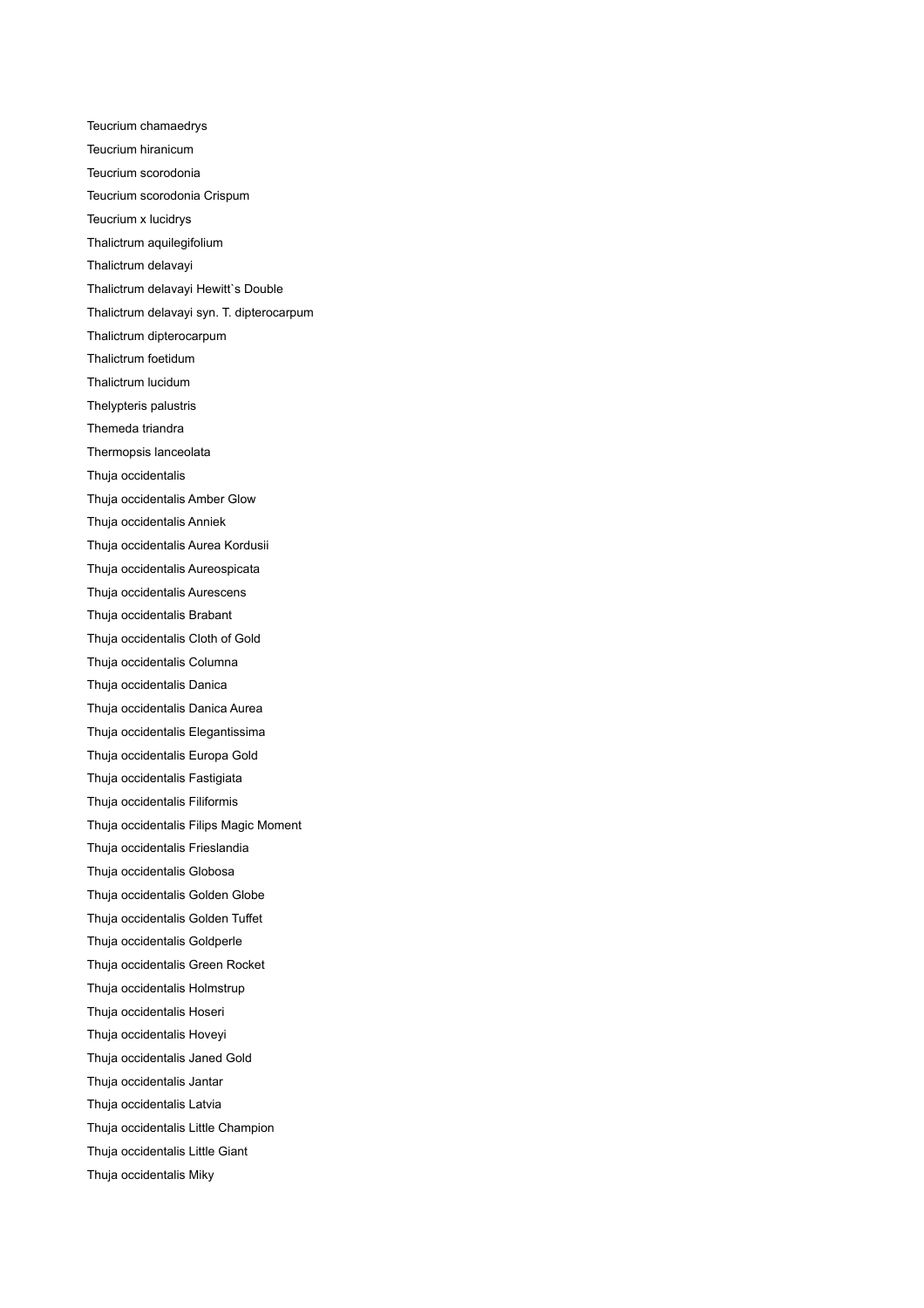Thuja occidentalis Mirjam Thuja occidentalis Mr. Bowling Bull Thuja occidentalis Ohlendorffii Thuja occidentalis Perla Thuja occidentalis Pyramidalis Compacta Thuja occidentalis Recurvata Thuja occidentalis Rheingold Thuja occidentalis Salland Thuja occidentalis Smaragd Thuja occidentalis Smaragd Light Thuja occidentalis Smaragd Variegata Thuja occidentalis Smaragd Witbont Thuja occidentalis Spiralis Thuja occidentalis Stolwijk Thuja occidentalis Sunkist Thuja occidentalis Teddy Thuja occidentalis Tiny Tim Thuja occidentalis Wagneri Thuja occidentalis Wareana Lutescens Thuja occidentalis Waxen Thuja occidentalis Woodwardii Thuja occidentalis Yellow Ribbon Thuja occidentalis Zmatlic Thuja orientalis Aurea Nana Thuja plicata Thuja plicata Aurea Thuja plicata Can-Can Thuja plicata Emerald Thuja plicata GOLDY 4ever Thuja plicata Kornik Thuja plicata Little Boy Thuja plicata Zebina Extra Gold Thuja plicata Zebrina Thujopsis dolabrata Thujopsis dolabrata Aurea Thujopsis dolabrata Nana Thujopsis dolabrata Variegata Thymus Thymus Doone Valley Thymus Hartington Silver Thymus kosteleckyanus Thymus Lemon Mist Thymus marschallianus Thymus praecox Thymus praecox Goldstream Thymus praecox Albiflorus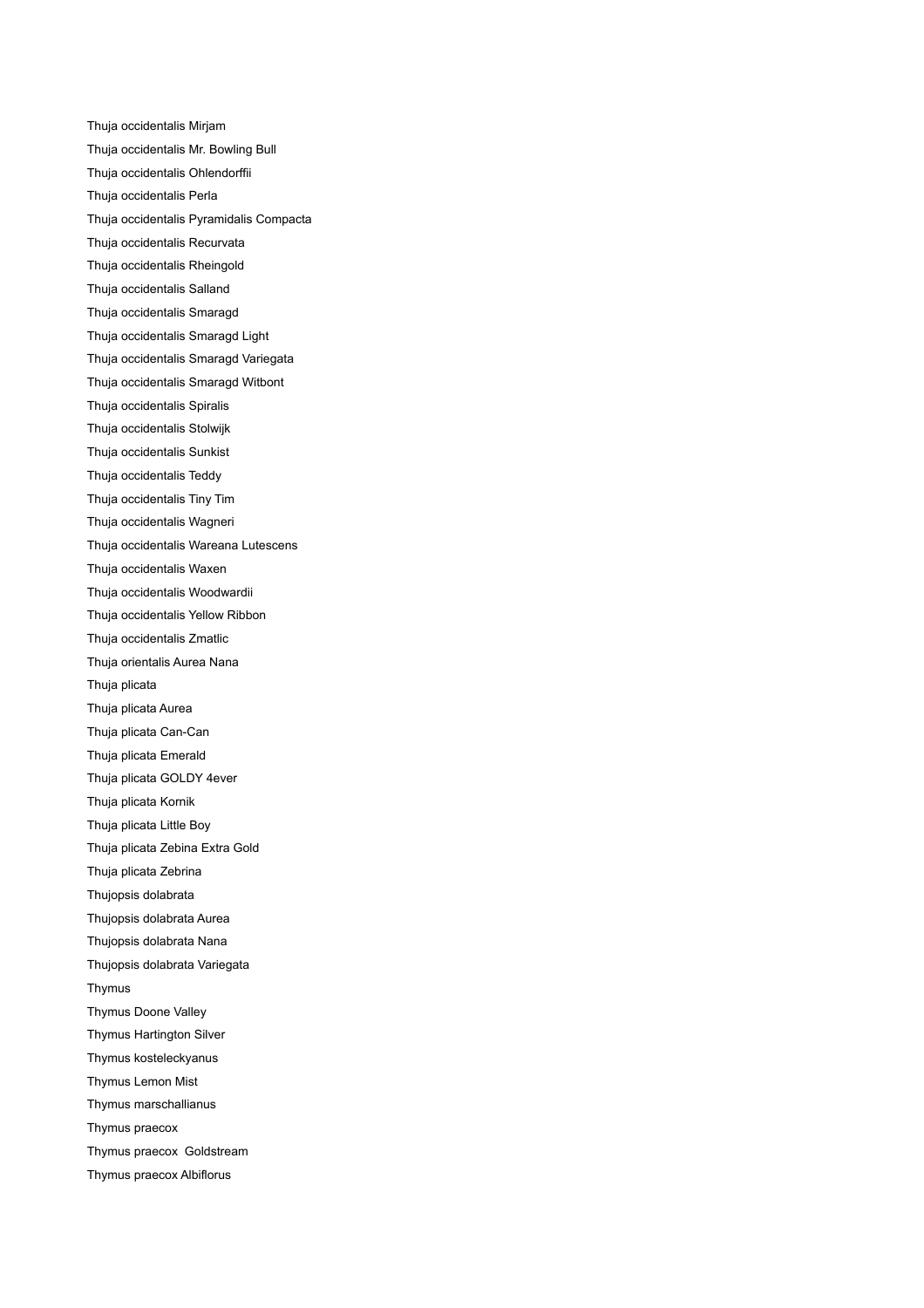Thymus praecox Aureus Thymus praecox Bressingham Thymus praecox Coccineus Thymus praecox Pink Chintz Thymus praecox Pseudodolanuginosus Thymus praecox Pygmaeus Thymus pygmeus Thymus serpyllum Thymus serpyllum Albus Thymus serpyllum Coccineus Thymus serpyllum Magic Carpet Thymus vulgare Thymus vulgare Compactus Thymus x citriodorus Thymus x citriodorus Aureus Thymus x citriodorus Bertram Anderson Thymus x citriodorus Doone Valley Thymus x citriodorus Golden Dwarf Thymus x citriodorus Lemon Variegated Thymus x citriodorus Silver Queen Tiarella Black Velvet Tiarella cordifolia Tiarella cordifolia Brandywine Tiarella cordifolia Eco Running Tapestry Tiarella cordifolia Elizabeth Oliver Tiarella Ninja Tiarella Spanish Cross Tiarella unifoliata Tiarella wherryi Tilia americana Macrophylla Tilia cordata Tilia cordata Erecta Tilia cordata Greenspire Tilia cordata Lico Tilia cordata Liko Tilia cordata Rancho Tilia cordata Winter Orange Tilia monogolica Harvest Gold Tilia platyphyllos Tilia tomentosa Tilia tomentosa Brabant Tilia tomentosa Silver Globe Tilia tomentosa Varsaviensis Tilia x europaea Euchlora Tilia x europaea Pallida Tilia x europaea Wratislaviensis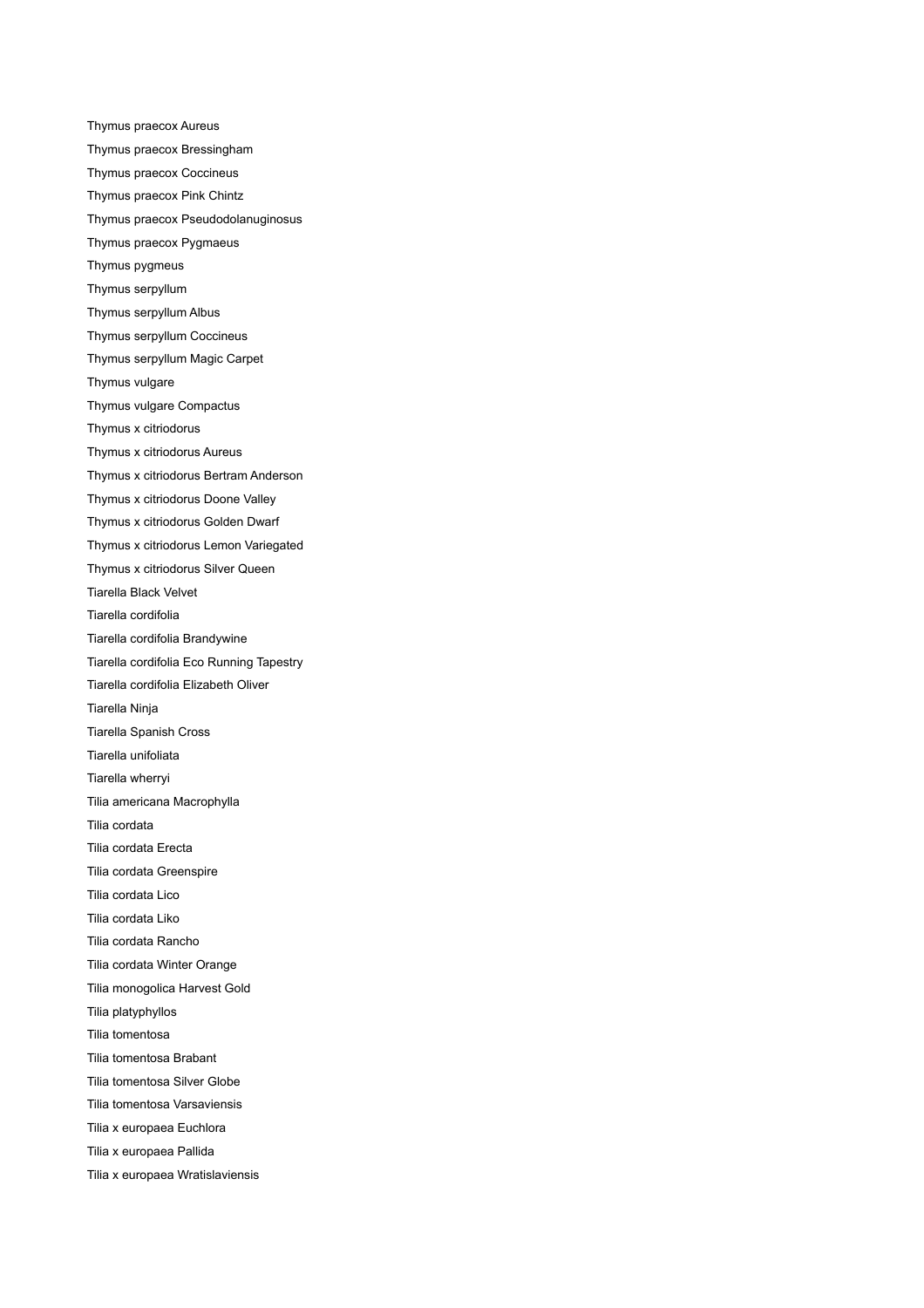Tilia x europaea Zwarte Linde Tolmiea menziesii Torreya nucifera Tradescantia Alba Tradescantia Blue Stone Tradescantia Carmine Glow Tradescantia Charlotte Tradescantia Eva Tradescantia Innocence Tradescantia Karin Tradescantia Karminglut Tradescantia Osprey Tradescantia Purewell Giant Tradescantia Sweet Kate (Blue and Gold) Tradescantia virginiana Tradescantia Zwanenburg Blue Trichophorum alpinum Tricyrtis Empress Tricyrtis formosana Tricyrtis hirta Tricyrtis hirta Alba Tricyrtis latifolia Tricyrtis maculata Trifolium badium Trifolium rubens Trillium catesbaei Trillium chloropetalum Trillium cuneatum Trillium erectum Trillium flexipes Trillium grandiflorum Trillium grandiflorum f. roseum Trillium grandiflorum Snow Bunting Trillium kurabayashii Trillium luteum Trillium ovatum Trillium recurvatum Trillium rugelii Trillium sessile Trillium sulcatum f. albolutescens Trillium vaseyi Trillium viridescens Trilllium stamineum Tripsacum dactyloides Tripterygium regelii Trisetum distichophyllum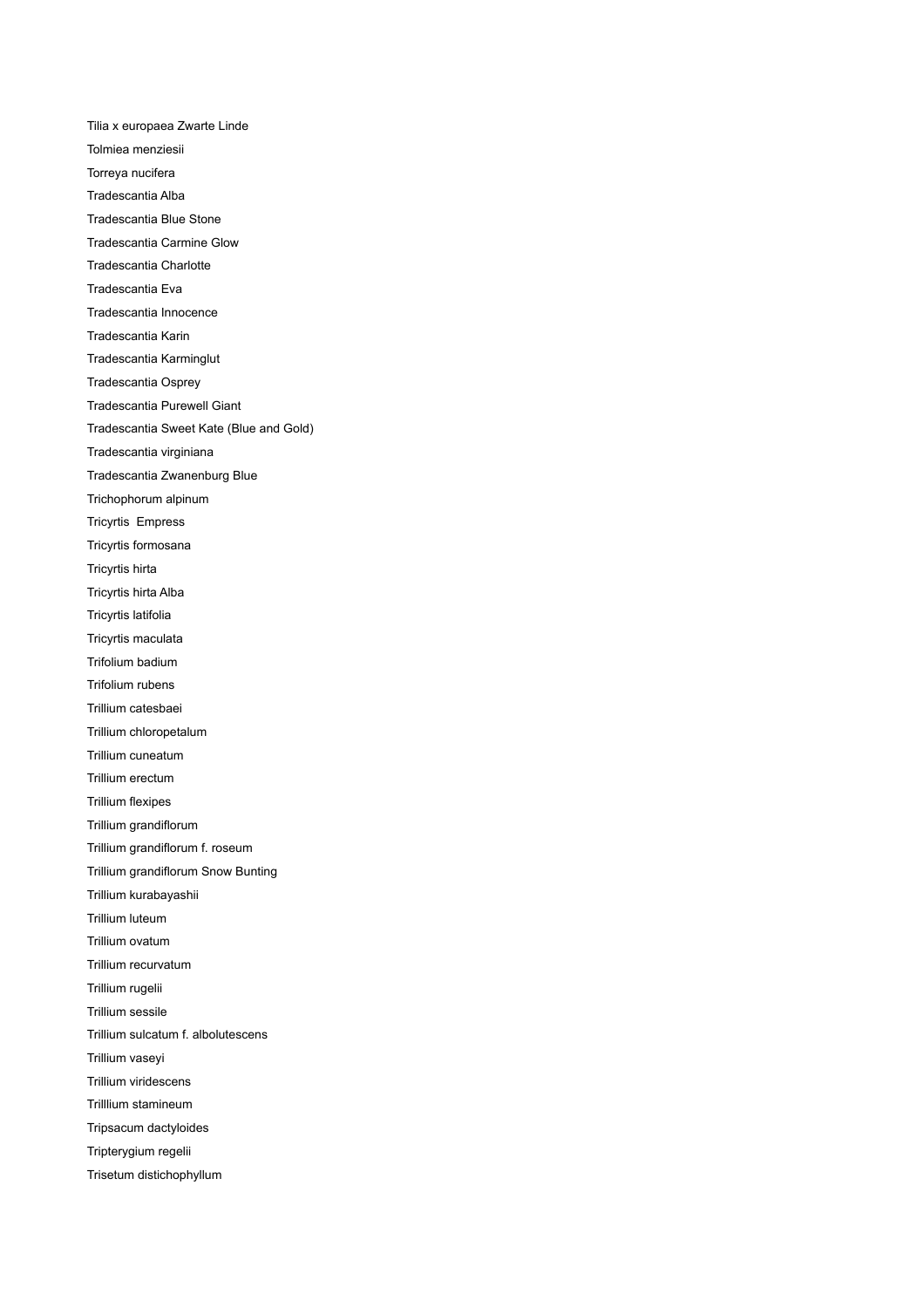Trollius altaicus Trollius chinensis Trollius chinensis Golden Queen Trollius chinensis Goldkoenigin Trollius europaeus Trollius pumilus Trollius x cultorum Tsuga canadensis Tsuga canadensis Cole's Prostrate Tsuga canadensis Jeddeloh Tsuga canadensis Nana Tsuga canadensis Pendula Tsuga canadensis Wintergold Tsuga diversifolia Tsuga martensiana Glauca Tsuga mertensiana Tulipa Abu Hassan Tulipa Angelique Tulipa Apeldoorn Tulipa Apricot Beauty Tulipa Ballerina Tulipa Blenda Tulipa Burgundy Tulipa China Pink Tulipa clusiana Tulipa Cordell Hull Tulipa Elegant Lady Tulipa Fantasy Tulipa Golden Oxford Tulipa Greuze Tulipa Jewel of Spring Tulipa linifolia Batalinii Tulipa Mariette Tulipa Marjolein Tulipa Negrita Tulipa Orange Favourite Tulipa Orange Wonder Tulipa Palestrina Tulipa Prinses Irene Tulipa Queen of Night Tulipa Red Shine Tulipa Spring Green Tulipa Sweet Harmony Tulipa West Point Tulipa White Triumphator Typha angustifolia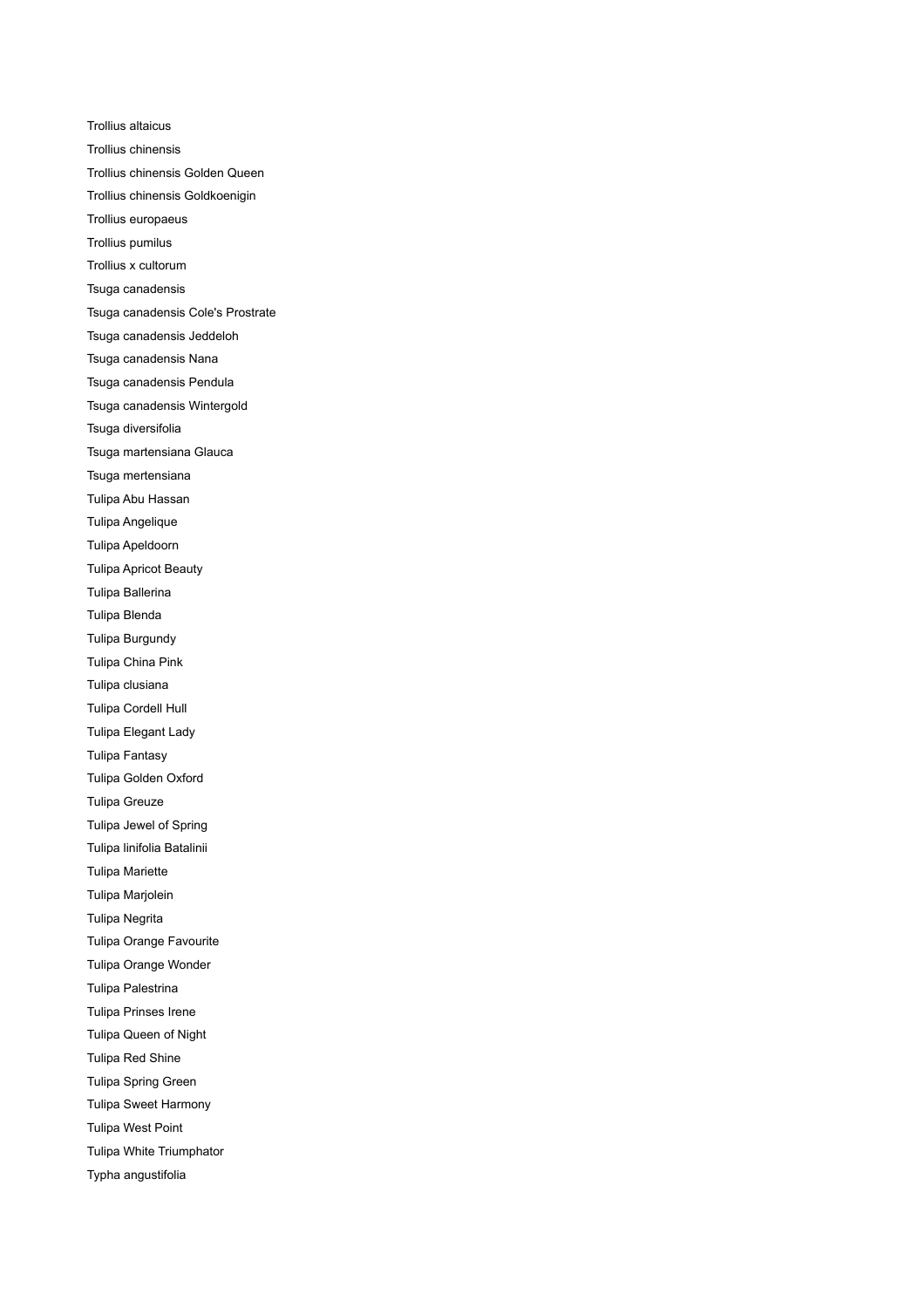Typha minima Typha minimaolia Ulmus Camperdownii Ulmus carpinifolia Wredei Ulmus Columella Ulmus glabra Ulmus glabra Argenteovariegata Ulmus glabra Lutescens Ulmus hollandica Dampieri Ulmus hollandica Wredei Ulmus laevis Ulmus minor Ulmus minor Jacqueline Hillier Ulmus parvifolia Geisha Ulmus pumila Ulmus pumila BEIJING GOLG Aurea Ulmus x hollandica Jacqueline Hillier Ulmus x hollandica Wredei Uncinia rubra Uvularia grandiflora Vaccinium angustifolium North Country Vaccinium corymbosum Vaccinium corymbosum Bluecrop Vaccinium corymbosum Bluegold Vaccinium corymbosum Chandler Vaccinium corymbosum Herbert Vaccinium corymbosum Patriot Vaccinium corymbosum Spartan Vaccinium macrocarpon Vaccinium macrocarpon Early Black Vaccinium myrtillus Vaccinium vitis-idaea Vaccinium vitis-idaea Koralle Valeriana alliariifolia Valeriana supina Vancouveria hexandra Veratrum album Veratrum lobelianum Veratrum nigrum Verbascum blattaria Verbascum bombyciferum Verbascum Helen Johnson Verbascum olympicum Verbascum phoeniceum Verbascum Silberkandelaber Verbena bonariensis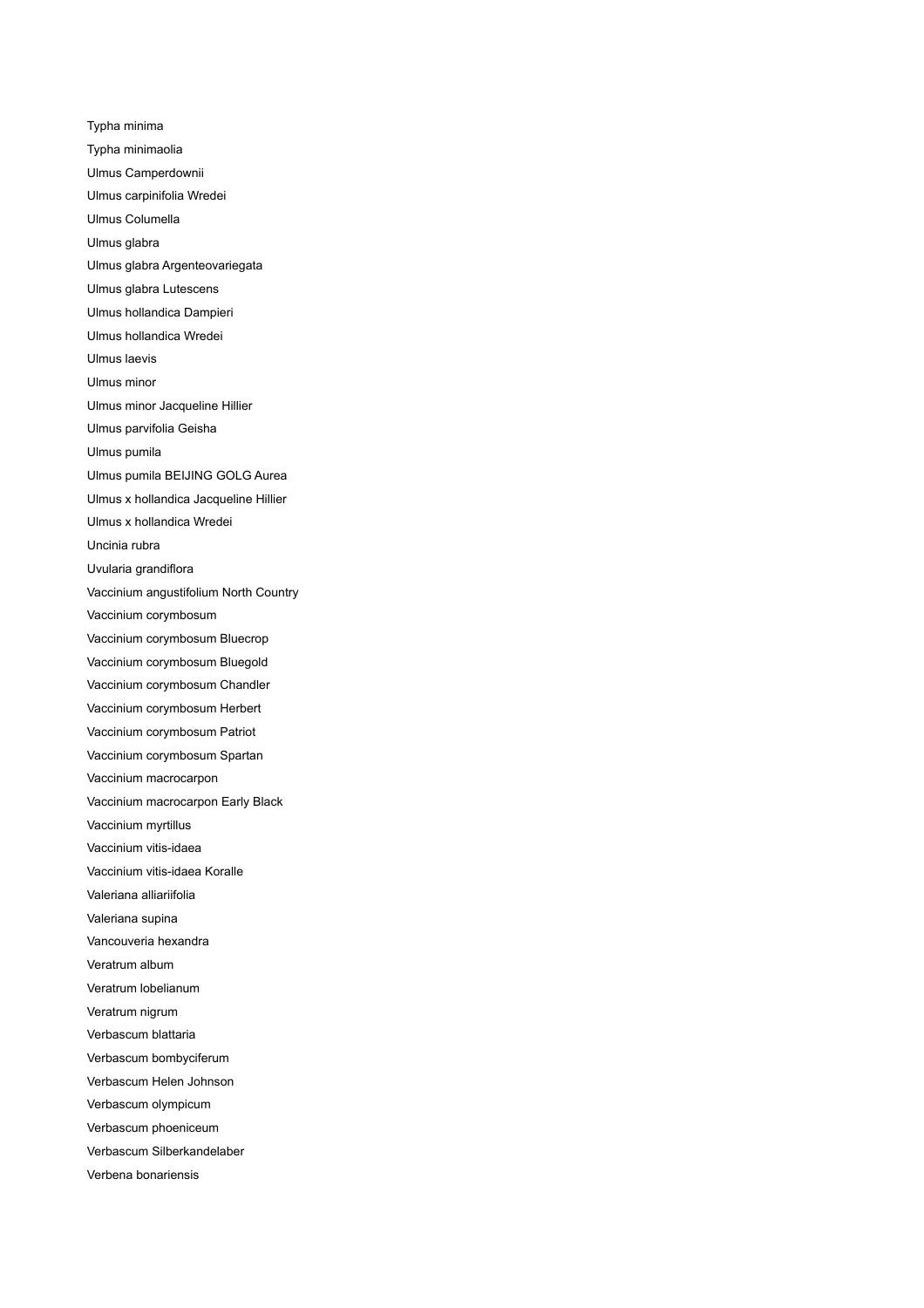Verbena stricta Vernonia gigantea Vernonia noveborcensis Veronica armena Veronica austriaca Royal Blue Veronica austriaca subsp. prostrata Shirley Blue Veronica austriaca subsp. teucrium Veronica cinerea Veronica gentianoides Veronica gentianoides Variegata Veronica longifolia Veronica officinalis Veronica prostrata Veronica schmidtiana Veronica spicata Veronica spicata Blue Bouquet Veronica spicata Erica Veronica spicata Heidekind Veronica spicata Rotfuchs Veronica spicata subsp. incana Veronica spicata subsp. incana Argentea Veronica spicata Sunny Border Blue Veronica subsessilis Blauer Pyramide Veronicastrum sibiricum Veronicastrum virginicum Album Veronicastrum virginicum Pink Glow Veronicastrum virginicum Roseum Viburnum carlesii Viburnum davidii Viburnum Eskimo Viburnum farreri Viburnum lantana Viburnum lantana Argenteomarginata Viburnum lantana Aureovariegata Viburnum lantana Aureum Viburnum opulus Viburnum opulus Anny's Magic Gold Viburnum opulus Annys Magic Gold Viburnum opulus Compactum Viburnum opulus Nanum Viburnum opulus Park Harvest Viburnum opulus Roseum Viburnum opulus Xanthocarpum Viburnum plicatum Cascade Viburnum plicatum f. tomentosum Viburnum plicatum Kilimandjaro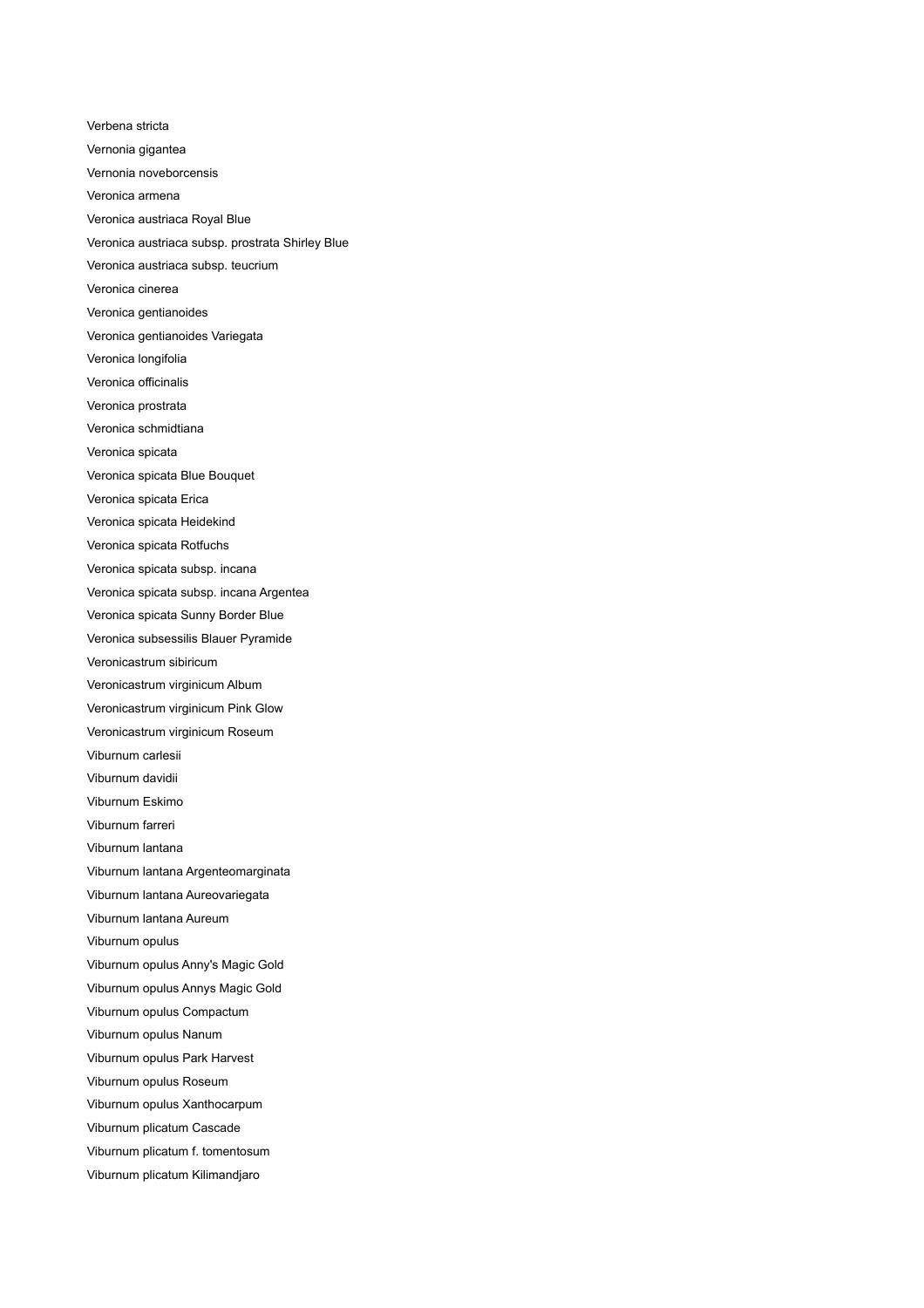Viburnum plicatum Mariesii Viburnum plicatum Pink Beauty Viburnum plicatum St Keverne Viburnum plicatum Summer Snowflake Viburnum plicatum Tomentosum Viburnum plicatum Watanabe Viburnum Pragense Viburnum rhytidophyllum Viburnum sargentii Onondaga Viburnum x bodnantense Viburnum x bodnantense Charles Lamont Viburnum x bodnantense Dawn Viburnum x burkwoodii Viburnum x burkwoodii Anne Russll Viburnum x carlcephalum Vinca herbacea Vinca major Vinca major Alba Vinca major Variegata Vinca minor Vinca minor Alba Vinca minor Argenteovariegata Vinca minor Atropurpurea Vinca minor Atropurpurea Plena Vinca minor Aureovariegata Vinca minor Deep Blue Vinca minor Gertrude Jekyll Vinca minor Gruener Teppich Vinca minor Illumination Vinca minor La Grave Vinca minor Multiplex Vinca minor Ralph Shugert Vinca minor Sebastian Vincetoxicum hirudinaria Vincetoxicum nigrum Viola Admiration Viola Baby Franjo Viola Baby Lucia Viola Blaue Schoenheit Viola Bowles Black Viola canadensis Viola cornuta Viola Haslemere (Nellie Britton) Viola Huntercombe Purple Viola King Henry Viola labradorica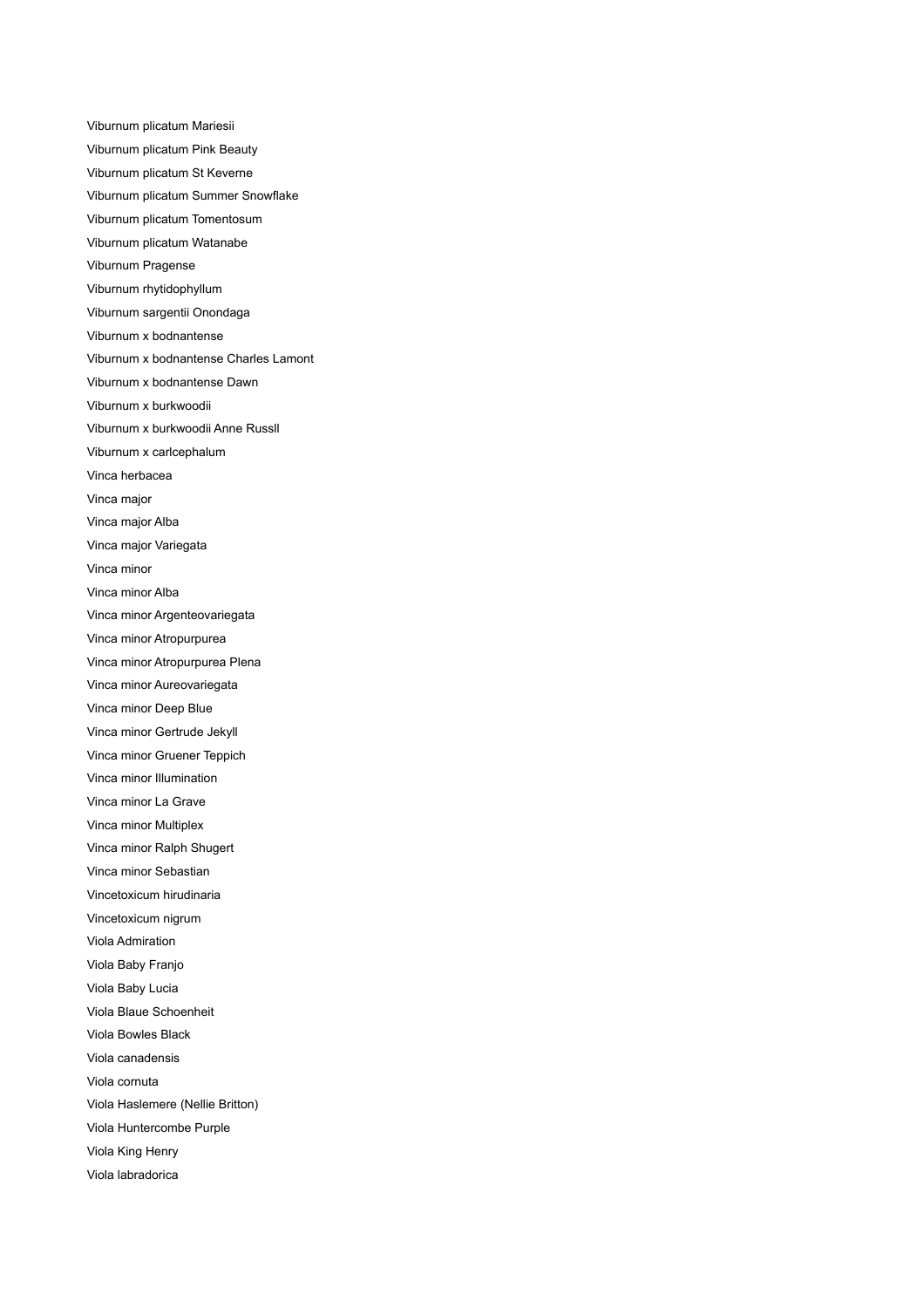Viola labradorica Purpurea Viola odorata Viola odorata Alba Viola odorata f. rosea Viola odorata Koenigin Charlotte Viola odorata Rubiflora Viola odorata subsp. albiflora Viola odorata Sulphurea Viola palmata Viola papilionacea Viola pedatifida Viola Rubin Viola septentrionalis Alba Viola sororia Viola sororia Albiflora Viola sororia Freckles Viola sororia Princeana Viola sororia Rubra Viola Yellow Prince Viscaria vulgaris Viscaria vulgaris Plena Viscum album Vitaliana primuliflora Vitis coignetiae Vitis riparia Vitis vinifera Vitis vinifera Olsava Waldsteinia geoides Waldsteinia ternata Weigela BLACK AND WHITE Courtacad1 Weigela Bristol Ruby Weigela Bristol Snowflake Weigela Candida Weigela decora Weigela Eva Rathke Weigela florida Weigela florida Alba Weigela florida Alexandra Weigela florida Brigela Weigela florida Cappucino Weigela florida Caricature Weigela florida Foliis Purpureis Weigela florida Magical Rainbow Weigela florida Midnight Wine Weigela florida Minor Black Weigela florida Monet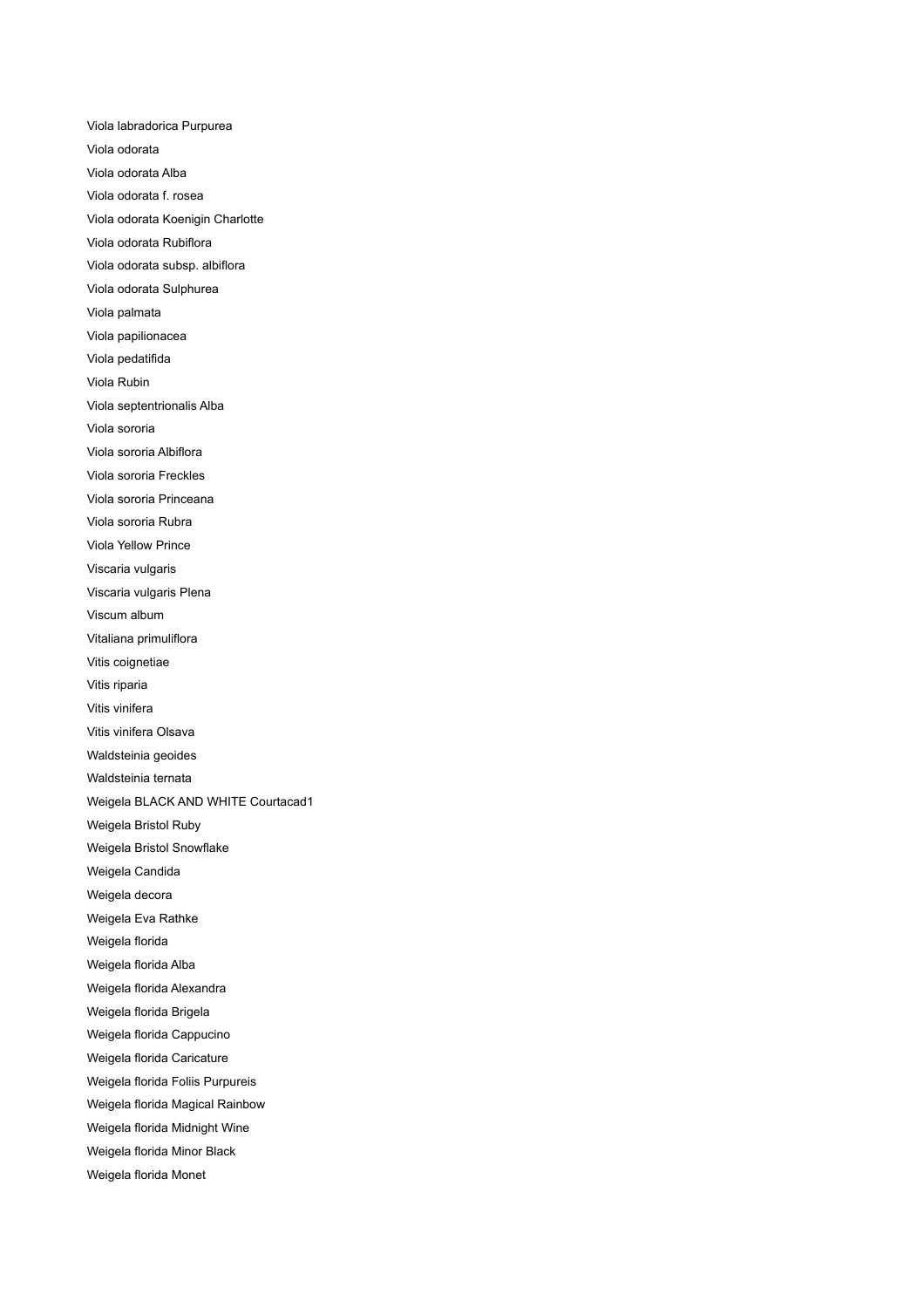Weigela florida Nain Rouge Weigela florida Nana Purpurea Weigela florida Nana Variegata Weigela florida Pink Princess Weigela florida Tango Weigela florida Variegata Weigela florida Verweig Weigela florida Victoria Weigela florida Wings of Fire Weigela Lucifer Weigela Nain Rouge Weigela Nana Variegata Weigela Olympiade Weigela Piccolo Weigela Pink Poppet Weigela praecox Variegata Weigela Red Prince Weigela Rumba Weigela Splendid Weigela Styriaca Weigela SUNNY FANTASY Kolsunn Weigela Wings of Fire Wisteria floribunda Wisteria floribunda Longissima Alba Wisteria floribunda Macrobotrys Wisteria floribunda Pink Ice Wisteria floribunda Violacea Plena Wisteria formosa Issai Wisteria sinensis Wisteria sinensis B Wisteria sinensis Prolific Woodsia obtusa Woodwardia fimbriata Woronowia speciosa X Heucherella Alabama Sunrise X Heucherella Brass Lantern X Heucherella Golden Zebra X Heucherella Gunsmoke X Heucherella Kimono X Heucherella Solar Power X Heucherella Sweet Tea X Heucherella tiarelloides x Solidaster luteus Xanthoceras sorbifolium Yucca filamentosa Yucca filamentosa Bright Edge